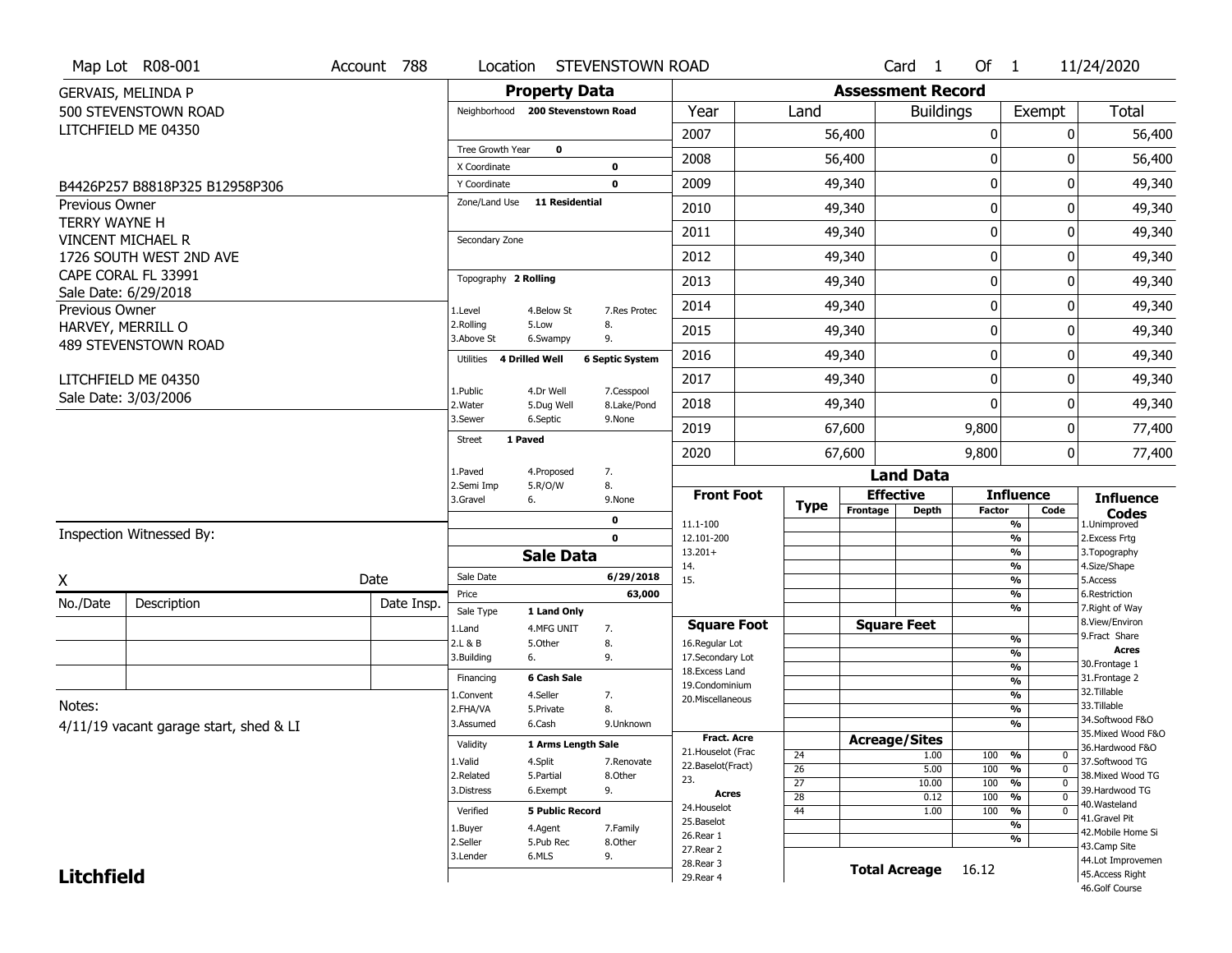|                              |                            |            |                                                   |                  |            |                                       |                           |                             |              |                                    | <b>Litchfield</b>  |                  |                    |      |      |                   |                     |      |                 |            |  |
|------------------------------|----------------------------|------------|---------------------------------------------------|------------------|------------|---------------------------------------|---------------------------|-----------------------------|--------------|------------------------------------|--------------------|------------------|--------------------|------|------|-------------------|---------------------|------|-----------------|------------|--|
|                              | Map Lot R08-001            |            |                                                   |                  | Account    | 788                                   |                           | Location                    |              |                                    |                    | STEVENSTOWN ROAD |                    |      |      | Card <sub>1</sub> |                     |      | Of 1            | 11/24/2020 |  |
| <b>Building Style</b>        |                            |            | SF Bsmt Living                                    |                  |            |                                       |                           | Layout                      |              |                                    |                    |                  |                    |      |      |                   |                     |      | 34.0'           |            |  |
| 0.Uncoded                    | 4.Cape                     | 8.Log      | Fin Bsmt Grade                                    |                  |            |                                       |                           | 1. Typical                  | 4.           |                                    | 7.                 |                  |                    |      |      |                   | 8.0<br>$6.0^\prime$ |      |                 |            |  |
| 1.Conv.                      | 5.Garrison                 | 9.Other    |                                                   | OPEN-5-CUSTOMIZE |            |                                       |                           | 2.Inadeg                    | 5.           |                                    | 8.                 |                  |                    |      |      |                   |                     |      | 28.0            |            |  |
| 2.Ranch                      | 6.Split                    | 10.Tri-Lev | Heat Type                                         |                  |            |                                       |                           | 3.                          | 6.           |                                    | 9.                 |                  |                    |      |      |                   | 50.0                |      |                 |            |  |
| 3.R Ranch                    | 7.Contemp                  | 11.Earth O | 0.Uncoded                                         |                  | 4.Steam    |                                       | 8.Fl/Wall                 | Attic                       |              |                                    |                    |                  |                    |      |      |                   |                     |      |                 |            |  |
| <b>Dwelling Units</b>        |                            |            | 1.HWBB                                            |                  | 5.FWA      |                                       | 9.No Heat                 | 1.1/4 Fin                   | 4.Full Fin   |                                    | 7.                 |                  |                    |      | 24.0 |                   |                     |      | 24.0'           | 36.0       |  |
| Other Units                  |                            |            | 2.HWCI                                            |                  | 6.GravWA   |                                       | 10.Radiant                | 2.1/2 Fin                   | 5.Fl/Stair   |                                    | 8.                 |                  |                    |      |      |                   |                     |      |                 |            |  |
| Stories                      |                            |            | 3.H Pump                                          |                  | 7.Electric |                                       | 11.Radiant                | 3.3/4 Fin                   | 6.           |                                    | 9.None             |                  |                    |      |      | 14.0'             |                     |      | 28.0            |            |  |
| 1.1                          | 4.1.5                      | 7.1.25     | Cool Type                                         |                  |            |                                       |                           | Insulation                  |              |                                    |                    |                  |                    |      |      |                   |                     |      |                 |            |  |
| 2.2                          | 5.1.75                     | 8.3.5      | 1.Refrig                                          |                  | 4.W&C Air  |                                       | 7.RadHW                   | 1.Full                      |              | 4.Minimal                          | 7.                 |                  |                    |      |      |                   | 6.0'                |      | 34.0'           |            |  |
| 3.3                          | 6.2.5                      | 9.4        | 2.Evapor                                          |                  | 5.Monitor- | 8.                                    |                           | 2.Heavy                     | 5.Partial    |                                    | 8.                 |                  |                    |      |      |                   | 16.0'               |      | FrostWalls Only |            |  |
| <b>Exterior Walls</b>        |                            |            | 3.H Pump                                          |                  | 6.Monitor- | 9.None                                |                           | 3.Capped                    | 6.           |                                    | 9.None             |                  |                    |      |      | 14.0'             | $8.0^{\circ}$       | 2.0' |                 |            |  |
| 0.Uncoded                    | 4.Asbestos                 | 8.Concrete | Kitchen Style                                     |                  |            |                                       |                           | Unfinished %                |              |                                    |                    |                  |                    |      |      |                   |                     |      | No Slab         |            |  |
| 1.Wd Clapb                   | 5.Stucco                   | 9.Other    | 1.Modern                                          |                  | 4.Obsolete | 7.                                    |                           | Grade & Factor              |              |                                    |                    |                  |                    |      |      | contract          |                     |      |                 |            |  |
| 2.Vinyl                      | 6.Brick                    | 10.Wd shin | 2. Typical                                        |                  | 5.         | 8.                                    |                           | 1.E Grade                   |              | 4.B Grade                          | 7.AAA Grad         |                  | TΤ                 |      |      |                   |                     |      |                 |            |  |
| 3.Compos.                    | 7.Stone                    | 11.T1-11   | 3.Old Type                                        |                  | 6.         | 9.None                                |                           | 2.D Grade                   |              | 5.A Grade                          | 8.M&S              |                  |                    |      | 28.0 |                   |                     |      |                 |            |  |
| Roof Surface                 |                            |            | Bath(s) Style                                     |                  |            |                                       |                           | 3.C Grade                   |              | 6.AA Grade                         | 9.Same             |                  | 28.0               |      |      |                   |                     |      |                 |            |  |
| 1.Asphalt                    | 4.Composit                 | 7.Rolled R | 1.Modern                                          |                  | 4.Obsolete | 7.                                    |                           | SQFT (Footprint)            |              |                                    |                    |                  |                    |      |      |                   |                     |      |                 |            |  |
| 2.Slate                      | 5.Wood                     | 8.         | 2.Typical                                         |                  | 5.         | 8.                                    |                           | Condition                   |              |                                    |                    |                  | $8.0^{\circ}$      |      |      | 24.0              |                     |      |                 |            |  |
| 3.Metal                      | 6.Other                    | 9.         | 3.Old Type                                        |                  | 6.         | 9.None                                |                           | 1.Poor                      | 4.Avg        |                                    | 7.V G              |                  |                    |      |      |                   |                     |      |                 |            |  |
| SF Masonry Trim              |                            |            | # Rooms                                           |                  |            |                                       |                           | 2.Fair                      | $5.$ Avg $+$ |                                    | 8.Exc              |                  | Nash TT w'Pull Out |      |      |                   |                     |      |                 |            |  |
| OPEN-3-CUSTOM                |                            |            | # Bedrooms                                        |                  |            |                                       |                           | 3.Avg-                      | 6.Good       |                                    | 9.Same             |                  |                    |      |      |                   |                     |      |                 |            |  |
| OPEN-4-CUSTOM                |                            |            | # Full Baths                                      |                  |            |                                       |                           | Phys. % Good                |              |                                    |                    |                  |                    |      |      |                   |                     |      |                 |            |  |
| Year Built                   |                            |            | # Half Baths                                      |                  |            |                                       |                           | Funct. % Good               |              |                                    |                    |                  |                    | 8.0  |      |                   |                     |      |                 |            |  |
| Year Remodeled               |                            |            | # Addn Fixtures                                   |                  |            |                                       |                           | <b>Functional Code</b>      |              |                                    |                    |                  |                    |      |      |                   |                     |      |                 |            |  |
| Foundation                   |                            |            | # Fireplaces                                      |                  |            |                                       |                           | 1.Incomp                    | 4.Delap      |                                    | 7.No Power         |                  |                    | Shed |      |                   |                     |      |                 |            |  |
| 1.Concrete                   | 4.Wood                     | 7.         |                                                   |                  |            |                                       |                           | 2.0-Built                   | 5.Bsmt       |                                    | 8.LongTerm         |                  |                    |      | 20.0 |                   |                     |      |                 |            |  |
| 2.C Block                    | 5.Slab                     | 8.         |                                                   |                  |            |                                       |                           | 3.Damage                    |              | 6.Common                           | 9.None             |                  |                    |      |      |                   |                     |      |                 |            |  |
| 3.Br/Stone                   | 6.Piers                    | 9.         |                                                   |                  |            |                                       |                           | Econ. % Good                |              |                                    |                    |                  |                    |      |      |                   |                     |      |                 |            |  |
| Basement                     |                            |            |                                                   |                  |            |                                       |                           | Economic Code               |              |                                    |                    |                  |                    |      |      |                   |                     |      |                 |            |  |
| $1.1/4$ Bmt                  | 4.Full Bmt                 | 7.         |                                                   |                  |            |                                       |                           | 0.None                      |              | 3.No Power                         | 9.None             |                  |                    |      |      |                   |                     |      |                 |            |  |
| 2.1/2 Bmt                    | 5.Crawl Sp                 | 8.         |                                                   |                  |            |                                       |                           | 1.Location                  |              | 4.Generate                         | 8.                 |                  |                    |      |      |                   |                     |      |                 |            |  |
| 3.3/4 Bmt                    | 6.                         | 9.None     |                                                   |                  |            | Software                              |                           | 2.Encroach                  |              | 5.Multi-Fa                         | 9.                 |                  |                    |      |      |                   |                     |      |                 |            |  |
| Bsmt Gar # Cars              |                            |            |                                                   |                  |            | A Division of Harris Computer Systems |                           | Entrance Code 5 Estimated   |              |                                    |                    |                  |                    |      |      |                   |                     |      |                 |            |  |
| Wet Basement                 |                            |            |                                                   |                  |            |                                       |                           | 1.Interior                  | 4.Vacant     |                                    | 7.                 |                  |                    |      |      |                   |                     |      |                 |            |  |
| 1.Dry                        | 4.Dirt Flr                 | 7.         |                                                   |                  |            |                                       |                           | 2.Refusal                   |              | 5.Estimate                         | 8.                 |                  |                    |      |      |                   |                     |      |                 |            |  |
| 2.Damp                       | 5.                         | 8.         |                                                   |                  |            |                                       |                           | 3.Informed                  |              | 6.Existing                         | 9.                 |                  |                    |      |      |                   |                     |      |                 |            |  |
| 3.Wet                        | 6.                         | 9.         |                                                   |                  |            |                                       |                           | Information Code 5 Estimate |              |                                    |                    |                  |                    |      |      |                   |                     |      |                 |            |  |
|                              |                            |            |                                                   |                  |            |                                       |                           | 1.Owner                     | 4.Agent      |                                    | 7.Vacant           |                  |                    |      |      |                   |                     |      |                 |            |  |
|                              |                            |            |                                                   |                  |            |                                       |                           | 2.Relative                  |              | 5.Estimate                         | 8.                 |                  |                    |      |      |                   |                     |      |                 |            |  |
|                              |                            |            | Date Inspected 9/13/2018                          |                  |            |                                       |                           | 3.Tenant                    | 6.Other      |                                    | 9.                 |                  |                    |      |      |                   |                     |      |                 |            |  |
|                              |                            |            | <b>Additions, Outbuildings &amp; Improvements</b> |                  |            |                                       |                           |                             |              |                                    | 1.One Story Fram   |                  |                    |      |      |                   |                     |      |                 |            |  |
| <b>Type</b>                  |                            | Year       | Units                                             | Grade            | Cond       | Phys.                                 | Funct.                    | Sound Value                 |              |                                    | 2. Two Story Fram  |                  |                    |      |      |                   |                     |      |                 |            |  |
|                              | 107 Travel Trailer/LF 1988 |            |                                                   |                  |            | $\%$                                  |                           | %3,500                      |              |                                    | 3. Three Story Fr  |                  |                    |      |      |                   |                     |      |                 |            |  |
| 24 Frame Shed                |                            | 2015       |                                                   |                  |            | $\%$                                  |                           | % 2,000                     |              | 4.1 & 1/2 Story<br>5.1 & 3/4 Story |                    |                  |                    |      |      |                   |                     |      |                 |            |  |
|                              |                            |            |                                                   |                  |            |                                       |                           |                             |              | 6.2 & 1/2 Story                    |                    |                  |                    |      |      |                   |                     |      |                 |            |  |
| $\overline{721}$ 1/4s Garage |                            | 2018 672   |                                                   | 3 100            | 14         | $\Omega$                              | $\sqrt{25}$<br>$\sqrt{6}$ |                             |              |                                    | 21. Open Frame Por |                  |                    |      |      |                   |                     |      |                 |            |  |
|                              |                            |            |                                                   |                  |            | $\%$                                  | %                         |                             |              |                                    | 22.Encl Frame Por  |                  |                    |      |      |                   |                     |      |                 |            |  |
|                              |                            |            |                                                   |                  |            | $\sqrt{6}$                            | %                         |                             |              |                                    | 23.Frame Garage    |                  |                    |      |      |                   |                     |      |                 |            |  |
|                              |                            |            |                                                   |                  |            | $\overline{\frac{0}{0}}$              | $\frac{9}{6}$             |                             |              |                                    | 24.Frame Shed      |                  |                    |      |      |                   |                     |      |                 |            |  |
|                              |                            |            |                                                   |                  |            | $\%$                                  | $\frac{9}{6}$             |                             |              |                                    | 25. Frame Bay Wind |                  |                    |      |      |                   |                     |      |                 |            |  |
|                              |                            |            |                                                   |                  |            |                                       |                           |                             |              |                                    | 26.1SFr Overhang   |                  |                    |      |      |                   |                     |      |                 |            |  |
|                              |                            |            |                                                   |                  |            | $\overline{\frac{0}{0}}$              | $\frac{9}{6}$             |                             |              |                                    | 27. Unfin Basement |                  |                    |      |      |                   |                     |      |                 |            |  |
|                              |                            |            |                                                   |                  |            | $\frac{0}{0}$                         | $\sqrt{20}$               |                             |              |                                    | 28. Unfinished Att |                  |                    |      |      |                   |                     |      |                 |            |  |
|                              |                            |            |                                                   |                  |            | $\sqrt{6}$                            | $\frac{9}{6}$             |                             |              |                                    | 29. Finished Attic |                  |                    |      |      |                   |                     |      |                 |            |  |
|                              |                            |            |                                                   |                  |            |                                       |                           |                             |              |                                    |                    |                  |                    |      |      |                   |                     |      |                 |            |  |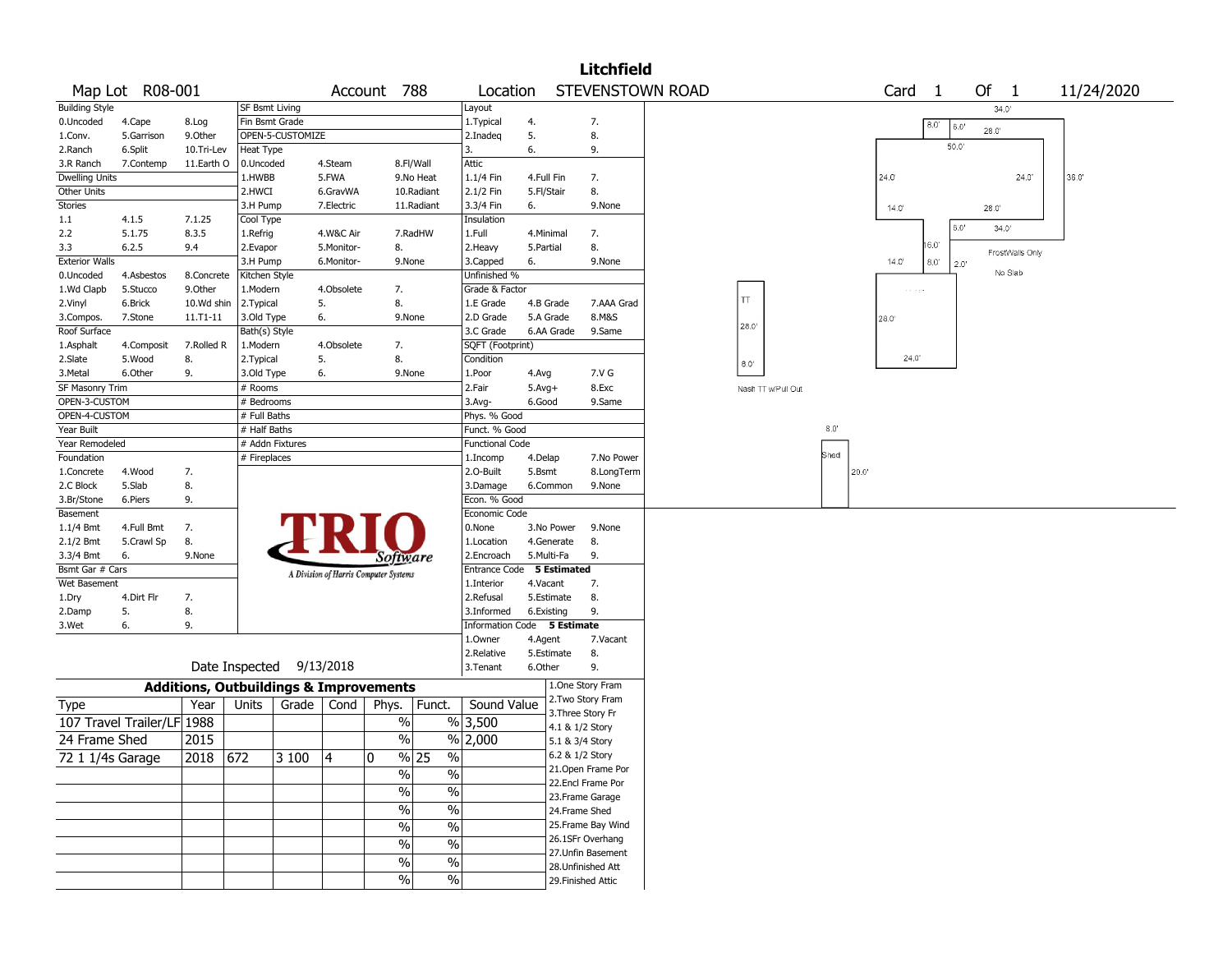|                   | Map Lot R08-003            | Account 786 | Location                          |                         | 520 STEVENSTOWN ROAD      |                                         |                       |                          | Card <sub>1</sub>    | Of $1$        |                                                              | 11/24/2020                            |
|-------------------|----------------------------|-------------|-----------------------------------|-------------------------|---------------------------|-----------------------------------------|-----------------------|--------------------------|----------------------|---------------|--------------------------------------------------------------|---------------------------------------|
| FICKETT THEA L    |                            |             |                                   | <b>Property Data</b>    |                           |                                         |                       | <b>Assessment Record</b> |                      |               |                                                              |                                       |
|                   | 520 STEVENSTOWN ROAD       |             | Neighborhood 200 Stevenstown Road |                         |                           | Year                                    | Land                  |                          | <b>Buildings</b>     |               | Exempt                                                       | Total                                 |
|                   | LITCHFIELD ME 04350        |             |                                   |                         |                           | 2007                                    |                       | 64,721                   |                      | 179,109       | 13,000                                                       | 230,830                               |
|                   |                            |             | Tree Growth Year                  | $\mathbf 0$             |                           | 2008                                    |                       | 64,563                   |                      | 179,109       | 12,350                                                       | 231,322                               |
|                   |                            |             | X Coordinate                      |                         | 0                         |                                         |                       |                          |                      |               |                                                              |                                       |
|                   | B5785P260 B8549P57         |             | Y Coordinate<br>Zone/Land Use     | <b>11 Residential</b>   | $\mathbf 0$               | 2009                                    |                       | 61,156                   |                      | 210,530       | 9,500                                                        | 262,186                               |
| Previous Owner    | FICKETT, RANDAL R & THEA L |             |                                   |                         |                           | 2010                                    |                       | 61,729                   |                      | 177,181       | 10,000                                                       | 228,910                               |
|                   | 520 STEVENSTOWN ROAD       |             | Secondary Zone                    |                         |                           | 2011                                    |                       | 61,729                   |                      | 129,678       | 10,000                                                       | 181,407                               |
|                   |                            |             |                                   |                         |                           | 2012                                    |                       | 61,685                   |                      | 129,678       | 10,000                                                       | 181,363                               |
|                   | LITCHFIELD ME 04350        |             | Topography 2 Rolling              |                         |                           | 2013                                    |                       | 61,746                   |                      | 128,621       | 10,000                                                       | 180,367                               |
|                   | Sale Date: 8/15/2005       |             | 1.Level                           | 4.Below St              | 7.Res Protec              | 2014                                    |                       | 61,827                   |                      | 128,139       | 10,000                                                       | 179,966                               |
|                   |                            |             | 2.Rolling<br>3.Above St           | 5.Low<br>6.Swampy       | 8.<br>9.                  | 2015                                    |                       | 61,923                   |                      | 127,081       | 10,000                                                       | 179,004                               |
|                   |                            |             | 4 Drilled Well<br>Utilities       |                         | <b>6 Septic System</b>    | 2016                                    |                       | 64,008                   |                      | 125,539       | 15,000                                                       | 174,547                               |
|                   |                            |             |                                   |                         |                           | 2017                                    |                       | 64,468                   |                      | 125,539       | 20,000                                                       | 170,007                               |
|                   |                            |             | 1.Public<br>2. Water              | 4.Dr Well<br>5.Dug Well | 7.Cesspool<br>8.Lake/Pond | 2018                                    |                       | 64,268                   |                      | 124,000       | 19,200                                                       | 169,068                               |
|                   |                            |             | 3.Sewer<br><b>Street</b>          | 6.Septic                | 9.None                    | 2019                                    |                       | 74,400                   |                      | 179,700       | 20,000                                                       | 234,100                               |
|                   |                            |             |                                   | 1 Paved                 |                           | 2020                                    |                       | 65,500                   |                      | 179,700       | 25,000                                                       | 220,200                               |
|                   |                            |             | 1.Paved                           | 4.Proposed              | 7.                        |                                         |                       |                          | <b>Land Data</b>     |               |                                                              |                                       |
|                   |                            |             | 2.Semi Imp<br>3.Gravel            | 5.R/O/W<br>6.           | 8.<br>9.None              | <b>Front Foot</b>                       |                       | <b>Effective</b>         |                      |               | <b>Influence</b>                                             | <b>Influence</b>                      |
|                   |                            |             |                                   |                         | 0                         | 11.1-100                                | <b>Type</b>           | Frontage                 | <b>Depth</b>         | <b>Factor</b> | Code<br>%                                                    | <b>Codes</b><br>1.Unimproved          |
|                   | Inspection Witnessed By:   |             |                                   |                         | $\mathbf 0$               | 12.101-200                              |                       |                          |                      |               | $\frac{9}{6}$                                                | 2.Excess Frtg                         |
|                   |                            |             |                                   | <b>Sale Data</b>        |                           | $13.201+$                               |                       |                          |                      |               | %                                                            | 3. Topography                         |
| X                 |                            | Date        | Sale Date                         |                         | 8/15/2005                 | 14.<br>15.                              |                       |                          |                      |               | %<br>$\frac{9}{6}$                                           | 4.Size/Shape<br>5.Access              |
| No./Date          | Description                | Date Insp.  | Price                             |                         |                           |                                         |                       |                          |                      |               | %                                                            | 6.Restriction                         |
|                   |                            |             | Sale Type                         | 2 Land & Buildings      |                           | <b>Square Foot</b>                      |                       |                          | <b>Square Feet</b>   |               | %                                                            | 7. Right of Way<br>8.View/Environ     |
|                   |                            |             | 1.Land<br>2.L & B                 | 4.MFG UNIT<br>5.Other   | 7.<br>8.                  | 16.Regular Lot                          |                       |                          |                      |               | %                                                            | 9. Fract Share                        |
|                   |                            |             | 3.Building                        | 6.                      | 9.                        | 17.Secondary Lot                        |                       |                          |                      |               | $\frac{9}{6}$                                                | <b>Acres</b><br>30.Frontage 1         |
|                   |                            |             | Financing                         | 1 Conventional          |                           | 18.Excess Land                          |                       |                          |                      |               | $\frac{9}{6}$<br>$\frac{9}{6}$                               | 31. Frontage 2                        |
|                   |                            |             | 1.Convent                         | 4.Seller                | 7.                        | 19.Condominium<br>20.Miscellaneous      |                       |                          |                      |               | $\frac{9}{6}$                                                | 32.Tillable                           |
| Notes:            |                            |             | 2.FHA/VA                          | 5.Private               | 8.                        |                                         |                       |                          |                      |               | $\frac{9}{6}$                                                | 33.Tillable                           |
|                   |                            |             | 3.Assumed                         | 6.Cash                  | 9.Unknown                 |                                         |                       |                          |                      |               | $\frac{9}{6}$                                                | 34.Softwood F&O                       |
|                   |                            |             | Validity                          | 1 Arms Length Sale      |                           | <b>Fract. Acre</b>                      |                       | <b>Acreage/Sites</b>     |                      |               |                                                              | 35. Mixed Wood F&O<br>36.Hardwood F&O |
|                   |                            |             | 1.Valid                           | 4.Split                 | 7.Renovate                | 21. Houselot (Frac<br>22.Baselot(Fract) | 24                    |                          | 1.00                 | 100 %         | $\mathbf 0$                                                  | 37.Softwood TG                        |
|                   |                            |             | 2.Related                         | 5.Partial               | 8.Other                   | 23.                                     | 26                    |                          | 3.00                 | 100           | $\frac{9}{6}$<br>$\mathbf 0$                                 | 38. Mixed Wood TG                     |
|                   |                            |             | 3.Distress                        | 6.Exempt                | 9.                        | <b>Acres</b>                            | 40<br>$\overline{38}$ |                          | 20.00<br>24.00       | 100<br>100    | $\frac{9}{6}$<br>$\mathbf 0$<br>$\frac{9}{6}$<br>$\mathbf 0$ | 39.Hardwood TG                        |
|                   |                            |             | Verified                          | <b>5 Public Record</b>  |                           | 24. Houselot                            | 44                    |                          | 1.00                 | 100           | %<br>0                                                       | 40. Wasteland                         |
|                   |                            |             | 1.Buyer                           | 4.Agent                 | 7.Family                  | 25.Baselot                              |                       |                          |                      |               | $\frac{9}{6}$                                                | 41.Gravel Pit                         |
|                   |                            | 2.Seller    | 5.Pub Rec                         | 8.Other                 | 26.Rear 1                 |                                         |                       |                          |                      | %             | 42. Mobile Home Si<br>43.Camp Site                           |                                       |
|                   |                            |             |                                   |                         |                           |                                         |                       |                          |                      |               |                                                              |                                       |
|                   |                            |             | 3.Lender                          | 6.MLS                   | 9.                        | 27.Rear 2                               |                       |                          |                      |               |                                                              |                                       |
| <b>Litchfield</b> |                            |             |                                   |                         |                           | 28. Rear 3<br>29. Rear 4                |                       |                          | <b>Total Acreage</b> | 48.00         |                                                              | 44.Lot Improvemen<br>45.Access Right  |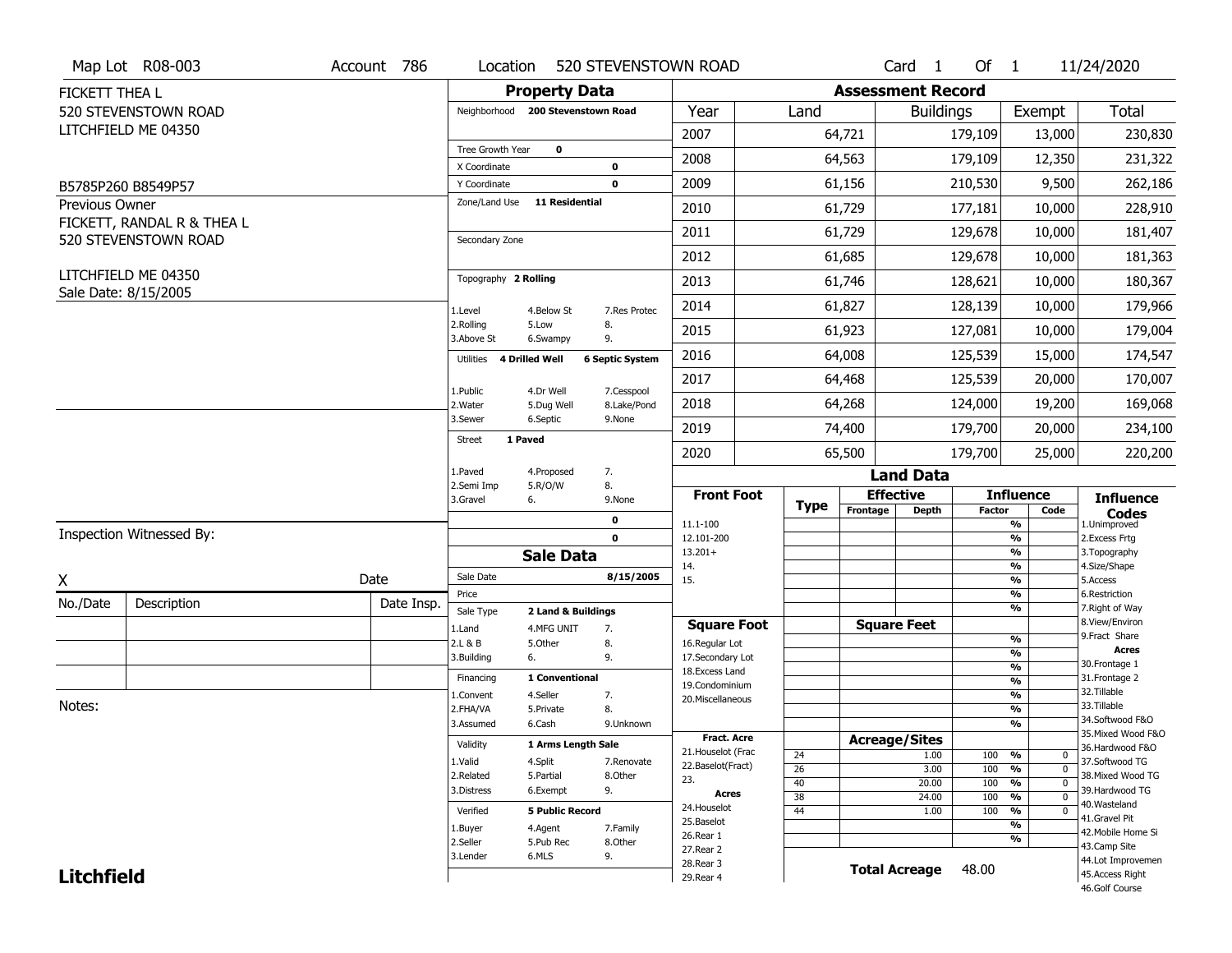|                       |                               |            |                                                   |                                       |                          |                                           |                       | <b>Litchfield</b>                     |                      |       |                |                     |               |            |
|-----------------------|-------------------------------|------------|---------------------------------------------------|---------------------------------------|--------------------------|-------------------------------------------|-----------------------|---------------------------------------|----------------------|-------|----------------|---------------------|---------------|------------|
|                       | Map Lot R08-003               |            |                                                   | Account                               | 786                      | Location                                  |                       |                                       | 520 STEVENSTOWN ROAD |       |                | Card<br>-1          | Of 1          | 11/24/2020 |
|                       | Building Style 1 Conventional |            | <b>SF Bsmt Living</b>                             | 0                                     |                          | Layout 1 Typical                          |                       |                                       |                      |       |                | 10.0'               | 3.0'          |            |
| 0.Uncoded             | 4.Cape                        | 8.Log      | Fin Bsmt Grade                                    | 0 <sub>0</sub>                        |                          | 1. Typical                                | 4.                    | 7.                                    |                      |       |                | ਾਸ                  | $3.0^{\circ}$ |            |
| 1.Conv.               | 5.Garrison                    | 9.Other    | OPEN-5-CUSTOMIZE                                  | $\mathbf{o}$                          |                          | 2.Inadeg                                  | 5.                    | 8.                                    |                      |       |                | $20.0'$ 4.0         |               |            |
| 2.Ranch               | 6.Split                       | 10.Tri-Lev | Heat Type                                         | 100%                                  | 10 Radiant Heat - 1st    | 3.                                        | 6.                    | 9.                                    |                      |       |                |                     | 24.0'         |            |
| 3.R Ranch             | 7.Contemp                     | 11.Earth O | 0.Uncoded                                         | 4.Stearlevel                          | 8.Fl/Wall                | 9 None<br>Attic                           |                       |                                       |                      |       |                | 21.0                | 12.0'         |            |
| Dwelling Units 1      |                               |            | 1.HWBB                                            | 5.FWA                                 | 9.No Heat                | 1.1/4 Fin                                 | 4.Full Fin            | 7.                                    |                      |       |                |                     | 1sFr/B        |            |
| Other Units           | 0                             |            | 2.HWCI                                            | 6.GravWA                              | 10.Radiant               | 2.1/2 Fin                                 | 5.Fl/Stair            | 8.                                    |                      |       |                | 4.0'                |               | 10.0       |
| <b>Stories</b>        | 1 One Story                   |            | 3.H Pump                                          | 7.Electric                            | 11.Radiant               | 3.3/4 Fin                                 | 6.                    | 9.None                                |                      |       |                |                     |               |            |
| 1.1                   | 4.1.5                         | 7.1.25     | 0%<br>Cool Type                                   | 9 None                                |                          | Insulation                                | 1 Full                |                                       |                      |       |                | 9.0'                |               | 20.0'      |
| 2.2                   | 5.1.75                        | 8.3.5      | 1.Refrig                                          | 4.W&C Air                             | 7.RadHW                  | 1.Full                                    | 4.Minimal             | 7.                                    |                      |       | 12.0'          | WD<br>15.0'<br>3.0' |               |            |
| 3.3                   | 6.2.5                         | 9.4        | 2.Evapor                                          | 5.Monitor-                            | 8.                       | 2.Heavy                                   | 5.Partial             | 8.                                    |                      |       |                | יס.נ                | 50.0'         |            |
| <b>Exterior Walls</b> | 2 Vinyl                       |            | 3.H Pump                                          | 6.Monitor-                            | 9.None                   | 3.Capped                                  | 6.                    | 9.None                                |                      |       |                | 13.0<br>5.0'        |               |            |
| 0.Uncoded             | 4.Asbestos                    | 8.Concrete | Kitchen Style                                     | 2 Typical                             |                          | Unfinished %                              | 0%                    |                                       |                      |       | 5.0'           |                     |               | BE         |
| 1.Wd Clapb            | 5.Stucco                      | 9.0ther    | 1.Modern                                          | 4.Obsolete                            | 7.                       | Grade & Factor 3 Average 100%             |                       |                                       |                      |       |                | 14.0'<br>5.0'       |               |            |
| 2.Vinyl               | 6.Brick                       | 10.Wd shin | 2.Typical                                         | 5.                                    | 8.                       | 1.E Grade                                 | 4.B Grade             | 7.AAA Grad                            |                      |       |                |                     |               |            |
| 3.Compos.             | 7.Stone                       | 11.T1-11   | 3.Old Type                                        | 6.                                    | 9.None                   | 2.D Grade                                 | 5.A Grade             | 8.M&S                                 |                      |       |                |                     |               |            |
| Roof Surface          | 1 Asphalt Shingles            |            | Bath(s) Style                                     | 2 Typical Bath(s)                     |                          | 3.C Grade                                 | 6.AA Grade            | 9.Same                                |                      |       | 40.0           |                     |               |            |
| 1.Asphalt             | 4.Composit                    | 7.Rolled R | 1.Modern                                          | 4.Obsolete                            | 7.                       | SQFT (Footprint) 1628                     |                       |                                       |                      |       | Gar            |                     |               |            |
| 2.Slate               | 5.Wood                        | 8.         | 2.Typical                                         | 5.                                    | 8.                       | Condition                                 | 4 Average             |                                       |                      |       |                |                     |               |            |
| 3.Metal               | 6.Other                       | 9.         | 3.Old Type                                        | 6.                                    | 9.None                   | 1.Poor                                    | 4.Avg                 | 7.V G                                 |                      |       |                |                     |               |            |
| SF Masonry Trim 0     |                               |            | # Rooms                                           | 3                                     |                          | 2.Fair                                    | $5.Avg+$              | 8.Exc                                 |                      |       | 40.0'          |                     |               |            |
| OPEN-3-CUSTOM 0       |                               |            | $#$ Bedrooms                                      | $\mathbf{2}$                          |                          | 3.Avg-                                    | 6.Good                | 9.Same                                |                      |       |                |                     |               |            |
| OPEN-4-CUSTOM 0       |                               |            | # Full Baths                                      | $\mathbf{2}$                          |                          | Phys. % Good                              | 0%                    |                                       |                      |       |                |                     |               |            |
| Year Built            | 2000                          |            | # Half Baths                                      | 0                                     |                          | Funct. % Good                             | 95%                   |                                       |                      |       |                |                     |               |            |
| Year Remodeled 0      |                               |            | # Addn Fixtures                                   | $\pmb{0}$                             |                          | <b>Functional Code</b>                    |                       | 1 Incomplete                          |                      |       |                |                     |               |            |
| Foundation            | 1 Concrete                    |            | # Fireplaces                                      | 0                                     |                          | 1.Incomp                                  | 4.Delap               | 7.No Power                            |                      |       |                |                     |               |            |
| 1.Concrete            | 4.Wood                        | 7.         |                                                   |                                       |                          | 2.0-Built                                 | 5.Bsmt                | 8.LongTerm                            |                      | Shed  | Canopy         |                     |               |            |
| 2.C Block             | 5.Slab                        | 8.         |                                                   |                                       |                          | 3.Damage                                  | 6.Common              | 9.None                                |                      | 16.0' | 12.0"<br>24.0' |                     |               |            |
| 3.Br/Stone            | 6.Piers                       | 9.         |                                                   |                                       |                          | Econ. % Good                              | 100%                  |                                       |                      |       |                |                     |               |            |
| Basement              | <b>4 Full Basement</b>        |            |                                                   |                                       |                          | Economic Code None                        |                       |                                       |                      |       |                |                     |               |            |
| $1.1/4$ Bmt           | 4.Full Bmt                    | 7.         |                                                   |                                       |                          | 0.None                                    | 3.No Power            | 9.None                                |                      |       |                |                     |               |            |
| $2.1/2$ Bmt           | 5.Crawl Sp                    | 8.         |                                                   |                                       |                          | 1.Location                                | 4.Generate            | 8.                                    |                      |       |                |                     |               |            |
| 3.3/4 Bmt             | 6.                            | 9.None     |                                                   |                                       | Software                 | 2.Encroach                                | 5.Multi-Fa            | 9.                                    |                      |       |                |                     |               |            |
| Bsmt Gar # Cars 0     |                               |            |                                                   | A Division of Harris Computer Systems |                          |                                           |                       | Entrance Code 1 Interior Inspect      |                      |       |                |                     |               |            |
| Wet Basement          | 1 Dry Basement                |            |                                                   |                                       |                          | 1.Interior                                | 4.Vacant              | 7.                                    |                      |       |                |                     |               |            |
| 1.Dry                 | 4.Dirt Flr                    | 7.         |                                                   |                                       |                          | 2.Refusal                                 | 5.Estimate            | 8.                                    |                      |       |                |                     |               |            |
| 2.Damp                | 5.                            | 8.         |                                                   |                                       |                          | 3.Informed<br>Information Code 2 Relative | 6.Existing            | 9.                                    |                      |       |                |                     |               |            |
| 3.Wet                 | 6.                            | 9.         |                                                   |                                       |                          | 1.0wner                                   |                       | 7.Vacant                              |                      |       |                |                     |               |            |
|                       |                               |            |                                                   |                                       |                          | 2.Relative                                | 4.Agent<br>5.Estimate | 8.                                    |                      |       |                |                     |               |            |
|                       |                               |            | Date Inspected                                    | 9/13/2018                             |                          | 3. Tenant                                 | 6.Other               | 9.                                    |                      |       |                |                     |               |            |
|                       |                               |            |                                                   |                                       |                          |                                           |                       |                                       |                      |       |                |                     |               |            |
|                       |                               |            | <b>Additions, Outbuildings &amp; Improvements</b> |                                       |                          |                                           |                       | 1.One Story Fram<br>2. Two Story Fram |                      |       |                |                     |               |            |
| Type                  |                               | Year       | Units<br>Grade                                    | Cond $ $                              | Phys.   Funct.           | Sound Value                               |                       | 3. Three Story Fr                     |                      |       |                |                     |               |            |
| 26 1SFr Overhang      |                               | 0          | 39<br> O O                                        | 0<br>10                               | % 0<br>%                 |                                           |                       | 4.1 & 1/2 Story                       |                      |       |                |                     |               |            |
| 21 Open Frame         |                               | 0          | 60<br>0 <sub>0</sub>                              | 0<br>0                                | % 0<br>$\%$              |                                           |                       | 5.1 & 3/4 Story                       |                      |       |                |                     |               |            |
| 68 Wood Deck/s        |                               | 0          | 208<br>2 100                                      | $\vert$ 4<br>$\pmb{0}$                | % 100 %                  |                                           |                       | 6.2 & 1/2 Story                       |                      |       |                |                     |               |            |
|                       |                               |            |                                                   |                                       |                          |                                           |                       | 21.Open Frame Por                     |                      |       |                |                     |               |            |
| 23 Frame Garage       |                               | 2000       | 1600<br>3 100                                     | 0<br> 4                               | $%  90\rangle$<br>%      |                                           |                       | 22.Encl Frame Por                     |                      |       |                |                     |               |            |
| 24 Frame Shed         |                               | 0          | 192<br>3 100                                      | 0<br>14                               | $\frac{9}{6}$ 75<br>%    |                                           |                       | 23. Frame Garage                      |                      |       |                |                     |               |            |
| 61 Canopy/s           |                               | 0          | 288<br>2 100                                      | $\mathbf 0$<br>Ι4                     | $\frac{9}{6}$ 75<br>$\%$ |                                           |                       | 24.Frame Shed                         |                      |       |                |                     |               |            |
|                       |                               |            |                                                   |                                       | $\%$<br>$\%$             |                                           |                       | 25.Frame Bay Wind                     |                      |       |                |                     |               |            |
|                       |                               |            |                                                   |                                       | $\%$<br>$\%$             |                                           |                       | 26.1SFr Overhang                      |                      |       |                |                     |               |            |
|                       |                               |            |                                                   |                                       |                          |                                           |                       | 27.Unfin Basement                     |                      |       |                |                     |               |            |
|                       |                               |            |                                                   |                                       | $\%$<br>$\%$             |                                           |                       | 28.Unfinished Att                     |                      |       |                |                     |               |            |
|                       |                               |            |                                                   |                                       | $\%$<br>$\%$             |                                           |                       | 29. Finished Attic                    |                      |       |                |                     |               |            |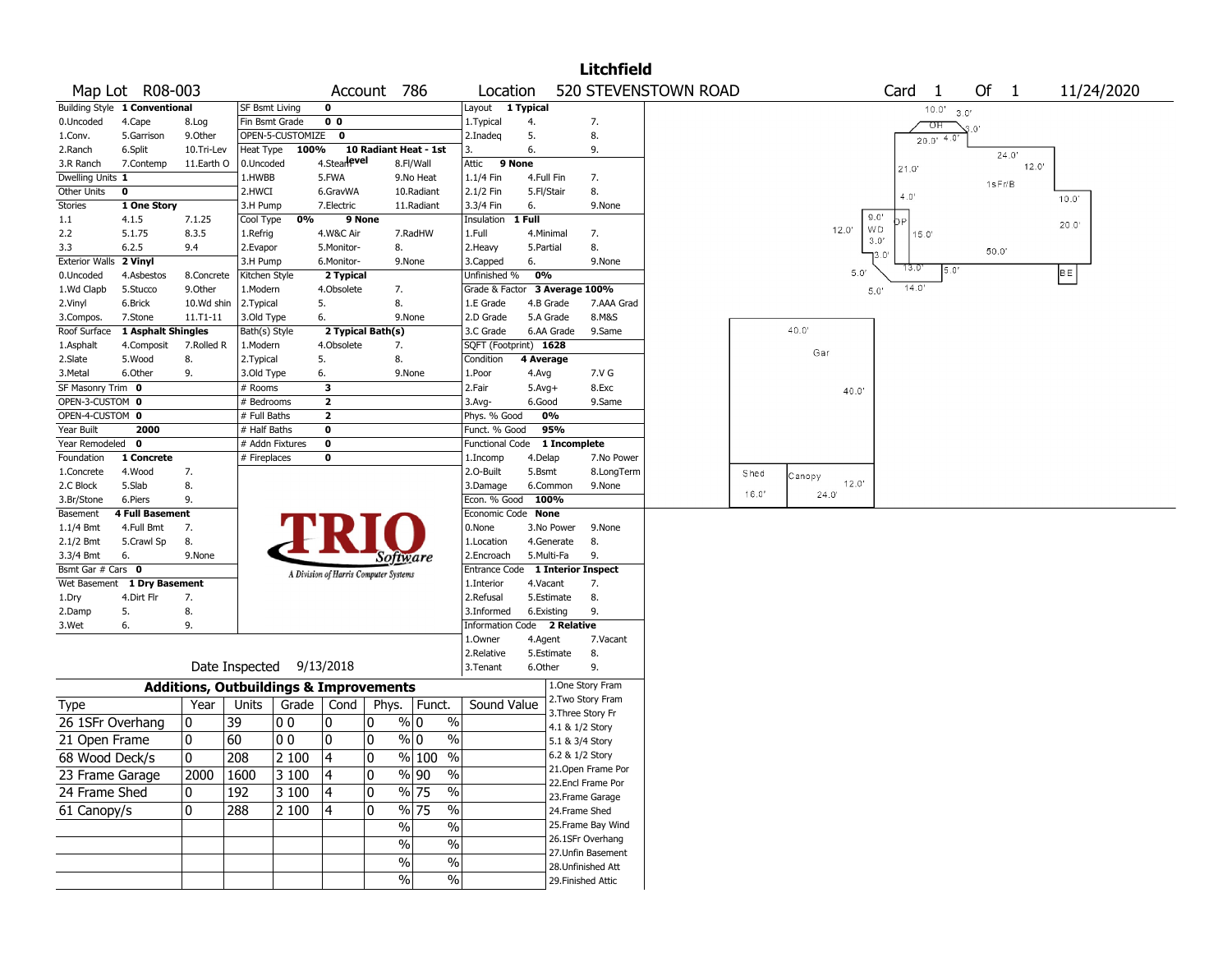|                   | Map Lot R08-004                                | Account 787 | Location                          |                        | 544 STEVENSTOWN ROAD   |                                     |             |                          | Card <sub>1</sub>    | Of $1$        |                                           | 11/24/2020                        |
|-------------------|------------------------------------------------|-------------|-----------------------------------|------------------------|------------------------|-------------------------------------|-------------|--------------------------|----------------------|---------------|-------------------------------------------|-----------------------------------|
|                   | <b>BUCKMORE CHERYL</b>                         |             |                                   | <b>Property Data</b>   |                        |                                     |             | <b>Assessment Record</b> |                      |               |                                           |                                   |
|                   | 544 STEVENSTOWN ROAD                           |             | Neighborhood 200 Stevenstown Road |                        |                        | Year                                | Land        |                          | <b>Buildings</b>     |               | Exempt                                    | Total                             |
|                   | LITCHFIELD ME 04350                            |             |                                   |                        |                        | 2007                                |             | 45,220                   |                      | 52,529        | 13,000                                    | 84,749                            |
|                   |                                                |             | Tree Growth Year<br>X Coordinate  | $\mathbf 0$            | 0                      | 2008                                |             | 45,220                   |                      | 51,546        | 12,350                                    | 84,416                            |
|                   | B5663P191 B11338P166                           |             | Y Coordinate                      |                        | $\mathbf 0$            | 2009                                |             | 44,500                   |                      | 41,480        | 9,500                                     | 76,480                            |
| Previous Owner    |                                                |             | Zone/Land Use                     | <b>11 Residential</b>  |                        | 2010                                |             | 44,500                   |                      | 46,166        | 10,000                                    | 80,666                            |
| BUCKMORE, KEVIN   |                                                |             |                                   |                        |                        | 2011                                |             | 44,500                   |                      | 70,907        | 10,000                                    | 105,407                           |
|                   | <b>BUCKMORE CHERYL</b><br>544 STEVENSTOWN ROAD |             | Secondary Zone                    |                        |                        | 2012                                |             | 44,500                   |                      | 70,907        | 10,000                                    | 105,407                           |
|                   | LITCHFIELD ME 04350                            |             | Topography 2 Rolling              |                        |                        |                                     |             |                          |                      |               |                                           |                                   |
|                   | Sale Date: 12/11/2012                          |             |                                   |                        |                        | 2013                                |             | 44,500                   |                      | 69,669        | 10,000                                    | 104,169                           |
|                   |                                                |             | 1.Level<br>2.Rolling              | 4.Below St<br>5.Low    | 7.Res Protec<br>8.     | 2014                                |             | 44,500                   |                      | 66,600        | 10,000                                    | 101,100                           |
|                   |                                                |             | 3.Above St                        | 6.Swampy               | 9.                     | 2015                                |             | 44,500                   |                      | 65,518        | 10,000                                    | 100,018                           |
|                   |                                                |             | 4 Drilled Well<br>Utilities       |                        | <b>6 Septic System</b> | 2016                                |             | 44,500                   |                      | 64,975        | 15,000                                    | 94,475                            |
|                   |                                                |             | 1.Public                          | 4.Dr Well              | 7.Cesspool             | 2017                                |             | 44,500                   |                      | 63,916        | 20,000                                    | 88,416                            |
|                   |                                                |             | 2. Water                          | 5.Dug Well             | 8.Lake/Pond            | 2018                                |             | 44,500                   |                      | 63,341        | 19,200                                    | 88,641                            |
|                   |                                                |             | 3.Sewer                           | 6.Septic               | 9.None                 | 2019                                |             | 50,400                   |                      | 41,300        | 20,000                                    | 71,700                            |
|                   |                                                |             | 1 Paved<br><b>Street</b>          |                        |                        | 2020                                |             | 50,400                   |                      | 41,300        | 25,000                                    | 66,700                            |
|                   |                                                |             | 1.Paved                           | 4.Proposed             | 7.                     |                                     |             |                          | <b>Land Data</b>     |               |                                           |                                   |
|                   |                                                |             | 2.Semi Imp<br>3.Gravel<br>6.      | 5.R/O/W                | 8.<br>9.None           | <b>Front Foot</b>                   | <b>Type</b> | <b>Effective</b>         |                      |               | <b>Influence</b>                          | <b>Influence</b>                  |
|                   |                                                |             |                                   |                        | $\mathbf 0$            | 11.1-100                            |             | Frontage                 | <b>Depth</b>         | <b>Factor</b> | Code<br>%                                 | <b>Codes</b><br>1.Unimproved      |
|                   | Inspection Witnessed By:                       |             |                                   |                        | $\mathbf 0$            | 12.101-200                          |             |                          |                      |               | $\frac{9}{6}$<br>$\frac{9}{6}$            | 2. Excess Frtg                    |
|                   |                                                |             |                                   | <b>Sale Data</b>       |                        | $13.201+$<br>14.                    |             |                          |                      |               | %                                         | 3. Topography<br>4.Size/Shape     |
| X                 |                                                | Date        | Sale Date<br>Price                |                        | 12/11/2012             | 15.                                 |             |                          |                      |               | $\frac{9}{6}$<br>%                        | 5.Access<br>6.Restriction         |
| No./Date          | Description                                    | Date Insp.  | Sale Type                         | 2 Land & Buildings     |                        |                                     |             |                          |                      |               | %                                         | 7. Right of Way                   |
|                   |                                                |             | 1.Land                            | 4.MFG UNIT             | 7.                     | <b>Square Foot</b>                  |             |                          | <b>Square Feet</b>   |               |                                           | 8.View/Environ<br>9. Fract Share  |
|                   |                                                |             | 2.L & B                           | 5.Other                | 8.                     | 16.Regular Lot                      |             |                          |                      |               | %<br>$\frac{9}{6}$                        | <b>Acres</b>                      |
|                   |                                                |             | 3.Building<br>6.                  |                        | 9.                     | 17.Secondary Lot<br>18. Excess Land |             |                          |                      |               | $\frac{9}{6}$                             | 30.Frontage 1                     |
|                   |                                                |             | Financing                         | 9 Unknown              |                        | 19.Condominium                      |             |                          |                      |               | $\frac{9}{6}$                             | 31. Frontage 2                    |
| Notes:            |                                                |             | 1.Convent                         | 4.Seller               | 7.                     | 20.Miscellaneous                    |             |                          |                      |               | $\frac{9}{6}$                             | 32.Tillable<br>33.Tillable        |
|                   |                                                |             | 2.FHA/VA                          | 5.Private              | 8.                     |                                     |             |                          |                      |               | $\frac{9}{6}$<br>$\overline{\frac{9}{6}}$ | 34.Softwood F&O                   |
|                   |                                                |             | 3.Assumed                         | 6.Cash                 | 9.Unknown              | <b>Fract. Acre</b>                  |             |                          |                      |               |                                           | 35. Mixed Wood F&O                |
|                   |                                                |             | Validity                          | 8 Other Non Valid      |                        | 21. Houselot (Frac                  | 24          | <b>Acreage/Sites</b>     | 1.00                 | 100           | %<br>$\mathbf 0$                          | 36.Hardwood F&O                   |
|                   |                                                |             | 1.Valid                           | 4.Split                | 7.Renovate             | 22.Baselot(Fract)                   | 26          |                          | 1.80                 | 100           | %<br>$\mathbf{0}$                         | 37.Softwood TG                    |
|                   |                                                |             | 2.Related                         | 5.Partial              | 8.Other                | 23.                                 | 44          |                          | 1.00                 | 100           | $\frac{9}{6}$<br>$\mathbf 0$              | 38. Mixed Wood TG                 |
|                   |                                                |             | 3.Distress                        | 6.Exempt               | 9.                     | <b>Acres</b>                        |             |                          |                      |               | $\frac{9}{6}$                             | 39.Hardwood TG                    |
|                   |                                                |             | Verified                          | <b>5 Public Record</b> |                        | 24. Houselot                        |             |                          |                      |               | %                                         | 40. Wasteland<br>41.Gravel Pit    |
|                   |                                                |             | 1.Buyer                           | 4.Agent                | 7.Family               | 25.Baselot                          |             |                          |                      |               | $\frac{9}{6}$                             | 42. Mobile Home Si                |
|                   |                                                |             | 2.Seller                          | 5.Pub Rec              | 8.Other                | 26.Rear 1<br>27. Rear 2             |             |                          |                      |               | %                                         | 43.Camp Site                      |
|                   |                                                |             | 3.Lender                          | 6.MLS                  | 9.                     |                                     |             |                          |                      |               |                                           |                                   |
|                   |                                                |             |                                   |                        |                        | 28. Rear 3                          |             |                          |                      |               |                                           | 44.Lot Improvemen                 |
| <b>Litchfield</b> |                                                |             |                                   |                        |                        | 29. Rear 4                          |             |                          | <b>Total Acreage</b> | 2.80          |                                           | 45.Access Right<br>46.Golf Course |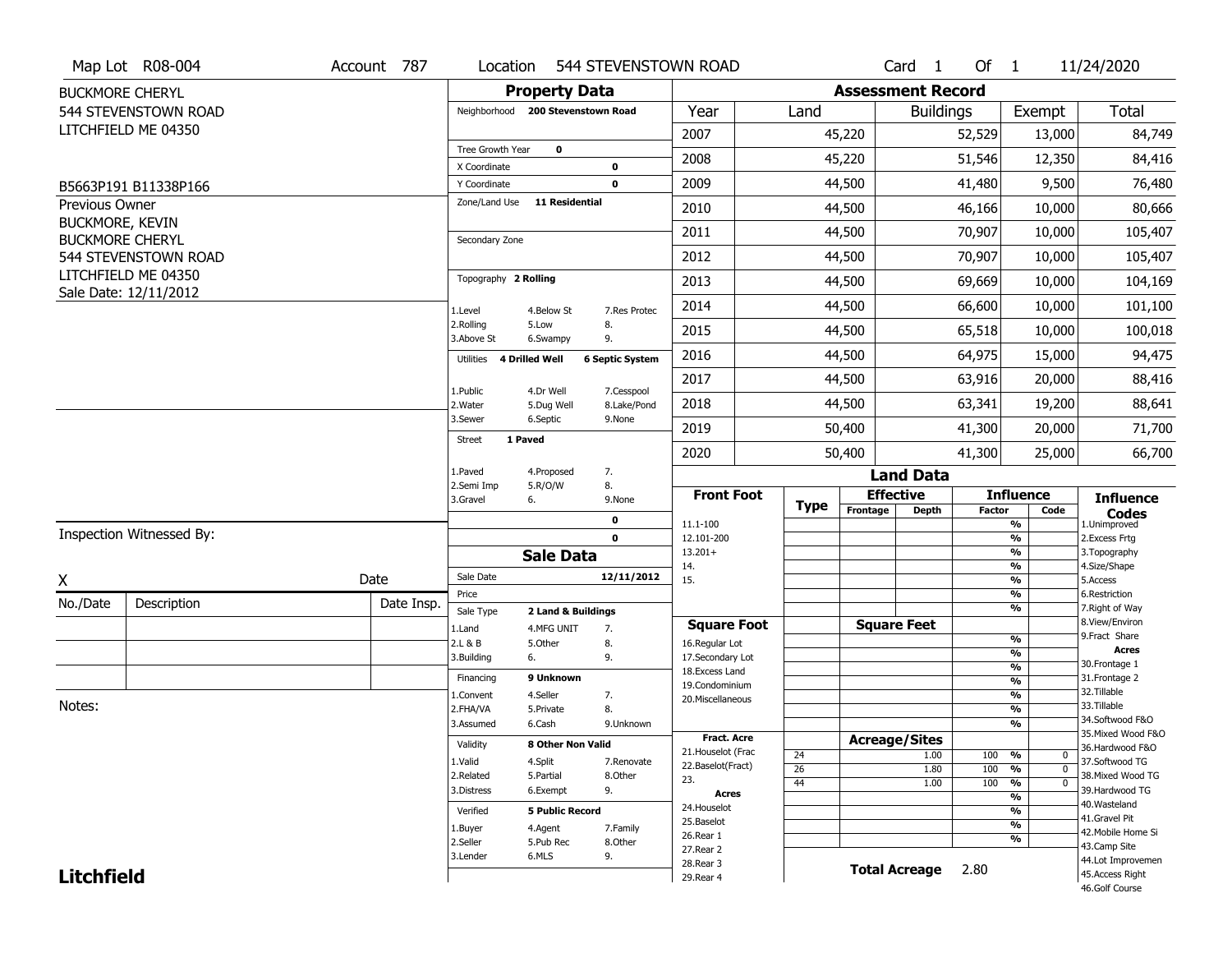|                       |                 |              |                       |                                                   |                                       |             |                                              |                             |              |                   | <b>Litchfield</b>  |                      |       |                                         |  |
|-----------------------|-----------------|--------------|-----------------------|---------------------------------------------------|---------------------------------------|-------------|----------------------------------------------|-----------------------------|--------------|-------------------|--------------------|----------------------|-------|-----------------------------------------|--|
|                       | Map Lot R08-004 |              |                       |                                                   |                                       | Account 787 |                                              | Location                    |              |                   |                    | 544 STEVENSTOWN ROAD |       | Of 1<br>Card <sub>1</sub><br>11/24/2020 |  |
| <b>Building Style</b> |                 |              | <b>SF Bsmt Living</b> |                                                   |                                       |             |                                              | Layout                      |              |                   |                    |                      |       |                                         |  |
| 0.Uncoded             | 4.Cape          | 8.Log        | Fin Bsmt Grade        |                                                   |                                       |             |                                              | 1.Typical                   | 4.           |                   | 7.                 |                      |       |                                         |  |
| 1.Conv.               | 5.Garrison      | 9.0ther      |                       | OPEN-5-CUSTOMIZE                                  |                                       |             |                                              | 2.Inadeg                    | 5.           |                   | 8.                 |                      | 14.0' | MH/S                                    |  |
| 2.Ranch               | 6.Split         | 10.Tri-Lev   | Heat Type             | 100%                                              |                                       |             |                                              | 3.                          | 6.           |                   | 9.                 |                      |       |                                         |  |
| 3.R Ranch             | 7.Contemp       | 11.Earth O   | 0.Uncoded             |                                                   | 4.Steam                               |             | 8.Fl/Wall                                    | Attic                       |              |                   |                    |                      |       | 76.0                                    |  |
| <b>Dwelling Units</b> |                 |              | 1.HWBB                |                                                   | 5.FWA                                 |             | 9.No Heat                                    | 1.1/4 Fin                   | 4.Full Fin   |                   | 7.                 |                      |       |                                         |  |
| Other Units           |                 |              | 2.HWCI                |                                                   | 6.GravWA                              |             | 10.Radiant                                   | 2.1/2 Fin                   | 5.Fl/Stair   |                   | 8.                 |                      |       | OP.<br>26.5'<br>7.0'                    |  |
| Stories               |                 |              | 3.H Pump              |                                                   | 7.Electric                            |             | 11.Radiant                                   | 3.3/4 Fin                   | 6.           |                   | 9.None             |                      |       | 14.0'                                   |  |
| 1.1                   | 4.1.5           | 7.1.25       | Cool Type             | 0%                                                |                                       |             |                                              | Insulation                  |              |                   |                    |                      |       |                                         |  |
| 2.2                   | 5.1.75          | 8.3.5        | 1.Refrig              |                                                   | 4.W&C Air                             |             | 7.RadHW                                      | 1.Full                      | 4.Minimal    |                   | 7.                 |                      |       | 19.5'<br>WD                             |  |
| 3.3                   | 6.2.5           | 9.4          | 2.Evapor              |                                                   | 5.Monitor-                            | 8.          |                                              | 2.Heavy                     | 5.Partial    |                   | 8.                 |                      |       | 12.5'                                   |  |
| <b>Exterior Walls</b> |                 |              | 3.H Pump              |                                                   | 6.Monitor-                            |             | 9.None                                       | 3.Capped                    | 6.           |                   | 9.None             |                      |       | 27.0'                                   |  |
| 0.Uncoded             | 4.Asbestos      | 8.Concrete   | Kitchen Style         |                                                   |                                       |             |                                              | Unfinished %                |              |                   |                    |                      |       |                                         |  |
| 1.Wd Clapb            | 5.Stucco        | 9.Other      | 1.Modern              |                                                   | 4.Obsolete                            | 7.          |                                              | Grade & Factor              |              |                   |                    |                      |       | 13.5'                                   |  |
| 2.Vinyl               | 6.Brick         | 10.Wd shin   | 2. Typical            |                                                   | 5.                                    | 8.          |                                              | 1.E Grade                   | 4.B Grade    |                   | 7.AAA Grad         |                      |       |                                         |  |
| 3.Compos.             | 7.Stone         | $11.71 - 11$ | 3.Old Type            |                                                   | 6.                                    |             | 9.None                                       | 2.D Grade                   | 5.A Grade    |                   | 8.M&S              |                      |       |                                         |  |
| Roof Surface          |                 |              | Bath(s) Style         |                                                   |                                       |             |                                              | 3.C Grade                   |              | 6.AA Grade        | 9.Same             |                      |       |                                         |  |
| 1.Asphalt             | 4.Composit      | 7.Rolled R   | 1.Modern              |                                                   | 4.Obsolete                            | 7.          |                                              | SQFT (Footprint)            |              |                   |                    |                      |       |                                         |  |
| 2.Slate               | 5.Wood          | 8.           | 2. Typical            |                                                   | 5.                                    | 8.          |                                              | Condition                   |              |                   |                    |                      |       |                                         |  |
| 3.Metal               | 6.Other         | 9.           | 3.Old Type            |                                                   | 6.                                    |             | 9.None                                       | 1.Poor                      | 4.Avg        |                   | 7.V G              |                      |       |                                         |  |
| SF Masonry Trim       |                 |              | # Rooms               |                                                   |                                       |             |                                              | 2.Fair                      | $5.$ Avg $+$ |                   | 8.Exc              |                      |       | 11/2sGar                                |  |
| OPEN-3-CUSTOM         |                 |              | # Bedrooms            |                                                   |                                       |             |                                              | 3.Avg-                      | 6.Good       |                   | 9.Same             |                      |       |                                         |  |
| OPEN-4-CUSTOM         |                 |              | # Full Baths          |                                                   |                                       |             |                                              | Phys. % Good                |              |                   |                    |                      |       |                                         |  |
| Year Built            |                 |              | # Half Baths          |                                                   |                                       |             |                                              | Funct. % Good               |              |                   |                    |                      |       | 28.0'<br>12.0'                          |  |
| Year Remodeled        |                 |              |                       | # Addn Fixtures                                   |                                       |             |                                              | <b>Functional Code</b>      |              |                   |                    |                      |       |                                         |  |
| Foundation            |                 |              | # Fireplaces          |                                                   |                                       |             |                                              | 1.Incomp                    | 4.Delap      |                   | 7.No Power         |                      |       | W D                                     |  |
| 1.Concrete            | 4.Wood          | 7.           |                       |                                                   |                                       |             |                                              | 2.0-Built                   | 5.Bsmt       |                   | 8.LongTerm         |                      |       | 4.0                                     |  |
| 2.C Block             | 5.Slab          | 8.           |                       |                                                   |                                       |             |                                              | 3.Damage                    | 6.Common     |                   | 9.None             |                      |       | 36.0'                                   |  |
| 3.Br/Stone            | 6.Piers         | 9.           |                       |                                                   |                                       |             |                                              | Econ. % Good                |              |                   |                    |                      |       |                                         |  |
| Basement              |                 |              |                       |                                                   |                                       |             |                                              | Economic Code               |              |                   |                    |                      |       |                                         |  |
| 1.1/4 Bmt             | 4.Full Bmt      | 7.           |                       |                                                   |                                       |             |                                              | 0.None                      |              | 3.No Power        | 9.None             |                      |       |                                         |  |
| 2.1/2 Bmt             | 5.Crawl Sp      | 8.           |                       |                                                   |                                       |             |                                              | 1.Location                  | 4.Generate   |                   | 8.                 |                      |       |                                         |  |
| 3.3/4 Bmt             | 6.              | 9.None       |                       |                                                   |                                       | Software    |                                              | 2.Encroach                  | 5.Multi-Fa   |                   | 9.                 |                      |       |                                         |  |
| Bsmt Gar # Cars       |                 |              |                       |                                                   |                                       |             |                                              | Entrance Code               |              | 5 Estimated       |                    |                      |       |                                         |  |
| Wet Basement          |                 |              |                       |                                                   | A Division of Harris Computer Systems |             |                                              | 1.Interior                  | 4.Vacant     |                   | 7.                 |                      |       |                                         |  |
| 1.Dry                 | 4.Dirt Flr      | 7.           |                       |                                                   |                                       |             |                                              | 2.Refusal                   | 5.Estimate   |                   | 8.                 |                      |       |                                         |  |
| 2.Damp                | 5.              | 8.           |                       |                                                   |                                       |             |                                              | 3.Informed                  | 6.Existing   |                   | 9.                 |                      |       |                                         |  |
| 3.Wet                 | 6.              | 9.           |                       |                                                   |                                       |             |                                              | Information Code 5 Estimate |              |                   |                    |                      |       |                                         |  |
|                       |                 |              |                       |                                                   |                                       |             |                                              | 1.0wner                     | 4.Agent      |                   | 7.Vacant           |                      |       |                                         |  |
|                       |                 |              |                       |                                                   |                                       |             |                                              | 2.Relative                  | 5.Estimate   |                   | 8.                 |                      |       |                                         |  |
|                       |                 |              | Date Inspected        |                                                   | 9/13/2018                             |             |                                              | 3. Tenant                   | 6.Other      |                   | 9.                 |                      |       |                                         |  |
|                       |                 |              |                       | <b>Additions, Outbuildings &amp; Improvements</b> |                                       |             |                                              |                             |              |                   | 1.One Story Fram   |                      |       |                                         |  |
| <b>Type</b>           |                 | Year         | Units                 | Grade                                             | Cond                                  | Phys.       | Funct.                                       | Sound Value                 |              |                   | 2. Two Story Fram  |                      |       |                                         |  |
|                       |                 | 1999         |                       |                                                   |                                       | 0           |                                              |                             |              | 3. Three Story Fr |                    |                      |       |                                         |  |
| 998 14 MFG UNIT       |                 |              | 14x76                 | 3 100                                             | 4                                     |             | % 100 %                                      |                             |              | 4.1 & 1/2 Story   |                    |                      |       |                                         |  |
| 101 Conc Slab         |                 | 10           | 1064                  | 10 O                                              | 0                                     | 0           | % 0<br>$\%$                                  |                             |              | 5.1 & 3/4 Story   |                    |                      |       |                                         |  |
| 21 Open Frame         |                 | 2018         | 98                    | 00                                                | 9                                     | 0           | $\sqrt[6]{0}$<br>$\%$                        |                             |              | 6.2 & 1/2 Story   |                    |                      |       |                                         |  |
| 68 Wood Deck/s        |                 | 10           | 607                   | 00                                                | 0                                     | 0           | $\%$ 0<br>$\%$                               |                             |              |                   | 21. Open Frame Por |                      |       |                                         |  |
|                       |                 |              |                       |                                                   |                                       |             |                                              |                             |              |                   | 22.Encl Frame Por  |                      |       |                                         |  |
| 73 1 1/2s Garage      |                 | 2005         | 1008                  | 2 100                                             | $\overline{4}$                        | 0           | $\sqrt{90}$<br>$\%$                          |                             |              |                   | 23. Frame Garage   |                      |       |                                         |  |
| 68 Wood Deck/s        |                 | 2005         | 48                    | $\sqrt{3}100$                                     | 4                                     | 0           | $\frac{9}{6}$ 10<br>$\overline{\frac{0}{6}}$ |                             |              | 24.Frame Shed     |                    |                      |       |                                         |  |
|                       |                 |              |                       |                                                   |                                       |             | $\sqrt{6}$<br>$\%$                           |                             |              |                   | 25. Frame Bay Wind |                      |       |                                         |  |
|                       |                 |              |                       |                                                   |                                       |             | $\%$<br>$\%$                                 |                             |              |                   | 26.1SFr Overhang   |                      |       |                                         |  |
|                       |                 |              |                       |                                                   |                                       |             |                                              |                             |              |                   | 27.Unfin Basement  |                      |       |                                         |  |
|                       |                 |              |                       |                                                   |                                       |             | $\%$<br>$\%$                                 |                             |              |                   | 28.Unfinished Att  |                      |       |                                         |  |
|                       |                 |              |                       |                                                   |                                       |             | $\sqrt{6}$<br>$\%$                           |                             |              |                   | 29. Finished Attic |                      |       |                                         |  |
|                       |                 |              |                       |                                                   |                                       |             |                                              |                             |              |                   |                    |                      |       |                                         |  |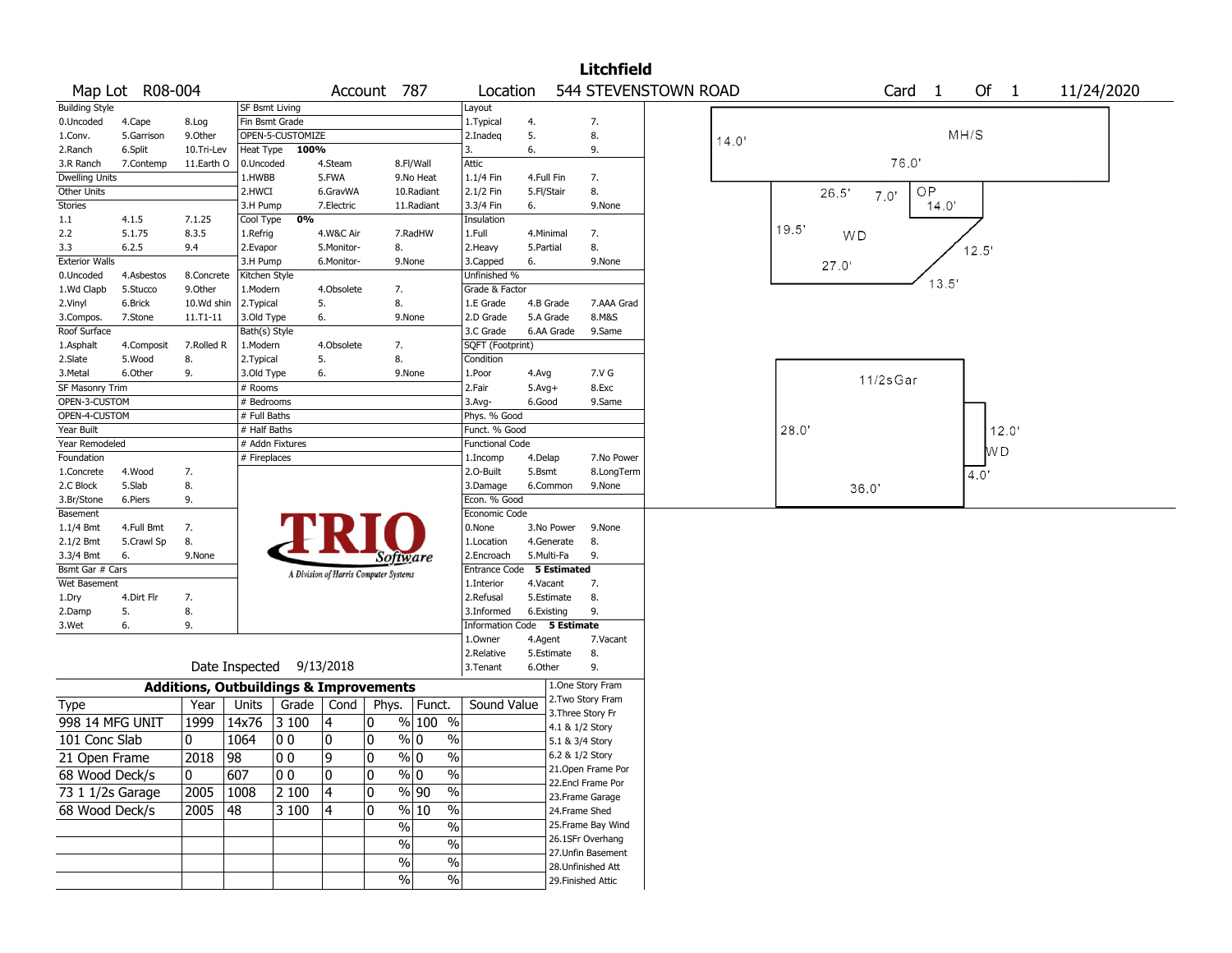|            | Location                |                                                                                                                                                                                               |                                                                                                                                                                                                                                                                                                                                              |                                                                                                                                                                                                                                                                                                      |                                                                                                    |                                                                                                                                                                                              |                                                                                                                                                                 |                                                                                                                              |                                                                                                                                             | 11/24/2020                                                                                                                                                                                                                                                                        |
|------------|-------------------------|-----------------------------------------------------------------------------------------------------------------------------------------------------------------------------------------------|----------------------------------------------------------------------------------------------------------------------------------------------------------------------------------------------------------------------------------------------------------------------------------------------------------------------------------------------|------------------------------------------------------------------------------------------------------------------------------------------------------------------------------------------------------------------------------------------------------------------------------------------------------|----------------------------------------------------------------------------------------------------|----------------------------------------------------------------------------------------------------------------------------------------------------------------------------------------------|-----------------------------------------------------------------------------------------------------------------------------------------------------------------|------------------------------------------------------------------------------------------------------------------------------|---------------------------------------------------------------------------------------------------------------------------------------------|-----------------------------------------------------------------------------------------------------------------------------------------------------------------------------------------------------------------------------------------------------------------------------------|
|            |                         |                                                                                                                                                                                               |                                                                                                                                                                                                                                                                                                                                              |                                                                                                                                                                                                                                                                                                      |                                                                                                    |                                                                                                                                                                                              |                                                                                                                                                                 |                                                                                                                              |                                                                                                                                             |                                                                                                                                                                                                                                                                                   |
|            |                         |                                                                                                                                                                                               |                                                                                                                                                                                                                                                                                                                                              | Year                                                                                                                                                                                                                                                                                                 |                                                                                                    |                                                                                                                                                                                              |                                                                                                                                                                 |                                                                                                                              | Exempt                                                                                                                                      | Total                                                                                                                                                                                                                                                                             |
|            |                         |                                                                                                                                                                                               |                                                                                                                                                                                                                                                                                                                                              | 2007                                                                                                                                                                                                                                                                                                 |                                                                                                    |                                                                                                                                                                                              |                                                                                                                                                                 |                                                                                                                              |                                                                                                                                             | 59,566                                                                                                                                                                                                                                                                            |
|            | Tree Growth Year        | 0                                                                                                                                                                                             |                                                                                                                                                                                                                                                                                                                                              |                                                                                                                                                                                                                                                                                                      |                                                                                                    |                                                                                                                                                                                              |                                                                                                                                                                 |                                                                                                                              |                                                                                                                                             | 59,566                                                                                                                                                                                                                                                                            |
|            |                         |                                                                                                                                                                                               |                                                                                                                                                                                                                                                                                                                                              |                                                                                                                                                                                                                                                                                                      |                                                                                                    |                                                                                                                                                                                              |                                                                                                                                                                 |                                                                                                                              |                                                                                                                                             | 57,420                                                                                                                                                                                                                                                                            |
|            | Zone/Land Use           |                                                                                                                                                                                               |                                                                                                                                                                                                                                                                                                                                              |                                                                                                                                                                                                                                                                                                      |                                                                                                    |                                                                                                                                                                                              |                                                                                                                                                                 |                                                                                                                              |                                                                                                                                             |                                                                                                                                                                                                                                                                                   |
|            |                         |                                                                                                                                                                                               |                                                                                                                                                                                                                                                                                                                                              |                                                                                                                                                                                                                                                                                                      |                                                                                                    |                                                                                                                                                                                              |                                                                                                                                                                 |                                                                                                                              |                                                                                                                                             | 58,559                                                                                                                                                                                                                                                                            |
|            | Secondary Zone          |                                                                                                                                                                                               |                                                                                                                                                                                                                                                                                                                                              |                                                                                                                                                                                                                                                                                                      |                                                                                                    |                                                                                                                                                                                              |                                                                                                                                                                 |                                                                                                                              |                                                                                                                                             | 58,809                                                                                                                                                                                                                                                                            |
|            |                         |                                                                                                                                                                                               |                                                                                                                                                                                                                                                                                                                                              | 2012                                                                                                                                                                                                                                                                                                 |                                                                                                    |                                                                                                                                                                                              |                                                                                                                                                                 |                                                                                                                              |                                                                                                                                             | 58,809                                                                                                                                                                                                                                                                            |
|            |                         |                                                                                                                                                                                               |                                                                                                                                                                                                                                                                                                                                              | 2013                                                                                                                                                                                                                                                                                                 |                                                                                                    |                                                                                                                                                                                              |                                                                                                                                                                 | 7,706                                                                                                                        |                                                                                                                                             | 58,706                                                                                                                                                                                                                                                                            |
|            | 1.Level                 |                                                                                                                                                                                               | 7.Res Protec                                                                                                                                                                                                                                                                                                                                 | 2014                                                                                                                                                                                                                                                                                                 |                                                                                                    |                                                                                                                                                                                              |                                                                                                                                                                 | 7,602                                                                                                                        |                                                                                                                                             | 58,602                                                                                                                                                                                                                                                                            |
|            | 2.Rolling<br>3.Above St |                                                                                                                                                                                               | 8.<br>9.                                                                                                                                                                                                                                                                                                                                     | 2015                                                                                                                                                                                                                                                                                                 |                                                                                                    |                                                                                                                                                                                              |                                                                                                                                                                 | 7,602                                                                                                                        |                                                                                                                                             | 58,602                                                                                                                                                                                                                                                                            |
|            | <b>Utilities</b>        |                                                                                                                                                                                               |                                                                                                                                                                                                                                                                                                                                              | 2016                                                                                                                                                                                                                                                                                                 |                                                                                                    |                                                                                                                                                                                              |                                                                                                                                                                 | 7,498                                                                                                                        |                                                                                                                                             | 58,498                                                                                                                                                                                                                                                                            |
|            |                         |                                                                                                                                                                                               |                                                                                                                                                                                                                                                                                                                                              | 2017                                                                                                                                                                                                                                                                                                 |                                                                                                    |                                                                                                                                                                                              |                                                                                                                                                                 | 13,573                                                                                                                       |                                                                                                                                             | 64,573                                                                                                                                                                                                                                                                            |
|            | 2. Water                |                                                                                                                                                                                               | 8.Lake/Pond                                                                                                                                                                                                                                                                                                                                  | 2018                                                                                                                                                                                                                                                                                                 |                                                                                                    |                                                                                                                                                                                              |                                                                                                                                                                 | 13,573                                                                                                                       |                                                                                                                                             | 64,573                                                                                                                                                                                                                                                                            |
|            |                         |                                                                                                                                                                                               |                                                                                                                                                                                                                                                                                                                                              | 2019                                                                                                                                                                                                                                                                                                 |                                                                                                    |                                                                                                                                                                                              |                                                                                                                                                                 | 20,000                                                                                                                       |                                                                                                                                             | 61,000                                                                                                                                                                                                                                                                            |
|            |                         |                                                                                                                                                                                               |                                                                                                                                                                                                                                                                                                                                              | 2020                                                                                                                                                                                                                                                                                                 |                                                                                                    |                                                                                                                                                                                              |                                                                                                                                                                 | 20,000                                                                                                                       |                                                                                                                                             | 56,000                                                                                                                                                                                                                                                                            |
|            | 1.Paved                 |                                                                                                                                                                                               | 7.                                                                                                                                                                                                                                                                                                                                           |                                                                                                                                                                                                                                                                                                      |                                                                                                    |                                                                                                                                                                                              |                                                                                                                                                                 |                                                                                                                              |                                                                                                                                             |                                                                                                                                                                                                                                                                                   |
|            | 3.Gravel<br>6.          |                                                                                                                                                                                               | 9.None                                                                                                                                                                                                                                                                                                                                       |                                                                                                                                                                                                                                                                                                      |                                                                                                    |                                                                                                                                                                                              |                                                                                                                                                                 |                                                                                                                              |                                                                                                                                             | <b>Influence</b>                                                                                                                                                                                                                                                                  |
|            |                         |                                                                                                                                                                                               | 0                                                                                                                                                                                                                                                                                                                                            |                                                                                                                                                                                                                                                                                                      |                                                                                                    |                                                                                                                                                                                              |                                                                                                                                                                 |                                                                                                                              |                                                                                                                                             | <b>Codes</b><br>1.Unimproved                                                                                                                                                                                                                                                      |
|            |                         |                                                                                                                                                                                               | $\mathbf{0}$                                                                                                                                                                                                                                                                                                                                 | 12.101-200                                                                                                                                                                                                                                                                                           |                                                                                                    |                                                                                                                                                                                              |                                                                                                                                                                 |                                                                                                                              | $\overline{\frac{9}{6}}$                                                                                                                    | 2. Excess Frtg                                                                                                                                                                                                                                                                    |
|            |                         |                                                                                                                                                                                               |                                                                                                                                                                                                                                                                                                                                              | 14.                                                                                                                                                                                                                                                                                                  |                                                                                                    |                                                                                                                                                                                              |                                                                                                                                                                 |                                                                                                                              | $\overline{\frac{9}{6}}$                                                                                                                    | 3. Topography<br>4.Size/Shape                                                                                                                                                                                                                                                     |
| Date       |                         |                                                                                                                                                                                               |                                                                                                                                                                                                                                                                                                                                              | 15.                                                                                                                                                                                                                                                                                                  |                                                                                                    |                                                                                                                                                                                              |                                                                                                                                                                 |                                                                                                                              | $\overline{\frac{9}{6}}$                                                                                                                    | 5.Access                                                                                                                                                                                                                                                                          |
| Date Insp. |                         |                                                                                                                                                                                               |                                                                                                                                                                                                                                                                                                                                              |                                                                                                                                                                                                                                                                                                      |                                                                                                    |                                                                                                                                                                                              |                                                                                                                                                                 |                                                                                                                              | $\overline{\frac{9}{6}}$                                                                                                                    | 6.Restriction<br>7. Right of Way                                                                                                                                                                                                                                                  |
|            | 1.Land                  |                                                                                                                                                                                               | 7.                                                                                                                                                                                                                                                                                                                                           |                                                                                                                                                                                                                                                                                                      |                                                                                                    |                                                                                                                                                                                              |                                                                                                                                                                 |                                                                                                                              |                                                                                                                                             | 8.View/Environ                                                                                                                                                                                                                                                                    |
|            | 2.L & B                 |                                                                                                                                                                                               | 8.                                                                                                                                                                                                                                                                                                                                           | 16.Regular Lot                                                                                                                                                                                                                                                                                       |                                                                                                    |                                                                                                                                                                                              |                                                                                                                                                                 |                                                                                                                              |                                                                                                                                             | 9.Fract Share<br><b>Acres</b>                                                                                                                                                                                                                                                     |
|            |                         |                                                                                                                                                                                               |                                                                                                                                                                                                                                                                                                                                              |                                                                                                                                                                                                                                                                                                      |                                                                                                    |                                                                                                                                                                                              |                                                                                                                                                                 |                                                                                                                              | %                                                                                                                                           | 30. Frontage 1                                                                                                                                                                                                                                                                    |
|            | Financing               |                                                                                                                                                                                               |                                                                                                                                                                                                                                                                                                                                              |                                                                                                                                                                                                                                                                                                      |                                                                                                    |                                                                                                                                                                                              |                                                                                                                                                                 |                                                                                                                              | %                                                                                                                                           | 31. Frontage 2                                                                                                                                                                                                                                                                    |
|            | 1.Convent               |                                                                                                                                                                                               | 7.                                                                                                                                                                                                                                                                                                                                           |                                                                                                                                                                                                                                                                                                      |                                                                                                    |                                                                                                                                                                                              |                                                                                                                                                                 |                                                                                                                              |                                                                                                                                             | 32.Tillable<br>33.Tillable                                                                                                                                                                                                                                                        |
|            |                         |                                                                                                                                                                                               |                                                                                                                                                                                                                                                                                                                                              |                                                                                                                                                                                                                                                                                                      |                                                                                                    |                                                                                                                                                                                              |                                                                                                                                                                 |                                                                                                                              |                                                                                                                                             | 34.Softwood F&O                                                                                                                                                                                                                                                                   |
|            |                         |                                                                                                                                                                                               |                                                                                                                                                                                                                                                                                                                                              |                                                                                                                                                                                                                                                                                                      |                                                                                                    |                                                                                                                                                                                              |                                                                                                                                                                 |                                                                                                                              |                                                                                                                                             | 35. Mixed Wood F&O                                                                                                                                                                                                                                                                |
|            | Validity                |                                                                                                                                                                                               |                                                                                                                                                                                                                                                                                                                                              |                                                                                                                                                                                                                                                                                                      |                                                                                                    |                                                                                                                                                                                              |                                                                                                                                                                 |                                                                                                                              |                                                                                                                                             | 36.Hardwood F&O                                                                                                                                                                                                                                                                   |
|            | 1.Valid                 |                                                                                                                                                                                               | 7.Renovate                                                                                                                                                                                                                                                                                                                                   |                                                                                                                                                                                                                                                                                                      |                                                                                                    |                                                                                                                                                                                              |                                                                                                                                                                 |                                                                                                                              |                                                                                                                                             | 37.Softwood TG                                                                                                                                                                                                                                                                    |
|            |                         |                                                                                                                                                                                               |                                                                                                                                                                                                                                                                                                                                              | 23.                                                                                                                                                                                                                                                                                                  | 44                                                                                                 |                                                                                                                                                                                              |                                                                                                                                                                 |                                                                                                                              | $\overline{0}$                                                                                                                              | 38. Mixed Wood TG                                                                                                                                                                                                                                                                 |
|            |                         |                                                                                                                                                                                               |                                                                                                                                                                                                                                                                                                                                              | Acres                                                                                                                                                                                                                                                                                                |                                                                                                    |                                                                                                                                                                                              |                                                                                                                                                                 |                                                                                                                              | $\overline{\frac{9}{6}}$                                                                                                                    | 39.Hardwood TG                                                                                                                                                                                                                                                                    |
|            | Verified                |                                                                                                                                                                                               |                                                                                                                                                                                                                                                                                                                                              | 24. Houselot                                                                                                                                                                                                                                                                                         |                                                                                                    |                                                                                                                                                                                              |                                                                                                                                                                 |                                                                                                                              | $\overline{\frac{9}{6}}$                                                                                                                    | 40. Wasteland<br>41.Gravel Pit                                                                                                                                                                                                                                                    |
|            | 1.Buyer                 |                                                                                                                                                                                               | 7.Family                                                                                                                                                                                                                                                                                                                                     |                                                                                                                                                                                                                                                                                                      |                                                                                                    |                                                                                                                                                                                              |                                                                                                                                                                 |                                                                                                                              | $\overline{\frac{9}{6}}$                                                                                                                    | 42. Mobile Home Si                                                                                                                                                                                                                                                                |
|            |                         |                                                                                                                                                                                               | 8.Other                                                                                                                                                                                                                                                                                                                                      |                                                                                                                                                                                                                                                                                                      |                                                                                                    |                                                                                                                                                                                              |                                                                                                                                                                 |                                                                                                                              |                                                                                                                                             | 43.Camp Site                                                                                                                                                                                                                                                                      |
|            |                         |                                                                                                                                                                                               |                                                                                                                                                                                                                                                                                                                                              |                                                                                                                                                                                                                                                                                                      |                                                                                                    |                                                                                                                                                                                              |                                                                                                                                                                 |                                                                                                                              |                                                                                                                                             |                                                                                                                                                                                                                                                                                   |
|            | 3.Lender                | 6.MLS                                                                                                                                                                                         | 9.                                                                                                                                                                                                                                                                                                                                           | 27. Rear 2<br>28. Rear 3                                                                                                                                                                                                                                                                             |                                                                                                    |                                                                                                                                                                                              | <b>Total Acreage</b>                                                                                                                                            | 3.00                                                                                                                         |                                                                                                                                             | 44.Lot Improvemen<br>45.Access Right                                                                                                                                                                                                                                              |
|            | Account 1066            | X Coordinate<br>Y Coordinate<br>1.Public<br>3.Sewer<br><b>Street</b><br>2.Semi Imp<br>Sale Date<br>Price<br>Sale Type<br>3.Building<br>6.<br>2.FHA/VA<br>3.Assumed<br>2.Related<br>3.Distress | Neighborhood 115 Lilly Lane<br>Topography 2 Rolling<br>4.Below St<br>5.Low<br>6.Swampy<br><b>4 Drilled Well</b><br>4.Dr Well<br>5.Dug Well<br>6.Septic<br>3 Gravel<br>4.Proposed<br>5.R/O/W<br>4.MFG UNIT<br>5.Other<br>9 Unknown<br>4.Seller<br>5.Private<br>6.Cash<br>4.Split<br>5.Partial<br>6.Exempt<br>4.Agent<br>2.Seller<br>5.Pub Rec | 5 LILLY LANE<br><b>Property Data</b><br>0<br>$\mathbf 0$<br><b>11 Residential</b><br><b>6 Septic System</b><br>7.Cesspool<br>9.None<br>8.<br><b>Sale Data</b><br>3/11/2016<br>45,000<br>2 Land & Buildings<br>9.<br>8.<br>9.Unknown<br>1 Arms Length Sale<br>8.Other<br>9.<br><b>5 Public Record</b> | 2008<br>2009<br>2010<br>2011<br>11.1-100<br>$13.201+$<br>18.Excess Land<br>25.Baselot<br>26.Rear 1 | <b>Front Foot</b><br><b>Square Foot</b><br>17.Secondary Lot<br>19.Condominium<br>20. Miscellaneous<br><b>Fract. Acre</b><br>21. Houselot (Frac<br>24<br>22.Baselot(Fract)<br>$\overline{26}$ | Land<br>51,800<br>51,800<br>51,000<br>51,000<br>51,000<br>51,000<br>51,000<br>51,000<br>51,000<br>51,000<br>51,000<br>51,000<br>61,000<br>61,000<br><b>Type</b> | Card 1<br><b>Effective</b><br>Frontage<br><b>Depth</b><br><b>Square Feet</b><br><b>Acreage/Sites</b><br>1.00<br>2.00<br>1.50 | <b>Assessment Record</b><br><b>Buildings</b><br>7,766<br>7,766<br>6,420<br>7,559<br>7,809<br>7,809<br><b>Land Data</b><br>100<br>100<br>100 | Of $1$<br>0<br>0<br>0<br>0<br>0<br>0<br>0<br>0<br>0<br>0<br>0<br>0<br>20,000<br>25,000<br><b>Influence</b><br><b>Factor</b><br>Code<br>%<br>$\overline{\frac{9}{6}}$<br>%<br>%<br>%<br>$\frac{9}{6}$<br>%<br>%<br>%<br>0<br>$\overline{0}$<br>$\frac{9}{6}$<br>$\frac{9}{6}$<br>% |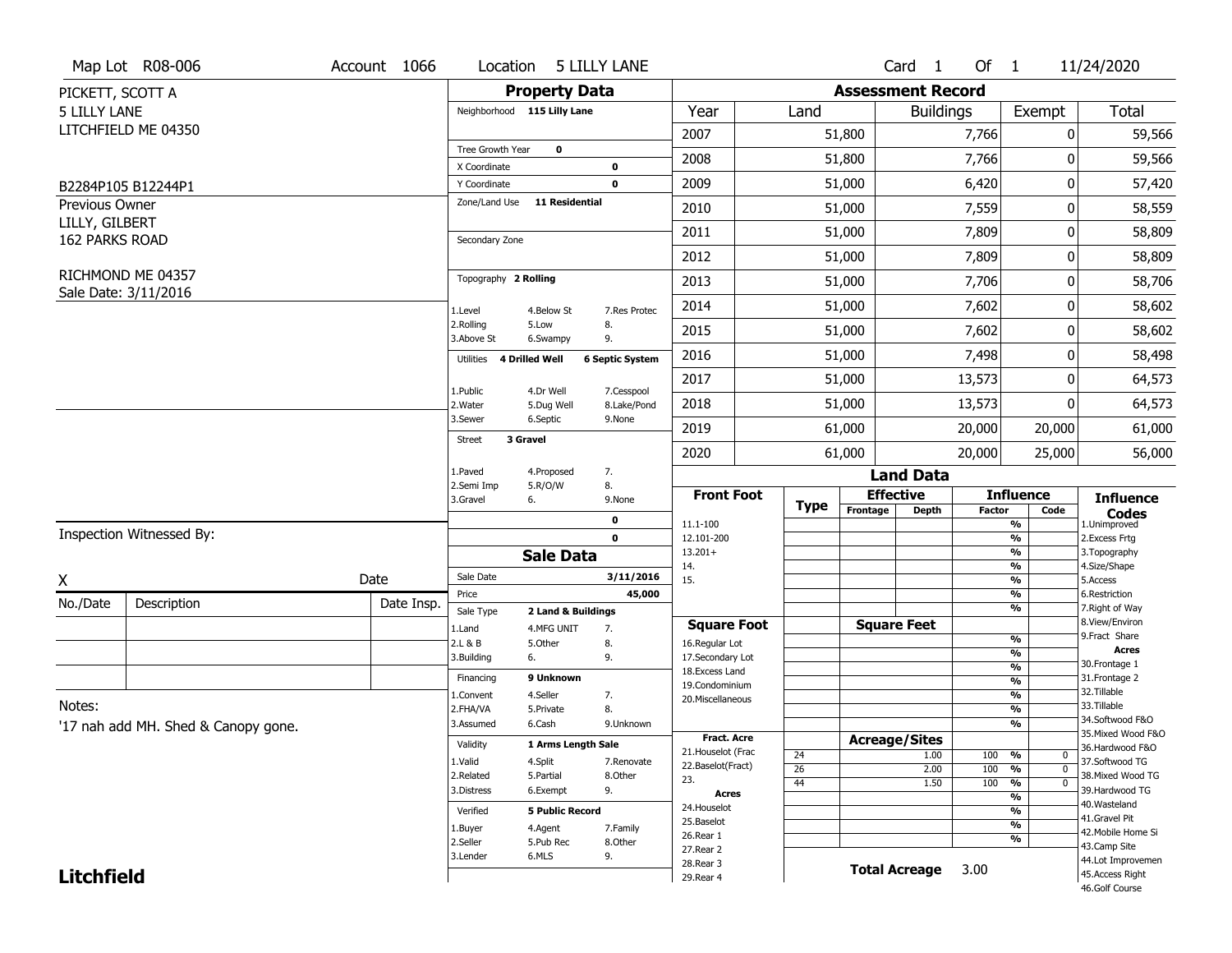|                       |                 |                                                   |                |                           |            |                                       |                   |                         |              |                    | <b>Litchfield</b>                    |                       |        |      |       |            |
|-----------------------|-----------------|---------------------------------------------------|----------------|---------------------------|------------|---------------------------------------|-------------------|-------------------------|--------------|--------------------|--------------------------------------|-----------------------|--------|------|-------|------------|
|                       | Map Lot R08-006 |                                                   |                |                           |            | Account 1066                          |                   | Location                |              |                    | <b>5 LILLY LANE</b>                  |                       | Card 1 | Of 1 |       | 11/24/2020 |
| <b>Building Style</b> |                 |                                                   | SF Bsmt Living |                           |            |                                       |                   | Layout                  |              |                    |                                      |                       |        |      |       |            |
| 0.Uncoded             | 4.Cape          | 8.Log                                             | Fin Bsmt Grade |                           |            |                                       |                   | 1.Typical               | 4.           |                    | 7.                                   |                       |        |      |       |            |
| 1.Conv.               | 5.Garrison      | 9.0ther                                           |                | OPEN-5-CUSTOMIZE          |            |                                       |                   | 2.Inadeq                | 5.           |                    | 8.                                   | Shed Canopy           |        |      |       |            |
| 2.Ranch               | 6.Split         | 10.Tri-Lev                                        | Heat Type      | 100%                      |            |                                       |                   | 3.                      | 6.           |                    | 9.                                   |                       |        |      |       |            |
| 3.R Ranch             | 7.Contemp       | 11.Earth O                                        | 0.Uncoded      |                           | 4.Steam    |                                       | 8.Fl/Wall         | Attic                   |              |                    |                                      | 8.0"                  |        |      |       |            |
| <b>Dwelling Units</b> |                 |                                                   | 1.HWBB         |                           | 5.FWA      |                                       | 9.No Heat         | 1.1/4 Fin               | 4.Full Fin   |                    | 7.                                   | $7.0^{\circ}$<br>8.0' |        |      |       |            |
| Other Units           |                 |                                                   | 2.HWCI         |                           | 6.GravWA   |                                       | 10.Radiant        | 2.1/2 Fin               | 5.Fl/Stair   |                    | 8.                                   |                       |        |      |       |            |
| <b>Stories</b>        |                 |                                                   | 3.H Pump       |                           | 7.Electric |                                       | 11.Radiant        | 3.3/4 Fin               | 6.           |                    | 9.None                               |                       |        |      |       |            |
| 1.1                   | 4.1.5           | 7.1.25                                            | Cool Type      | 0%                        |            |                                       |                   | Insulation              |              |                    |                                      |                       |        |      |       |            |
| 2.2                   | 5.1.75          | 8.3.5                                             | 1.Refrig       |                           | 4.W&C Air  |                                       | 7.RadHW           | 1.Full                  | 4.Minimal    |                    | 7.                                   |                       |        |      |       |            |
| 3.3                   | 6.2.5           | 9.4                                               | 2.Evapor       |                           | 5.Monitor- | 8.                                    |                   | 2. Heavy                | 5.Partial    |                    | 8.                                   |                       |        |      |       |            |
| <b>Exterior Walls</b> |                 |                                                   | 3.H Pump       |                           | 6.Monitor- | 9.None                                |                   | 3.Capped                | 6.           |                    | 9.None                               |                       |        |      |       |            |
| 0.Uncoded             | 4.Asbestos      | 8.Concrete                                        | Kitchen Style  |                           |            |                                       |                   | Unfinished %            |              |                    |                                      |                       |        |      |       |            |
| 1.Wd Clapb            | 5.Stucco        | 9.Other                                           | 1.Modern       |                           | 4.Obsolete | 7.                                    |                   | Grade & Factor          |              |                    |                                      |                       |        |      |       |            |
| 2.Vinyl               | 6.Brick         | 10.Wd shin                                        | 2. Typical     |                           | 5.         | 8.                                    |                   | 1.E Grade               | 4.B Grade    |                    | 7.AAA Grad                           |                       |        |      |       |            |
| 3.Compos.             | 7.Stone         | 11.T1-11                                          | 3.Old Type     |                           | 6.         | 9.None                                |                   | 2.D Grade               | 5.A Grade    |                    | 8.M&S                                |                       |        |      |       |            |
| Roof Surface          |                 |                                                   | Bath(s) Style  |                           |            |                                       |                   | 3.C Grade               |              | 6.AA Grade         | 9.Same                               |                       |        |      |       |            |
| 1.Asphalt             | 4.Composit      | 7.Rolled R                                        | 1.Modern       |                           | 4.Obsolete | 7.                                    |                   | SQFT (Footprint)        |              |                    |                                      |                       |        |      |       |            |
| 2.Slate               | 5.Wood          | 8.                                                | 2. Typical     |                           | 5.         | 8.                                    |                   | Condition               |              |                    |                                      | MH                    |        |      |       |            |
| 3. Metal              | 6.Other         | 9.                                                | 3.Old Type     |                           | 6.         | 9.None                                |                   | 1.Poor                  | 4.Avg        |                    | 7.V G                                |                       | 14.0'  |      |       |            |
| SF Masonry Trim       |                 |                                                   | # Rooms        |                           |            |                                       |                   | 2.Fair                  | $5.$ Avg $+$ |                    | 8.Exc                                |                       |        |      |       |            |
| OPEN-3-CUSTOM         |                 |                                                   | # Bedrooms     |                           |            |                                       |                   | 3.Avg-                  | 6.Good       |                    | 9.Same                               | 54.0'                 |        |      |       | Gar        |
| OPEN-4-CUSTOM         |                 |                                                   | # Full Baths   |                           |            |                                       |                   | Phys. % Good            |              |                    |                                      |                       |        |      | 24.0' |            |
| Year Built            |                 |                                                   | # Half Baths   |                           |            |                                       |                   | Funct. % Good           |              |                    |                                      |                       |        |      |       |            |
| Year Remodeled        |                 |                                                   |                | # Addn Fixtures           |            |                                       |                   | <b>Functional Code</b>  |              |                    |                                      |                       |        |      |       |            |
| Foundation            |                 |                                                   | # Fireplaces   |                           |            |                                       |                   | 1.Incomp                | 4.Delap      |                    | 7.No Power                           |                       |        |      |       |            |
| 1.Concrete            | 4.Wood          | 7.                                                |                |                           |            |                                       |                   | 2.0-Built               | 5.Bsmt       |                    | 8.LongTerm                           |                       |        |      |       | 30.0'      |
| 2.C Block             | 5.Slab          | 8.                                                |                |                           |            |                                       |                   | 3.Damage                | 6.Common     |                    | 9.None                               |                       |        |      |       |            |
| 3.Br/Stone            | 6.Piers         | 9.                                                |                |                           |            |                                       |                   | Econ. % Good            |              |                    |                                      |                       |        |      |       |            |
| Basement              |                 |                                                   |                |                           |            |                                       |                   | Economic Code           |              |                    |                                      |                       |        |      |       |            |
| $1.1/4$ Bmt           | 4.Full Bmt      | 7.                                                |                |                           |            |                                       |                   | 0.None                  |              | 3.No Power         | 9.None                               |                       |        |      |       |            |
| 2.1/2 Bmt             | 5.Crawl Sp      | 8.                                                |                |                           |            |                                       |                   | 1.Location              |              | 4.Generate         | 8.                                   |                       |        |      |       |            |
| 3.3/4 Bmt             | 6.              | 9.None                                            |                |                           |            | Software                              |                   | 2.Encroach              | 5.Multi-Fa   |                    | 9.                                   |                       |        |      |       |            |
| Bsmt Gar # Cars       |                 |                                                   |                |                           |            | A Division of Harris Computer Systems |                   | <b>Entrance Code</b>    |              | <b>5 Estimated</b> |                                      |                       |        |      |       |            |
| Wet Basement          |                 |                                                   |                |                           |            |                                       |                   | 1.Interior              | 4.Vacant     |                    | 7.                                   |                       |        |      |       |            |
| 1.Dry                 | 4.Dirt Flr      | 7.                                                |                |                           |            |                                       |                   | 2.Refusal               | 5.Estimate   |                    | 8.                                   |                       |        |      |       |            |
| 2.Damp                | 5.              | 8.                                                |                |                           |            |                                       |                   | 3.Informed              | 6.Existing   |                    | 9.                                   |                       |        |      |       |            |
| 3.Wet                 | 6.              | 9.                                                |                |                           |            |                                       |                   | <b>Information Code</b> |              | 5 Estimate         |                                      |                       |        |      |       |            |
|                       |                 |                                                   |                |                           |            |                                       |                   | 1.Owner                 | 4.Agent      |                    | 7.Vacant                             |                       |        |      |       |            |
|                       |                 |                                                   |                |                           |            |                                       |                   | 2.Relative              | 5.Estimate   |                    | 8.                                   |                       |        |      |       |            |
|                       |                 |                                                   |                | Date Inspected 11/16/2011 |            |                                       |                   | 3.Tenant                | 6.Other      |                    | 9.                                   |                       |        |      |       |            |
|                       |                 | <b>Additions, Outbuildings &amp; Improvements</b> |                |                           |            |                                       |                   |                         |              |                    | 1.One Story Fram                     |                       |        |      |       |            |
| Type                  |                 | Year                                              | Units          | Grade                     | Cond       | Phys.                                 | Funct.            | Sound Value             |              |                    | 2. Two Story Fram                    |                       |        |      |       |            |
| 998 14 MFG UNIT       |                 | 1981                                              | 14x54          | 3 100                     | 3          | 0                                     | $\sqrt{90}$ 100 % |                         |              |                    | 3. Three Story Fr<br>4.1 & 1/2 Story |                       |        |      |       |            |
| 23 Frame Garage       |                 | 1986                                              | 720            | 2 100                     | 3          | 0                                     | % 100 %           |                         |              |                    | 5.1 & 3/4 Story                      |                       |        |      |       |            |
|                       |                 | 10                                                |                |                           |            | %                                     |                   | $\frac{9}{6}$ 500       |              |                    | 6.2 & 1/2 Story                      |                       |        |      |       |            |
| 24 Frame Shed         |                 |                                                   |                |                           |            |                                       |                   |                         |              |                    | 21.Open Frame Por                    |                       |        |      |       |            |
| 61 Canopy/s           |                 | 0                                                 |                |                           |            | $\%$                                  |                   | $\frac{9}{6}$ 100       |              |                    | 22.Encl Frame Por                    |                       |        |      |       |            |
|                       |                 |                                                   |                |                           |            | $\frac{1}{2}$                         | $\%$              |                         |              |                    | 23.Frame Garage                      |                       |        |      |       |            |
|                       |                 |                                                   |                |                           |            | $\frac{1}{2}$                         | $\%$              |                         |              |                    | 24.Frame Shed                        |                       |        |      |       |            |
|                       |                 |                                                   |                |                           |            | $\frac{1}{2}$                         | $\%$              |                         |              |                    | 25.Frame Bay Wind                    |                       |        |      |       |            |
|                       |                 |                                                   |                |                           |            |                                       |                   |                         |              |                    | 26.1SFr Overhang                     |                       |        |      |       |            |
|                       |                 |                                                   |                |                           |            | $\%$                                  | $\%$              |                         |              |                    | 27.Unfin Basement                    |                       |        |      |       |            |
|                       |                 |                                                   |                |                           |            | $\%$                                  | $\%$              |                         |              |                    | 28. Unfinished Att                   |                       |        |      |       |            |
|                       |                 |                                                   |                |                           |            | $\%$                                  | $\%$              |                         |              |                    | 29. Finished Attic                   |                       |        |      |       |            |
|                       |                 |                                                   |                |                           |            |                                       |                   |                         |              |                    |                                      |                       |        |      |       |            |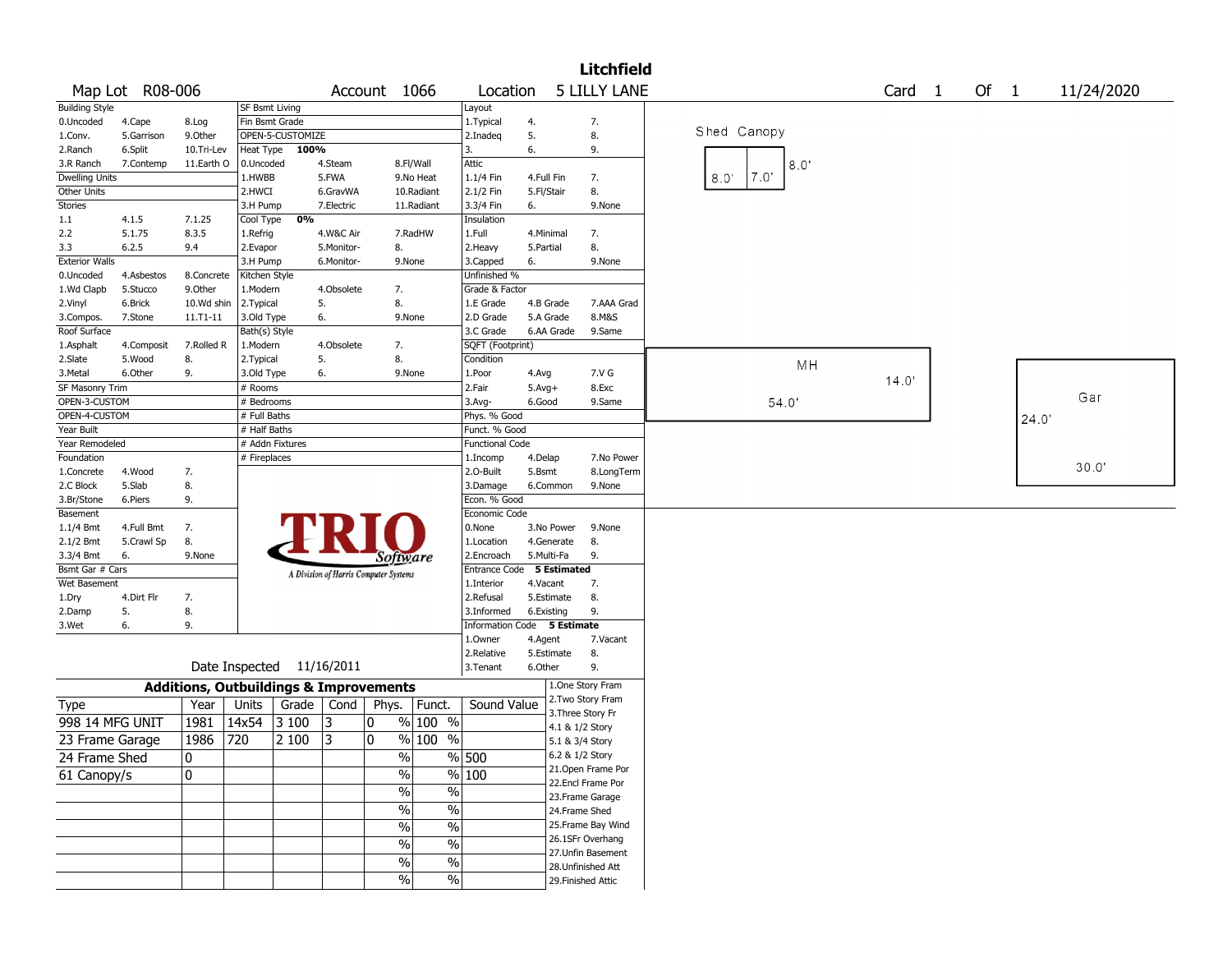|                                     | Map Lot R08-007                                | Account 314 | Location                     |                                   | <b>614 STEVENSTOWN ROAD</b> |                                         |                       |                          | Card 1               | Of $1$        |                                            | 11/24/2020                            |
|-------------------------------------|------------------------------------------------|-------------|------------------------------|-----------------------------------|-----------------------------|-----------------------------------------|-----------------------|--------------------------|----------------------|---------------|--------------------------------------------|---------------------------------------|
|                                     | FITTERLING, JOSHUA M                           |             |                              | <b>Property Data</b>              |                             |                                         |                       | <b>Assessment Record</b> |                      |               |                                            |                                       |
|                                     | 614 STEVENSTOWN ROAD                           |             |                              | Neighborhood 200 Stevenstown Road |                             | Year                                    | Land                  |                          | <b>Buildings</b>     |               | Exempt                                     | <b>Total</b>                          |
|                                     | LITCHFIELD ME 04350                            |             |                              |                                   |                             | 2007                                    |                       | 47,540                   |                      | 107,080       | 13,000                                     | 141,620                               |
|                                     |                                                |             | Tree Growth Year             | $\mathbf 0$                       |                             | 2008                                    |                       | 47,540                   |                      | 105,877       | 12,350                                     | 141,067                               |
|                                     |                                                |             | X Coordinate<br>Y Coordinate |                                   | 0<br>$\mathbf 0$            | 2009                                    |                       | 46,500                   |                      | 149,526       | 9,500                                      | 186,526                               |
| B13220P119<br><b>Previous Owner</b> |                                                |             | Zone/Land Use                | <b>11 Residential</b>             |                             |                                         |                       |                          |                      |               |                                            |                                       |
|                                     | CHARRETTE, RONALD R & DIANA L                  |             |                              |                                   |                             | 2010                                    |                       | 46,500                   |                      | 102,071       | 10,000                                     | 138,571                               |
|                                     | 59 OLD COUNTY ROAD                             |             | Secondary Zone               |                                   |                             | 2011                                    |                       | 46,500                   |                      | 110,319       | 10,000                                     | 146,819                               |
|                                     |                                                |             |                              |                                   |                             | 2012                                    |                       | 46,500                   |                      | 110,319       | 10,000                                     | 146,819                               |
|                                     | PITTSTON ME 04345 5715<br>Sale Date: 5/29/2019 |             | Topography 2 Rolling         |                                   |                             | 2013                                    |                       | 46,500                   |                      | 110,288       | 10,000                                     | 146,788                               |
|                                     |                                                |             | 1.Level                      | 4.Below St                        | 7.Res Protec                | 2014                                    |                       | 46,500                   |                      | 108,992       | 10,000                                     | 145,492                               |
|                                     |                                                |             | 2.Rolling<br>3.Above St      | 5.Low<br>6.Swampy                 | 8.<br>9.                    | 2015                                    |                       | 46,500                   |                      | 108,839       | 10,000                                     | 145,339                               |
|                                     |                                                |             | Utilities 4 Drilled Well     |                                   | <b>6 Septic System</b>      | 2016                                    |                       | 46,500                   |                      | 107,697       | 15,000                                     | 139,197                               |
|                                     |                                                |             | 1.Public                     | 4.Dr Well                         | 7.Cesspool                  | 2017                                    |                       | 46,500                   |                      | 107,510       | 20,000                                     | 134,010                               |
|                                     |                                                |             | 2. Water                     | 5.Dug Well                        | 8.Lake/Pond                 | 2018                                    |                       | 46,500                   |                      | 106,213       | 19,200                                     | 133,513                               |
|                                     |                                                |             | 3.Sewer                      | 6.Septic                          | 9.None                      | 2019                                    |                       | 52,800                   |                      | 136,300       | 20,000                                     | 169,100                               |
|                                     |                                                |             | 1 Paved<br><b>Street</b>     |                                   |                             | 2020                                    |                       | 52,800                   |                      | 136,300       | 0                                          | 189,100                               |
|                                     |                                                |             | 1.Paved                      | 4.Proposed                        | 7.                          |                                         |                       |                          | <b>Land Data</b>     |               |                                            |                                       |
|                                     |                                                |             | 2.Semi Imp<br>3.Gravel       | 5.R/O/W<br>6.                     | 8.<br>9.None                | <b>Front Foot</b>                       |                       |                          | <b>Effective</b>     |               | <b>Influence</b>                           | <b>Influence</b>                      |
|                                     |                                                |             |                              |                                   | 0                           | 11.1-100                                | <b>Type</b>           | Frontage                 | <b>Depth</b>         | <b>Factor</b> | Code<br>%                                  | <b>Codes</b><br>1.Unimproved          |
|                                     | Inspection Witnessed By:                       |             |                              |                                   | $\mathbf 0$                 | 12.101-200                              |                       |                          |                      |               | $\frac{9}{6}$                              | 2.Excess Frtg                         |
|                                     |                                                |             |                              | <b>Sale Data</b>                  |                             | $13.201+$<br>14.                        |                       |                          |                      |               | %<br>$\frac{9}{6}$                         | 3. Topography<br>4.Size/Shape         |
| X                                   |                                                | Date        | Sale Date                    |                                   | 5/29/2019                   | 15.                                     |                       |                          |                      |               | %                                          | 5.Access                              |
| No./Date                            | Description                                    | Date Insp.  | Price                        |                                   | 200,000                     |                                         |                       |                          |                      |               | $\frac{9}{6}$<br>%                         | 6.Restriction<br>7. Right of Way      |
|                                     |                                                |             | Sale Type<br>1.Land          | 2 Land & Buildings<br>4.MFG UNIT  | 7.                          | <b>Square Foot</b>                      |                       |                          | <b>Square Feet</b>   |               |                                            | 8.View/Environ                        |
|                                     |                                                |             | 2.L & B                      | 5.Other                           | 8.                          | 16.Regular Lot                          |                       |                          |                      |               | $\frac{9}{6}$                              | 9. Fract Share                        |
|                                     |                                                |             | 3.Building                   | 6.                                | 9.                          | 17.Secondary Lot                        |                       |                          |                      |               | %<br>$\frac{9}{6}$                         | <b>Acres</b><br>30. Frontage 1        |
|                                     |                                                |             | Financing                    | 9 Unknown                         |                             | 18. Excess Land<br>19.Condominium       |                       |                          |                      |               | $\frac{9}{6}$                              | 31. Frontage 2                        |
|                                     |                                                |             | 1.Convent                    | 4.Seller                          | 7.                          | 20.Miscellaneous                        |                       |                          |                      |               | $\frac{9}{6}$                              | 32. Tillable                          |
| Notes:                              |                                                |             | 2.FHA/VA                     | 5.Private                         | 8.                          |                                         |                       |                          |                      |               | $\frac{9}{6}$                              | 33.Tillable                           |
|                                     |                                                |             | 3.Assumed                    | 6.Cash                            | 9.Unknown                   |                                         |                       |                          |                      |               | %                                          | 34.Softwood F&O<br>35. Mixed Wood F&O |
|                                     |                                                |             | Validity                     | 1 Arms Length Sale                |                             | <b>Fract. Acre</b>                      |                       |                          | <b>Acreage/Sites</b> |               |                                            | 36.Hardwood F&O                       |
|                                     |                                                |             | 1.Valid                      | 4.Split                           | 7.Renovate                  | 21. Houselot (Frac<br>22.Baselot(Fract) | 24                    |                          | 1.00                 | 100           | %<br>0                                     | 37.Softwood TG                        |
|                                     |                                                |             | 2.Related                    | 5.Partial                         | 8.Other                     | 23.                                     | $\overline{26}$<br>44 |                          | 2.60<br>1.00         | 100<br>100    | $\overline{0}$<br>%<br>$\overline{0}$<br>% | 38. Mixed Wood TG                     |
|                                     |                                                |             | 3.Distress                   | 6.Exempt                          | 9.                          | <b>Acres</b>                            |                       |                          |                      |               | $\frac{9}{6}$                              | 39.Hardwood TG                        |
|                                     |                                                |             | Verified                     | <b>5 Public Record</b>            |                             | 24. Houselot                            |                       |                          |                      |               | %                                          | 40. Wasteland                         |
|                                     |                                                |             | 1.Buyer                      | 4.Agent                           | 7.Family                    | 25.Baselot                              |                       |                          |                      |               | $\frac{9}{6}$                              | 41.Gravel Pit                         |
|                                     |                                                |             | 2.Seller                     | 5.Pub Rec                         | 8.Other                     | 26.Rear 1                               |                       |                          |                      |               | %                                          | 42. Mobile Home Si<br>43.Camp Site    |
|                                     |                                                |             |                              |                                   |                             | 27.Rear 2                               |                       |                          |                      |               |                                            |                                       |
|                                     |                                                |             | 3.Lender                     | 6.MLS                             | 9.                          |                                         |                       |                          |                      |               |                                            |                                       |
| <b>Litchfield</b>                   |                                                |             |                              |                                   |                             | 28.Rear 3<br>29. Rear 4                 |                       |                          | <b>Total Acreage</b> | 3.60          |                                            | 44.Lot Improvemen<br>45.Access Right  |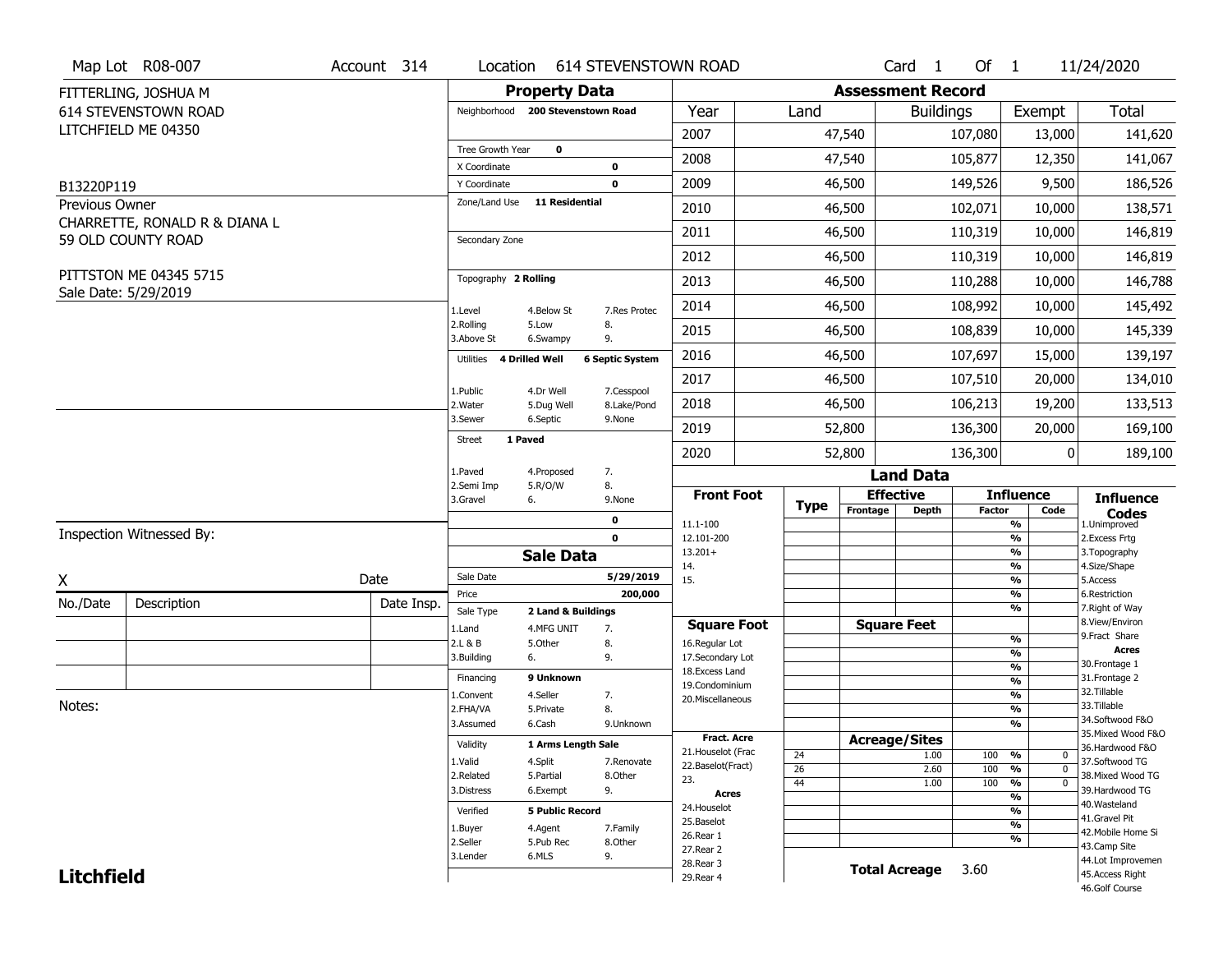|                                      |                                |                                                   |                       |                          |                         |                                       |                |                             |                    |            | <b>Litchfield</b>                      |                      |                   |       |                |        |              |            |
|--------------------------------------|--------------------------------|---------------------------------------------------|-----------------------|--------------------------|-------------------------|---------------------------------------|----------------|-----------------------------|--------------------|------------|----------------------------------------|----------------------|-------------------|-------|----------------|--------|--------------|------------|
|                                      | Map Lot R08-007                |                                                   |                       |                          |                         | Account 314                           |                | Location                    |                    |            |                                        | 614 STEVENSTOWN ROAD |                   | Card  | $\overline{1}$ | Of $1$ |              | 11/24/2020 |
|                                      | Building Style 1 Conventional  |                                                   | SF Bsmt Living        |                          | $\mathbf 0$             |                                       |                | Layout 1 Typical            |                    |            |                                        |                      |                   |       |                |        |              |            |
| 0.Uncoded                            | 4.Cape                         | 8.Log                                             | Fin Bsmt Grade        |                          | 0 <sub>0</sub>          |                                       |                | 1. Typical                  | 4.                 |            | 7.                                     |                      |                   |       |                |        |              |            |
| 1.Conv.                              | 5.Garrison                     | 9.0ther                                           |                       | OPEN-5-CUSTOMIZE         | 0                       |                                       |                | 2.Inadeg                    | 5.                 |            | 8.                                     |                      |                   |       | <b>IGP</b>     |        |              |            |
| 2.Ranch                              | 6.Split                        | 10.Tri-Lev                                        | Heat Type             | 100%                     |                         | 12 Monitor-Fuel Oil                   |                | 3.                          | 6.                 |            | 9.                                     |                      |                   |       |                |        |              |            |
| 3.R Ranch                            | 7.Contemp                      | 11.Earth O                                        | 0.Uncoded             |                          | 4.Steam                 |                                       | 8.Fl/Wall      | 9 None<br>Attic             |                    |            |                                        |                      |                   |       |                |        |              |            |
| Dwelling Units 1                     |                                |                                                   | 1.HWBB                |                          | 5.FWA                   |                                       | 9.No Heat      | 1.1/4 Fin                   | 4.Full Fin         |            | 7.                                     |                      |                   |       | 36.0'          |        |              |            |
| Other Units                          | 0                              |                                                   | 2.HWCI                |                          | 6.GravWA                |                                       | 10.Radiant     | 2.1/2 Fin                   | 5.Fl/Stair         |            | 8.                                     |                      | Shed              |       |                |        |              |            |
| <b>Stories</b>                       | 4 One & 1/2 Story              |                                                   | 3.H Pump              |                          | 7.Electric              |                                       | 11.Radiant     | 3.3/4 Fin                   | 6.                 |            | 9.None                                 |                      |                   |       |                |        |              |            |
| 1.1                                  | 4.1.5                          | 7.1.25                                            | Cool Type             | 0%                       | 9 None                  |                                       |                | Insulation                  | 1 Full             |            |                                        |                      | WD 22.0'<br>24.0' |       |                |        |              |            |
| 2.2                                  | 5.1.75                         | 8.3.5                                             | 1.Refrig              |                          | 4.W&C Air               |                                       | 7.RadHW        | 1.Full                      | 4.Minimal          |            | 7.                                     |                      |                   |       | 18.0'          |        |              |            |
| 3.3                                  | 6.2.5                          | 9.4                                               | 2.Evapor              |                          | 5.Monitor-              | 8.                                    |                | 2. Heavy                    | 5.Partial          |            | 8.                                     |                      |                   |       |                |        |              |            |
|                                      | Exterior Walls 10 Wood Shingle |                                                   | 3.H Pump              |                          | 6.Monitor-              |                                       | 9.None         | 3.Capped                    | 6.                 |            | 9.None                                 |                      | 20.0'<br>6.0'     |       |                |        |              |            |
| 0.Uncoded                            | 4.Asbestos                     | 8.Concrete                                        | Kitchen Style         |                          | 2 Typical               |                                       |                | Unfinished %                | 0%                 |            |                                        |                      |                   |       |                |        |              |            |
| 1.Wd Clapb                           | 5.Stucco                       | 9.Other                                           | 1.Modern              |                          | 4.Obsolete              | 7.                                    |                | Grade & Factor              |                    |            | 3 Average 100%                         |                      |                   |       |                |        |              |            |
| 2.Vinyl                              | 6.Brick                        | 10.Wd shin                                        | 2. Typical            |                          | 5.                      | 8.                                    |                | 1.E Grade                   | 4.B Grade          |            | 7.AAA Grad                             |                      |                   |       |                |        |              | 3.0'       |
| 3.Compos.                            | 7.Stone                        | $11. T1 - 11$                                     | 3.Old Type            |                          | 6.                      |                                       | 9.None         | 2.D Grade                   | 5.A Grade          |            | 8.M&S                                  |                      |                   | 14.0  |                |        | 14.0         |            |
| Roof Surface                         | 1 Asphalt Shingles             |                                                   | Bath(s) Style         |                          |                         | 2 Typical Bath(s)                     |                | 3.C Grade                   |                    | 6.AA Grade | 9.Same                                 |                      |                   | 10.0" |                | 0.0"   | WD.          | 6.0'       |
| 1.Asphalt                            | 4.Composit                     | 7.Rolled R                                        | 1.Modern              |                          | 4.Obsolete              | 7.                                    |                | SQFT (Footprint) 1125       |                    |            |                                        |                      |                   | Patio |                |        | 17.0'        |            |
| 2.Slate                              | 5.Wood                         | 8.                                                | 2. Typical            |                          | 5.                      | 8.                                    |                | Condition                   | 4 Average          |            | 7.V G                                  |                      |                   |       | 44.0'          |        |              |            |
| 3. Metal                             | 6.Other                        | 9.                                                | 3.Old Type            |                          | 6.<br>0                 |                                       | 9.None         | 1.Poor<br>2.Fair            | 4.Avg              |            | 8.Exc                                  |                      |                   |       |                |        |              |            |
| SF Masonry Trim 0<br>OPEN-3-CUSTOM 0 |                                |                                                   | # Rooms<br># Bedrooms |                          | $\overline{\mathbf{2}}$ |                                       |                | 3.Avg-                      | $5.Avg+$<br>6.Good |            | 9.Same                                 |                      |                   |       |                |        | $11/2s$ Fr/B |            |
| OPEN-4-CUSTOM 0                      |                                |                                                   | # Full Baths          |                          | $\overline{\mathbf{1}}$ |                                       |                | Phys. % Good                |                    | 0%         |                                        |                      |                   | 26.0' |                |        | 25.0'        | 4.0'       |
| Year Built                           | 1990                           |                                                   | # Half Baths          |                          | $\mathbf 0$             |                                       |                | Funct. % Good               |                    | 100%       |                                        |                      |                   |       |                |        |              |            |
| Year Remodeled 0                     |                                |                                                   |                       | # Addn Fixtures          | $\pmb{0}$               |                                       |                | <b>Functional Code</b>      |                    | 9 None     |                                        |                      |                   |       |                |        |              |            |
| Foundation                           | 1 Concrete                     |                                                   | # Fireplaces          |                          | $\pmb{0}$               |                                       |                | 1.Incomp                    | 4.Delap            |            | 7.No Power                             |                      |                   |       | 25.0'          |        | 19.0'        |            |
| 1.Concrete                           | 4.Wood                         | 7.                                                |                       |                          |                         |                                       |                | 2.0-Built                   | 5.Bsmt             |            | 8.LongTerm                             |                      |                   |       | 1.0'           |        |              |            |
| 2.C Block                            | 5.Slab                         | 8.                                                |                       |                          |                         |                                       |                | 3.Damage                    |                    | 6.Common   | 9.None                                 |                      |                   | 5.0'  | WD.            |        |              |            |
| 3.Br/Stone                           | 6.Piers                        | 9.                                                |                       |                          |                         |                                       |                | Econ. % Good 100%           |                    |            |                                        |                      |                   |       | 10.0"          |        |              |            |
| Basement                             | <b>4 Full Basement</b>         |                                                   |                       |                          |                         |                                       |                | Economic Code None          |                    |            |                                        |                      |                   |       |                |        |              |            |
| $1.1/4$ Bmt                          | 4.Full Bmt                     | 7.                                                |                       |                          |                         |                                       |                | 0.None                      |                    | 3.No Power | 9.None                                 |                      |                   |       |                |        |              |            |
| 2.1/2 Bmt                            | 5.Crawl Sp                     | 8.                                                |                       |                          |                         |                                       |                | 1.Location                  |                    | 4.Generate | 8.                                     |                      |                   |       |                |        |              |            |
| 3.3/4 Bmt                            | 6.                             | 9.None                                            |                       |                          |                         | Sottware                              |                | 2.Encroach                  | 5.Multi-Fa         |            | 9.                                     |                      |                   |       |                |        |              |            |
| Bsmt Gar # Cars 0                    |                                |                                                   |                       |                          |                         | A Division of Harris Computer Systems |                | Entrance Code 5 Estimated   |                    |            |                                        |                      |                   |       |                |        |              |            |
|                                      | Wet Basement 1 Dry Basement    |                                                   |                       |                          |                         |                                       |                | 1.Interior                  | 4.Vacant           |            | 7.                                     |                      |                   |       |                |        |              |            |
| 1.Dry                                | 4.Dirt Flr                     | 7.                                                |                       |                          |                         |                                       |                | 2.Refusal                   |                    | 5.Estimate | 8.                                     |                      |                   |       |                |        |              |            |
| 2.Damp                               | 5.                             | 8.                                                |                       |                          |                         |                                       |                | 3.Informed                  | 6.Existing         |            | 9.                                     |                      |                   |       |                |        |              |            |
| 3.Wet                                | 6.                             | 9.                                                |                       |                          |                         |                                       |                | Information Code 5 Estimate |                    |            |                                        |                      |                   |       |                |        |              |            |
|                                      |                                |                                                   |                       |                          |                         |                                       |                | 1.Owner                     | 4.Agent            |            | 7.Vacant                               |                      |                   |       |                |        |              |            |
|                                      |                                |                                                   |                       |                          |                         |                                       |                | 2.Relative                  |                    | 5.Estimate | 8.                                     |                      |                   |       |                |        |              |            |
|                                      |                                |                                                   |                       | Date Inspected 9/13/2018 |                         |                                       |                | 3.Tenant                    | 6.Other            |            | 9.                                     |                      |                   |       |                |        |              |            |
|                                      |                                | <b>Additions, Outbuildings &amp; Improvements</b> |                       |                          |                         |                                       |                |                             |                    |            | 1.One Story Fram                       |                      |                   |       |                |        |              |            |
| Type                                 |                                | Year                                              | Units                 | Grade   Cond             |                         |                                       | Phys.   Funct. | Sound Value                 |                    |            | 2. Two Story Fram<br>3. Three Story Fr |                      |                   |       |                |        |              |            |
| 68 Wood Deck/s                       |                                | 10                                                | 50                    | 2 100                    | 4                       | 0                                     | $%100$ %       |                             |                    |            | 4.1 & 1/2 Story                        |                      |                   |       |                |        |              |            |
| 68 Wood Deck/s                       |                                | 0                                                 | 229                   | 3 100                    | 4                       | 0                                     | $%100$ %       |                             |                    |            | 5.1 & 3/4 Story                        |                      |                   |       |                |        |              |            |
|                                      |                                | l N                                               |                       |                          |                         | $\Omega$                              |                |                             |                    |            | 6.2 & 1/2 Story                        |                      |                   |       |                |        |              |            |
| 60 Patio                             |                                |                                                   | 140                   | $ 2\;100\rangle$         | $\overline{\mathbf{4}}$ |                                       | % 100 %        |                             |                    |            | 21. Open Frame Por                     |                      |                   |       |                |        |              |            |
| 24 Frame Shed                        |                                | 10                                                | 480                   | 3 100                    | 4                       | 0                                     | % 100 %        |                             |                    |            | 22.Encl Frame Por                      |                      |                   |       |                |        |              |            |
| 68 Wood Deck/s                       |                                | 0                                                 | 132                   | 2 100                    | 4                       | 0                                     | $%100$ %       |                             |                    |            | 23. Frame Garage                       |                      |                   |       |                |        |              |            |
| 63 Pool IG                           |                                | 0                                                 | 648                   | 3 100                    | 13                      | 0                                     | % 50<br>$\%$   |                             |                    |            | 24.Frame Shed                          |                      |                   |       |                |        |              |            |
|                                      |                                |                                                   |                       |                          |                         | $\%$                                  | $\%$           |                             |                    |            | 25. Frame Bay Wind                     |                      |                   |       |                |        |              |            |
|                                      |                                |                                                   |                       |                          |                         |                                       |                |                             |                    |            | 26.1SFr Overhang                       |                      |                   |       |                |        |              |            |
|                                      |                                |                                                   |                       |                          |                         | $\sqrt{6}$                            | $\frac{1}{2}$  |                             |                    |            | 27.Unfin Basement                      |                      |                   |       |                |        |              |            |
|                                      |                                |                                                   |                       |                          |                         | $\%$                                  | $\%$           |                             |                    |            | 28. Unfinished Att                     |                      |                   |       |                |        |              |            |
|                                      |                                |                                                   |                       |                          |                         | $\%$                                  | $\%$           |                             |                    |            | 29. Finished Attic                     |                      |                   |       |                |        |              |            |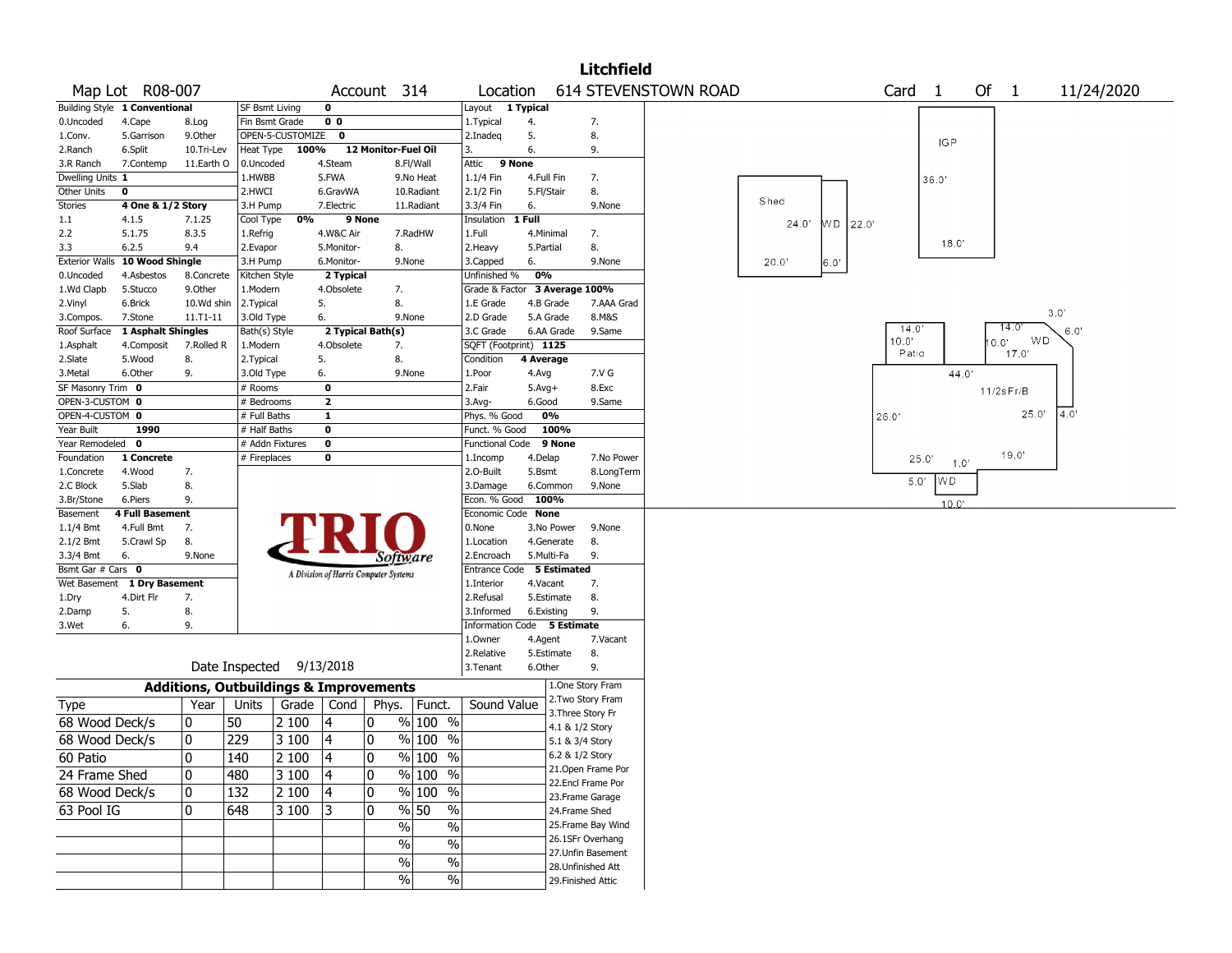|                   | Map Lot R08-008          | Account 409 |                                     |                         | Location 13 POTTERS BROOK LANE |                                      |                 |                          | Card <sub>1</sub>    | Of 1          |                                | 11/24/2020                          |
|-------------------|--------------------------|-------------|-------------------------------------|-------------------------|--------------------------------|--------------------------------------|-----------------|--------------------------|----------------------|---------------|--------------------------------|-------------------------------------|
| DAVIS, PATRICIA   |                          |             |                                     | <b>Property Data</b>    |                                |                                      |                 | <b>Assessment Record</b> |                      |               |                                |                                     |
|                   | 13 POTTERS BROOK LANE    |             | Neighborhood 171 Potters Brook Lane |                         |                                | Year                                 | Land            |                          | <b>Buildings</b>     |               | Exempt                         | Total                               |
|                   | LITCHFIELD ME 04350      |             |                                     |                         |                                | 2007                                 |                 | 44,176                   |                      | 92,350        | 13,000                         | 123,526                             |
|                   |                          |             | Tree Growth Year                    | $\mathbf 0$             |                                | 2008                                 |                 | 44,176                   |                      | 92,145        | 12,350                         | 123,971                             |
| B6772P336         |                          |             | X Coordinate<br>Y Coordinate        |                         | $\mathbf 0$<br>$\mathbf 0$     | 2009                                 |                 | 43,600                   |                      | 99,787        | 9,500                          | 133,887                             |
|                   |                          |             | Zone/Land Use                       | 11 Residential          |                                | 2010                                 |                 | 43,600                   |                      | 86,255        | 10,000                         | 119,855                             |
|                   |                          |             |                                     |                         |                                |                                      |                 |                          |                      |               |                                |                                     |
|                   |                          |             | Secondary Zone                      |                         |                                | 2011                                 |                 | 43,600                   |                      | 71,047        | 10,000                         | 104,647                             |
|                   |                          |             |                                     |                         |                                | 2012                                 |                 | 43,600                   |                      | 71,047        | 10,000                         | 104,647                             |
|                   |                          |             | Topography 2 Rolling                |                         |                                | 2013                                 |                 | 43,600                   |                      | 71,019        | 10,000                         | 104,619                             |
|                   |                          |             | 1.Level                             | 4.Below St              | 7.Res Protec                   | 2014                                 |                 | 43,600                   |                      | 70,204        | 10,000                         | 103,804                             |
|                   |                          |             | 2.Rolling<br>3.Above St             | 5.Low<br>6.Swampy       | 8.<br>9.                       | 2015                                 |                 | 43,600                   |                      | 70,204        | 10,000                         | 103,804                             |
|                   |                          |             | Utilities 4 Drilled Well            |                         | <b>6 Septic System</b>         | 2016                                 |                 | 43,600                   |                      | 69,389        | 15,000                         | 97,989                              |
|                   |                          |             |                                     |                         |                                | 2017                                 |                 | 43,600                   |                      | 69,361        | 20,000                         | 92,961                              |
|                   |                          |             | 1.Public<br>2. Water                | 4.Dr Well<br>5.Dug Well | 7.Cesspool<br>8.Lake/Pond      | 2018                                 |                 | 43,600                   |                      | 68,545        | 19,200                         | 92,945                              |
|                   |                          |             | 3.Sewer                             | 6.Septic                | 9.None                         | 2019                                 |                 | 49,300                   |                      | 83,600        | 20,000                         | 112,900                             |
|                   |                          |             | 3 Gravel<br><b>Street</b>           |                         |                                | 2020                                 |                 | 49,300                   |                      | 83,600        | 25,000                         | 107,900                             |
|                   |                          |             | 1.Paved                             | 4.Proposed              | 7.                             |                                      |                 |                          | <b>Land Data</b>     |               |                                |                                     |
|                   |                          |             | 2.Semi Imp<br>3.Gravel<br>6.        | 5.R/O/W                 | 8.<br>9.None                   | <b>Front Foot</b>                    |                 | <b>Effective</b>         |                      |               | <b>Influence</b>               | <b>Influence</b>                    |
|                   |                          |             |                                     |                         | $\mathbf 0$                    | 11.1-100                             | <b>Type</b>     | Frontage                 | <b>Depth</b>         | <b>Factor</b> | Code<br>$\frac{9}{6}$          | <b>Codes</b><br>1.Unimproved        |
|                   | Inspection Witnessed By: |             |                                     |                         | $\mathbf 0$                    | 12.101-200                           |                 |                          |                      |               | $\frac{9}{6}$                  | 2.Excess Frtg                       |
|                   |                          |             |                                     | <b>Sale Data</b>        |                                | $13.201+$                            |                 |                          |                      |               | $\frac{9}{6}$                  | 3. Topography                       |
| χ                 |                          | Date        | Sale Date                           |                         | 1/04/2002                      | 14.<br>15.                           |                 |                          |                      |               | $\frac{9}{6}$<br>$\frac{9}{6}$ | 4.Size/Shape<br>5.Access            |
| No./Date          | Description              | Date Insp.  | Price                               |                         | 88,500                         |                                      |                 |                          |                      |               | %                              | 6.Restriction                       |
|                   |                          |             | Sale Type                           | 2 Land & Buildings      |                                |                                      |                 |                          |                      |               | $\frac{9}{6}$                  | 7. Right of Way<br>8.View/Environ   |
|                   |                          |             | 1.Land<br>2.L & B                   | 4.MFG UNIT<br>5.Other   | 7.<br>8.                       | <b>Square Foot</b><br>16.Regular Lot |                 | <b>Square Feet</b>       |                      |               | %                              | 9. Fract Share                      |
|                   |                          |             | 3.Building                          | 6.                      | 9.                             | 17.Secondary Lot                     |                 |                          |                      |               | %                              | <b>Acres</b>                        |
|                   |                          |             |                                     | 9 Unknown               |                                | 18.Excess Land                       |                 |                          |                      |               | %                              | 30. Frontage 1                      |
|                   |                          |             | Financing                           |                         |                                | 19.Condominium                       |                 |                          |                      |               | %                              | 31. Frontage 2<br>32. Tillable      |
| Notes:            |                          |             | 1.Convent<br>2.FHA/VA               | 4.Seller<br>5.Private   | 7.<br>8.                       | 20.Miscellaneous                     |                 |                          |                      |               | %<br>%                         | 33.Tillable                         |
|                   |                          |             | 3.Assumed                           | 6.Cash                  | 9.Unknown                      |                                      |                 |                          |                      |               | %                              | 34.Softwood F&O                     |
|                   |                          |             |                                     |                         |                                | Fract. Acre                          |                 | <b>Acreage/Sites</b>     |                      |               |                                | 35. Mixed Wood F&O                  |
|                   |                          |             | Validity                            | 1 Arms Length Sale      |                                | 21. Houselot (Frac                   | 24              |                          | 1.00                 | 100           | %<br>0                         | 36.Hardwood F&O                     |
|                   |                          |             | 1.Valid                             | 4.Split                 | 7.Renovate                     | 22.Baselot(Fract)                    | $\overline{26}$ |                          | 1.44                 | 100           | %<br>$\mathbf{0}$              | 37.Softwood TG                      |
|                   |                          |             | 2.Related<br>3.Distress             | 5.Partial<br>6.Exempt   | 8.Other<br>9.                  | 23.                                  | 44              |                          | 1.00                 | 100           | %<br>$\mathbf{0}$              | 38. Mixed Wood TG<br>39.Hardwood TG |
|                   |                          |             |                                     |                         |                                | Acres                                |                 |                          |                      |               | $\frac{9}{6}$                  | 40.Wasteland                        |
|                   |                          |             | Verified                            | <b>5 Public Record</b>  |                                | 24. Houselot<br>25.Baselot           |                 |                          |                      |               | $\frac{9}{6}$                  | 41.Gravel Pit                       |
|                   |                          |             | 1.Buyer                             | 4.Agent                 | 7.Family                       | 26.Rear 1                            |                 |                          |                      |               | $\frac{9}{6}$<br>$\frac{9}{6}$ | 42. Mobile Home Si                  |
|                   |                          |             | 2.Seller                            | 5.Pub Rec               | 8.Other                        | 27. Rear 2                           |                 |                          |                      |               |                                | 43.Camp Site                        |
|                   |                          |             | 3.Lender                            | 6.MLS                   | 9.                             | 28. Rear 3                           |                 |                          | <b>Total Acreage</b> | 2.44          |                                | 44.Lot Improvemen                   |
| <b>Litchfield</b> |                          |             |                                     |                         |                                | 29. Rear 4                           |                 |                          |                      |               |                                | 45.Access Right                     |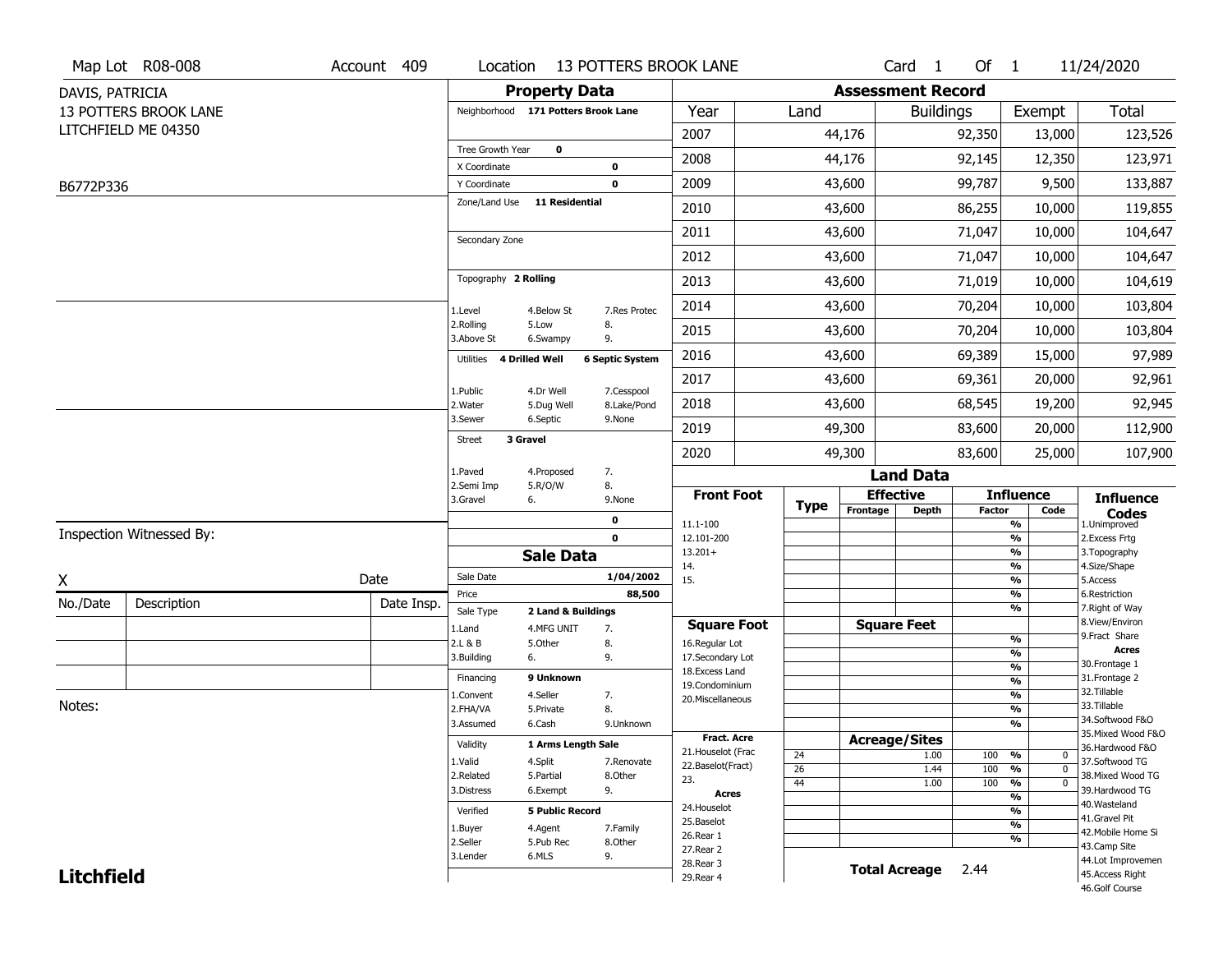|                        |                        |               |                                                   |                    |                                       |                |                             |                             |              |            | <b>Litchfield</b>                       |                       |       |       |                         |        |           |            |  |
|------------------------|------------------------|---------------|---------------------------------------------------|--------------------|---------------------------------------|----------------|-----------------------------|-----------------------------|--------------|------------|-----------------------------------------|-----------------------|-------|-------|-------------------------|--------|-----------|------------|--|
|                        | Map Lot R08-008        |               |                                                   |                    |                                       | Account 409    |                             | Location                    |              |            |                                         | 13 POTTERS BROOK LANE |       |       | Card 1                  |        | Of $1$    | 11/24/2020 |  |
| Building Style 2 Ranch |                        |               | <b>SF Bsmt Living</b>                             |                    | 0                                     |                |                             | Layout 1 Typical            |              |            |                                         |                       |       |       |                         |        |           |            |  |
| 0.Uncoded              | 4.Cape                 | 8.Log         | Fin Bsmt Grade                                    |                    | 0 <sub>0</sub>                        |                |                             | 1. Typical                  | 4.           |            | 7.                                      |                       |       |       |                         |        | Shed      |            |  |
| 1.Conv.                | 5.Garrison             | 9.Other       |                                                   | OPEN-5-CUSTOMIZE 0 |                                       |                |                             | 2.Inadeg                    | 5.           |            | 8.                                      |                       |       |       |                         |        | 2.0'      |            |  |
| 2.Ranch                | 6.Split                | 10.Tri-Lev    |                                                   | Heat Type 100%     |                                       | 1 Hot Water BB |                             | 3.                          | 6.           |            | 9.                                      |                       |       |       |                         |        |           |            |  |
| 3.R Ranch              | 7.Contemp              | 11.Earth O    | 0.Uncoded                                         |                    | 4.Steam                               |                | 8.Fl/Wall                   | 9 None<br>Attic             |              |            |                                         |                       |       |       |                         |        | 8.0'      |            |  |
| Dwelling Units 1       |                        |               | 1.HWBB                                            |                    | 5.FWA                                 |                | 9.No Heat                   | 1.1/4 Fin                   | 4.Full Fin   |            | 7.                                      |                       |       |       |                         |        |           |            |  |
| Other Units            | $\mathbf 0$            |               | 2.HWCI                                            |                    | 6.GravWA                              |                | 10.Radiant                  | 2.1/2 Fin                   | 5.Fl/Stair   |            | 8.                                      |                       |       |       |                         |        |           |            |  |
| <b>Stories</b>         | 1 One Story            |               | 3.H Pump                                          |                    | 7.Electric                            |                | 11.Radiant                  | 3.3/4 Fin                   | 6.           |            | 9.None                                  |                       |       |       |                         |        |           |            |  |
| 1.1                    | 4.1.5                  | 7.1.25        | Cool Type                                         | 0%                 | 9 None                                |                |                             | Insulation                  | 1 Full       |            |                                         |                       |       |       |                         |        |           |            |  |
| 2.2                    | 5.1.75                 | 8.3.5         | 1.Refrig                                          |                    | 4.W&C Air                             |                | 7.RadHW                     | 1.Full                      | 4.Minimal    |            | 7.                                      |                       |       |       |                         |        |           |            |  |
| 3.3                    | 6.2.5                  | 9.4           | 2.Evapor                                          |                    | 5.Monitor-                            | 8.             |                             | 2.Heavy                     | 5.Partial    |            | 8.                                      |                       |       |       |                         |        |           |            |  |
| <b>Exterior Walls</b>  | 2 Vinyl                |               | 3.H Pump                                          |                    | 6.Monitor-                            |                | 9.None                      | 3.Capped                    | 6.           |            | 9.None                                  |                       |       |       |                         |        |           |            |  |
| 0.Uncoded              | 4.Asbestos             | 8.Concrete    | Kitchen Style                                     |                    | 2 Typical                             |                |                             | Unfinished %                | 0%           |            |                                         |                       |       |       |                         |        |           |            |  |
| 1.Wd Clapb             | 5.Stucco               | 9.0ther       | 1.Modern                                          |                    | 4.Obsolete                            | 7.             |                             | Grade & Factor 2 Fair 110%  |              |            |                                         |                       |       |       |                         |        |           |            |  |
| 2.Vinyl                | 6.Brick                | 10.Wd shin    | 2.Typical                                         |                    | 5.                                    | 8.             |                             | 1.E Grade                   |              | 4.B Grade  | 7.AAA Grad                              |                       |       |       |                         |        |           |            |  |
| 3.Compos.              | 7.Stone                | 11.T1-11      | 3.Old Type                                        |                    | 6.                                    |                | 9.None                      | 2.D Grade                   |              | 5.A Grade  | 8.M&S                                   |                       |       |       |                         |        |           |            |  |
| Roof Surface           | 3 Sheet Metal          |               | Bath(s) Style                                     |                    | 2 Typical Bath(s)                     |                |                             | 3.C Grade                   |              | 6.AA Grade | 9.Same                                  |                       | Gar   |       |                         |        |           |            |  |
| 1.Asphalt              | 4.Composit             | 7.Rolled R    | 1.Modern                                          |                    | 4.Obsolete                            | 7.             |                             | SQFT (Footprint) 1104       |              |            |                                         |                       |       |       |                         | 1sFr/S |           |            |  |
| 2.Slate                | 5.Wood                 | 8.            | 2. Typical                                        |                    | 5.                                    | 8.             |                             | Condition                   | 4 Average    |            |                                         |                       |       |       |                         |        |           |            |  |
| 3.Metal                | 6.Other                | 9.            | 3.Old Type                                        |                    | 6.                                    |                | 9.None                      | 1.Poor                      | 4.Avg        |            | 7.V G                                   |                       |       | 24.0' |                         |        |           |            |  |
| SF Masonry Trim 0      |                        |               | # Rooms                                           |                    | 4                                     |                |                             | 2.Fair                      | $5.$ Avg $+$ |            | 8.Exc                                   |                       |       |       |                         |        |           |            |  |
| OPEN-3-CUSTOM 0        |                        |               | # Bedrooms                                        |                    | $\mathbf{2}$                          |                |                             | 3.Avg-                      | 6.Good       |            | 9.Same                                  |                       |       |       |                         |        |           |            |  |
| OPEN-4-CUSTOM 0        |                        |               | # Full Baths                                      |                    | $\mathbf{1}$                          |                |                             | Phys. % Good                |              | 0%         |                                         |                       |       |       |                         |        |           |            |  |
| Year Built             | 1990                   |               | # Half Baths                                      |                    | 0                                     |                |                             | Funct. % Good               |              | 100%       |                                         |                       | 14.0' |       | 46.0                    |        |           |            |  |
| Year Remodeled         | 2008                   |               |                                                   | # Addn Fixtures    | 0                                     |                |                             | <b>Functional Code</b>      |              | 9 None     |                                         |                       |       |       |                         |        |           |            |  |
| Foundation             | <b>5 Concrete Slab</b> |               | # Fireplaces                                      |                    | 0                                     |                |                             | 1.Incomp                    | 4.Delap      |            | 7.No Power                              |                       |       |       |                         |        |           |            |  |
| 1.Concrete             | 4.Wood                 | 7.            |                                                   |                    |                                       |                |                             | 2.O-Built                   | 5.Bsmt       |            | 8.LongTerm                              |                       |       |       | $ 8.0 \cdot \text{WD} $ |        | $P$ at io | 8.0'       |  |
| 2.C Block              | 5.Slab                 | 8.            |                                                   |                    |                                       |                |                             | 3.Damage                    |              | 6.Common   | 9.None                                  |                       |       |       | 12.0'                   |        | 16.0'     |            |  |
| 3.Br/Stone             | 6.Piers                | 9.            |                                                   |                    |                                       |                |                             | Econ. % Good                | 100%         |            |                                         |                       |       |       |                         |        |           |            |  |
| Basement               | 9 No Basement          |               |                                                   |                    |                                       |                |                             | Economic Code None          |              |            |                                         |                       |       |       |                         |        |           |            |  |
| 1.1/4 Bmt              | 4.Full Bmt             | 7.            |                                                   |                    |                                       |                |                             | 0.None                      |              | 3.No Power | 9.None                                  |                       |       |       |                         |        |           |            |  |
| 2.1/2 Bmt              | 5.Crawl Sp             | 8.            |                                                   |                    |                                       |                |                             | 1.Location                  |              | 4.Generate | 8.                                      |                       |       |       |                         |        |           |            |  |
| 3.3/4 Bmt              | 6.                     | 9.None        |                                                   |                    |                                       |                | Software                    | 2.Encroach                  | 5.Multi-Fa   |            | 9.                                      |                       |       |       |                         |        |           |            |  |
| Bsmt Gar # Cars 0      |                        |               |                                                   |                    | A Division of Harris Computer Systems |                |                             | Entrance Code 5 Estimated   |              |            |                                         |                       |       |       |                         |        |           |            |  |
| Wet Basement           | 9 No Basement          |               |                                                   |                    |                                       |                |                             | 1.Interior                  | 4.Vacant     |            | 7.                                      |                       |       |       |                         |        |           |            |  |
| 1.Dry                  | 4.Dirt Flr             | 7.            |                                                   |                    |                                       |                |                             | 2.Refusal                   |              | 5.Estimate | 8.                                      |                       |       |       |                         |        |           |            |  |
| 2.Damp                 | 5.                     | 8.            |                                                   |                    |                                       |                |                             | 3.Informed                  | 6.Existing   |            | 9.                                      |                       |       |       |                         |        |           |            |  |
| 3.Wet                  | 6.                     | 9.            |                                                   |                    |                                       |                |                             | Information Code 5 Estimate |              |            |                                         |                       |       |       |                         |        |           |            |  |
|                        |                        |               |                                                   |                    |                                       |                |                             | 1.0wner                     | 4.Agent      |            | 7.Vacant                                |                       |       |       |                         |        |           |            |  |
|                        |                        |               |                                                   |                    |                                       |                |                             | 2.Relative                  |              | 5.Estimate | 8.                                      |                       |       |       |                         |        |           |            |  |
|                        |                        |               | Date Inspected 9/27/2018                          |                    |                                       |                |                             | 3.Tenant                    | 6.Other      |            | 9.                                      |                       |       |       |                         |        |           |            |  |
|                        |                        |               | <b>Additions, Outbuildings &amp; Improvements</b> |                    |                                       |                |                             |                             |              |            | 1.One Story Fram                        |                       |       |       |                         |        |           |            |  |
| Type                   |                        | Year          | Units                                             | Grade   Cond       |                                       |                | Phys.   Funct.              | Sound Value                 |              |            | 2. Two Story Fram                       |                       |       |       |                         |        |           |            |  |
| 23 Frame Garage        |                        | 10            | 336                                               | O O                | 10                                    | 0              | % 0<br>$\%$                 |                             |              |            | 3. Three Story Fr                       |                       |       |       |                         |        |           |            |  |
| 60 Patio               |                        | 10            | 128                                               | 10 O               | 0                                     | 0              | $\%$ 0<br>$\%$              |                             |              |            | 4.1 & 1/2 Story                         |                       |       |       |                         |        |           |            |  |
|                        |                        |               |                                                   |                    |                                       |                |                             |                             |              |            | 5.1 & 3/4 Story                         |                       |       |       |                         |        |           |            |  |
| 68 Wood Deck/s         |                        | $\sqrt{2015}$ | $\overline{96}$                                   | $ 3100\rangle$     | $\overline{4}$                        | 0              | % 100<br>$\frac{9}{6}$      |                             |              |            | 6.2 & 1/2 Story                         |                       |       |       |                         |        |           |            |  |
| 24 Frame Shed          |                        | 10.           |                                                   |                    |                                       |                | $\frac{0}{0}$               | % 500                       |              |            | 21. Open Frame Por<br>22.Encl Frame Por |                       |       |       |                         |        |           |            |  |
|                        |                        |               |                                                   |                    |                                       |                | $\sqrt{20}$<br>$\%$         |                             |              |            |                                         |                       |       |       |                         |        |           |            |  |
|                        |                        |               |                                                   |                    |                                       |                | $\sqrt{20}$<br>$\%$         |                             |              |            | 23. Frame Garage<br>24.Frame Shed       |                       |       |       |                         |        |           |            |  |
|                        |                        |               |                                                   |                    |                                       |                |                             |                             |              |            |                                         |                       |       |       |                         |        |           |            |  |
|                        |                        |               |                                                   |                    |                                       |                | $\sqrt{6}$<br>$\frac{1}{2}$ |                             |              |            | 25. Frame Bay Wind                      |                       |       |       |                         |        |           |            |  |
|                        |                        |               |                                                   |                    |                                       |                | $\sqrt{20}$<br>$\%$         |                             |              |            | 26.1SFr Overhang                        |                       |       |       |                         |        |           |            |  |
|                        |                        |               |                                                   |                    |                                       |                | $\frac{1}{2}$<br>%          |                             |              |            | 27.Unfin Basement                       |                       |       |       |                         |        |           |            |  |
|                        |                        |               |                                                   |                    |                                       |                | %<br>$\%$                   |                             |              |            | 28. Unfinished Att                      |                       |       |       |                         |        |           |            |  |
|                        |                        |               |                                                   |                    |                                       |                |                             |                             |              |            | 29. Finished Attic                      |                       |       |       |                         |        |           |            |  |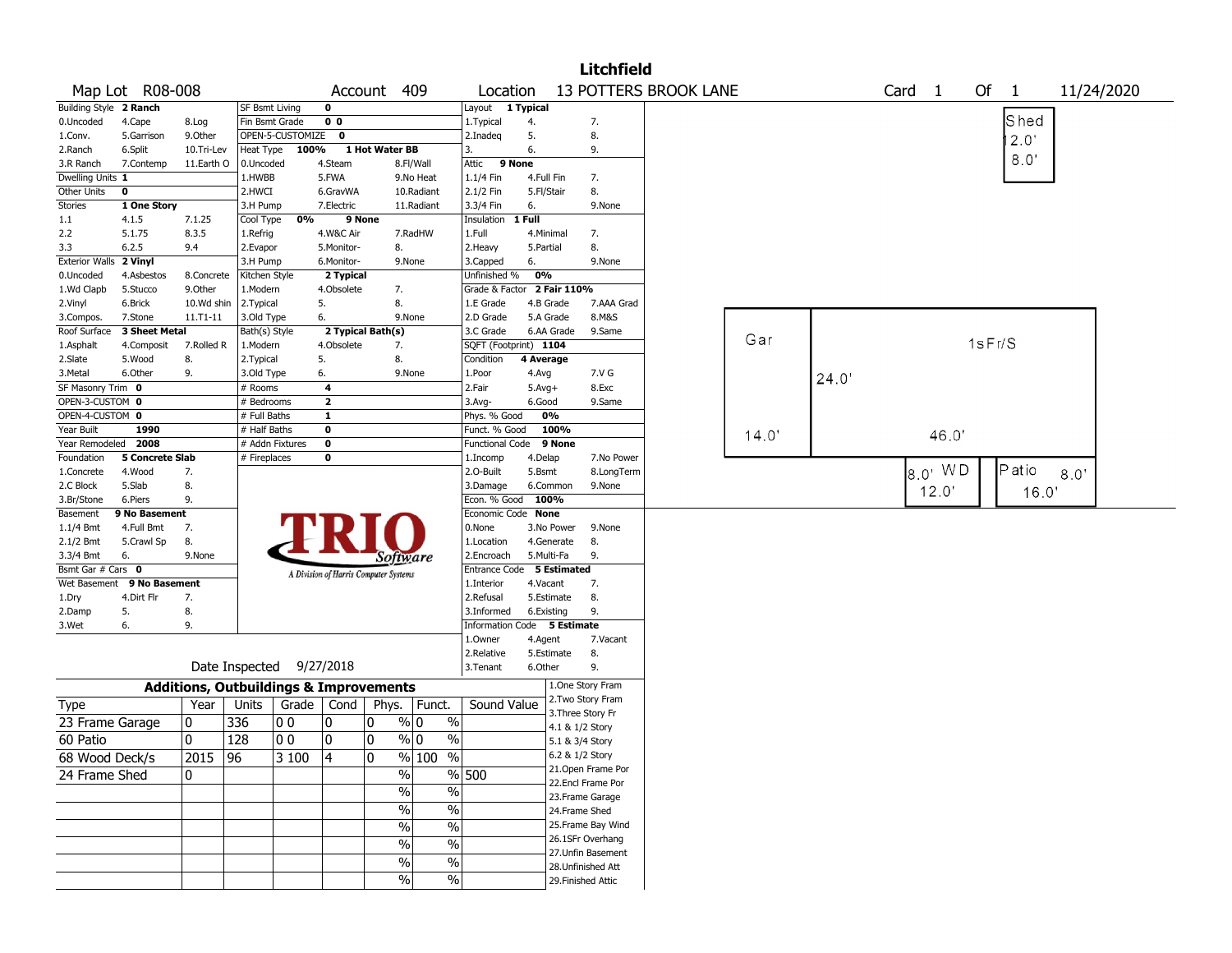|                   | Map Lot R08-008A                        | Account 1023 | Location                            |                                  | 34 POTTERS BROOK LANE  |                                          |                 |                          | Card <sub>1</sub>    | Of $1$        |                                        | 11/24/2020                        |
|-------------------|-----------------------------------------|--------------|-------------------------------------|----------------------------------|------------------------|------------------------------------------|-----------------|--------------------------|----------------------|---------------|----------------------------------------|-----------------------------------|
| THURMAN, JOHN E   |                                         |              |                                     | <b>Property Data</b>             |                        |                                          |                 | <b>Assessment Record</b> |                      |               |                                        |                                   |
|                   | THURMAN, PAMELA A                       |              | Neighborhood 171 Potters Brook Lane |                                  |                        | Year                                     | Land            |                          | <b>Buildings</b>     |               | Exempt                                 | Total                             |
|                   | 34 POTTERS BROOK LANE                   |              |                                     |                                  |                        | 2007                                     |                 | 75,224                   |                      | 135,691       | 13,000                                 | 197,915                           |
|                   | LITCHFIELD ME 04350                     |              | Tree Growth Year                    | $\mathbf 0$                      |                        | 2008                                     |                 | 75,224                   |                      | 135,620       | 12,350                                 | 198,494                           |
|                   |                                         |              | X Coordinate                        |                                  | $\pmb{0}$              |                                          |                 |                          |                      |               |                                        |                                   |
| B6021P88          |                                         |              | Y Coordinate<br>Zone/Land Use       | <b>11 Residential</b>            | $\mathbf 0$            | 2009                                     |                 | 64,780                   |                      | 149,412       | 9,500                                  | 204,692                           |
|                   |                                         |              |                                     |                                  |                        | 2010                                     |                 | 64,780                   |                      | 131,439       | 10,000                                 | 186,219                           |
|                   |                                         |              | Secondary Zone                      |                                  |                        | 2011                                     |                 | 64,780                   |                      | 159,605       | 10,000                                 | 214,385                           |
|                   |                                         |              |                                     |                                  |                        | 2012                                     |                 | 64,780                   |                      | 159,605       | 10,000                                 | 214,385                           |
|                   |                                         |              | Topography 2 Rolling                |                                  |                        | 2013                                     |                 | 64,780                   |                      | 159,433       | 10,000                                 | 214,213                           |
|                   |                                         |              | 1.Level                             | 4.Below St                       | 7.Res Protec           | 2014                                     |                 | 64,780                   |                      | 157,416       | 10,000                                 | 212,196                           |
|                   |                                         |              | 2.Rolling<br>3.Above St             | 5.Low<br>6.Swampy                | 8.<br>9.               | 2015                                     |                 | 64,780                   |                      | 157,393       | 10,000                                 | 212,173                           |
|                   |                                         |              | Utilities 4 Drilled Well            |                                  | <b>6 Septic System</b> | 2016                                     |                 | 64,780                   |                      | 155,376       | 15,000                                 | 205,156                           |
|                   |                                         |              | 1.Public                            | 4.Dr Well                        | 7.Cesspool             | 2017                                     |                 | 64,780                   |                      | 155,204       | 20,000                                 | 199,984                           |
|                   |                                         |              | 2. Water                            | 5.Dug Well                       | 8.Lake/Pond            | 2018                                     |                 | 64,780                   |                      | 153,360       | 19,200                                 | 198,940                           |
|                   |                                         |              | 3.Sewer<br>1 Paved                  | 6.Septic                         | 9.None                 | 2019                                     |                 | 71,200                   |                      | 161,800       | 20,000                                 | 213,000                           |
|                   |                                         |              | <b>Street</b>                       |                                  |                        | 2020                                     |                 | 71,200                   |                      | 161,800       | 25,000                                 | 208,000                           |
|                   |                                         |              | 1.Paved                             | 4.Proposed                       | 7.                     |                                          |                 |                          | <b>Land Data</b>     |               |                                        |                                   |
|                   |                                         |              | 2.Semi Imp<br>3.Gravel              | 5.R/O/W<br>6.                    | 8.<br>9.None           | <b>Front Foot</b>                        | <b>Type</b>     |                          | <b>Effective</b>     |               | <b>Influence</b>                       | <b>Influence</b>                  |
|                   |                                         |              |                                     |                                  | 0                      | 11.1-100                                 |                 | Frontage                 | <b>Depth</b>         | <b>Factor</b> | Code<br>%                              | <b>Codes</b><br>1.Unimproved      |
|                   | Inspection Witnessed By:                |              |                                     |                                  | $\mathbf 0$            | 12.101-200                               |                 |                          |                      |               | %                                      | 2. Excess Frtg                    |
|                   |                                         |              |                                     | <b>Sale Data</b>                 |                        | $13.201+$<br>14.                         |                 |                          |                      |               | %<br>%                                 | 3. Topography<br>4.Size/Shape     |
| χ                 |                                         | Date         | Sale Date                           |                                  | 8/09/1999              | 15.                                      |                 |                          |                      |               | %                                      | 5.Access                          |
| No./Date          | Description                             | Date Insp.   | Price                               |                                  | 140,000                |                                          |                 |                          |                      |               | %<br>%                                 | 6.Restriction<br>7. Right of Way  |
|                   |                                         |              | Sale Type<br>1.Land                 | 2 Land & Buildings<br>4.MFG UNIT | 7.                     | <b>Square Foot</b>                       |                 |                          | <b>Square Feet</b>   |               |                                        | 8.View/Environ                    |
|                   |                                         |              | 2.L & B                             | 5.Other                          | 8.                     | 16.Regular Lot                           |                 |                          |                      |               | %                                      | 9.Fract Share                     |
|                   |                                         |              | 3.Building                          | 6.                               | 9.                     | 17.Secondary Lot                         |                 |                          |                      |               | %<br>$\frac{9}{6}$                     | <b>Acres</b><br>30.Frontage 1     |
|                   |                                         |              | Financing                           | 9 Unknown                        |                        | 18. Excess Land<br>19.Condominium        |                 |                          |                      |               | $\frac{9}{6}$                          | 31. Frontage 2                    |
|                   |                                         |              | 1.Convent                           | 4.Seller                         | 7.                     | 20.Miscellaneous                         |                 |                          |                      |               | $\frac{9}{6}$                          | 32.Tillable                       |
| Notes:            |                                         |              | 2.FHA/VA                            | 5.Private                        | 8.                     |                                          |                 |                          |                      |               | $\frac{9}{6}$                          | 33.Tillable<br>34.Softwood F&O    |
|                   | 11/17/2011-per Pat Dow - Owner refusal. |              | 3.Assumed                           | 6.Cash                           | 9.Unknown              |                                          |                 |                          |                      |               | $\overline{\frac{9}{6}}$               | 35. Mixed Wood F&O                |
|                   |                                         |              | Validity                            | 1 Arms Length Sale               |                        | <b>Fract. Acre</b><br>21. Houselot (Frac |                 | <b>Acreage/Sites</b>     |                      |               |                                        | 36.Hardwood F&O                   |
|                   |                                         |              | 1.Valid                             | 4.Split                          | 7.Renovate             | 22.Baselot(Fract)                        | 24<br>26        |                          | 1.00<br>5.00         | 100<br>100    | %<br>0<br>$\frac{9}{6}$<br>$\mathbf 0$ | 37.Softwood TG                    |
|                   |                                         |              | 2.Related                           | 5.Partial                        | 8.Other                | 23.                                      | 27              |                          | 10.00                | 100           | $\frac{9}{6}$<br>$\mathbf 0$           | 38. Mixed Wood TG                 |
|                   |                                         |              | 3.Distress                          | 6.Exempt                         | 9.                     | <b>Acres</b>                             | $\overline{28}$ |                          | 7.36                 | 100           | $\frac{9}{6}$<br>0                     | 39.Hardwood TG                    |
|                   |                                         |              | Verified                            | <b>5 Public Record</b>           |                        | 24. Houselot                             | 44              |                          | 1.00                 | 100           | %<br>0                                 | 40. Wasteland<br>41.Gravel Pit    |
|                   |                                         |              | 1.Buyer                             | 4.Agent                          | 7.Family               | 25.Baselot                               |                 |                          |                      |               | %                                      | 42. Mobile Home Si                |
|                   |                                         |              | 2.Seller                            | 5.Pub Rec                        | 8.Other                | 26.Rear 1                                |                 |                          |                      |               | %                                      | 43.Camp Site                      |
|                   |                                         |              |                                     |                                  |                        |                                          |                 |                          |                      |               |                                        |                                   |
|                   |                                         |              | 3.Lender                            | 6.MLS                            | 9.                     | 27.Rear 2<br>28. Rear 3                  |                 |                          |                      |               |                                        | 44.Lot Improvemen                 |
| <b>Litchfield</b> |                                         |              |                                     |                                  |                        | 29. Rear 4                               |                 |                          | <b>Total Acreage</b> | 23.36         |                                        | 45.Access Right<br>46.Golf Course |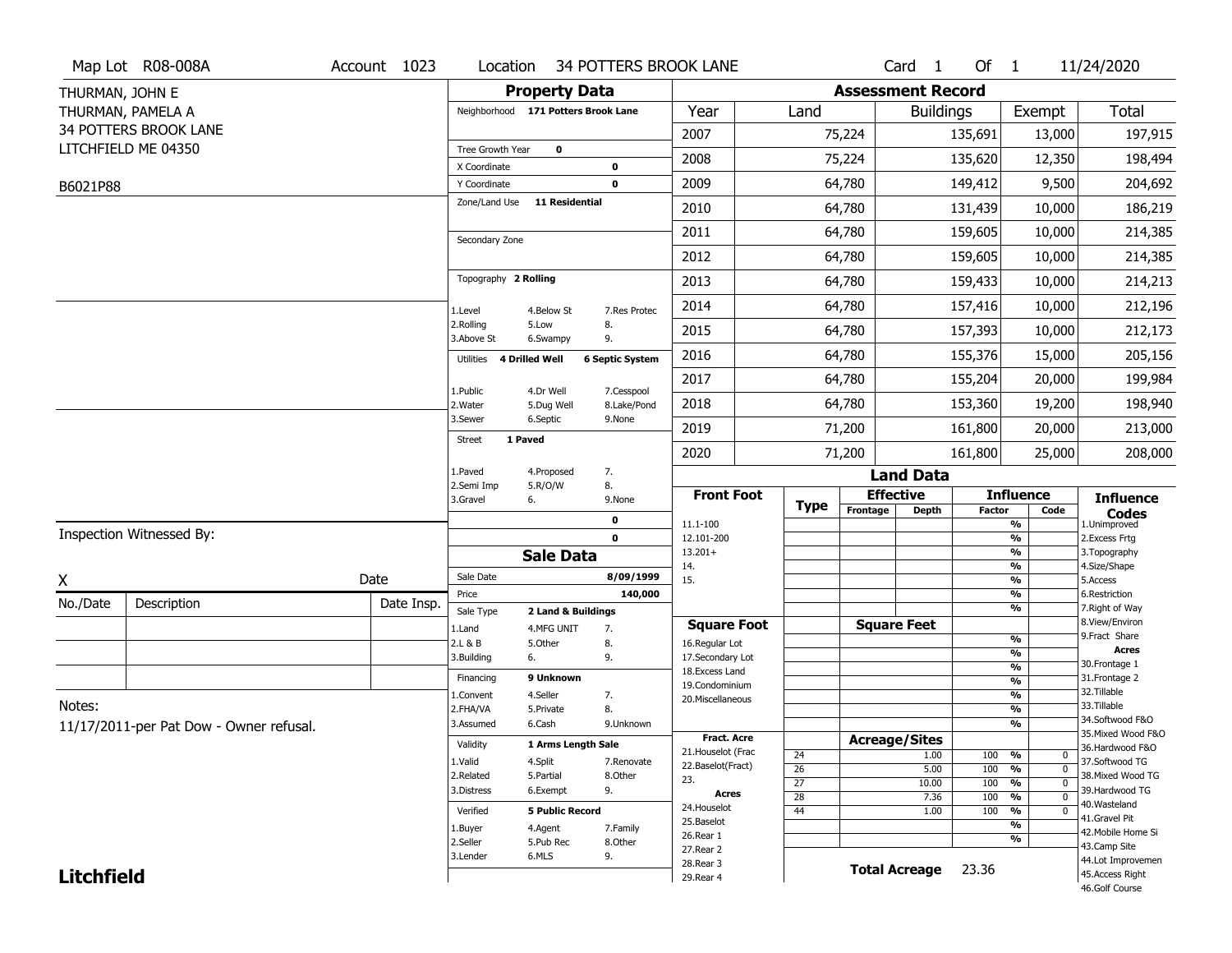|                       |                           |               |                       |                                                   |                                       |                |                                   |                               |            |                 | <b>Litchfield</b>                    |                              |       |                      |        |             |                  |                |            |
|-----------------------|---------------------------|---------------|-----------------------|---------------------------------------------------|---------------------------------------|----------------|-----------------------------------|-------------------------------|------------|-----------------|--------------------------------------|------------------------------|-------|----------------------|--------|-------------|------------------|----------------|------------|
|                       | Map Lot R08-008A          |               |                       |                                                   |                                       | Account 1023   |                                   | Location                      |            |                 |                                      | <b>34 POTTERS BROOK LANE</b> |       |                      | Card 1 |             | Of               | $\overline{1}$ | 11/24/2020 |
|                       | Building Style 8 Log Home |               | <b>SF Bsmt Living</b> |                                                   | 0                                     |                |                                   | Layout 1 Typical              |            |                 |                                      |                              |       |                      |        |             |                  |                |            |
| 0.Uncoded             | 4.Cape                    | 8.Log         |                       | Fin Bsmt Grade                                    | 0 <sub>0</sub>                        |                |                                   | 1. Typical                    | 4.         |                 | 7.                                   |                              |       |                      |        |             |                  |                |            |
| 1.Conv.               | 5.Garrison                | 9.Other       |                       | OPEN-5-CUSTOMIZE 0                                |                                       |                |                                   | 2.Inadeq                      | 5.         |                 | 8.                                   |                              |       |                      |        |             |                  |                |            |
| 2.Ranch               | 6.Split                   | 10.Tri-Lev    | Heat Type             | 100%                                              |                                       | 1 Hot Water BB |                                   | 3.                            | 6.         |                 | 9.                                   |                              |       | 14.0'<br>7.0'        |        |             |                  |                | GmHse      |
| 3.R Ranch             | 7.Contemp                 | 11.Earth O    | 0.Uncoded             |                                                   | 4.Steam                               |                | 8.Fl/Wall                         | 9 None<br>Attic               |            |                 |                                      |                              |       |                      |        |             |                  |                |            |
| Dwelling Units 2      |                           |               | 1.HWBB                |                                                   | 5.FWA                                 |                | 9.No Heat                         | 1.1/4 Fin                     | 4.Full Fin |                 | 7.                                   |                              |       | 14.0'<br>WD<br>10.0' |        |             |                  |                | 40.0"      |
| Other Units           | $\mathbf 0$               |               | 2.HWCI                |                                                   | 6.GravWA                              |                | 10.Radiant                        | 2.1/2 Fin                     | 5.Fl/Stair |                 | 8.                                   |                              | 7.0   | 24.0                 |        |             | 5.0'             |                |            |
| <b>Stories</b>        | 4 One & 1/2 Story         |               | 3.H Pump              |                                                   | 7.Electric                            |                | 11.Radiant                        | 3.3/4 Fin                     | 6.         |                 | 9.None                               |                              |       | 39.0'                |        |             |                  |                |            |
| $1.1\,$               | 4.1.5                     | 7.1.25        | Cool Type             | 0%                                                | 9 None                                |                |                                   | Insulation                    | 1 Full     |                 |                                      |                              |       | 11/2sFr/B            |        | 1/2s(f)/Gar |                  |                |            |
| 2.2                   | 5.1.75                    | 8.3.5         | 1.Refrig              |                                                   | 4.W&C Air                             |                | 7.RadHW                           | 1.Full                        |            | 4.Minimal       | 7.                                   |                              |       |                      |        |             |                  |                |            |
| 3.3                   | 6.2.5                     | 9.4           | 2.Evapor              |                                                   | 5.Monitor-                            | 8.             |                                   | 2. Heavy                      | 5.Partial  |                 | 8.                                   |                              |       | 24.0'                |        | 24.0'       | $\overline{3.0}$ | 19.0'          | 12.0'      |
| Exterior Walls 13 Log |                           |               | 3.H Pump              |                                                   | 6.Monitor-                            |                | 9.None                            | 3.Capped                      | 6.         |                 | 9.None                               |                              | 32.0  |                      |        |             | 9.0              | <b>WD</b>      |            |
| 0.Uncoded             | 4.Asbestos                | 8.Concrete    | Kitchen Style         |                                                   | 2 Typical                             |                |                                   | Unfinished %                  | 0%         |                 |                                      |                              |       | 15.0"                | 26.0'  |             |                  |                |            |
| 1.Wd Clapb            | 5.Stucco                  | 9.Other       | 1.Modern              |                                                   | 4.Obsolete                            | 7.             |                                   | Grade & Factor 3 Average 100% |            |                 |                                      |                              |       |                      |        |             | 8.0              |                |            |
| 2.Vinyl               | 6.Brick                   | 10.Wd shin    | 2.Typical             |                                                   | 5.                                    | 8.             |                                   | 1.E Grade                     |            | 4.B Grade       | 7.AAA Grad                           |                              | 24.0' | 8.0                  |        |             |                  |                |            |
| 3.Compos.             | 7.Stone                   | $11. T1 - 11$ | 3.Old Type            |                                                   | 6.                                    |                | 9.None                            | 2.D Grade                     |            | 5.A Grade       | 8.M&S                                |                              |       |                      |        |             |                  |                |            |
| Roof Surface          | 3 Sheet Metal             |               | Bath(s) Style         |                                                   | 2 Typical Bath(s)                     |                |                                   | 3.C Grade                     |            | 6.AA Grade      | 9.Same                               |                              |       |                      |        |             |                  |                |            |
| 1.Asphalt             | 4.Composit                | 7.Rolled R    | 1.Modern              |                                                   | 4.Obsolete                            | 7.             |                                   | SQFT (Footprint) 1128         |            |                 |                                      |                              |       |                      |        |             |                  |                |            |
| 2.Slate               | 5.Wood                    | 8.            | 2. Typical            |                                                   | 5.                                    | 8.             |                                   | Condition                     | 4 Average  |                 |                                      |                              |       |                      |        |             |                  |                |            |
| 3.Metal               | 6.Other                   | 9.            | 3.Old Type            |                                                   | 6.                                    |                | 9.None                            | 1.Poor                        | 4.Avg      |                 | 7.V G                                |                              |       |                      |        |             |                  |                |            |
| SF Masonry Trim 0     |                           |               | # Rooms               |                                                   | 7                                     |                |                                   | 2.Fair                        | $5.Avg+$   |                 | 8.Exc                                |                              |       |                      |        |             |                  |                |            |
| OPEN-3-CUSTOM 0       |                           |               | # Bedrooms            |                                                   | 4                                     |                |                                   | 3.Avg-                        | 6.Good     |                 | 9.Same                               |                              | 14.0' |                      |        |             |                  | 10.0"          | Canopy     |
| OPEN-4-CUSTOM 0       |                           |               | # Full Baths          |                                                   | $\overline{\mathbf{2}}$               |                |                                   | Phys. % Good                  |            | 0%              |                                      |                              |       |                      |        |             |                  |                |            |
| Year Built            | 1980                      |               | # Half Baths          |                                                   | $\mathbf{1}$                          |                |                                   | Funct. % Good                 |            | 100%            |                                      |                              |       |                      |        |             |                  | 11/2sBam       |            |
| Year Remodeled 0      |                           |               |                       | # Addn Fixtures                                   | 0                                     |                |                                   | Functional Code 9 None        |            |                 |                                      |                              | 22.0' |                      |        |             |                  |                |            |
| Foundation            | 1 Concrete                |               | # Fireplaces          |                                                   | 0                                     |                |                                   | 1.Incomp                      | 4.Delap    |                 | 7.No Power                           |                              | Shed  |                      |        |             |                  | 14.0'          |            |
| 1.Concrete            | 4.Wood                    | 7.            |                       |                                                   |                                       |                |                                   | 2.0-Built                     | 5.Bsmt     |                 | 8.LongTerm                           |                              |       |                      |        |             |                  | 20.0''         |            |
| 2.C Block             | 5.Slab                    | 8.            |                       |                                                   |                                       |                |                                   | 3.Damage                      |            | 6.Common        | 9.None                               |                              |       |                      |        |             |                  | 6.0' Canopy    |            |
| 3.Br/Stone            | 6.Piers                   | 9.            |                       |                                                   |                                       |                |                                   | Econ. % Good                  |            | 100%            |                                      |                              |       |                      |        |             |                  |                |            |
| Basement              | <b>4 Full Basement</b>    |               |                       |                                                   |                                       |                |                                   | Economic Code None            |            |                 |                                      |                              |       |                      |        |             |                  |                |            |
| $1.1/4$ Bmt           | 4.Full Bmt                | 7.            |                       |                                                   |                                       |                |                                   | 0.None                        |            | 3.No Power      | 9.None                               |                              |       |                      |        |             |                  |                |            |
| 2.1/2 Bmt             | 5.Crawl Sp                | 8.            |                       |                                                   |                                       |                |                                   | 1.Location                    |            | 4.Generate      | 8.                                   |                              |       |                      |        |             |                  |                |            |
| 3.3/4 Bmt             | 6.                        | 9.None        |                       |                                                   |                                       | Software       |                                   | 2.Encroach                    |            | 5.Multi-Fa      | 9.                                   |                              |       |                      |        |             |                  |                |            |
| Bsmt Gar # Cars 0     |                           |               |                       |                                                   | A Division of Harris Computer Systems |                |                                   | Entrance Code 5 Estimated     |            |                 |                                      |                              |       |                      |        |             |                  |                |            |
| Wet Basement          | 1 Dry Basement            |               |                       |                                                   |                                       |                |                                   | 1.Interior                    | 4.Vacant   |                 | 7.                                   |                              |       |                      |        |             |                  |                |            |
| 1.Dry                 | 4.Dirt Flr                | 7.            |                       |                                                   |                                       |                |                                   | 2.Refusal                     |            | 5.Estimate      | 8.                                   |                              |       |                      |        |             |                  |                |            |
| 2.Damp                | 5.                        | 8.            |                       |                                                   |                                       |                |                                   | 3.Informed                    |            | 6.Existing      | 9.                                   |                              |       |                      |        |             |                  |                |            |
| 3.Wet                 | 6.                        | 9.            |                       |                                                   |                                       |                |                                   | Information Code 5 Estimate   |            |                 |                                      |                              |       |                      |        |             |                  |                |            |
|                       |                           |               |                       |                                                   |                                       |                |                                   | 1.Owner                       | 4.Agent    |                 | 7.Vacant                             |                              |       |                      |        |             |                  |                |            |
|                       |                           |               |                       |                                                   |                                       |                |                                   | 2.Relative                    |            | 5.Estimate      | 8.                                   |                              |       |                      |        |             |                  |                |            |
|                       |                           |               |                       | Date Inspected 8/27/2018                          |                                       |                |                                   | 3.Tenant                      | 6.Other    |                 | 9.                                   |                              |       |                      |        |             |                  |                |            |
|                       |                           |               |                       | <b>Additions, Outbuildings &amp; Improvements</b> |                                       |                |                                   |                               |            |                 | 1.One Story Fram                     |                              |       |                      |        |             |                  |                |            |
| <b>Type</b>           |                           | Year          | Units                 | Grade                                             | Cond                                  |                | Phys. Funct.                      | Sound Value                   |            |                 | 2. Two Story Fram                    |                              |       |                      |        |             |                  |                |            |
|                       | 9 Finished 1/2 Story 0    |               | 624                   | 00                                                | 0                                     | 10             | $\%$<br>% 0                       |                               |            |                 | 3. Three Story Fr                    |                              |       |                      |        |             |                  |                |            |
|                       |                           |               |                       |                                                   |                                       |                |                                   |                               |            | 4.1 & 1/2 Story |                                      |                              |       |                      |        |             |                  |                |            |
| 23 Frame Garage       |                           | 10            | 624                   | 00                                                | 0                                     | 10             | $\frac{9}{0}$ 0<br>$\frac{0}{0}$  |                               |            | 5.1 & 3/4 Story |                                      |                              |       |                      |        |             |                  |                |            |
| 68 Wood Deck/s        |                           | 0             | 266                   | $ 00\rangle$                                      | 0                                     | 0              | $\%$ 0<br>0/2<br>7 U              |                               |            | 6.2 & 1/2 Story |                                      |                              |       |                      |        |             |                  |                |            |
| 68 Wood Deck/s        |                           | 2017          | 122                   | 00                                                | 0                                     | 10             | $\sqrt[6]{0}$<br>$\frac{1}{2}$    |                               |            |                 | 21.Open Frame Por                    |                              |       |                      |        |             |                  |                |            |
| 99 Poly&Pipe          |                           | 2015          | 480                   | 2 100                                             | 3                                     | 10             | % 75<br>$\%$                      |                               |            |                 | 22.Encl Frame Por<br>23.Frame Garage |                              |       |                      |        |             |                  |                |            |
| 84 1 1/2s Barn        |                           | 0             | 280                   | 2 100                                             | 4                                     | 10             | $\frac{9}{6}$ 75<br>$\%$          |                               |            | 24.Frame Shed   |                                      |                              |       |                      |        |             |                  |                |            |
| 61 Canopy/s           |                           | 0             | 120                   | 1 100                                             | 3                                     | 10             | $\%$<br>% 75                      |                               |            |                 | 25. Frame Bay Wind                   |                              |       |                      |        |             |                  |                |            |
|                       |                           |               |                       |                                                   |                                       |                |                                   |                               |            |                 | 26.1SFr Overhang                     |                              |       |                      |        |             |                  |                |            |
| 61 Canopy/s           |                           | 0             | 200                   | 2 100                                             | 3                                     | 0              | $\sqrt{2}$<br>% 75                |                               |            |                 | 27.Unfin Basement                    |                              |       |                      |        |             |                  |                |            |
| 24 Frame Shed         |                           | 0             | 308                   | 2 100                                             | 2                                     | 0              | $\frac{0}{6}$<br>$\frac{9}{6}$ 75 |                               |            |                 | 28. Unfinished Att                   |                              |       |                      |        |             |                  |                |            |
|                       |                           |               |                       |                                                   |                                       |                | $\frac{1}{2}$<br>$\sqrt{6}$       |                               |            |                 | 29. Finished Attic                   |                              |       |                      |        |             |                  |                |            |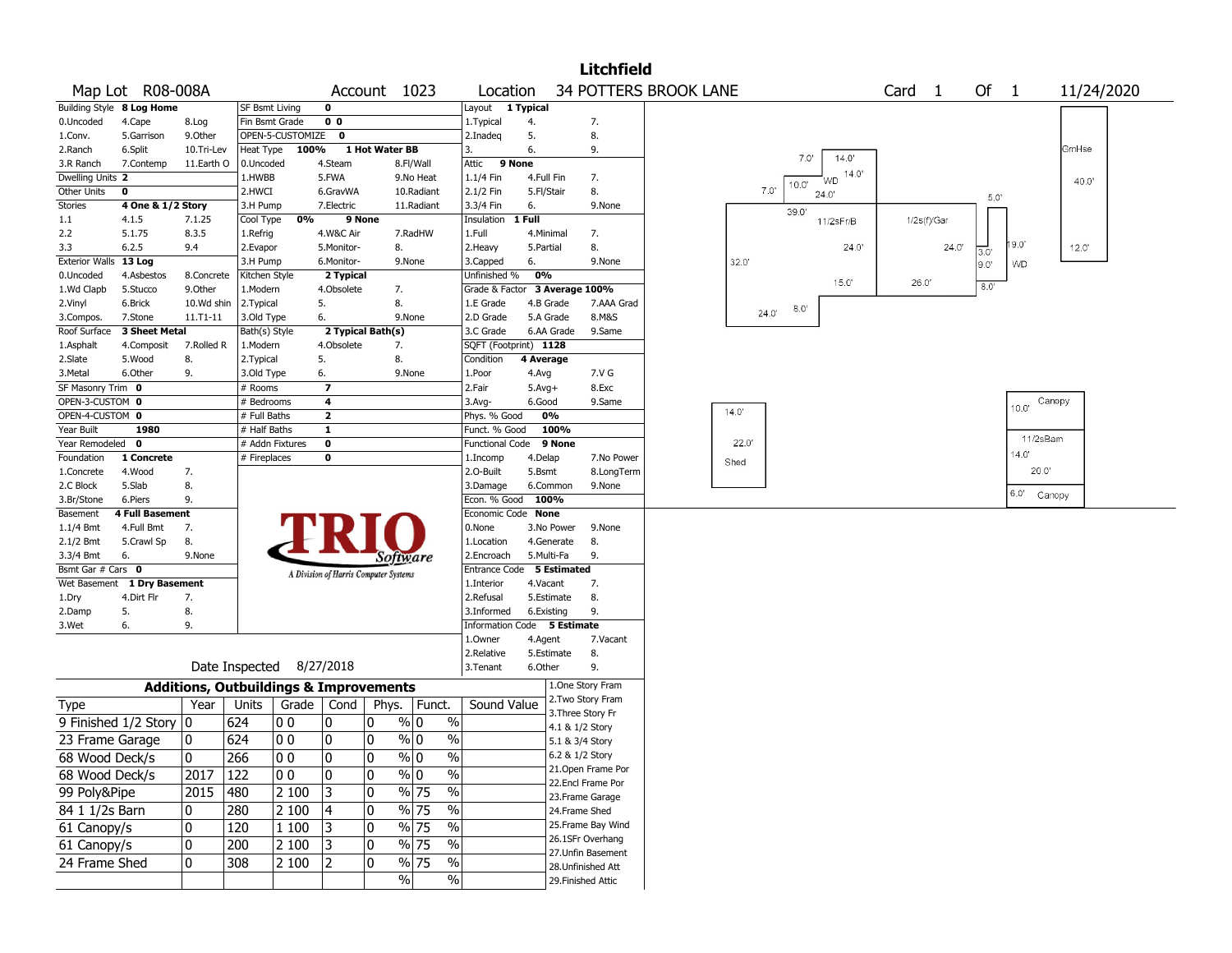|                   | Map Lot R08-008B         | Account 2230 | Location                            |                         |                           | 31 POTTERS BROOK LANE                   |                       |                          | Card <sub>1</sub>  | Of $1$        |                                                | 11/24/2020                           |
|-------------------|--------------------------|--------------|-------------------------------------|-------------------------|---------------------------|-----------------------------------------|-----------------------|--------------------------|--------------------|---------------|------------------------------------------------|--------------------------------------|
|                   | DOLBOW, ANNEGRET J       |              |                                     | <b>Property Data</b>    |                           |                                         |                       | <b>Assessment Record</b> |                    |               |                                                |                                      |
|                   | SOLDANO, KYLE RICHARD    |              | Neighborhood 171 Potters Brook Lane |                         |                           | Year                                    | Land                  |                          | <b>Buildings</b>   |               | Exempt                                         | <b>Total</b>                         |
|                   | 31 POTTERS BROOK LANE    |              |                                     |                         |                           | 2007                                    |                       | 43,944                   |                    | 75,631        | 13,000                                         | 106,575                              |
|                   | LITCHFIELD ME 04350      |              | Tree Growth Year                    | $\mathbf 0$             |                           | 2008                                    |                       | 43,944                   |                    | 74,826        | 12,350                                         | 106,420                              |
| B13123P35         |                          |              | X Coordinate<br>Y Coordinate        |                         | 0<br>$\mathbf 0$          | 2009                                    |                       | 43,400                   |                    | 90,489        | 9,500                                          | 124,389                              |
| Previous Owner    |                          |              | Zone/Land Use                       | <b>11 Residential</b>   |                           | 2010                                    |                       | 43,400                   |                    | 74,826        | 10,000                                         | 108,226                              |
| GOZDECKI, MARK    |                          |              |                                     |                         |                           | 2011                                    |                       | 43,400                   |                    | 83,764        | 10,000                                         | 117,164                              |
|                   | 5201 S MACDILLAVE        |              | Secondary Zone                      |                         |                           |                                         |                       |                          |                    |               |                                                |                                      |
| APT #206          | TAMPA FL 33611 4023      |              |                                     |                         |                           | 2012                                    |                       | 43,400                   |                    | 83,764        | 10,000                                         | 117,164                              |
|                   | Sale Date: 11/27/2018    |              | Topography 2 Rolling                |                         |                           | 2013                                    |                       | 43,400                   |                    | 83,719        | 10,000                                         | 117,119                              |
| Previous Owner    |                          |              | 1.Level                             | 4.Below St              | 7.Res Protec              | 2014                                    |                       | 43,400                   |                    | 82,835        | 10,000                                         | 116,235                              |
|                   | GOZDECKI, MARK &         |              | 2.Rolling<br>3.Above St             | 5.Low<br>6.Swampy       | 8.<br>9.                  | 2015                                    |                       | 43,400                   |                    | 82,835        | 10,000                                         | 116,235                              |
| PEDIGO JONELLE    | 31 POTTERS BROOK LANE    |              | 4 Drilled Well<br>Utilities         |                         | <b>6 Septic System</b>    | 2016                                    |                       | 43,400                   |                    | 81,904        | 0                                              | 125,304                              |
|                   | LITCHFIELD ME 04350      |              |                                     |                         |                           | 2017                                    |                       | 43,400                   |                    | 81,904        | 0                                              | 125,304                              |
|                   | Sale Date: 12/07/2007    |              | 1.Public<br>2. Water                | 4.Dr Well<br>5.Dug Well | 7.Cesspool<br>8.Lake/Pond | 2018                                    |                       | 43,400                   |                    | 81,020        | 0                                              | 124,420                              |
|                   |                          |              | 3.Sewer                             | 6.Septic                | 9.None                    | 2019                                    |                       | 49,100                   |                    | 121,100       | 0                                              | 170,200                              |
|                   |                          |              | 3 Gravel<br><b>Street</b>           |                         |                           | 2020                                    |                       | 49,100                   |                    | 121,100       | 0                                              | 170,200                              |
|                   |                          |              | 1.Paved                             | 4.Proposed              | 7.                        |                                         |                       |                          | <b>Land Data</b>   |               |                                                |                                      |
|                   |                          |              | 2.Semi Imp<br>3.Gravel              | 5.R/O/W<br>6.           | 8.<br>9.None              | <b>Front Foot</b>                       |                       | <b>Effective</b>         |                    |               | <b>Influence</b>                               | <b>Influence</b>                     |
|                   |                          |              |                                     |                         | $\mathbf 0$               | 11.1-100                                | <b>Type</b>           | Frontage                 | <b>Depth</b>       | <b>Factor</b> | Code<br>$\frac{9}{6}$                          | <b>Codes</b><br>1.Unimproved         |
|                   | Inspection Witnessed By: |              |                                     |                         | $\mathbf 0$               | 12.101-200                              |                       |                          |                    |               | $\frac{9}{6}$                                  | 2. Excess Frtg                       |
|                   |                          |              |                                     | <b>Sale Data</b>        |                           | $13.201+$<br>14.                        |                       |                          |                    |               | $\frac{9}{6}$<br>$\frac{9}{6}$                 | 3. Topography<br>4.Size/Shape        |
| X                 |                          | Date         | Sale Date                           |                         | 11/27/2018                | 15.                                     |                       |                          |                    |               | $\frac{9}{6}$                                  | 5.Access                             |
| No./Date          | Description              | Date Insp.   | Price<br>Sale Type                  | 2 Land & Buildings      | 184,000                   |                                         |                       |                          |                    |               | $\frac{9}{6}$<br>$\frac{9}{6}$                 | 6.Restriction<br>7. Right of Way     |
|                   |                          |              | 1.Land                              | 4.MFG UNIT              | 7.                        | <b>Square Foot</b>                      |                       | <b>Square Feet</b>       |                    |               |                                                | 8.View/Environ                       |
|                   |                          |              | 2.L & B                             | 5.Other                 | 8.                        | 16.Regular Lot                          |                       |                          |                    |               | %                                              | 9.Fract Share<br><b>Acres</b>        |
|                   |                          |              | 3.Building                          | 6.                      | 9.                        | 17.Secondary Lot<br>18. Excess Land     |                       |                          |                    |               | %<br>%                                         | 30. Frontage 1                       |
|                   |                          |              | Financing                           | 9 Unknown               |                           | 19.Condominium                          |                       |                          |                    |               | $\frac{9}{6}$                                  | 31. Frontage 2                       |
|                   |                          |              | 1.Convent                           | 4.Seller                | 7.                        | 20.Miscellaneous                        |                       |                          |                    |               | %                                              | 32. Tillable                         |
| Notes:            |                          |              | 2.FHA/VA                            | 5.Private               | 8.                        |                                         |                       |                          |                    |               | %                                              | 33.Tillable<br>34.Softwood F&O       |
|                   |                          |              | 3.Assumed                           | 6.Cash                  | 9.Unknown                 | <b>Fract, Acre</b>                      |                       |                          |                    |               | %                                              | 35. Mixed Wood F&O                   |
|                   |                          |              |                                     |                         |                           |                                         |                       |                          |                    |               |                                                |                                      |
|                   |                          |              | Validity                            | 1 Arms Length Sale      |                           |                                         |                       | <b>Acreage/Sites</b>     |                    |               |                                                | 36.Hardwood F&O                      |
|                   |                          |              | 1.Valid                             | 4.Split                 | 7.Renovate                | 21. Houselot (Frac<br>22.Baselot(Fract) | 24                    |                          | 1.00               | 100           | %<br>0                                         | 37.Softwood TG                       |
|                   |                          |              | 2.Related                           | 5.Partial               | 8.Other                   | 23.                                     | $\overline{26}$<br>44 |                          | 1.36<br>1.00       | 100<br>100    | $\frac{9}{6}$<br>$\mathbf{0}$<br>$\frac{9}{6}$ | 38. Mixed Wood TG                    |
|                   |                          |              | 3.Distress                          | 6.Exempt                | 9.                        | <b>Acres</b>                            |                       |                          |                    |               | $\frac{9}{6}$                                  | 39.Hardwood TG                       |
|                   |                          |              | Verified                            | <b>5 Public Record</b>  |                           | 24. Houselot                            |                       |                          |                    |               | $\overline{\frac{9}{6}}$                       | 40. Wasteland                        |
|                   |                          |              | 1.Buyer                             | 4.Agent                 | 7.Family                  | 25.Baselot                              |                       |                          |                    |               | $\frac{9}{6}$                                  | 41.Gravel Pit<br>42. Mobile Home Si  |
|                   |                          |              | 2.Seller                            | 5.Pub Rec               | 8.Other                   | 26.Rear 1                               |                       |                          |                    |               | $\overline{\frac{9}{6}}$                       | 43.Camp Site                         |
| <b>Litchfield</b> |                          |              | 3.Lender                            | 6.MLS                   | 9.                        | 27.Rear 2<br>28.Rear 3                  |                       |                          | Total Acreage 2.36 |               |                                                | 44.Lot Improvemen<br>45.Access Right |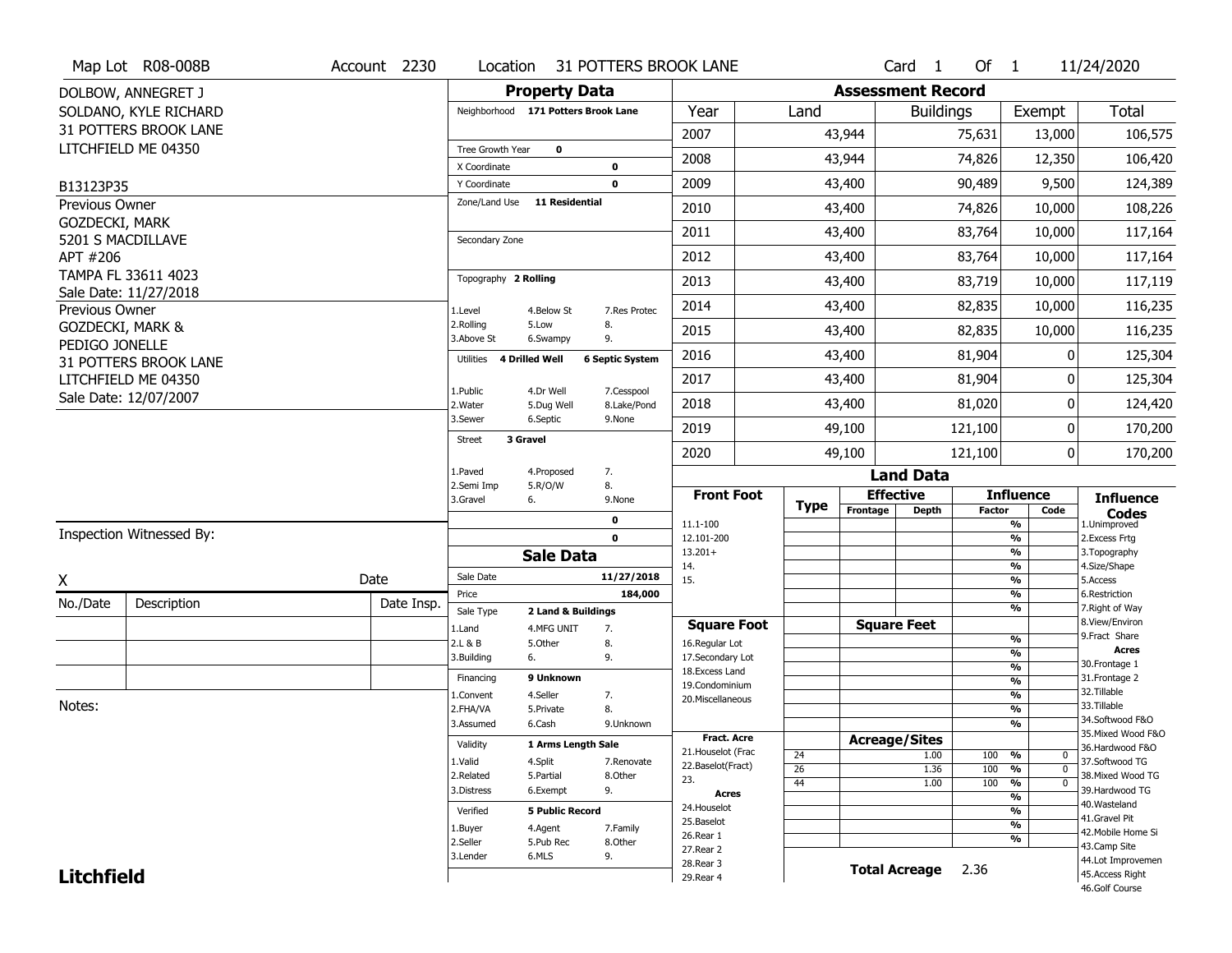|                        |                             |                                                   |                          |                  |                         |                                       |                          |                               | <b>Litchfield</b>         |                       |      |        |        |        |            |
|------------------------|-----------------------------|---------------------------------------------------|--------------------------|------------------|-------------------------|---------------------------------------|--------------------------|-------------------------------|---------------------------|-----------------------|------|--------|--------|--------|------------|
|                        | Map Lot R08-008B            |                                                   |                          |                  |                         | Account 2230                          |                          | Location                      |                           | 31 POTTERS BROOK LANE |      |        | Card 1 | Of $1$ | 11/24/2020 |
| Building Style 2 Ranch |                             |                                                   | SF Bsmt Living           |                  | $\mathbf 0$             |                                       | Layout                   | 1 Typical                     |                           |                       |      |        |        |        |            |
| 0.Uncoded              | 4.Cape                      | 8.Log                                             | Fin Bsmt Grade           |                  | 0 <sub>0</sub>          |                                       | 1.Typical                | 4.                            | 7.                        |                       |      |        |        |        |            |
| 1.Conv.                | 5.Garrison                  | 9.0ther                                           |                          | OPEN-5-CUSTOMIZE | $\mathbf{0}$            |                                       | 2.Inadeg                 | 5.                            | 8.                        |                       |      |        |        |        |            |
| 2.Ranch                | 6.Split                     | 10.Tri-Lev                                        | Heat Type                | 100%             |                         | 1 Hot Water BB                        | 3.                       | 6.                            | 9.                        |                       |      |        |        |        | Shed       |
| 3.R Ranch              | 7.Contemp                   | 11.Earth O                                        | 0.Uncoded                |                  | 4.Steam                 | 8.Fl/Wall                             | Attic                    | 9 None                        |                           |                       |      |        |        |        |            |
| Dwelling Units 1       |                             |                                                   | 1.HWBB                   |                  | 5.FWA                   | 9.No Heat                             | 1.1/4 Fin                | 4.Full Fin                    | 7.                        |                       |      |        |        |        | 12.0'      |
| Other Units            | 0                           |                                                   | 2.HWCI                   |                  | 6.GravWA                | 10.Radiant                            | 2.1/2 Fin                | 5.Fl/Stair                    | 8.                        |                       |      |        |        |        |            |
| <b>Stories</b>         | 1 One Story                 |                                                   | 3.H Pump                 |                  | 7.Electric              | 11.Radiant                            | 3.3/4 Fin                | 6.                            | 9.None                    |                       |      |        |        |        | 10.0'      |
| $1.1\,$                | 4.1.5                       | 7.1.25                                            | Cool Type                | 0%               | 9 None                  |                                       | Insulation               | 1 Full                        |                           |                       |      |        |        |        |            |
| 2.2                    | 5.1.75                      | 8.3.5                                             | 1.Refrig                 |                  | 4.W&C Air               | 7.RadHW                               | 1.Full                   | 4.Minimal                     | 7.                        |                       |      |        |        |        |            |
| 3.3                    | 6.2.5                       | 9.4                                               | 2.Evapor                 |                  | 5.Monitor-              | 8.                                    | 2. Heavy                 | 5.Partial                     | 8.                        |                       |      |        |        |        |            |
| Exterior Walls 2 Vinyl |                             |                                                   | 3.H Pump                 |                  | 6.Monitor-              | 9.None                                | 3.Capped                 | 6.                            | 9.None                    |                       |      | 44.0'  |        |        |            |
| 0.Uncoded              | 4.Asbestos                  | 8.Concrete                                        | Kitchen Style            |                  | 2 Typical               |                                       | Unfinished %             | 0%                            |                           |                       |      |        |        |        |            |
| 1.Wd Clapb             | 5.Stucco                    | 9.0ther                                           | 1.Modern                 |                  | 4.Obsolete              | 7.                                    |                          | Grade & Factor 3 Average 100% |                           |                       |      | 1sFr/B |        |        |            |
| 2.Vinyl                | 6.Brick                     | 10.Wd shin                                        | 2.Typical                | 5.               |                         | 8.                                    | 1.E Grade                | 4.B Grade                     | 7.AAA Grad                |                       |      |        |        |        |            |
| 3.Compos.              | 7.Stone                     | 11.T1-11                                          | 3.Old Type               | 6.               |                         | 9.None                                | 2.D Grade                | 5.A Grade                     | 8.M&S                     |                       |      |        |        |        |            |
| Roof Surface           | 3 Sheet Metal               |                                                   | Bath(s) Style            |                  | 2 Typical Bath(s)       |                                       | 3.C Grade                | 6.AA Grade                    | 9.Same                    |                       |      |        |        |        |            |
| 1.Asphalt              | 4.Composit                  | 7.Rolled R                                        | 1.Modern                 |                  | 4.Obsolete              | 7.                                    |                          | SQFT (Footprint) 1200         |                           |                       |      |        | 26.0'  |        |            |
| 2.Slate                | 5.Wood                      | 8.                                                | 2.Typical                | 5.               |                         | 8.                                    | Condition                | 4 Average                     |                           | 30.0'                 |      |        |        |        |            |
| 3. Metal               | 6.Other                     | 9.                                                | 3.Old Type               | 6.               |                         | 9.None                                | 1.Poor                   | 4.Avg                         | 7.V G                     |                       |      |        |        |        |            |
| SF Masonry Trim 0      |                             |                                                   | # Rooms                  |                  | $\mathbf 0$             |                                       | 2.Fair                   | $5.Avg+$                      | 8.Exc                     |                       |      |        |        |        |            |
| OPEN-3-CUSTOM 0        |                             |                                                   | # Bedrooms               |                  | $\mathbf 0$             |                                       | $3.$ Avg-                | 6.Good                        | 9.Same                    |                       |      |        |        |        |            |
| OPEN-4-CUSTOM 0        |                             |                                                   | # Full Baths             |                  | $\overline{\mathbf{2}}$ |                                       | Phys. % Good             | 0%                            |                           |                       |      | 30.0'  |        |        |            |
| Year Built             | 2002                        |                                                   | # Half Baths             |                  | $\mathbf 0$             |                                       | Funct. % Good            | 100%                          |                           |                       |      |        |        |        |            |
| Year Remodeled 0       |                             |                                                   | # Addn Fixtures          |                  | $\mathbf 0$             |                                       | <b>Functional Code</b>   | 9 None                        |                           |                       |      |        |        |        |            |
| Foundation             | 1 Concrete                  |                                                   | # Fireplaces             |                  | $\mathbf 0$             |                                       | 1.Incomp                 | 4.Delap                       | 7.No Power                | 14.0'                 | 4.0' | OP     |        |        |            |
| 1.Concrete             | 4.Wood                      | 7.                                                |                          |                  |                         |                                       | 2.O-Built                | 5.Bsmt                        | 8.LongTerm                |                       |      |        |        |        |            |
| 2.C Block              | 5.Slab                      | 8.                                                |                          |                  |                         |                                       | 3.Damage                 | 6.Common                      | 9.None                    |                       |      |        |        |        |            |
| 3.Br/Stone             | 6.Piers                     | 9.                                                |                          |                  |                         |                                       | Econ. % Good             | 100%                          |                           |                       |      |        |        |        |            |
| Basement               | <b>4 Full Basement</b>      |                                                   |                          |                  |                         |                                       |                          | Economic Code None            |                           |                       |      |        |        |        |            |
| 1.1/4 Bmt              | 4.Full Bmt                  | 7.                                                |                          |                  |                         |                                       | 0.None                   | 3.No Power                    | 9.None                    |                       |      |        |        |        |            |
| $2.1/2$ Bmt            | 5.Crawl Sp                  | 8.                                                |                          |                  |                         |                                       | 1.Location               | 4.Generate                    | 8.                        |                       |      |        |        |        |            |
| 3.3/4 Bmt              | 6.                          | 9.None                                            |                          |                  |                         | Software                              | 2.Encroach               | 5.Multi-Fa                    | 9.                        |                       |      |        |        |        |            |
| Bsmt Gar # Cars 0      |                             |                                                   |                          |                  |                         | A Division of Harris Computer Systems | Entrance Code            |                               | <b>3 Information Only</b> |                       |      |        |        |        |            |
|                        | Wet Basement 1 Dry Basement |                                                   |                          |                  |                         |                                       | 1.Interior               | 4.Vacant                      | 7.                        |                       |      |        |        |        |            |
| 1.Dry                  | 4.Dirt Flr                  | 7.                                                |                          |                  |                         |                                       | 2.Refusal                | 5.Estimate                    | 8.                        |                       |      |        |        |        |            |
| 2.Damp                 | 5.                          | 8.                                                |                          |                  |                         |                                       | 3.Informed               | 6.Existing                    | 9.                        |                       |      |        |        |        |            |
| 3.Wet                  | 6.                          | 9.                                                |                          |                  |                         |                                       |                          | Information Code 3 Tenant     |                           |                       |      |        |        |        |            |
|                        |                             |                                                   |                          |                  |                         |                                       | 1.Owner                  | 4.Agent                       | 7.Vacant                  |                       |      |        |        |        |            |
|                        |                             |                                                   |                          |                  |                         |                                       | 2.Relative               | 5.Estimate                    | 8.                        |                       |      |        |        |        |            |
|                        |                             |                                                   | Date Inspected 9/13/2018 |                  |                         |                                       | 3.Tenant                 | 6.Other                       | 9.                        |                       |      |        |        |        |            |
|                        |                             | <b>Additions, Outbuildings &amp; Improvements</b> |                          |                  |                         |                                       |                          |                               | 1.One Story Fram          |                       |      |        |        |        |            |
| Type                   |                             | Year                                              | Units                    |                  |                         | Grade   Cond   Phys.   Funct.         | Sound Value              |                               | 2. Two Story Fram         |                       |      |        |        |        |            |
| 21 Open Frame          |                             | 0                                                 | 120                      | 00               | 0                       | 0<br>% 0                              | %                        |                               | 3. Three Story Fr         |                       |      |        |        |        |            |
|                        |                             |                                                   |                          |                  |                         |                                       |                          |                               | 4.1 & 1/2 Story           |                       |      |        |        |        |            |
| 24 Frame Shed          |                             | 0                                                 |                          |                  |                         | $\%$                                  | % 1,200                  |                               | 5.1 & 3/4 Story           |                       |      |        |        |        |            |
|                        |                             |                                                   |                          |                  |                         | $\%$                                  | $\sqrt{6}$               |                               | 6.2 & 1/2 Story           |                       |      |        |        |        |            |
|                        |                             |                                                   |                          |                  |                         | $\frac{9}{6}$                         | $\%$                     |                               | 21. Open Frame Por        |                       |      |        |        |        |            |
|                        |                             |                                                   |                          |                  |                         | $\%$                                  | $\%$                     |                               | 22.Encl Frame Por         |                       |      |        |        |        |            |
|                        |                             |                                                   |                          |                  |                         |                                       |                          |                               | 23.Frame Garage           |                       |      |        |        |        |            |
|                        |                             |                                                   |                          |                  |                         | $\sqrt{6}$                            | $\frac{1}{2}$            |                               | 24.Frame Shed             |                       |      |        |        |        |            |
|                        |                             |                                                   |                          |                  |                         | $\%$                                  | $\overline{\frac{0}{6}}$ |                               | 25.Frame Bay Wind         |                       |      |        |        |        |            |
|                        |                             |                                                   |                          |                  |                         | $\frac{9}{6}$                         | $\overline{\frac{0}{6}}$ |                               | 26.1SFr Overhang          |                       |      |        |        |        |            |
|                        |                             |                                                   |                          |                  |                         | %                                     | $\%$                     |                               | 27.Unfin Basement         |                       |      |        |        |        |            |
|                        |                             |                                                   |                          |                  |                         |                                       |                          |                               | 28.Unfinished Att         |                       |      |        |        |        |            |
|                        |                             |                                                   |                          |                  |                         | $\sqrt{6}$                            | $\%$                     |                               | 29. Finished Attic        |                       |      |        |        |        |            |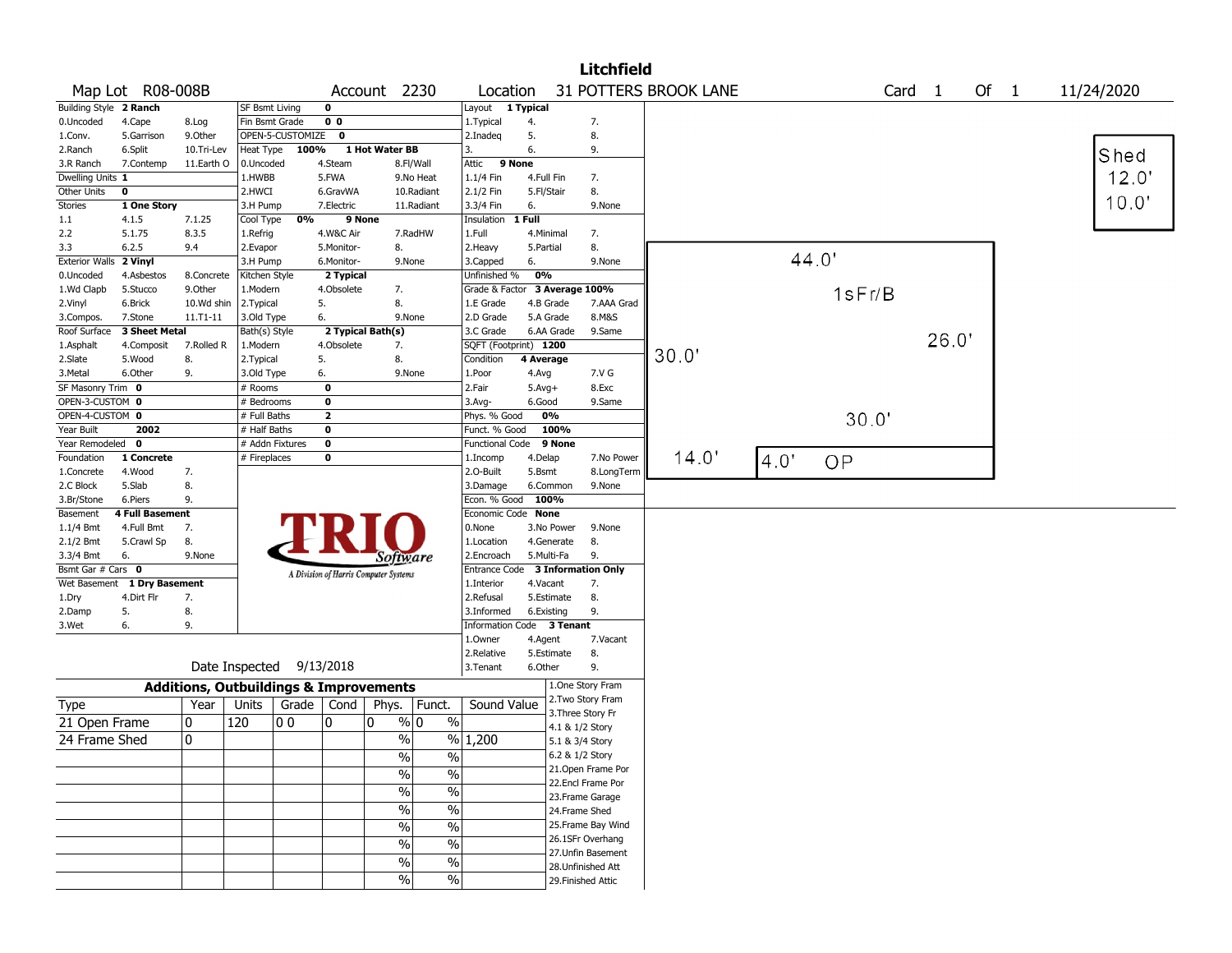|                   | Map Lot R08-009                                         | Account 1104 | Location                      |                                   | <b>658 STEVENSTOWN ROAD</b> |                                    |                 |                          | Card 1               | Of $1$           |                          | 11/24/2020                           |
|-------------------|---------------------------------------------------------|--------------|-------------------------------|-----------------------------------|-----------------------------|------------------------------------|-----------------|--------------------------|----------------------|------------------|--------------------------|--------------------------------------|
| CLAVETTE, LUKAS   |                                                         |              |                               | <b>Property Data</b>              |                             |                                    |                 | <b>Assessment Record</b> |                      |                  |                          |                                      |
|                   | CLOUTIER, CRYSTAL                                       |              |                               | Neighborhood 200 Stevenstown Road |                             | Year                               | Land            |                          | <b>Buildings</b>     |                  | Exempt                   | <b>Total</b>                         |
|                   | 556 SABATTUS STREET                                     |              |                               |                                   |                             | 2007                               |                 | 34,910                   |                      | 0                | 0                        | 34,910                               |
|                   | SABATTUS ME 04280                                       |              | Tree Growth Year              | $\mathbf{o}$                      |                             | 2008                               |                 | 34,910                   |                      | 0                | 0                        | 34,910                               |
|                   |                                                         |              | X Coordinate                  |                                   | 0<br>$\mathbf 0$            | 2009                               |                 | 34,620                   |                      | 0                | 0                        | 34,620                               |
| Previous Owner    | B4177P274 B12731P268                                    |              | Y Coordinate<br>Zone/Land Use | 11 Residential                    |                             |                                    |                 |                          |                      |                  |                          |                                      |
| LOWER, JAMES      |                                                         |              |                               |                                   |                             | 2010                               |                 | 34,760                   |                      | 0                | 0                        | 34,760                               |
| #641 ROUTE 135    |                                                         |              | Secondary Zone                |                                   |                             | 2011                               |                 | 34,760                   |                      | $\mathbf 0$      | 0                        | 34,760                               |
|                   |                                                         |              |                               |                                   |                             | 2012                               |                 | 34,720                   |                      | $\mathbf 0$      | 0                        | 34,720                               |
|                   | MONMOUTH ME 04259<br>Sale Date: 9/25/2017               |              | Topography 2 Rolling          |                                   |                             | 2013                               |                 | 34,740                   |                      | $\mathbf 0$      | 0                        | 34,740                               |
|                   |                                                         |              | 1.Level                       | 4.Below St                        | 7.Res Protec                | 2014                               |                 | 34,790                   |                      | $\mathbf 0$      | 0                        | 34,790                               |
|                   |                                                         |              | 2.Rolling<br>3.Above St       | 5.Low<br>6.Swampy                 | 8.<br>9.                    | 2015                               |                 | 34,830                   |                      | 0                | 0                        | 34,830                               |
|                   |                                                         |              | Utilities 9 None              |                                   | 9 None                      | 2016                               |                 | 35,390                   |                      | 0                | 0                        | 35,390                               |
|                   |                                                         |              |                               |                                   |                             | 2017                               |                 | 35,560                   |                      | $\boldsymbol{0}$ | 0                        | 35,560                               |
|                   |                                                         |              | 1.Public<br>2. Water          | 4.Dr Well<br>5.Dug Well           | 7.Cesspool<br>8.Lake/Pond   | 2018                               |                 | 46,000                   |                      | 0                | 0                        | 46,000                               |
|                   |                                                         |              | 3.Sewer                       | 6.Septic                          | 9.None                      | 2019                               |                 | 45,300                   |                      | $\mathbf 0$      | 0                        | 45,300                               |
|                   |                                                         |              | <b>Street</b>                 | 1 Paved                           |                             | 2020                               |                 | 45,300                   |                      | $\mathbf 0$      | 0                        | 45,300                               |
|                   |                                                         |              | 1.Paved                       | 4.Proposed                        | 7.                          |                                    |                 |                          | <b>Land Data</b>     |                  |                          |                                      |
|                   |                                                         |              | 2.Semi Imp<br>3.Gravel        | 5.R/O/W<br>6.                     | 8.<br>9.None                | <b>Front Foot</b>                  | <b>Type</b>     |                          | <b>Effective</b>     |                  | <b>Influence</b>         | <b>Influence</b>                     |
|                   |                                                         |              |                               |                                   | 0                           | 11.1-100                           |                 | Frontage                 | <b>Depth</b>         | <b>Factor</b>    | Code<br>%                | <b>Codes</b><br>1.Unimproved         |
|                   | Inspection Witnessed By:                                |              |                               |                                   | $\mathbf 0$                 | 12.101-200                         |                 |                          |                      |                  | %                        | 2.Excess Frtg                        |
|                   |                                                         |              |                               | <b>Sale Data</b>                  |                             | $13.201+$<br>14.                   |                 |                          |                      |                  | %<br>%                   | 3. Topography<br>4.Size/Shape        |
| X                 |                                                         | Date         | Sale Date                     |                                   | 9/25/2017                   | 15.                                |                 |                          |                      |                  | %                        | 5.Access                             |
| No./Date          | Description                                             | Date Insp.   | Price<br>Sale Type            | 1 Land Only                       | 41,000                      |                                    |                 |                          |                      |                  | $\frac{9}{6}$<br>%       | 6.Restriction<br>7. Right of Way     |
|                   |                                                         |              | 1.Land                        | 4.MFG UNIT                        | 7.                          | <b>Square Foot</b>                 |                 |                          | <b>Square Feet</b>   |                  |                          | 8.View/Environ                       |
|                   |                                                         |              | 2.L & B                       | 5.Other                           | 8.                          | 16.Regular Lot                     |                 |                          |                      |                  | $\frac{9}{6}$<br>%       | 9. Fract Share<br><b>Acres</b>       |
|                   |                                                         |              | 3.Building                    | 6.                                | 9.                          | 17.Secondary Lot<br>18.Excess Land |                 |                          |                      |                  | $\frac{9}{6}$            | 30. Frontage 1                       |
|                   |                                                         |              | Financing                     | 1 Conventional                    |                             | 19.Condominium                     |                 |                          |                      |                  | $\overline{\frac{9}{6}}$ | 31. Frontage 2                       |
| Notes:            |                                                         |              | 1.Convent                     | 4.Seller                          | 7.                          | 20.Miscellaneous                   |                 |                          |                      |                  | $\frac{9}{6}$            | 32. Tillable<br>33.Tillable          |
|                   |                                                         |              | 2.FHA/VA<br>3.Assumed         | 5.Private<br>6.Cash               | 8.<br>9.Unknown             |                                    |                 |                          |                      |                  | $\frac{9}{6}$<br>%       | 34.Softwood F&O                      |
|                   | '18 per request from new owner remove from Tree Growth. |              |                               |                                   |                             | <b>Fract. Acre</b>                 |                 | <b>Acreage/Sites</b>     |                      |                  |                          | 35. Mixed Wood F&O                   |
|                   | '16 Tree Growth Refile.                                 |              | Validity                      | 1 Arms Length Sale                |                             | 21. Houselot (Frac                 | 25              |                          | 1.00                 | 100              | %<br>0                   | 36.Hardwood F&O                      |
|                   |                                                         |              | 1.Valid                       | 4.Split                           | 7.Renovate                  | 22.Baselot(Fract)                  | $\overline{26}$ |                          | 5.00                 | 100              | $\overline{0}$<br>%      | 37.Softwood TG<br>38. Mixed Wood TG  |
|                   |                                                         |              | 2.Related<br>3.Distress       | 5.Partial<br>6.Exempt             | 8.Other<br>9.               | 23.                                | $\overline{27}$ |                          | 7.00                 | 100              | $\overline{0}$<br>%      | 39.Hardwood TG                       |
|                   |                                                         |              |                               |                                   |                             | <b>Acres</b><br>24. Houselot       |                 |                          |                      |                  | $\frac{9}{6}$            | 40. Wasteland                        |
|                   |                                                         |              | Verified                      | 1 Buyer                           |                             | 25.Baselot                         |                 |                          |                      |                  | %<br>%                   | 41.Gravel Pit                        |
|                   |                                                         |              | 1.Buyer                       | 4.Agent                           | 7.Family                    |                                    |                 |                          |                      |                  |                          | 42. Mobile Home Si                   |
|                   |                                                         |              |                               |                                   |                             | 26.Rear 1                          |                 |                          |                      |                  |                          |                                      |
|                   |                                                         |              | 2.Seller                      | 5.Pub Rec                         | 8.0ther                     | 27.Rear 2                          |                 |                          |                      |                  | %                        | 43.Camp Site                         |
| <b>Litchfield</b> |                                                         |              | 3.Lender                      | 6.MLS                             | 9.                          | 28. Rear 3<br>29. Rear 4           |                 |                          | <b>Total Acreage</b> | 13.00            |                          | 44.Lot Improvemen<br>45.Access Right |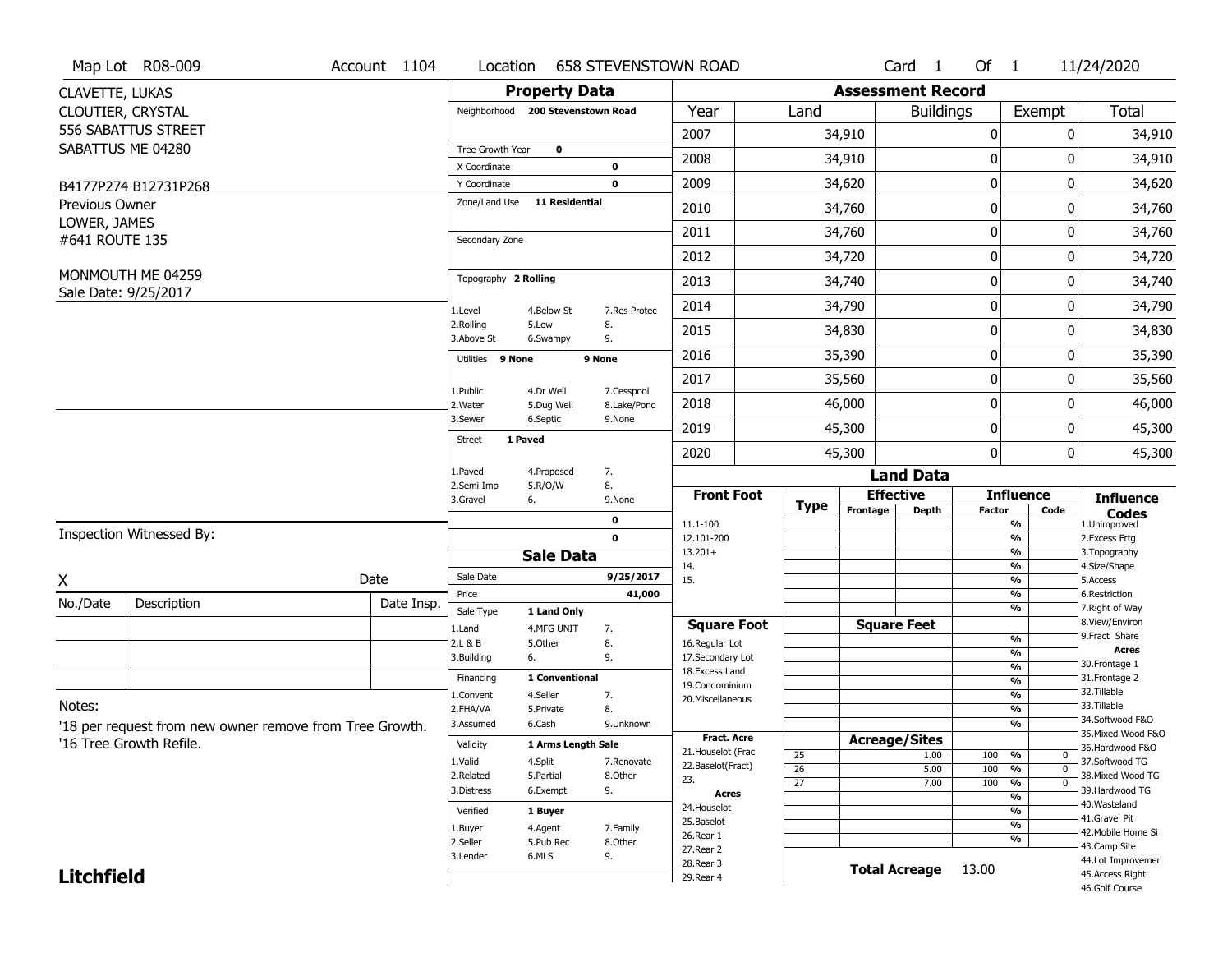|                          |                 |                                                   |                       |                  |                |                                       |                          |                        |            |                 | <b>Litchfield</b>  |                             |                   |        |            |
|--------------------------|-----------------|---------------------------------------------------|-----------------------|------------------|----------------|---------------------------------------|--------------------------|------------------------|------------|-----------------|--------------------|-----------------------------|-------------------|--------|------------|
|                          | Map Lot R08-009 |                                                   |                       |                  |                | Account 1104                          |                          | Location               |            |                 |                    | <b>658 STEVENSTOWN ROAD</b> | Card <sub>1</sub> | Of $1$ | 11/24/2020 |
| Building Style 0 Uncoded |                 |                                                   | <b>SF Bsmt Living</b> |                  | 0              |                                       |                          | Layout 0               |            |                 |                    |                             |                   |        |            |
| 0.Uncoded                | 4.Cape          | 8.Log                                             | Fin Bsmt Grade        |                  | 0 <sub>0</sub> |                                       |                          | 1.Typical              | 4.         |                 | 7.                 |                             |                   |        |            |
| 1.Conv.                  | 5.Garrison      | 9.0ther                                           |                       | OPEN-5-CUSTOMIZE | $\mathbf 0$    |                                       |                          | 2.Inadeq               | 5.         |                 | 8.                 |                             |                   |        |            |
| 2.Ranch                  | 6.Split         | 10.Tri-Lev                                        | Heat Type             | 100%             |                | 0 Uncoded                             |                          | 3.                     | 6.         |                 | 9.                 |                             |                   |        |            |
| 3.R Ranch                | 7.Contemp       | 11.Earth O                                        | 0.Uncoded             |                  | 4.Steam        | 8.Fl/Wall                             |                          | $\bullet$<br>Attic     |            |                 |                    |                             |                   |        |            |
| Dwelling Units 0         |                 |                                                   | 1.HWBB                |                  | 5.FWA          |                                       | 9.No Heat                | 1.1/4 Fin              | 4.Full Fin |                 | 7.                 |                             |                   |        |            |
| Other Units              | 0               |                                                   | 2.HWCI                |                  | 6.GravWA       |                                       | 10.Radiant               | 2.1/2 Fin              | 5.Fl/Stair |                 | 8.                 |                             |                   |        |            |
| <b>Stories</b>           | 0               |                                                   | 3.H Pump              |                  | 7.Electric     |                                       | 11.Radiant               | 3.3/4 Fin              | 6.         |                 | 9.None             |                             |                   |        |            |
| 1.1                      | 4.1.5           | 7.1.25                                            | Cool Type             | 0%               | 9 None         |                                       |                          | Insulation 0           |            |                 |                    |                             |                   |        |            |
| 2.2                      | 5.1.75          | 8.3.5                                             | 1.Refrig              |                  | 4.W&C Air      |                                       | 7.RadHW                  | 1.Full                 |            | 4.Minimal       | 7.                 |                             |                   |        |            |
| 3.3                      | 6.2.5           | 9.4                                               | 2.Evapor              |                  | 5.Monitor-     | 8.                                    |                          | 2. Heavy               | 5.Partial  |                 | 8.                 |                             |                   |        |            |
| <b>Exterior Walls</b>    | 0 Uncoded       |                                                   | 3.H Pump              |                  | 6.Monitor-     | 9.None                                |                          | 3.Capped               | 6.         |                 | 9.None             |                             |                   |        |            |
| 0.Uncoded                | 4.Asbestos      | 8.Concrete                                        | Kitchen Style         |                  | $\bf{0}$       |                                       |                          | Unfinished %           | 0%         |                 |                    |                             |                   |        |            |
| 1.Wd Clapb               | 5.Stucco        | 9.0ther                                           | 1.Modern              |                  | 4.Obsolete     | 7.                                    |                          | Grade & Factor         | 00%        |                 |                    |                             |                   |        |            |
| 2.Vinyl                  | 6.Brick         | 10.Wd shin                                        | 2.Typical             |                  | 5.             | 8.                                    |                          | 1.E Grade              |            | 4.B Grade       | 7.AAA Grad         |                             |                   |        |            |
| 3.Compos.                | 7.Stone         | 11.T1-11                                          | 3.Old Type            |                  | 6.             | 9.None                                |                          | 2.D Grade              |            | 5.A Grade       | 8.M&S              |                             |                   |        |            |
| Roof Surface             | 0               |                                                   | Bath(s) Style         |                  | $\mathbf 0$    |                                       |                          | 3.C Grade              |            | 6.AA Grade      | 9.Same             |                             |                   |        |            |
| 1.Asphalt                | 4.Composit      | 7.Rolled R                                        | 1.Modern              |                  | 4.Obsolete     | 7.                                    |                          | SQFT (Footprint) 0     |            |                 |                    |                             |                   |        |            |
| 2.Slate                  | 5.Wood          | 8.                                                | 2.Typical             |                  | 5.             | 8.                                    |                          | Condition              | 0          |                 |                    |                             |                   |        |            |
| 3. Metal                 | 6.Other         | 9.                                                | 3.Old Type            |                  | 6.             | 9.None                                |                          | 1.Poor                 | 4.Avg      |                 | 7.V G              |                             |                   |        |            |
| SF Masonry Trim 0        |                 |                                                   | # Rooms               |                  | 0              |                                       |                          | 2.Fair                 | $5.Avg+$   |                 | 8.Exc              |                             |                   |        |            |
| OPEN-3-CUSTOM 0          |                 |                                                   | # Bedrooms            |                  | 0              |                                       |                          | 3.Avg-                 | 6.Good     |                 | 9.Same             |                             |                   |        |            |
| OPEN-4-CUSTOM 0          |                 |                                                   | # Full Baths          |                  | 0              |                                       |                          | Phys. % Good           |            | 0%              |                    |                             |                   |        |            |
| Year Built               | $\mathbf 0$     |                                                   | # Half Baths          |                  | 0              |                                       |                          | Funct. % Good          |            | 100%            |                    |                             |                   |        |            |
| Year Remodeled           | 0               |                                                   | # Addn Fixtures       |                  | $\bf{0}$       |                                       |                          | <b>Functional Code</b> |            | 9 None          |                    |                             |                   |        |            |
| Foundation               | 0               |                                                   | # Fireplaces          |                  | 0              |                                       |                          | 1.Incomp               | 4.Delap    |                 | 7.No Power         |                             |                   |        |            |
| 1.Concrete               | 4.Wood          | 7.                                                |                       |                  |                |                                       |                          | 2.O-Built              | 5.Bsmt     |                 | 8.LongTerm         |                             |                   |        |            |
| 2.C Block                | 5.Slab          | 8.                                                |                       |                  |                |                                       |                          | 3.Damage               |            | 6.Common        | 9.None             |                             |                   |        |            |
| 3.Br/Stone               | 6.Piers         | 9.                                                |                       |                  |                |                                       |                          | Econ. % Good           |            | 100%            |                    |                             |                   |        |            |
| Basement                 | 0               |                                                   |                       |                  |                |                                       |                          | Economic Code None     |            |                 |                    |                             |                   |        |            |
| 1.1/4 Bmt                | 4.Full Bmt      | 7.                                                |                       |                  |                |                                       |                          | 0.None                 |            | 3.No Power      | 9.None             |                             |                   |        |            |
| 2.1/2 Bmt                | 5.Crawl Sp      | 8.                                                |                       |                  |                |                                       |                          | 1.Location             |            | 4.Generate      | 8.                 |                             |                   |        |            |
| 3.3/4 Bmt                | 6.              | 9.None                                            |                       |                  |                | Software                              |                          | 2.Encroach             |            | 5.Multi-Fa      | 9.                 |                             |                   |        |            |
| Bsmt Gar # Cars 0        |                 |                                                   |                       |                  |                |                                       |                          | Entrance Code 0        |            |                 |                    |                             |                   |        |            |
| Wet Basement             | $\mathbf 0$     |                                                   |                       |                  |                | A Division of Harris Computer Systems |                          | 1.Interior             | 4.Vacant   |                 | 7.                 |                             |                   |        |            |
| 1.Dry                    | 4.Dirt Flr      | 7.                                                |                       |                  |                |                                       |                          | 2.Refusal              |            | 5.Estimate      | 8.                 |                             |                   |        |            |
| 2.Damp                   | 5.              | 8.                                                |                       |                  |                |                                       |                          | 3.Informed             |            | 6.Existing      | 9.                 |                             |                   |        |            |
| 3.Wet                    | 6.              | 9.                                                |                       |                  |                |                                       |                          | Information Code 0     |            |                 |                    |                             |                   |        |            |
|                          |                 |                                                   |                       |                  |                |                                       |                          | 1.Owner                | 4.Agent    |                 | 7.Vacant           |                             |                   |        |            |
|                          |                 |                                                   |                       |                  |                |                                       |                          | 2.Relative             |            | 5.Estimate      | 8.                 |                             |                   |        |            |
|                          |                 |                                                   | Date Inspected        |                  |                |                                       |                          | 3.Tenant               | 6.Other    |                 | 9.                 |                             |                   |        |            |
|                          |                 |                                                   |                       |                  |                |                                       |                          |                        |            |                 |                    |                             |                   |        |            |
|                          |                 | <b>Additions, Outbuildings &amp; Improvements</b> |                       |                  |                |                                       |                          |                        |            |                 | 1.One Story Fram   |                             |                   |        |            |
| Type                     |                 | Year                                              | Units                 | Grade            | Cond           | Phys.                                 | Funct.                   | Sound Value            |            |                 | 2. Two Story Fram  |                             |                   |        |            |
|                          |                 |                                                   |                       |                  |                | $\%$                                  | $\%$                     |                        |            |                 | 3. Three Story Fr  |                             |                   |        |            |
|                          |                 |                                                   |                       |                  |                |                                       |                          |                        |            | 4.1 & 1/2 Story |                    |                             |                   |        |            |
|                          |                 |                                                   |                       |                  |                | $\%$                                  | $\%$                     |                        |            | 5.1 & 3/4 Story |                    |                             |                   |        |            |
|                          |                 |                                                   |                       |                  |                | $\%$                                  | $\%$                     |                        |            | 6.2 & 1/2 Story |                    |                             |                   |        |            |
|                          |                 |                                                   |                       |                  |                | $\frac{1}{2}$                         | $\frac{0}{0}$            |                        |            |                 | 21. Open Frame Por |                             |                   |        |            |
|                          |                 |                                                   |                       |                  |                | $\sqrt{6}$                            | $\%$                     |                        |            |                 | 22.Encl Frame Por  |                             |                   |        |            |
|                          |                 |                                                   |                       |                  |                |                                       |                          |                        |            |                 | 23. Frame Garage   |                             |                   |        |            |
|                          |                 |                                                   |                       |                  |                | $\sqrt{6}$                            | $\frac{0}{6}$            |                        |            | 24.Frame Shed   |                    |                             |                   |        |            |
|                          |                 |                                                   |                       |                  |                | $\frac{1}{2}$                         | $\overline{\frac{0}{6}}$ |                        |            |                 | 25. Frame Bay Wind |                             |                   |        |            |
|                          |                 |                                                   |                       |                  |                | $\sqrt{6}$                            | $\%$                     |                        |            |                 | 26.1SFr Overhang   |                             |                   |        |            |
|                          |                 |                                                   |                       |                  |                |                                       |                          |                        |            |                 | 27.Unfin Basement  |                             |                   |        |            |
|                          |                 |                                                   |                       |                  |                | $\%$                                  | $\%$                     |                        |            |                 | 28.Unfinished Att  |                             |                   |        |            |
|                          |                 |                                                   |                       |                  |                | $\sqrt{6}$                            | $\%$                     |                        |            |                 | 29. Finished Attic |                             |                   |        |            |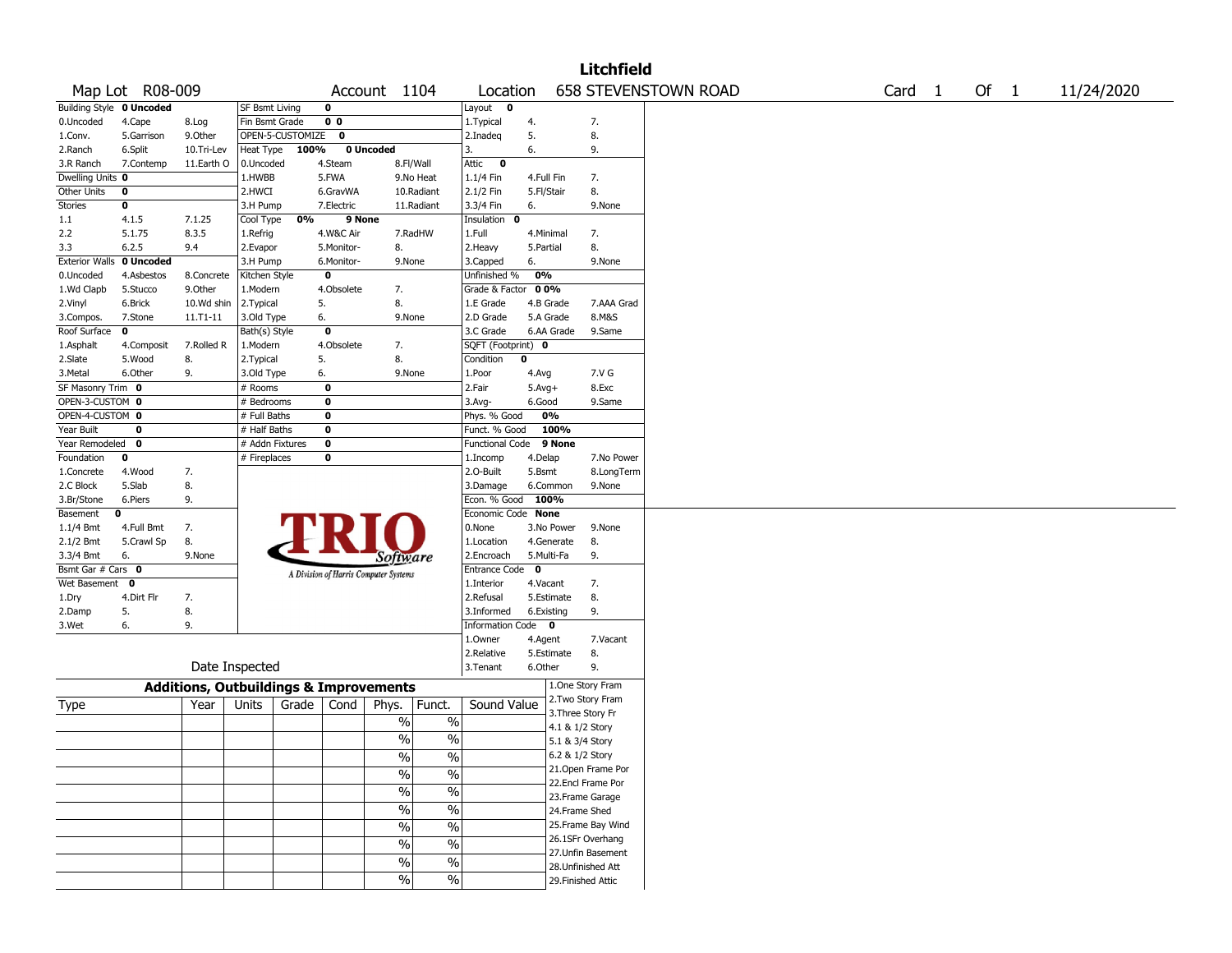|                        | Map Lot R08-009A                                      | Account 2065 |                               | Location                          | <b>648 STEVENSTOWN ROAD</b> |                                  |                       |                          | Card <sub>1</sub>    | Of $1$        |                                           | 11/24/2020                        |
|------------------------|-------------------------------------------------------|--------------|-------------------------------|-----------------------------------|-----------------------------|----------------------------------|-----------------------|--------------------------|----------------------|---------------|-------------------------------------------|-----------------------------------|
|                        | CAMERON, PETER R                                      |              |                               | <b>Property Data</b>              |                             |                                  |                       | <b>Assessment Record</b> |                      |               |                                           |                                   |
| <b>CAMERON BETTY L</b> |                                                       |              |                               | Neighborhood 200 Stevenstown Road |                             | Year                             | Land                  |                          | <b>Buildings</b>     |               | Exempt                                    | Total                             |
|                        | 648 STEVENSTOWN ROAD                                  |              |                               |                                   |                             | 2007                             |                       | 44,676                   |                      | 15,326        | 13,000                                    | 47,002                            |
|                        | LITCHFIELD ME 04350                                   |              | Tree Growth Year              | $\mathbf 0$                       |                             | 2008                             |                       | 44,676                   |                      | 14,604        | 12,350                                    | 46,930                            |
|                        |                                                       |              | X Coordinate                  |                                   | 0<br>0                      | 2009                             |                       |                          |                      |               | 9,500                                     | 48,576                            |
| B5502P337              |                                                       |              | Y Coordinate<br>Zone/Land Use | <b>11 Residential</b>             |                             |                                  |                       | 45,092                   |                      | 12,984        |                                           |                                   |
|                        |                                                       |              |                               |                                   |                             | 2010                             |                       | 45,316                   |                      | 13,224        | 10,000                                    | 48,540                            |
|                        |                                                       |              | Secondary Zone                |                                   |                             | 2011                             |                       | 45,316                   |                      | 13,369        | 10,000                                    | 48,685                            |
|                        |                                                       |              |                               |                                   |                             | 2012                             |                       | 45,252                   |                      | 13,369        | 10,000                                    | 48,621                            |
|                        |                                                       |              | Topography 2 Rolling          |                                   |                             | 2013                             |                       | 45,284                   |                      | 13,301        | 10,000                                    | 48,585                            |
|                        |                                                       |              | 1.Level                       | 4.Below St                        | 7.Res Protec                | 2014                             |                       | 45,364                   |                      | 12,441        | 10,000                                    | 47,805                            |
|                        |                                                       |              | 2.Rolling<br>3.Above St       | 5.Low<br>6.Swampy                 | 8.<br>9.                    | 2015                             |                       | 45,428                   |                      | 12,376        | 10,000                                    | 47,804                            |
|                        |                                                       |              | Utilities                     | 4 Drilled Well                    | <b>6 Septic System</b>      | 2016                             |                       | 46,324                   |                      | 12,299        | 15,000                                    | 43,623                            |
|                        |                                                       |              |                               |                                   |                             | 2017                             |                       | 46,596                   |                      | 12,280        | 20,000                                    | 38,876                            |
|                        |                                                       |              | 1.Public<br>2. Water          | 4.Dr Well<br>5.Dug Well           | 7.Cesspool<br>8.Lake/Pond   | 2018                             |                       | 46,532                   |                      | 12,224        | 19,200                                    | 39,556                            |
|                        |                                                       |              | 3.Sewer                       | 6.Septic                          | 9.None                      | 2019                             |                       | 52,100                   |                      | 18,700        | 20,000                                    | 50,800                            |
|                        |                                                       |              | <b>Street</b>                 | 1 Paved                           |                             | 2020                             |                       | 52,100                   |                      | 33,500        | 25,000                                    | 60,600                            |
|                        |                                                       |              | 1.Paved                       | 4.Proposed                        | 7.                          |                                  |                       |                          | <b>Land Data</b>     |               |                                           |                                   |
|                        |                                                       |              | 2.Semi Imp<br>3.Gravel        | 5.R/O/W<br>6.                     | 8.<br>9.None                | <b>Front Foot</b>                | <b>Type</b>           |                          | <b>Effective</b>     |               | <b>Influence</b>                          | <b>Influence</b>                  |
|                        |                                                       |              |                               |                                   | 0                           | 11.1-100                         |                       | Frontage                 | <b>Depth</b>         | <b>Factor</b> | Code<br>$\overline{\frac{9}{6}}$          | <b>Codes</b><br>1.Unimproved      |
|                        | Inspection Witnessed By:                              |              |                               |                                   | 0                           | 12.101-200                       |                       |                          |                      |               | $\overline{\frac{9}{6}}$                  | 2.Excess Frtg                     |
|                        |                                                       |              |                               | <b>Sale Data</b>                  |                             | $13.201+$<br>14.                 |                       |                          |                      |               | $\frac{9}{6}$<br>$\overline{\frac{9}{6}}$ | 3. Topography<br>4.Size/Shape     |
| $\underline{x}$        |                                                       | Date         | Sale Date                     |                                   | 11/21/1997                  | 15.                              |                       |                          |                      |               | $\frac{9}{6}$                             | 5.Access                          |
| No./Date               | Description                                           | Date Insp.   | Price<br>Sale Type            | 2 Land & Buildings                | 22,000                      |                                  |                       |                          |                      |               | %<br>$\frac{9}{6}$                        | 6.Restriction<br>7. Right of Way  |
|                        |                                                       |              | 1.Land                        | 4.MFG UNIT                        | 7.                          | <b>Square Foot</b>               |                       |                          | <b>Square Feet</b>   |               |                                           | 8.View/Environ                    |
|                        |                                                       |              | 2.L & B                       | 5.Other                           | 8.                          | 16.Regular Lot                   |                       |                          |                      |               | %                                         | 9. Fract Share<br><b>Acres</b>    |
|                        |                                                       |              | 3.Building                    | 6.                                | 9.                          | 17.Secondary Lot                 |                       |                          |                      |               | %<br>%                                    | 30. Frontage 1                    |
|                        |                                                       |              | Financing                     | 9 Unknown                         |                             | 18.Excess Land<br>19.Condominium |                       |                          |                      |               | %                                         | 31. Frontage 2                    |
|                        |                                                       |              | 1.Convent                     | 4.Seller                          | 7.                          | 20.Miscellaneous                 |                       |                          |                      |               | %                                         | 32. Tillable                      |
| Notes:                 |                                                       |              | 2.FHA/VA                      | 5.Private                         | 8.                          |                                  |                       |                          |                      |               | %                                         | 33.Tillable<br>34.Softwood F&O    |
|                        | 2/17/20 W/ Mr. + Mrs. @ door. Garage is now done. Adj |              | 3.Assumed                     | 6.Cash                            | 9.Unknown                   | <b>Fract. Acre</b>               |                       |                          |                      |               | %                                         | 35. Mixed Wood F&O                |
| funct.                 |                                                       |              | Validity                      | 1 Arms Length Sale                |                             | 21. Houselot (Frac               |                       | <b>Acreage/Sites</b>     |                      |               |                                           | 36.Hardwood F&O                   |
|                        | 4/11/19 W/ Mr. New garage start                       |              | 1.Valid                       | 4.Split                           | 7.Renovate                  | 22.Baselot(Fract)                | 24<br>$\overline{26}$ |                          | 1.00<br>1.00         | 100<br>100    | %<br>0<br>$\frac{9}{6}$<br>$\mathbf{0}$   | 37.Softwood TG                    |
|                        |                                                       |              | 2.Related                     | 5.Partial                         | 8.Other                     | 23.                              | 44                    |                          | 1.00                 | 100           | $\frac{9}{6}$<br>$\Omega$                 | 38. Mixed Wood TG                 |
|                        |                                                       |              | 3.Distress                    | 6.Exempt                          | 9.                          | Acres                            | 39                    |                          | 16.00                | 100           | $\frac{9}{6}$<br>$\mathbf 0$              | 39.Hardwood TG                    |
|                        |                                                       |              | Verified                      | <b>5 Public Record</b>            |                             | 24. Houselot                     |                       |                          |                      |               | %                                         | 40. Wasteland<br>41.Gravel Pit    |
|                        |                                                       |              | 1.Buyer                       | 4.Agent                           | 7.Family                    | 25.Baselot                       |                       |                          |                      |               | $\overline{\frac{9}{6}}$                  | 42. Mobile Home Si                |
|                        |                                                       |              | 2.Seller                      | 5.Pub Rec                         | 8.Other                     | 26.Rear 1<br>27. Rear 2          |                       |                          |                      |               | $\frac{9}{6}$                             | 43.Camp Site                      |
|                        |                                                       |              | 3.Lender                      | 6.MLS                             | 9.                          | 28. Rear 3                       |                       |                          |                      |               |                                           | 44.Lot Improvemen                 |
| <b>Litchfield</b>      |                                                       |              |                               |                                   |                             | 29. Rear 4                       |                       |                          | <b>Total Acreage</b> | 18.00         |                                           | 45.Access Right<br>46.Golf Course |
|                        |                                                       |              |                               |                                   |                             |                                  |                       |                          |                      |               |                                           |                                   |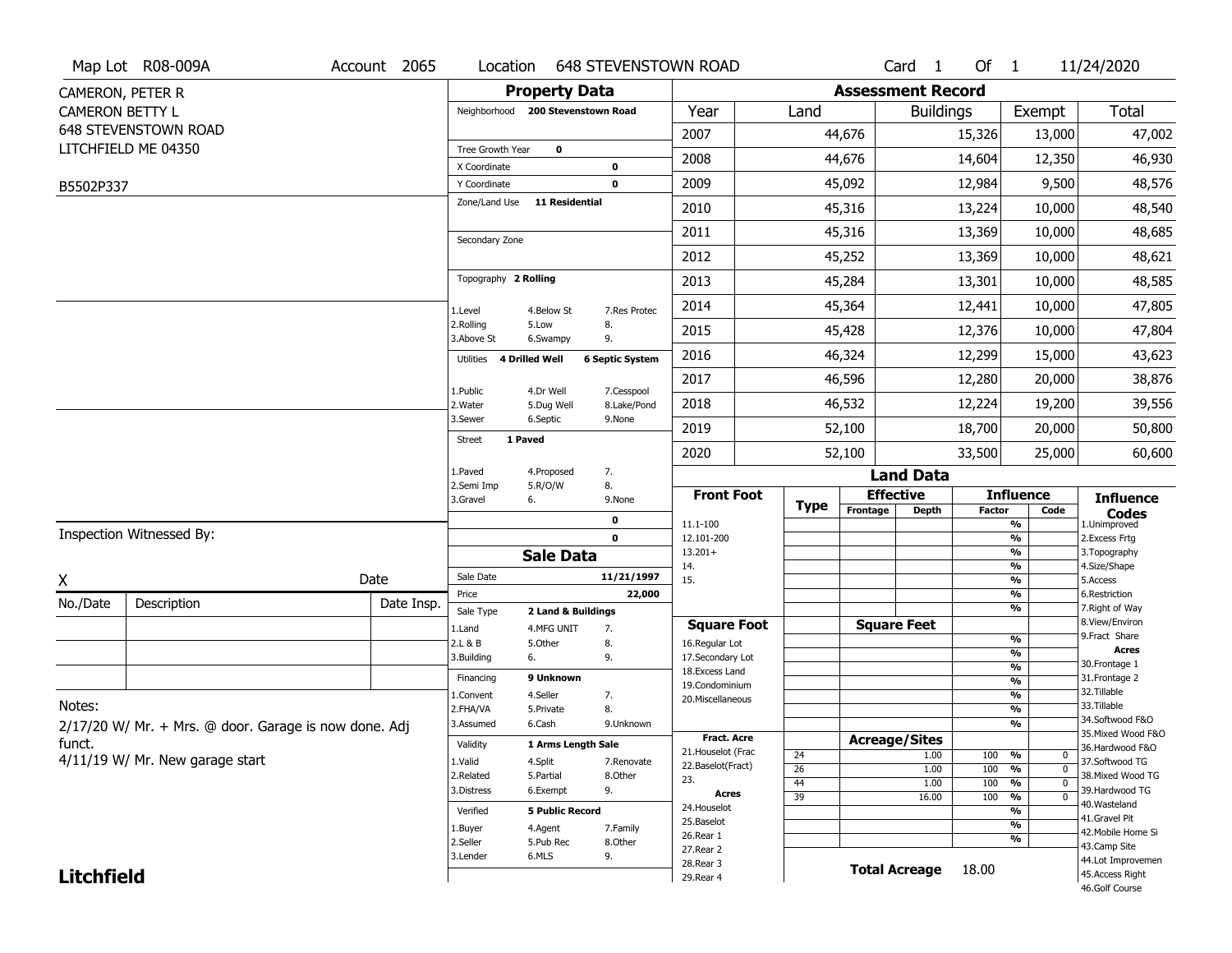|                       |                   |            |                       |                                                   |                |                                       |                                 |                                  |            |                 | <b>Litchfield</b>  |                             |  |       |                   |                  |      |      |            |  |
|-----------------------|-------------------|------------|-----------------------|---------------------------------------------------|----------------|---------------------------------------|---------------------------------|----------------------------------|------------|-----------------|--------------------|-----------------------------|--|-------|-------------------|------------------|------|------|------------|--|
|                       | Map Lot R08-009A  |            |                       |                                                   |                | Account 2065                          |                                 | Location                         |            |                 |                    | <b>648 STEVENSTOWN ROAD</b> |  |       | Card <sub>1</sub> | Of 1             |      |      | 11/24/2020 |  |
| <b>Building Style</b> |                   |            | <b>SF Bsmt Living</b> |                                                   |                |                                       |                                 | Layout                           |            |                 |                    |                             |  |       |                   |                  |      |      |            |  |
| 0.Uncoded             | 4.Cape            | 8.Log      | Fin Bsmt Grade        |                                                   |                |                                       |                                 | 1. Typical                       | 4.         |                 | 7.                 |                             |  | MH    |                   |                  |      |      |            |  |
| 1.Conv.               | 5.Garrison        | 9.0ther    |                       | OPEN-5-CUSTOMIZE                                  |                |                                       |                                 | 2.Inadeq                         | 5.         |                 | 8.                 |                             |  |       |                   | Shed             |      |      |            |  |
| 2.Ranch               | 6.Split           | 10.Tri-Lev |                       | Heat Type 100%                                    |                |                                       |                                 | 3.                               | 6.         |                 | 9.                 |                             |  |       |                   | $0.0^{1}_{12.0}$ |      |      |            |  |
| 3.R Ranch             | 7.Contemp         | 11.Earth O | 0.Uncoded             |                                                   | 4.Steam        |                                       | 8.Fl/Wall                       | <b>Attic</b>                     |            |                 |                    |                             |  |       |                   |                  |      |      |            |  |
| <b>Dwelling Units</b> |                   |            | 1.HWBB                |                                                   | 5.FWA          |                                       | 9.No Heat                       | 1.1/4 Fin                        | 4.Full Fin |                 | 7.                 |                             |  |       | OP                |                  |      |      |            |  |
| Other Units           |                   |            | 2.HWCI                |                                                   | 6.GravWA       |                                       | 10.Radiant                      | 2.1/2 Fin                        | 5.Fl/Stair |                 | 8.                 |                             |  |       | 10.0"             |                  |      |      |            |  |
| <b>Stories</b>        |                   |            | 3.H Pump              |                                                   | 7.Electric     |                                       | 11.Radiant                      | 3.3/4 Fin                        | 6.         |                 | 9.None             |                             |  |       |                   |                  |      |      |            |  |
| 1.1                   | 4.1.5             | 7.1.25     | Cool Type             | 0%                                                |                |                                       |                                 | Insulation                       |            |                 |                    |                             |  | 68.0  |                   |                  |      |      |            |  |
| 2.2                   | 5.1.75            | 8.3.5      | 1.Refrig              |                                                   | 4.W&C Air      |                                       | 7.RadHW                         | 1.Full                           | 4.Minimal  |                 | 7.                 |                             |  |       | 1sFr              |                  |      |      |            |  |
| 3.3                   | 6.2.5             | 9.4        | 2.Evapor              |                                                   | 5.Monitor-     | 8.                                    |                                 | 2.Heavy                          | 5.Partial  |                 | 8.                 |                             |  |       | $12.0^{\circ}$    |                  |      |      |            |  |
| <b>Exterior Walls</b> |                   |            | 3.H Pump              |                                                   | 6.Monitor-     |                                       | 9.None                          | 3.Capped                         | 6.         |                 | 9.None             |                             |  |       | $8.0^\circ$       |                  |      |      |            |  |
| 0.Uncoded             | 4.Asbestos        | 8.Concrete | Kitchen Style         |                                                   |                |                                       |                                 | Unfinished %                     |            |                 |                    |                             |  |       |                   |                  | Shed | 8.0" |            |  |
| 1.Wd Clapb            | 5.Stucco          | 9.0ther    | 1.Modern              |                                                   | 4.Obsolete     | 7.                                    |                                 | Grade & Factor                   |            |                 |                    |                             |  |       |                   |                  | 8.0' |      |            |  |
| 2.Vinyl               | 6.Brick           | 10.Wd shin | 2.Typical             |                                                   | 5.             | 8.                                    |                                 | 1.E Grade                        | 4.B Grade  |                 | 7.AAA Grad         |                             |  |       |                   |                  |      |      |            |  |
| 3.Compos.             | 7.Stone           | 11.T1-11   | 3.Old Type            |                                                   | 6.             |                                       | 9.None                          | 2.D Grade                        | 5.A Grade  |                 | 8.M&S              |                             |  | 14.0' |                   |                  |      |      |            |  |
| Roof Surface          |                   |            | Bath(s) Style         |                                                   |                |                                       |                                 | 3.C Grade                        | 6.AA Grade |                 | 9.Same             |                             |  |       |                   |                  |      |      |            |  |
| 1.Asphalt             | 4.Composit        | 7.Rolled R | 1.Modern              |                                                   | 4.Obsolete     | 7.                                    |                                 | SQFT (Footprint)                 |            |                 |                    |                             |  |       |                   |                  |      |      |            |  |
| 2.Slate               | 5.Wood            | 8.         | 2.Typical             |                                                   | 5.             | 8.                                    |                                 | Condition                        |            |                 |                    |                             |  |       |                   |                  |      |      |            |  |
| 3.Metal               | 6.Other           | 9.         | 3.Old Type            |                                                   | 6.             |                                       | 9.None                          | 1.Poor                           | 4.Avg      |                 | 7.V G              |                             |  |       |                   |                  |      |      |            |  |
| SF Masonry Trim       |                   |            | # Rooms               |                                                   |                |                                       |                                 | 2.Fair                           | $5.Avg+$   |                 | 8.Exc              |                             |  |       |                   |                  |      |      |            |  |
| OPEN-3-CUSTOM         |                   |            | # Bedrooms            |                                                   |                |                                       |                                 | 3.Avg-                           | 6.Good     |                 | 9.Same             |                             |  |       |                   |                  |      |      |            |  |
| OPEN-4-CUSTOM         |                   |            | # Full Baths          |                                                   |                |                                       |                                 | Phys. % Good                     |            |                 |                    |                             |  |       |                   |                  |      |      |            |  |
| Year Built            |                   |            | # Half Baths          |                                                   |                |                                       |                                 | Funct. % Good                    |            |                 |                    |                             |  |       |                   |                  |      |      |            |  |
| Year Remodeled        |                   |            |                       | # Addn Fixtures                                   |                |                                       |                                 | <b>Functional Code</b>           |            |                 |                    |                             |  |       |                   |                  |      |      |            |  |
| Foundation            |                   |            | # Fireplaces          |                                                   |                |                                       |                                 | 1.Incomp                         | 4.Delap    |                 | 7.No Power         |                             |  |       |                   |                  |      |      |            |  |
| 1.Concrete            | 4.Wood            | 7.         |                       |                                                   |                |                                       |                                 | 2.O-Built                        | 5.Bsmt     |                 | 8.LongTerm         |                             |  |       |                   |                  |      |      |            |  |
| 2.C Block             | 5.Slab            | 8.         |                       |                                                   |                |                                       |                                 | 3.Damage                         | 6.Common   |                 | 9.None             |                             |  |       |                   |                  |      |      |            |  |
| 3.Br/Stone            | 6.Piers           | 9.         |                       |                                                   |                |                                       |                                 | Econ. % Good                     |            |                 |                    |                             |  |       |                   |                  |      |      |            |  |
| Basement              |                   |            |                       |                                                   |                |                                       |                                 | Economic Code                    |            |                 |                    |                             |  |       |                   |                  |      |      |            |  |
| 1.1/4 Bmt             | 4.Full Bmt        | 7.         |                       |                                                   |                |                                       |                                 | 0.None                           | 3.No Power |                 | 9.None             |                             |  |       |                   |                  |      |      |            |  |
| 2.1/2 Bmt             | 5.Crawl Sp        | 8.         |                       |                                                   |                |                                       |                                 | 1.Location                       | 4.Generate |                 | 8.                 |                             |  |       |                   |                  |      |      |            |  |
| 3.3/4 Bmt             | 6.                | 9.None     |                       |                                                   |                | Software                              |                                 | 2.Encroach                       | 5.Multi-Fa |                 | 9.                 |                             |  |       |                   |                  |      |      |            |  |
| Bsmt Gar # Cars       |                   |            |                       |                                                   |                |                                       |                                 | Entrance Code 1 Interior Inspect |            |                 |                    |                             |  |       |                   |                  |      |      |            |  |
| Wet Basement          |                   |            |                       |                                                   |                | A Division of Harris Computer Systems |                                 | 1.Interior                       | 4.Vacant   |                 | 7.                 |                             |  |       |                   |                  |      |      |            |  |
| 1.Dry                 | 4.Dirt Flr        | 7.         |                       |                                                   |                |                                       |                                 | 2.Refusal                        | 5.Estimate |                 | 8.                 |                             |  |       |                   |                  |      |      |            |  |
| 2.Damp                | 5.                | 8.         |                       |                                                   |                |                                       |                                 | 3.Informed                       | 6.Existing |                 | 9.                 |                             |  |       |                   |                  |      |      |            |  |
| 3.Wet                 | 6.                | 9.         |                       |                                                   |                |                                       |                                 | Information Code 1 Owner         |            |                 |                    |                             |  |       |                   |                  |      |      |            |  |
|                       |                   |            |                       |                                                   |                |                                       |                                 | 1.Owner                          | 4.Agent    |                 | 7.Vacant           |                             |  |       |                   |                  |      |      |            |  |
|                       |                   |            |                       |                                                   |                |                                       |                                 | 2.Relative                       | 5.Estimate |                 | 8.                 |                             |  |       |                   |                  |      |      |            |  |
|                       |                   |            |                       | Date Inspected 9/12/2018                          |                |                                       |                                 | 3. Tenant                        | 6.Other    |                 | 9.                 |                             |  |       |                   |                  |      |      |            |  |
|                       |                   |            |                       |                                                   |                |                                       |                                 |                                  |            |                 | 1.One Story Fram   |                             |  |       |                   |                  |      |      |            |  |
|                       |                   |            |                       | <b>Additions, Outbuildings &amp; Improvements</b> |                |                                       |                                 |                                  |            |                 | 2. Two Story Fram  |                             |  |       |                   |                  |      |      |            |  |
| Type                  |                   | Year       | Units                 | Grade                                             | Cond           | Phys.                                 | Funct.                          | Sound Value                      |            |                 | 3. Three Story Fr  |                             |  |       |                   |                  |      |      |            |  |
| 712 Astro             |                   | MFG. 1992  | 14x68                 | 2 100                                             | 13             | 0                                     | $\frac{9}{6}$ 100 $\frac{1}{6}$ |                                  |            | 4.1 & 1/2 Story |                    |                             |  |       |                   |                  |      |      |            |  |
|                       | 1 One Story Frame | 10         | 96                    | O O                                               | 0              | 0                                     | $\frac{9}{0}$ 0<br>$\%$         |                                  |            | 5.1 & 3/4 Story |                    |                             |  |       |                   |                  |      |      |            |  |
| 21 Open Frame         |                   | 0          | 80                    | $ 00\rangle$                                      | $\overline{0}$ | 0                                     | $\sqrt[9]{0}$<br>$\frac{9}{6}$  |                                  |            | 6.2 & 1/2 Story |                    |                             |  |       |                   |                  |      |      |            |  |
|                       |                   |            |                       |                                                   |                |                                       |                                 |                                  |            |                 | 21.Open Frame Por  |                             |  |       |                   |                  |      |      |            |  |
| 24 Frame Shed         |                   | 0          |                       |                                                   |                | $\sqrt{6}$                            |                                 | $\frac{9}{6}$ 700                |            |                 | 22.Encl Frame Por  |                             |  |       |                   |                  |      |      |            |  |
| 24 Frame Shed         |                   | 0          |                       |                                                   |                | $\sqrt{6}$                            |                                 | $\frac{9}{6}$ 1,200              |            |                 | 23. Frame Garage   |                             |  |       |                   |                  |      |      |            |  |
| 23 Frame Garage       |                   | 2018 864   |                       | 3 100                                             | 4              | 0                                     | % 100<br>$\%$                   |                                  |            | 24.Frame Shed   |                    |                             |  |       |                   |                  |      |      |            |  |
|                       |                   |            |                       |                                                   |                | $\%$                                  |                                 |                                  |            |                 | 25. Frame Bay Wind |                             |  |       |                   |                  |      |      |            |  |
|                       |                   |            |                       |                                                   |                |                                       | $\%$                            |                                  |            |                 | 26.1SFr Overhang   |                             |  |       |                   |                  |      |      |            |  |
|                       |                   |            |                       |                                                   |                | $\sqrt{6}$                            | $\%$                            |                                  |            |                 | 27.Unfin Basement  |                             |  |       |                   |                  |      |      |            |  |
|                       |                   |            |                       |                                                   |                | $\%$                                  | $\%$                            |                                  |            |                 | 28. Unfinished Att |                             |  |       |                   |                  |      |      |            |  |
|                       |                   |            |                       |                                                   |                | $\frac{9}{6}$                         | $\%$                            |                                  |            |                 | 29. Finished Attic |                             |  |       |                   |                  |      |      |            |  |
|                       |                   |            |                       |                                                   |                |                                       |                                 |                                  |            |                 |                    |                             |  |       |                   |                  |      |      |            |  |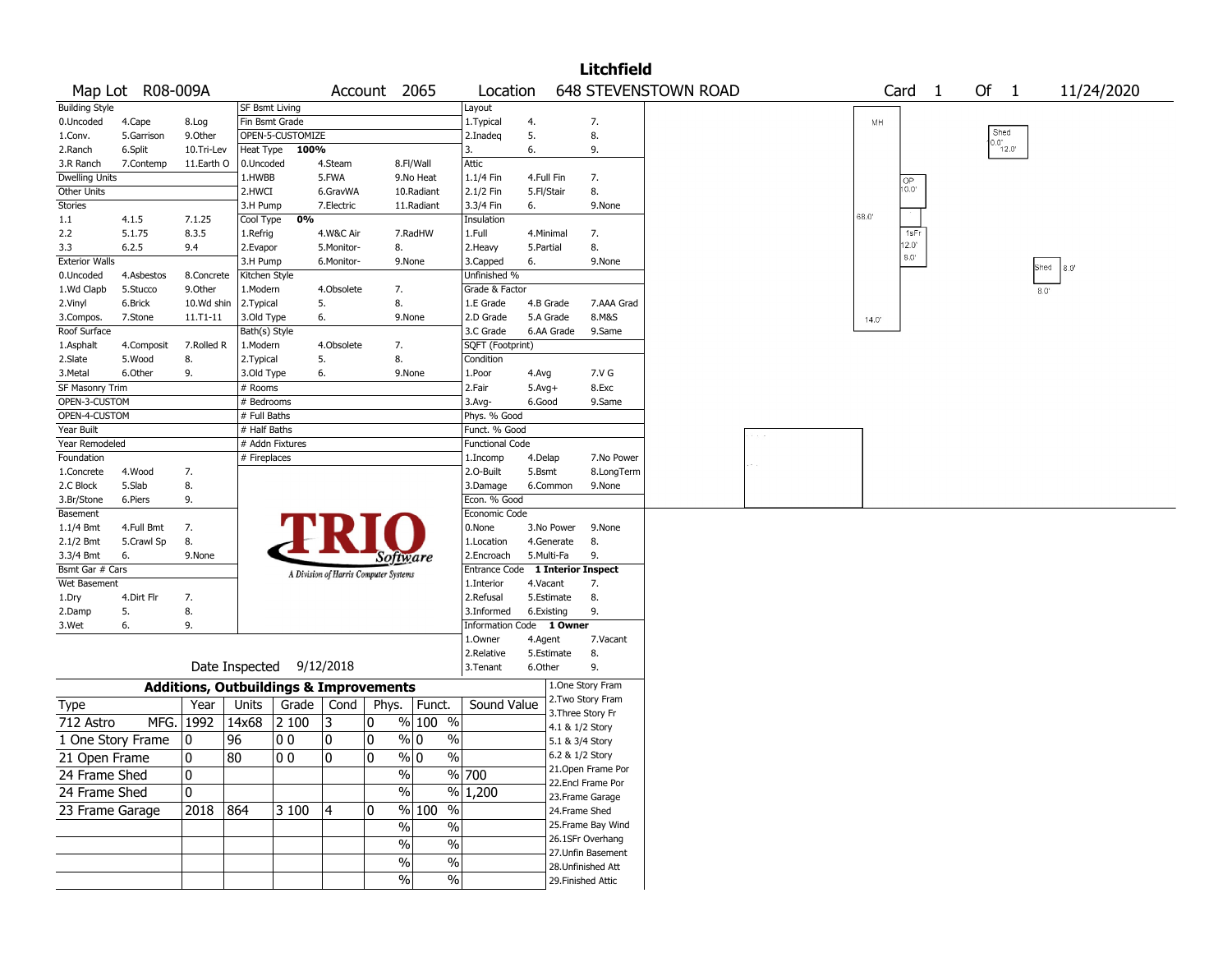|                   | Map Lot R08-010          | Account 1766 | Location                |                                   | <b>STEVENSTOWN ROAD</b>   |                                         |                       |                          | Card <sub>1</sub>    | Of $1$      |                                        | 11/24/2020                            |
|-------------------|--------------------------|--------------|-------------------------|-----------------------------------|---------------------------|-----------------------------------------|-----------------------|--------------------------|----------------------|-------------|----------------------------------------|---------------------------------------|
| TURNBULL, ANN M   |                          |              |                         | <b>Property Data</b>              |                           |                                         |                       | <b>Assessment Record</b> |                      |             |                                        |                                       |
|                   | TURNBULL. JAMES A.       |              |                         | Neighborhood 200 Stevenstown Road |                           | Year                                    | Land                  |                          | <b>Buildings</b>     |             | Exempt                                 | Total                                 |
|                   | 697 STEVENSTOWN ROAD     |              |                         |                                   |                           | 2007                                    |                       | 33,947                   |                      | 0           | 0                                      | 33,947                                |
|                   | LITCHFIELD ME 04350      |              | Tree Growth Year        | $\mathbf 0$                       |                           |                                         |                       |                          |                      |             |                                        |                                       |
|                   |                          |              | X Coordinate            |                                   | $\mathbf 0$               | 2008                                    |                       | 33,853                   |                      | 0           | 0                                      | 33,853                                |
|                   | B2904P193 B11895P128     |              | Y Coordinate            |                                   | $\mathbf 0$               | 2009                                    |                       | 34,116                   |                      | $\pmb{0}$   | 0                                      | 34,116                                |
|                   |                          |              | Zone/Land Use           | <b>11 Residential</b>             |                           | 2010                                    |                       | 34,492                   |                      | 0           | 0                                      | 34,492                                |
|                   |                          |              | Secondary Zone          |                                   |                           | 2011                                    |                       | 34,492                   |                      | $\mathbf 0$ | 0                                      | 34,492                                |
|                   |                          |              |                         |                                   |                           | 2012                                    |                       | 34,424                   |                      | 0           | 0                                      | 34,424                                |
|                   |                          |              | Topography 2 Rolling    |                                   |                           | 2013                                    |                       | 34,458                   |                      | $\mathbf 0$ | 0                                      | 34,458                                |
|                   |                          |              | 1.Level                 | 4.Below St                        | 7.Res Protec              | 2014                                    |                       | 34,543                   |                      | 0           | 0                                      | 34,543                                |
|                   |                          |              | 2.Rolling<br>3.Above St | 5.Low<br>6.Swampy                 | 8.<br>9.                  | 2015                                    |                       | 34,611                   |                      | 0           | 0                                      | 34,611                                |
|                   |                          |              | Utilities 9 None        |                                   | 9 None                    | 2016                                    |                       | 35,563                   |                      | $\pmb{0}$   | 0                                      | 35,563                                |
|                   |                          |              |                         |                                   |                           | 2017                                    |                       | 35,852                   |                      | $\pmb{0}$   | 0                                      | 35,852                                |
|                   |                          |              | 1.Public<br>2. Water    | 4.Dr Well<br>5.Dug Well           | 7.Cesspool<br>8.Lake/Pond | 2018                                    |                       | 35,784                   |                      | 0           | 0                                      | 35,784                                |
|                   |                          |              | 3.Sewer                 | 6.Septic                          | 9.None                    | 2019                                    |                       | 33,600                   |                      | $\mathbf 0$ | 0                                      | 33,600                                |
|                   |                          |              | <b>Street</b>           | 1 Paved                           |                           | 2020                                    |                       | 33,600                   |                      | 0           | 0                                      | 33,600                                |
|                   |                          |              | 1.Paved                 | 4.Proposed                        | 7.                        |                                         |                       |                          | <b>Land Data</b>     |             |                                        |                                       |
|                   |                          |              | 2.Semi Imp<br>3.Gravel  | 5.R/O/W<br>6.                     | 8.<br>9.None              | <b>Front Foot</b>                       |                       | <b>Effective</b>         |                      |             | <b>Influence</b>                       | <b>Influence</b>                      |
|                   |                          |              |                         |                                   | 0                         | 11.1-100                                | <b>Type</b>           | Frontage                 | <b>Depth</b>         | Factor      | Code<br>%                              | <b>Codes</b><br>1.Unimproved          |
|                   | Inspection Witnessed By: |              |                         |                                   | $\mathbf 0$               | 12.101-200                              |                       |                          |                      |             | $\frac{9}{6}$                          | 2. Excess Frtg                        |
|                   |                          |              |                         | <b>Sale Data</b>                  |                           | $13.201+$                               |                       |                          |                      |             | %                                      | 3. Topography                         |
| X                 |                          | Date         | Sale Date               |                                   |                           | 14.<br>15.                              |                       |                          |                      |             | %<br>%                                 | 4.Size/Shape<br>5.Access              |
| No./Date          | Description              | Date Insp.   | Price                   |                                   |                           |                                         |                       |                          |                      |             | %                                      | 6.Restriction                         |
|                   |                          |              | Sale Type               |                                   |                           |                                         |                       | <b>Square Feet</b>       |                      |             | %                                      | 7. Right of Way<br>8.View/Environ     |
|                   |                          |              | 1.Land<br>2.L & B       | 4.MFG UNIT<br>5.Other             | 7.<br>8.                  | <b>Square Foot</b><br>16.Regular Lot    |                       |                          |                      |             | $\frac{9}{6}$                          | 9.Fract Share                         |
|                   |                          |              | 3.Building              | 6.                                | 9.                        | 17.Secondary Lot                        |                       |                          |                      |             | $\frac{9}{6}$                          | <b>Acres</b>                          |
|                   |                          |              | Financing               |                                   |                           | 18. Excess Land                         |                       |                          |                      |             | $\frac{9}{6}$<br>$\frac{9}{6}$         | 30. Frontage 1<br>31. Frontage 2      |
|                   |                          |              | 1.Convent               | 4.Seller                          | 7.                        | 19.Condominium                          |                       |                          |                      |             | $\frac{9}{6}$                          | 32.Tillable                           |
| Notes:            |                          |              | 2.FHA/VA                | 5.Private                         | 8.                        | 20.Miscellaneous                        |                       |                          |                      |             | $\frac{9}{6}$                          | 33.Tillable                           |
|                   |                          |              | 3.Assumed               | 6.Cash                            | 9.Unknown                 |                                         |                       |                          |                      |             | $\frac{9}{6}$                          | 34.Softwood F&O                       |
|                   |                          |              | Validity                |                                   |                           | <b>Fract. Acre</b>                      |                       | <b>Acreage/Sites</b>     |                      |             |                                        | 35. Mixed Wood F&O<br>36.Hardwood F&O |
|                   |                          |              | 1.Valid                 | 4.Split                           | 7.Renovate                | 21. Houselot (Frac<br>22.Baselot(Fract) | 25                    |                          | 1.00                 | 100         | %<br>0                                 | 37.Softwood TG                        |
|                   |                          |              | 2.Related               | 5.Partial                         | 8.Other                   | 23.                                     | $\overline{26}$<br>39 |                          | 1.40<br>17.00        | 100<br>100  | $\frac{9}{6}$<br>$\mathbf 0$<br>%<br>0 | 38. Mixed Wood TG                     |
|                   |                          |              | 3.Distress              | 6.Exempt                          | 9.                        | <b>Acres</b>                            |                       |                          |                      |             | $\frac{9}{6}$                          | 39.Hardwood TG                        |
|                   |                          |              | Verified                |                                   |                           | 24. Houselot                            |                       |                          |                      |             | $\frac{9}{6}$                          | 40. Wasteland<br>41.Gravel Pit        |
|                   |                          |              | 1.Buyer                 | 4.Agent                           | 7.Family                  | 25.Baselot                              |                       |                          |                      |             | $\frac{9}{6}$                          | 42. Mobile Home Si                    |
|                   |                          |              | 2.Seller                | 5.Pub Rec                         | 8.Other                   | 26.Rear 1<br>27.Rear 2                  |                       |                          |                      |             | %                                      | 43.Camp Site                          |
|                   |                          |              | 3.Lender                | 6.MLS                             | 9.                        | 28. Rear 3                              |                       |                          |                      |             |                                        | 44.Lot Improvemen                     |
| <b>Litchfield</b> |                          |              |                         |                                   |                           |                                         |                       |                          | <b>Total Acreage</b> | 19.40       |                                        |                                       |
|                   |                          |              |                         |                                   |                           | 29. Rear 4                              |                       |                          |                      |             |                                        | 45.Access Right<br>46.Golf Course     |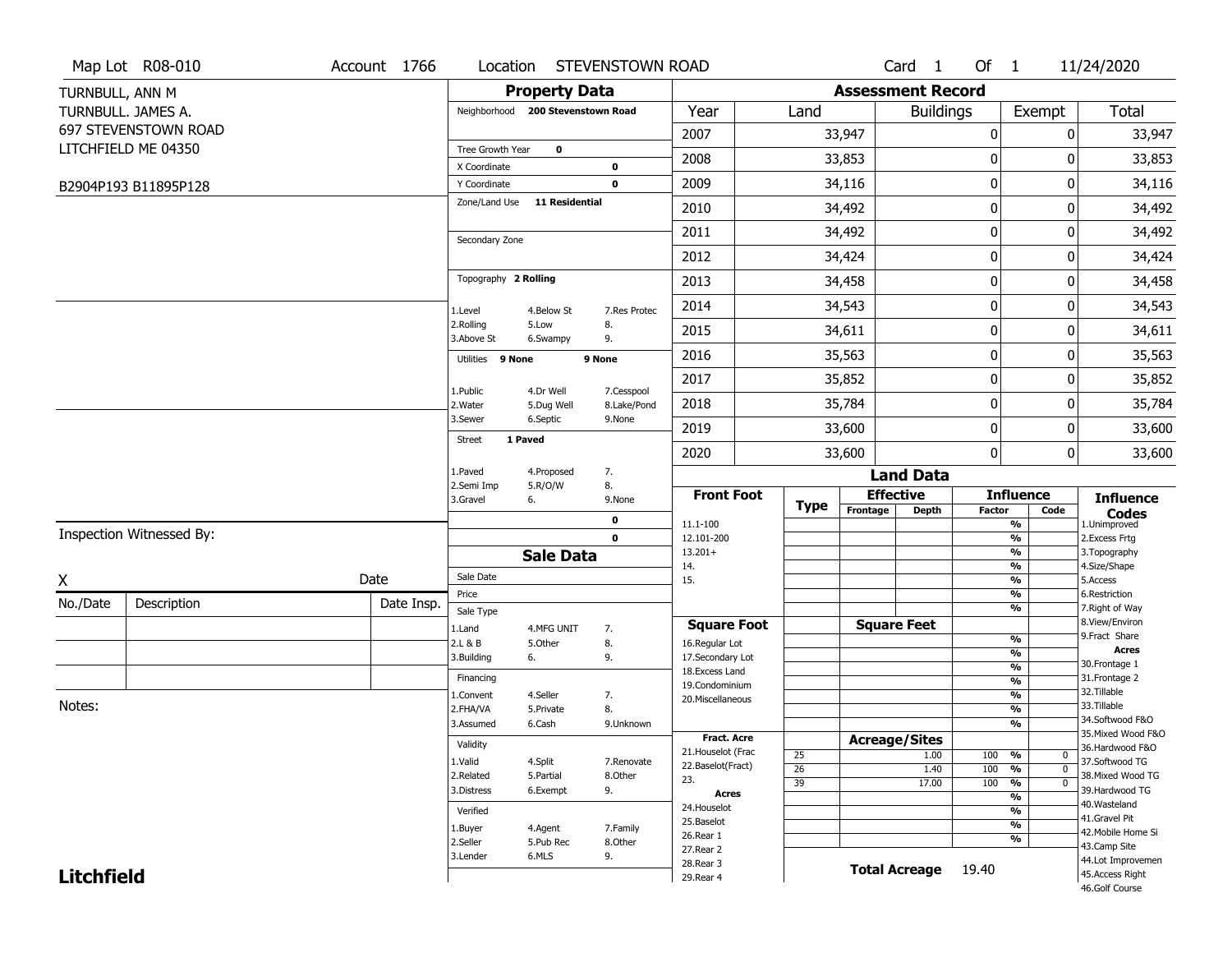|                       |                 |                                                   |                       |                  |            |                                       |                          |                               |             |                 | <b>Litchfield</b>  |                  |                   |        |            |
|-----------------------|-----------------|---------------------------------------------------|-----------------------|------------------|------------|---------------------------------------|--------------------------|-------------------------------|-------------|-----------------|--------------------|------------------|-------------------|--------|------------|
|                       | Map Lot R08-010 |                                                   |                       |                  |            | Account 1766                          |                          | Location                      |             |                 |                    | STEVENSTOWN ROAD | Card <sub>1</sub> | Of $1$ | 11/24/2020 |
| <b>Building Style</b> |                 |                                                   | <b>SF Bsmt Living</b> |                  |            |                                       |                          | Layout                        |             |                 |                    |                  |                   |        |            |
| 0.Uncoded             | 4.Cape          | 8.Log                                             | Fin Bsmt Grade        |                  |            |                                       |                          | 1. Typical                    | 4.          |                 | 7.                 |                  |                   |        |            |
| 1.Conv.               | 5.Garrison      | 9.Other                                           |                       | OPEN-5-CUSTOMIZE |            |                                       |                          | 2.Inadeq                      | 5.          |                 | 8.                 |                  |                   |        |            |
| 2.Ranch               | 6.Split         | 10.Tri-Lev                                        | Heat Type             | 100%             |            |                                       |                          | 3.                            | 6.          |                 | 9.                 |                  |                   |        |            |
| 3.R Ranch             | 7.Contemp       | 11.Earth O                                        | 0.Uncoded             |                  | 4.Steam    | 8.Fl/Wall                             |                          | Attic                         |             |                 |                    |                  |                   |        |            |
| Dwelling Units        |                 |                                                   | 1.HWBB                |                  | 5.FWA      |                                       | 9.No Heat                | 1.1/4 Fin                     | 4.Full Fin  |                 | 7.                 |                  |                   |        |            |
| Other Units           |                 |                                                   | 2.HWCI                |                  | 6.GravWA   |                                       | 10.Radiant               | 2.1/2 Fin                     | 5.Fl/Stair  |                 | 8.                 |                  |                   |        |            |
| Stories               |                 |                                                   | 3.H Pump              |                  | 7.Electric |                                       | 11.Radiant               | 3.3/4 Fin                     | 6.          |                 | 9.None             |                  |                   |        |            |
| 1.1                   | 4.1.5           | 7.1.25                                            | Cool Type             | 0%               |            |                                       |                          | Insulation                    |             |                 |                    |                  |                   |        |            |
| 2.2                   | 5.1.75          | 8.3.5                                             | 1.Refrig              |                  | 4.W&C Air  |                                       | 7.RadHW                  | 1.Full                        | 4.Minimal   |                 | 7.                 |                  |                   |        |            |
| 3.3                   | 6.2.5           | 9.4                                               | 2.Evapor              |                  | 5.Monitor- | 8.                                    |                          | 2. Heavy                      | 5.Partial   |                 | 8.                 |                  |                   |        |            |
| <b>Exterior Walls</b> |                 |                                                   | 3.H Pump              |                  | 6.Monitor- | 9.None                                |                          | 3.Capped                      | 6.          |                 | 9.None             |                  |                   |        |            |
| 0.Uncoded             | 4.Asbestos      | 8.Concrete                                        | Kitchen Style         |                  |            |                                       |                          | Unfinished %                  |             |                 |                    |                  |                   |        |            |
| 1.Wd Clapb            | 5.Stucco        | 9.0ther                                           | 1.Modern              |                  | 4.Obsolete | 7.                                    |                          | Grade & Factor                |             |                 |                    |                  |                   |        |            |
| 2.Vinyl               | 6.Brick         | 10.Wd shin                                        | 2.Typical             |                  | 5.         | 8.                                    |                          | 1.E Grade                     | 4.B Grade   |                 | 7.AAA Grad         |                  |                   |        |            |
| 3.Compos.             | 7.Stone         | 11.T1-11                                          | 3.Old Type            |                  | 6.         | 9.None                                |                          | 2.D Grade                     | 5.A Grade   |                 | 8.M&S              |                  |                   |        |            |
| Roof Surface          |                 |                                                   | Bath(s) Style         |                  |            |                                       |                          | 3.C Grade                     | 6.AA Grade  |                 | 9.Same             |                  |                   |        |            |
| 1.Asphalt             | 4.Composit      | 7.Rolled R                                        | 1.Modern              |                  | 4.Obsolete | 7.                                    |                          | SQFT (Footprint)              |             |                 |                    |                  |                   |        |            |
| 2.Slate               | 5.Wood          | 8.                                                | 2. Typical            |                  | 5.         | 8.                                    |                          | Condition                     |             |                 |                    |                  |                   |        |            |
| 3.Metal               | 6.Other         | 9.                                                | 3.Old Type            |                  | 6.         | 9.None                                |                          | 1.Poor                        | 4.Avg       |                 | 7.V G              |                  |                   |        |            |
| SF Masonry Trim       |                 |                                                   | # Rooms               |                  |            |                                       |                          | 2.Fair                        | $5.Avg+$    |                 | 8.Exc              |                  |                   |        |            |
| OPEN-3-CUSTOM         |                 |                                                   | # Bedrooms            |                  |            |                                       |                          | 3.Avg-                        | 6.Good      |                 | 9.Same             |                  |                   |        |            |
| OPEN-4-CUSTOM         |                 |                                                   | # Full Baths          |                  |            |                                       |                          | Phys. % Good                  |             |                 |                    |                  |                   |        |            |
| Year Built            |                 |                                                   | # Half Baths          |                  |            |                                       |                          | Funct. % Good                 |             |                 |                    |                  |                   |        |            |
| Year Remodeled        |                 |                                                   | # Addn Fixtures       |                  |            |                                       |                          | <b>Functional Code</b>        |             |                 |                    |                  |                   |        |            |
| Foundation            |                 |                                                   | # Fireplaces          |                  |            |                                       |                          | 1.Incomp                      | 4.Delap     |                 | 7.No Power         |                  |                   |        |            |
| 1.Concrete            | 4.Wood          | 7.                                                |                       |                  |            |                                       |                          | 2.0-Built                     | 5.Bsmt      |                 | 8.LongTerm         |                  |                   |        |            |
| 2.C Block             | 5.Slab          | 8.                                                |                       |                  |            |                                       |                          | 3.Damage                      | 6.Common    |                 | 9.None             |                  |                   |        |            |
| 3.Br/Stone            | 6.Piers         | 9.                                                |                       |                  |            |                                       |                          | Econ. % Good                  |             |                 |                    |                  |                   |        |            |
| Basement              |                 |                                                   |                       |                  |            |                                       |                          | Economic Code                 |             |                 |                    |                  |                   |        |            |
| 1.1/4 Bmt             | 4.Full Bmt      | 7.                                                |                       |                  | FR         |                                       |                          | 0.None                        | 3.No Power  |                 | 9.None             |                  |                   |        |            |
| 2.1/2 Bmt             | 5.Crawl Sp      | 8.                                                |                       |                  |            |                                       |                          | 1.Location                    | 4.Generate  |                 | 8.                 |                  |                   |        |            |
| 3.3/4 Bmt             | 6.              | 9.None                                            |                       |                  |            | Software                              |                          | 2.Encroach                    | 5.Multi-Fa  |                 | 9.                 |                  |                   |        |            |
| Bsmt Gar # Cars       |                 |                                                   |                       |                  |            | A Division of Harris Computer Systems |                          | <b>Entrance Code</b>          | $\mathbf 0$ |                 |                    |                  |                   |        |            |
| Wet Basement          |                 |                                                   |                       |                  |            |                                       |                          | 1.Interior                    | 4.Vacant    |                 | 7.                 |                  |                   |        |            |
| 1.Dry                 | 4.Dirt Flr      | 7.                                                |                       |                  |            |                                       |                          | 2.Refusal                     | 5.Estimate  |                 | 8.                 |                  |                   |        |            |
| 2.Damp                | 5.              | 8.                                                |                       |                  |            |                                       |                          | 3.Informed                    | 6.Existing  |                 | 9.                 |                  |                   |        |            |
| 3.Wet                 | 6.              | 9.                                                |                       |                  |            |                                       |                          | Information Code <sup>O</sup> |             |                 |                    |                  |                   |        |            |
|                       |                 |                                                   |                       |                  |            |                                       |                          | 1.Owner                       | 4.Agent     |                 | 7.Vacant           |                  |                   |        |            |
|                       |                 |                                                   |                       |                  |            |                                       |                          | 2.Relative                    | 5.Estimate  |                 | 8.                 |                  |                   |        |            |
|                       |                 |                                                   | Date Inspected        |                  |            |                                       |                          | 3.Tenant                      | 6.Other     |                 | 9.                 |                  |                   |        |            |
|                       |                 | <b>Additions, Outbuildings &amp; Improvements</b> |                       |                  |            |                                       |                          |                               |             |                 | 1.One Story Fram   |                  |                   |        |            |
|                       |                 |                                                   |                       |                  |            |                                       |                          |                               |             |                 | 2. Two Story Fram  |                  |                   |        |            |
| Type                  |                 | Year                                              | Units                 | Grade            | Cond       | Phys.                                 | Funct.                   | Sound Value                   |             |                 | 3. Three Story Fr  |                  |                   |        |            |
|                       |                 |                                                   |                       |                  |            | $\%$                                  | $\%$                     |                               |             | 4.1 & 1/2 Story |                    |                  |                   |        |            |
|                       |                 |                                                   |                       |                  |            | $\%$                                  | $\%$                     |                               |             | 5.1 & 3/4 Story |                    |                  |                   |        |            |
|                       |                 |                                                   |                       |                  |            | $\%$                                  | $\%$                     |                               |             | 6.2 & 1/2 Story |                    |                  |                   |        |            |
|                       |                 |                                                   |                       |                  |            |                                       |                          |                               |             |                 | 21. Open Frame Por |                  |                   |        |            |
|                       |                 |                                                   |                       |                  |            | $\frac{1}{2}$                         | $\frac{0}{0}$            |                               |             |                 | 22.Encl Frame Por  |                  |                   |        |            |
|                       |                 |                                                   |                       |                  |            | $\frac{9}{6}$                         | $\overline{\frac{0}{0}}$ |                               |             |                 | 23. Frame Garage   |                  |                   |        |            |
|                       |                 |                                                   |                       |                  |            | $\frac{9}{6}$                         | $\overline{\frac{0}{0}}$ |                               |             | 24.Frame Shed   |                    |                  |                   |        |            |
|                       |                 |                                                   |                       |                  |            | $\sqrt{6}$                            | $\overline{\frac{0}{0}}$ |                               |             |                 | 25. Frame Bay Wind |                  |                   |        |            |
|                       |                 |                                                   |                       |                  |            |                                       |                          |                               |             |                 | 26.1SFr Overhang   |                  |                   |        |            |
|                       |                 |                                                   |                       |                  |            | $\frac{9}{6}$                         | $\overline{\frac{0}{0}}$ |                               |             |                 | 27. Unfin Basement |                  |                   |        |            |
|                       |                 |                                                   |                       |                  |            | $\sqrt{6}$                            | $\overline{\frac{0}{0}}$ |                               |             |                 | 28. Unfinished Att |                  |                   |        |            |
|                       |                 |                                                   |                       |                  |            | $\sqrt{6}$                            | $\overline{\frac{0}{6}}$ |                               |             |                 | 29. Finished Attic |                  |                   |        |            |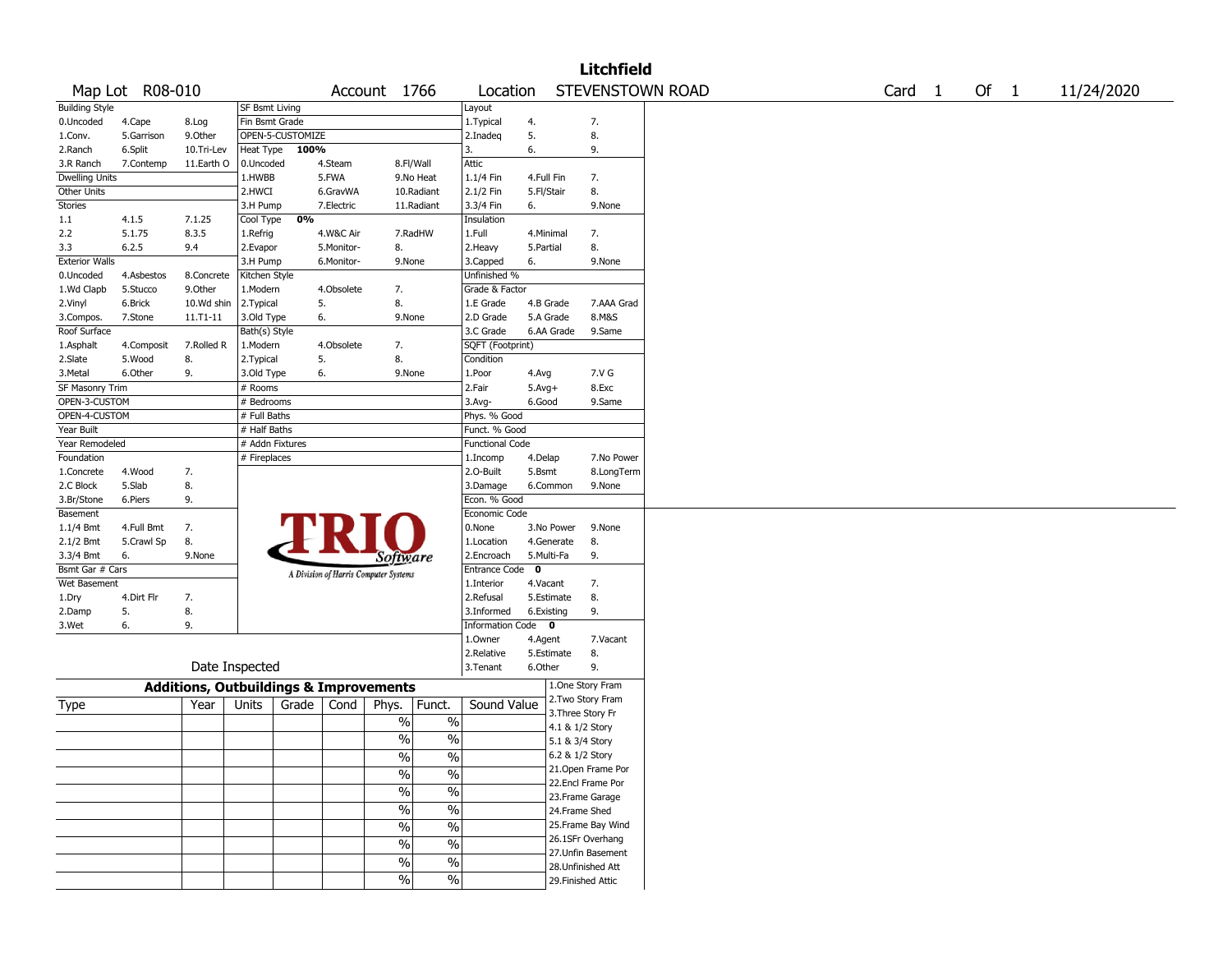|                                           | Map Lot R08-010A                            | Account 2107 | Location                      |                                  | 586 PLAINS ROAD        |                                   |             |                          | Card <sub>1</sub> | Of 1          |                                        | 11/24/2020                          |
|-------------------------------------------|---------------------------------------------|--------------|-------------------------------|----------------------------------|------------------------|-----------------------------------|-------------|--------------------------|-------------------|---------------|----------------------------------------|-------------------------------------|
| ALBIS, JOHN F., JR                        |                                             |              |                               | <b>Property Data</b>             |                        |                                   |             | <b>Assessment Record</b> |                   |               |                                        |                                     |
| ALBIS, ANNETTE M                          |                                             |              | Neighborhood 167 Plains Road  |                                  |                        | Year                              | Land        |                          | <b>Buildings</b>  |               | Exempt                                 | <b>Total</b>                        |
| 586 PLAINS ROAD                           |                                             |              |                               |                                  |                        | 2007                              |             | 50,150                   |                   | 98,300        | 0                                      | 148,450                             |
|                                           | LITCHFIELD ME 04350                         |              | Tree Growth Year              | $\mathbf 0$                      |                        | 2008                              |             | 50,150                   |                   | 98,300        | 0                                      | 148,450                             |
|                                           |                                             |              | X Coordinate                  |                                  | $\bf{0}$               |                                   |             |                          |                   |               |                                        |                                     |
|                                           |                                             |              | Y Coordinate<br>Zone/Land Use | 11 Residential                   | $\mathbf 0$            | 2009                              |             | 48,750                   |                   | 132,901       | 0                                      | 181,651                             |
| <b>Previous Owner</b><br>HOGAN, JENNIFERP |                                             |              |                               |                                  |                        | 2010                              |             | 48,750                   |                   | 93,395        | 0                                      | 142,145                             |
| 586 PLAINS ROAD                           |                                             |              | Secondary Zone                |                                  |                        | 2011                              |             | 48,750                   |                   | 102,270       | 0                                      | 151,020                             |
|                                           |                                             |              |                               |                                  |                        | 2012                              |             | 48,750                   |                   | 102,270       | 0                                      | 151,020                             |
|                                           | LITCHFIELD ME 04350<br>Sale Date: 6/10/2004 |              | Topography 2 Rolling          |                                  |                        | 2013                              |             | 48,750                   |                   | 108,342       | 0                                      | 157,092                             |
|                                           |                                             |              | 1.Level                       | 4.Below St                       | 7.Res Protec           | 2014                              |             | 48,750                   |                   | 108,186       | 0                                      | 156,936                             |
|                                           |                                             |              | 2.Rolling<br>3.Above St       | 5.Low<br>6.Swampy                | 8.<br>9.               | 2015                              |             | 48,750                   |                   | 107,014       | 0                                      | 155,764                             |
|                                           |                                             |              | 4 Drilled Well<br>Utilities   |                                  | <b>6 Septic System</b> | 2016                              |             | 48,750                   |                   | 107,014       | 0                                      | 155,764                             |
|                                           |                                             |              | 1.Public                      | 4.Dr Well                        | 7.Cesspool             | 2017                              |             | 48,750                   |                   | 105,842       | 0                                      | 154,592                             |
|                                           |                                             |              | 2. Water                      | 5.Dug Well                       | 8.Lake/Pond            | 2018                              |             | 48,750                   |                   | 105,686       | 0                                      | 154,436                             |
|                                           |                                             |              | 3.Sewer                       | 6.Septic                         | 9.None                 | 2019                              |             | 55,500                   |                   | 114,100       | 20,000                                 | 149,600                             |
|                                           |                                             |              | <b>Street</b>                 |                                  |                        | 2020                              |             | 55,500                   |                   | 114,100       | 25,000                                 | 144,600                             |
|                                           |                                             |              | 1.Paved<br>2.Semi Imp         | 4.Proposed<br>5.R/O/W            | 7.<br>8.               |                                   |             |                          | <b>Land Data</b>  |               |                                        |                                     |
|                                           |                                             |              | 3.Gravel                      | 6.                               | 9.None                 | <b>Front Foot</b>                 | <b>Type</b> | <b>Effective</b>         |                   |               | <b>Influence</b>                       | <b>Influence</b>                    |
|                                           |                                             |              |                               |                                  | 0                      | 11.1-100                          |             | Frontage                 | <b>Depth</b>      | <b>Factor</b> | Code<br>%                              | <b>Codes</b><br>1.Unimproved        |
|                                           | Inspection Witnessed By:                    |              |                               |                                  | $\mathbf 0$            | 12.101-200                        |             |                          |                   |               | $\frac{9}{6}$                          | 2.Excess Frtg                       |
|                                           |                                             |              |                               | <b>Sale Data</b>                 |                        | $13.201+$<br>14.                  |             |                          |                   |               | %<br>%                                 | 3. Topography<br>4.Size/Shape       |
| χ                                         |                                             | Date         | Sale Date                     |                                  | 6/10/2004              | 15.                               |             |                          |                   |               | $\frac{9}{6}$                          | 5.Access                            |
| No./Date                                  | Description                                 | Date Insp.   | Price                         |                                  | 195,000                |                                   |             |                          |                   |               | %<br>%                                 | 6.Restriction<br>7. Right of Way    |
|                                           |                                             |              | Sale Type<br>1.Land           | 2 Land & Buildings<br>4.MFG UNIT | 7.                     | <b>Square Foot</b>                |             | <b>Square Feet</b>       |                   |               |                                        | 8.View/Environ                      |
|                                           |                                             |              | 2.L & B                       | 5.Other                          | 8.                     | 16.Regular Lot                    |             |                          |                   |               | $\frac{9}{6}$                          | 9.Fract Share                       |
|                                           |                                             |              | 3.Building                    | 6.                               | 9.                     | 17.Secondary Lot                  |             |                          |                   |               | $\frac{9}{6}$<br>$\frac{9}{6}$         | <b>Acres</b><br>30.Frontage 1       |
|                                           |                                             |              | Financing                     | 9 Unknown                        |                        | 18.Excess Land<br>19.Condominium  |             |                          |                   |               | $\frac{9}{6}$                          | 31. Frontage 2                      |
|                                           |                                             |              | 1.Convent                     | 4.Seller                         | 7.                     | 20.Miscellaneous                  |             |                          |                   |               | $\frac{9}{6}$                          | 32. Tillable                        |
| Notes:                                    |                                             |              | 2.FHA/VA                      | 5.Private                        | 8.                     |                                   |             |                          |                   |               | $\frac{9}{6}$                          | 33.Tillable<br>34.Softwood F&O      |
|                                           |                                             |              | 3.Assumed                     | 6.Cash                           | 9.Unknown              |                                   |             |                          |                   |               | %                                      | 35. Mixed Wood F&O                  |
|                                           |                                             |              | Validity                      | 1 Arms Length Sale               |                        | Fract. Acre<br>21. Houselot (Frac |             | <b>Acreage/Sites</b>     |                   |               |                                        | 36.Hardwood F&O                     |
|                                           |                                             |              | 1.Valid                       | 4.Split                          | 7.Renovate             | 22.Baselot(Fract)                 | 24          |                          | 1.00              | 100           | %<br>0<br>$\frac{9}{6}$<br>$\mathbf 0$ | 37.Softwood TG                      |
|                                           |                                             |              | 2.Related                     | 5.Partial                        | 8.Other                | 23.                               | 26<br>44    |                          | 3.50<br>1.00      | 100<br>100    | %<br>$\mathbf 0$                       | 38. Mixed Wood TG                   |
|                                           |                                             |              | 3.Distress                    | 6.Exempt                         | 9.                     | <b>Acres</b>                      |             |                          |                   |               | $\frac{9}{6}$                          | 39.Hardwood TG                      |
|                                           |                                             |              | Verified                      | <b>5 Public Record</b>           |                        | 24. Houselot                      |             |                          |                   |               | $\frac{9}{6}$                          | 40. Wasteland                       |
|                                           |                                             |              | 1.Buyer                       | 4.Agent                          | 7.Family               | 25.Baselot                        |             |                          |                   |               | $\frac{9}{6}$                          | 41.Gravel Pit<br>42. Mobile Home Si |
|                                           |                                             |              | 2.Seller                      | 5.Pub Rec                        | 8.Other                | 26.Rear 1                         |             |                          |                   |               | %                                      | 43.Camp Site                        |
|                                           |                                             |              | 3.Lender                      | 6.MLS                            | 9.                     | 27.Rear 2                         |             |                          |                   |               |                                        | 44.Lot Improvemen                   |
|                                           |                                             |              |                               |                                  |                        |                                   |             |                          |                   |               |                                        |                                     |
| <b>Litchfield</b>                         |                                             |              |                               |                                  |                        | 28. Rear 3<br>29. Rear 4          |             | <b>Total Acreage</b>     |                   | 4.50          |                                        | 45.Access Right<br>46.Golf Course   |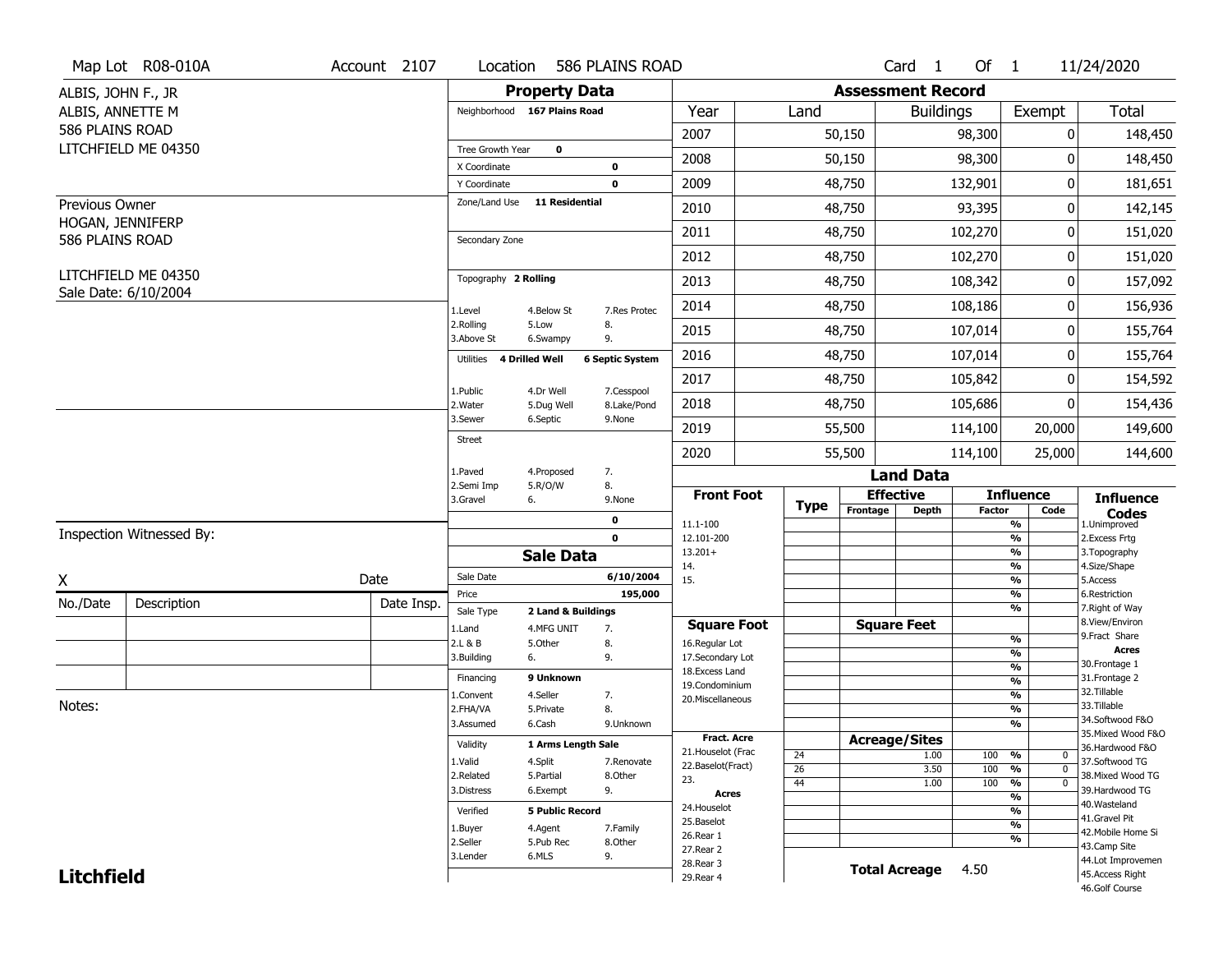|                       |                             |              |                                                   |       |                                       |                |                       |                               |               |            | <b>Litchfield</b>                    |          |           |      |                |       |               |            |  |
|-----------------------|-----------------------------|--------------|---------------------------------------------------|-------|---------------------------------------|----------------|-----------------------|-------------------------------|---------------|------------|--------------------------------------|----------|-----------|------|----------------|-------|---------------|------------|--|
|                       | Map Lot R08-010A            |              |                                                   |       |                                       |                | Account 2107          | Location                      |               |            | 586 PLAINS ROAD                      |          |           | Card | $\overline{1}$ | Of 1  |               | 11/24/2020 |  |
|                       | Building Style 8 Log Home   |              | <b>SF Bsmt Living</b>                             |       | $\mathbf 0$                           |                |                       | Layout 1 Typical              |               |            |                                      |          | 10.0'     |      |                |       |               |            |  |
| 0.Uncoded             | 4.Cape                      | 8.Log        | Fin Bsmt Grade                                    |       | 0 <sub>0</sub>                        |                |                       | 1.Typical                     | 4.            |            | 7.                                   |          |           |      |                |       |               |            |  |
| 1.Conv.               | 5.Garrison                  | 9.Other      | OPEN-5-CUSTOMIZE                                  |       | $\mathbf{o}$                          |                |                       | 2.Inadeq                      | 5.            |            | 8.                                   |          |           |      |                |       | 1sA1/2(f)Fr/B |            |  |
| 2.Ranch               | 6.Split                     | 10.Tri-Lev   | Heat Type                                         | 100%  |                                       | 1 Hot Water BB |                       | 3.                            | 6.            |            | 9.                                   |          |           |      |                |       |               |            |  |
| 3.R Ranch             | 7.Contemp                   | 11.Earth O   | 0.Uncoded                                         |       | 4.Steam                               |                | 8.Fl/Wall             | Attic                         | 21/2 Finished |            |                                      |          |           |      |                |       |               |            |  |
| Dwelling Units 1      |                             |              | 1.HWBB                                            |       | 5.FWA                                 |                | 9.No Heat             | 1.1/4 Fin                     | 4.Full Fin    |            | 7.                                   |          |           |      |                |       |               |            |  |
| Other Units           | $\mathbf 0$                 |              | 2.HWCI                                            |       | 6.GravWA                              |                | 10.Radiant            | 2.1/2 Fin                     | 5.Fl/Stair    |            | 8.                                   |          | 22.0'     |      |                |       |               | 24.0'      |  |
| <b>Stories</b>        | 1 One Story                 |              | 3.H Pump                                          |       | 7.Electric                            |                | 11.Radiant            | 3.3/4 Fin                     | 6.            |            | 9.None                               |          |           |      |                |       |               |            |  |
| 1.1                   | 4.1.5                       | 7.1.25       | Cool Type                                         | 0%    | 9 None                                |                |                       | Insulation                    | 1 Full        |            |                                      | 28.0     |           |      |                |       |               |            |  |
| 2.2                   | 5.1.75                      | 8.3.5        | 1.Refrig                                          |       | 4.W&C Air                             |                | 7.RadHW               | 1.Full                        | 4.Minimal     |            | 7.                                   |          | <b>WD</b> |      |                |       |               |            |  |
| 3.3                   | 6.2.5                       | 9.4          | 2.Evapor                                          |       | 5.Monitor-                            |                | 8.                    | 2. Heavy                      | 5.Partial     |            | 8.                                   |          |           |      |                | 36.0  |               |            |  |
| <b>Exterior Walls</b> | 13 Log                      |              | 3.H Pump                                          |       | 6.Monitor-                            |                | 9.None                | 3.Capped                      | 6.            |            | 9.None                               |          |           |      |                |       |               |            |  |
| 0.Uncoded             | 4.Asbestos                  | 8.Concrete   | Kitchen Style                                     |       | 2 Typical                             |                |                       | Unfinished %                  | 0%            |            |                                      |          |           |      |                | 33.0' |               | 6.0'       |  |
| 1.Wd Clapb            | 5.Stucco                    | 9.Other      | 1.Modern                                          |       | 4.Obsolete                            |                | 7.                    | Grade & Factor 3 Average 105% |               |            |                                      |          |           |      |                |       |               |            |  |
| 2.Vinyl               | 6.Brick                     | 10.Wd shin   | 2.Typical                                         |       | 5.                                    |                | 8.                    | 1.E Grade                     | 4.B Grade     |            | 7.AAA Grad                           |          |           |      |                |       |               |            |  |
| 3.Compos.             | 7.Stone                     | $11.71 - 11$ | 3.Old Type                                        |       | 6.                                    |                | 9.None                | 2.D Grade                     | 5.A Grade     |            | 8.M&S                                |          |           |      | 43.0'          |       |               |            |  |
| Roof Surface          | 1 Asphalt Shingles          |              | Bath(s) Style                                     |       | 2 Typical Bath(s)                     |                |                       | 3.C Grade                     |               | 6.AA Grade | 9.Same                               |          |           |      |                |       |               |            |  |
| 1.Asphalt             | 4.Composit                  | 7.Rolled R   | 1.Modern                                          |       | 4.Obsolete                            |                | 7.                    | SQFT (Footprint) 864          |               |            |                                      |          |           |      |                |       |               |            |  |
| 2.Slate               | 5.Wood                      | 8.           | 2. Typical                                        |       | 5.                                    |                | 8.                    | Condition                     | 4 Average     |            |                                      |          |           |      |                |       |               |            |  |
| 3.Metal               | 6.Other                     | 9.           | 3.Old Type                                        |       | 6.                                    |                | 9.None                | 1.Poor                        | 4.Avg         |            | 7.V G                                | 16.0     |           |      |                |       |               |            |  |
| SF Masonry Trim 0     |                             |              | # Rooms                                           |       | 4                                     |                |                       | 2.Fair                        | $5.Avg+$      |            | 8.Exc                                |          |           |      |                |       |               |            |  |
| OPEN-3-CUSTOM 0       |                             |              | # Bedrooms                                        |       | $\overline{2}$                        |                |                       | 3.Avg-                        | 6.Good        |            | 9.Same                               | 1/2sBarn |           |      |                |       |               |            |  |
| OPEN-4-CUSTOM 0       |                             |              | # Full Baths                                      |       | $\overline{\mathbf{2}}$               |                |                       | Phys. % Good                  |               | 0%         |                                      |          |           |      |                |       |               |            |  |
| Year Built            | 1999                        |              | # Half Baths                                      |       | $\mathbf 0$                           |                |                       | Funct. % Good                 |               | 100%       |                                      | 24.0'    |           |      |                |       |               |            |  |
| Year Remodeled 0      |                             |              | # Addn Fixtures                                   |       | $\pmb{0}$                             |                |                       | <b>Functional Code</b>        |               | 9 None     |                                      |          |           |      |                |       |               |            |  |
| Foundation            | 1 Concrete                  |              | # Fireplaces                                      |       | 0                                     |                |                       | 1.Incomp                      | 4.Delap       |            | 7.No Power                           |          |           |      |                |       |               |            |  |
| 1.Concrete            | 4.Wood                      | 7.           |                                                   |       |                                       |                |                       | 2.O-Built                     | 5.Bsmt        |            | 8.LongTerm                           |          |           |      |                |       |               |            |  |
| 2.C Block             | 5.Slab                      | 8.           |                                                   |       |                                       |                |                       | 3.Damage                      | 6.Common      |            | 9.None                               |          |           |      |                |       |               |            |  |
| 3.Br/Stone            | 6.Piers                     | 9.           |                                                   |       |                                       |                |                       | Econ. % Good                  | 100%          |            |                                      |          |           |      |                |       |               |            |  |
| Basement              | <b>4 Full Basement</b>      |              |                                                   |       |                                       |                |                       | Economic Code None            |               |            |                                      |          |           |      |                |       |               |            |  |
| 1.1/4 Bmt             | 4.Full Bmt                  | 7.           |                                                   |       |                                       |                |                       | 0.None                        |               | 3.No Power | 9.None                               |          |           |      |                |       |               |            |  |
| 2.1/2 Bmt             | 5.Crawl Sp                  | 8.           |                                                   |       |                                       |                |                       | 1.Location                    |               | 4.Generate | 8.                                   |          |           |      |                |       |               |            |  |
| 3.3/4 Bmt             | 6.                          | 9.None       |                                                   |       |                                       |                | Software              | 2.Encroach                    | 5.Multi-Fa    |            | 9.                                   |          |           |      |                |       |               |            |  |
| Bsmt Gar # Cars 0     |                             |              |                                                   |       |                                       |                |                       | <b>Entrance Code</b>          |               |            | <b>1 Interior Inspect</b>            |          |           |      |                |       |               |            |  |
|                       | Wet Basement 1 Dry Basement |              |                                                   |       | A Division of Harris Computer Systems |                |                       | 1.Interior                    | 4.Vacant      |            | 7.                                   |          |           |      |                |       |               |            |  |
| 1.Dry                 | 4.Dirt Flr                  | 7.           |                                                   |       |                                       |                |                       | 2.Refusal                     |               | 5.Estimate | 8.                                   |          |           |      |                |       |               |            |  |
| 2.Damp                | 5.                          | 8.           |                                                   |       |                                       |                |                       | 3.Informed                    | 6.Existing    |            | 9.                                   |          |           |      |                |       |               |            |  |
| 3.Wet                 | 6.                          | 9.           |                                                   |       |                                       |                |                       | Information Code 1 Owner      |               |            |                                      |          |           |      |                |       |               |            |  |
|                       |                             |              |                                                   |       |                                       |                |                       | 1.Owner                       | 4.Agent       |            | 7.Vacant                             |          |           |      |                |       |               |            |  |
|                       |                             |              |                                                   |       |                                       |                |                       | 2.Relative                    |               | 5.Estimate | 8.                                   |          |           |      |                |       |               |            |  |
|                       |                             |              | Date Inspected 9/12/2018                          |       |                                       |                |                       | 3. Tenant                     | 6.Other       |            | 9.                                   |          |           |      |                |       |               |            |  |
|                       |                             |              | <b>Additions, Outbuildings &amp; Improvements</b> |       |                                       |                |                       |                               |               |            | 1.One Story Fram                     |          |           |      |                |       |               |            |  |
| Type                  |                             | Year         | Units                                             | Grade | Cond                                  | Phys.          | Funct.                | Sound Value                   |               |            | 2. Two Story Fram                    |          |           |      |                |       |               |            |  |
| 68 Wood Deck/s        |                             | 0            | 478                                               | 00    | 0                                     | 0              | $\%$ 0<br>$\%$        |                               |               |            | 3. Three Story Fr<br>4.1 & 1/2 Story |          |           |      |                |       |               |            |  |
| 84 1 1/2s Barn        |                             | 1999         | 384                                               | 2 100 | $\overline{4}$                        | 0              | % 100 %               |                               |               |            | 5.1 & 3/4 Story                      |          |           |      |                |       |               |            |  |
|                       |                             |              |                                                   |       |                                       |                | $\frac{0}{0}$         |                               |               |            | 6.2 & 1/2 Story                      |          |           |      |                |       |               |            |  |
|                       |                             |              |                                                   |       |                                       |                | $\%$                  |                               |               |            | 21. Open Frame Por                   |          |           |      |                |       |               |            |  |
|                       |                             |              |                                                   |       |                                       |                | $\%$<br>$\%$          |                               |               |            | 22.Encl Frame Por                    |          |           |      |                |       |               |            |  |
|                       |                             |              |                                                   |       |                                       |                | $\%$<br>$\%$          |                               |               |            |                                      |          |           |      |                |       |               |            |  |
|                       |                             |              |                                                   |       |                                       |                | $\%$<br>$\%$          |                               |               |            | 23. Frame Garage                     |          |           |      |                |       |               |            |  |
|                       |                             |              |                                                   |       |                                       |                |                       |                               |               |            | 24.Frame Shed                        |          |           |      |                |       |               |            |  |
|                       |                             |              |                                                   |       |                                       |                | $\%$<br>$\frac{0}{0}$ |                               |               |            | 25. Frame Bay Wind                   |          |           |      |                |       |               |            |  |
|                       |                             |              |                                                   |       |                                       |                | $\%$<br>$\%$          |                               |               |            | 26.1SFr Overhang                     |          |           |      |                |       |               |            |  |
|                       |                             |              |                                                   |       |                                       |                | $\%$<br>$\%$          |                               |               |            | 27. Unfin Basement                   |          |           |      |                |       |               |            |  |
|                       |                             |              |                                                   |       |                                       |                |                       |                               |               |            | 28. Unfinished Att                   |          |           |      |                |       |               |            |  |
|                       |                             |              |                                                   |       |                                       |                | $\%$<br>$\%$          |                               |               |            | 29. Finished Attic                   |          |           |      |                |       |               |            |  |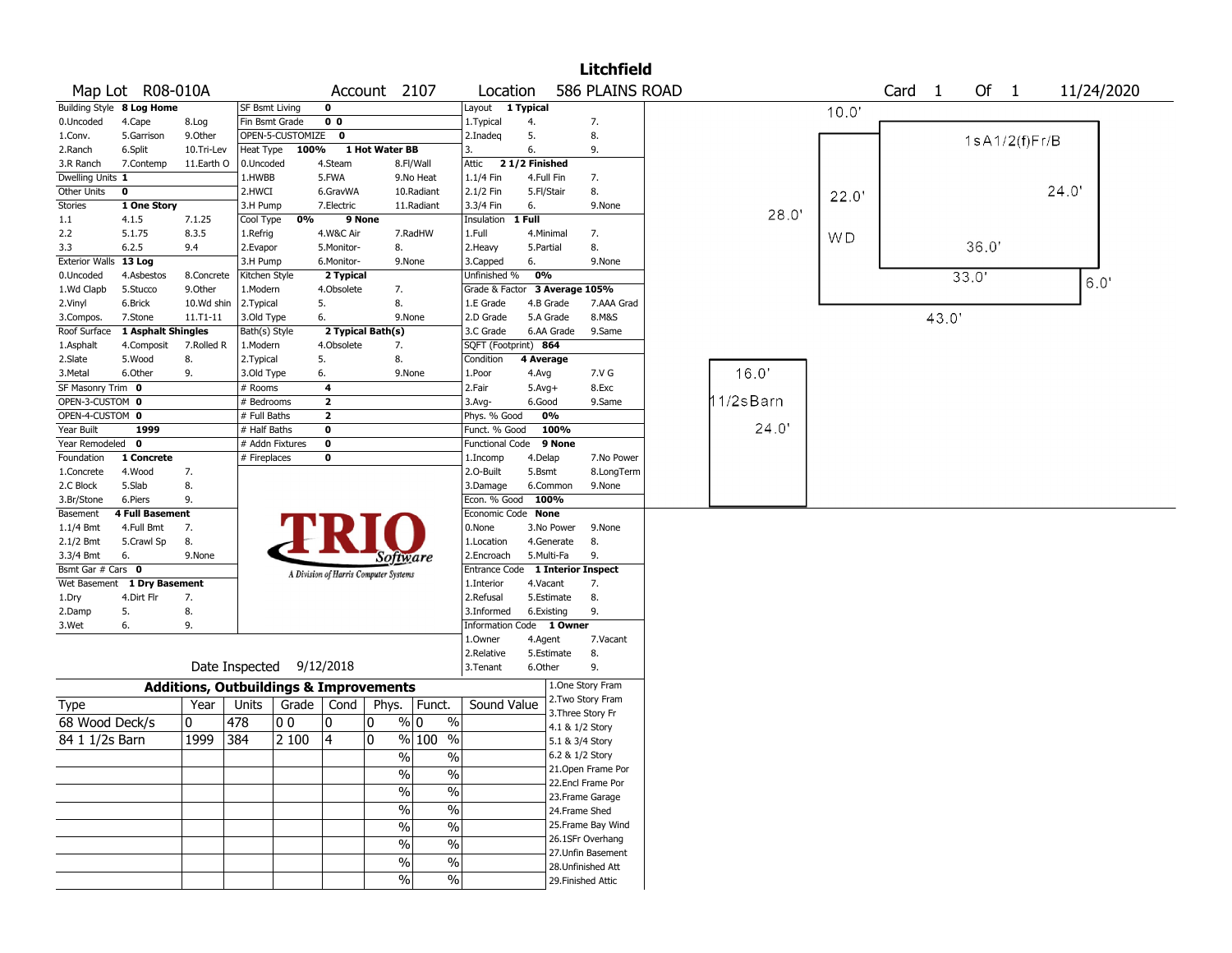|                   | Map Lot R08-011              | Account 161 | Location                     |                         | <b>658 PLAINS ROAD</b>    |                                   |                       |                          | Card <sub>1</sub>    | Of $1$        |                               | 11/24/2020                        |
|-------------------|------------------------------|-------------|------------------------------|-------------------------|---------------------------|-----------------------------------|-----------------------|--------------------------|----------------------|---------------|-------------------------------|-----------------------------------|
|                   | BOLDUC, WILFRED L            |             |                              | <b>Property Data</b>    |                           |                                   |                       | <b>Assessment Record</b> |                      |               |                               |                                   |
| 658 PLAINS RD     |                              |             | Neighborhood 167 Plains Road |                         |                           | Year                              | Land                  |                          | <b>Buildings</b>     |               | Exempt                        | <b>Total</b>                      |
|                   | LITCHFIELD ME 04350          |             |                              |                         |                           | 2007                              |                       | 64,125                   |                      | 139,986       | 13,000                        | 191,111                           |
|                   |                              |             | Tree Growth Year             | $\mathbf 0$             |                           | 2008                              |                       | 64,125                   |                      | 139,986       | 18,050                        | 186,061                           |
|                   |                              |             | X Coordinate<br>Y Coordinate |                         | 0<br>0                    | 2009                              |                       | 58,775                   |                      | 125,999       | 15,200                        | 169,574                           |
| B3119P72          |                              |             | Zone/Land Use                | <b>11 Residential</b>   |                           | 2010                              |                       | 58,775                   |                      | 127,394       | 16,000                        | 170,169                           |
|                   |                              |             |                              |                         |                           |                                   |                       |                          |                      |               |                               |                                   |
|                   |                              |             | Secondary Zone               |                         |                           | 2011                              |                       | 58,775                   |                      | 120,732       | 16,000                        | 163,507                           |
|                   |                              |             |                              |                         |                           | 2012                              |                       | 58,775                   |                      | 120,732       | 16,000                        | 163,507                           |
|                   |                              |             | Topography 2 Rolling         |                         |                           | 2013                              |                       | 58,775                   |                      | 120,321       | 16,000                        | 163,096                           |
|                   |                              |             | 1.Level                      | 4.Below St              | 7.Res Protec              | 2014                              |                       | 58,775                   |                      | 120,321       | 16,000                        | 163,096                           |
|                   |                              |             | 2.Rolling<br>3.Above St      | 5.Low<br>6.Swampy       | 8.<br>9.                  | 2015                              |                       | 58,775                   |                      | 119,910       | 16,000                        | 162,685                           |
|                   |                              |             | Utilities 4 Drilled Well     |                         | <b>6 Septic System</b>    | 2016                              |                       | 58,775                   |                      | 119,910       | 21,000                        | 157,685                           |
|                   |                              |             |                              |                         |                           | 2017                              |                       | 58,775                   |                      | 119,500       | 26,000                        | 152,275                           |
|                   |                              |             | 1.Public<br>2. Water         | 4.Dr Well<br>5.Dug Well | 7.Cesspool<br>8.Lake/Pond | 2018                              |                       | 46,075                   |                      | 119,500       | 24,960                        | 140,615                           |
|                   |                              |             | 3.Sewer                      | 6.Septic                | 9.None                    | 2019                              |                       | 52,300                   |                      | 124,400       | 26,000                        | 150,700                           |
|                   |                              |             | <b>Street</b>                | 1 Paved                 |                           | 2020                              |                       | 52,300                   |                      | 124,400       | 31,000                        | 145,700                           |
|                   |                              |             | 1.Paved                      | 4.Proposed              | 7.                        |                                   |                       |                          | <b>Land Data</b>     |               |                               |                                   |
|                   |                              |             | 2.Semi Imp<br>3.Gravel       | 5.R/O/W<br>6.           | 8.<br>9.None              | <b>Front Foot</b>                 |                       |                          | <b>Effective</b>     |               | <b>Influence</b>              | <b>Influence</b>                  |
|                   |                              |             |                              |                         | 0                         | 11.1-100                          | <b>Type</b>           | Frontage                 | Depth                | <b>Factor</b> | Code<br>%                     | <b>Codes</b><br>1.Unimproved      |
|                   | Inspection Witnessed By:     |             |                              |                         | $\mathbf 0$               | 12.101-200                        |                       |                          |                      |               | $\frac{9}{6}$                 | 2.Excess Frtg                     |
|                   |                              |             |                              | <b>Sale Data</b>        |                           | $13.201+$<br>14.                  |                       |                          |                      |               | %<br>%                        | 3. Topography<br>4.Size/Shape     |
| X                 |                              | Date        | Sale Date                    |                         |                           | 15.                               |                       |                          |                      |               | %                             | 5.Access                          |
| No./Date          | Description                  | Date Insp.  | Price                        |                         |                           |                                   |                       |                          |                      |               | %<br>%                        | 6.Restriction<br>7. Right of Way  |
|                   |                              |             | Sale Type<br>1.Land          | 4.MFG UNIT              | 7.                        | <b>Square Foot</b>                |                       |                          | <b>Square Feet</b>   |               |                               | 8.View/Environ                    |
|                   |                              |             | 2.L & B                      | 5.Other                 | 8.                        | 16.Regular Lot                    |                       |                          |                      |               | $\frac{9}{6}$                 | 9.Fract Share<br><b>Acres</b>     |
|                   |                              |             | 3.Building                   | 6.                      | 9.                        | 17.Secondary Lot                  |                       |                          |                      |               | %<br>$\frac{9}{6}$            | 30. Frontage 1                    |
|                   |                              |             | Financing                    |                         |                           | 18. Excess Land<br>19.Condominium |                       |                          |                      |               | $\overline{\frac{9}{6}}$      | 31. Frontage 2                    |
|                   |                              |             | 1.Convent                    | 4.Seller                | 7.                        | 20.Miscellaneous                  |                       |                          |                      |               | $\frac{9}{6}$                 | 32.Tillable                       |
| Notes:            |                              |             | 2.FHA/VA                     | 5.Private               | 8.                        |                                   |                       |                          |                      |               | $\overline{\frac{9}{6}}$      | 33.Tillable<br>34.Softwood F&O    |
|                   | '18 SPLIT 9.27 AC TO LOT 11A |             | 3.Assumed                    | 6.Cash                  | 9.Unknown                 | <b>Fract. Acre</b>                |                       |                          |                      |               | %                             | 35. Mixed Wood F&O                |
|                   |                              |             | Validity                     |                         |                           | 21. Houselot (Frac                |                       |                          | <b>Acreage/Sites</b> |               |                               | 36.Hardwood F&O                   |
|                   |                              |             | 1.Valid                      | 4.Split                 | 7.Renovate                | 22.Baselot(Fract)                 | 24<br>$\overline{26}$ |                          | 1.00<br>2.43         | 100<br>100    | %<br>0<br>$\overline{0}$<br>% | 37.Softwood TG                    |
|                   |                              |             | 2.Related                    | 5.Partial               | 8.Other                   | 23.                               | 44                    |                          | 1.00                 | 100           | $\overline{0}$<br>%           | 38. Mixed Wood TG                 |
|                   |                              |             | 3.Distress                   | 6.Exempt                | 9.                        | <b>Acres</b>                      |                       |                          |                      |               | $\overline{\frac{9}{6}}$      | 39.Hardwood TG<br>40. Wasteland   |
|                   |                              |             | Verified                     |                         |                           | 24. Houselot                      |                       |                          |                      |               | %                             | 41.Gravel Pit                     |
|                   |                              |             | 1.Buyer                      | 4.Agent                 | 7.Family                  | 25.Baselot<br>26.Rear 1           |                       |                          |                      |               | $\frac{9}{6}$                 | 42. Mobile Home Si                |
|                   |                              |             | 2.Seller                     | 5.Pub Rec               | 8.Other                   | 27.Rear 2                         |                       |                          |                      |               | %                             | 43.Camp Site                      |
|                   |                              |             | 3.Lender                     | 6.MLS                   | 9.                        | 28.Rear 3                         |                       |                          | <b>Total Acreage</b> | 3.43          |                               | 44.Lot Improvemen                 |
| <b>Litchfield</b> |                              |             |                              |                         |                           | 29. Rear 4                        |                       |                          |                      |               |                               | 45.Access Right<br>46.Golf Course |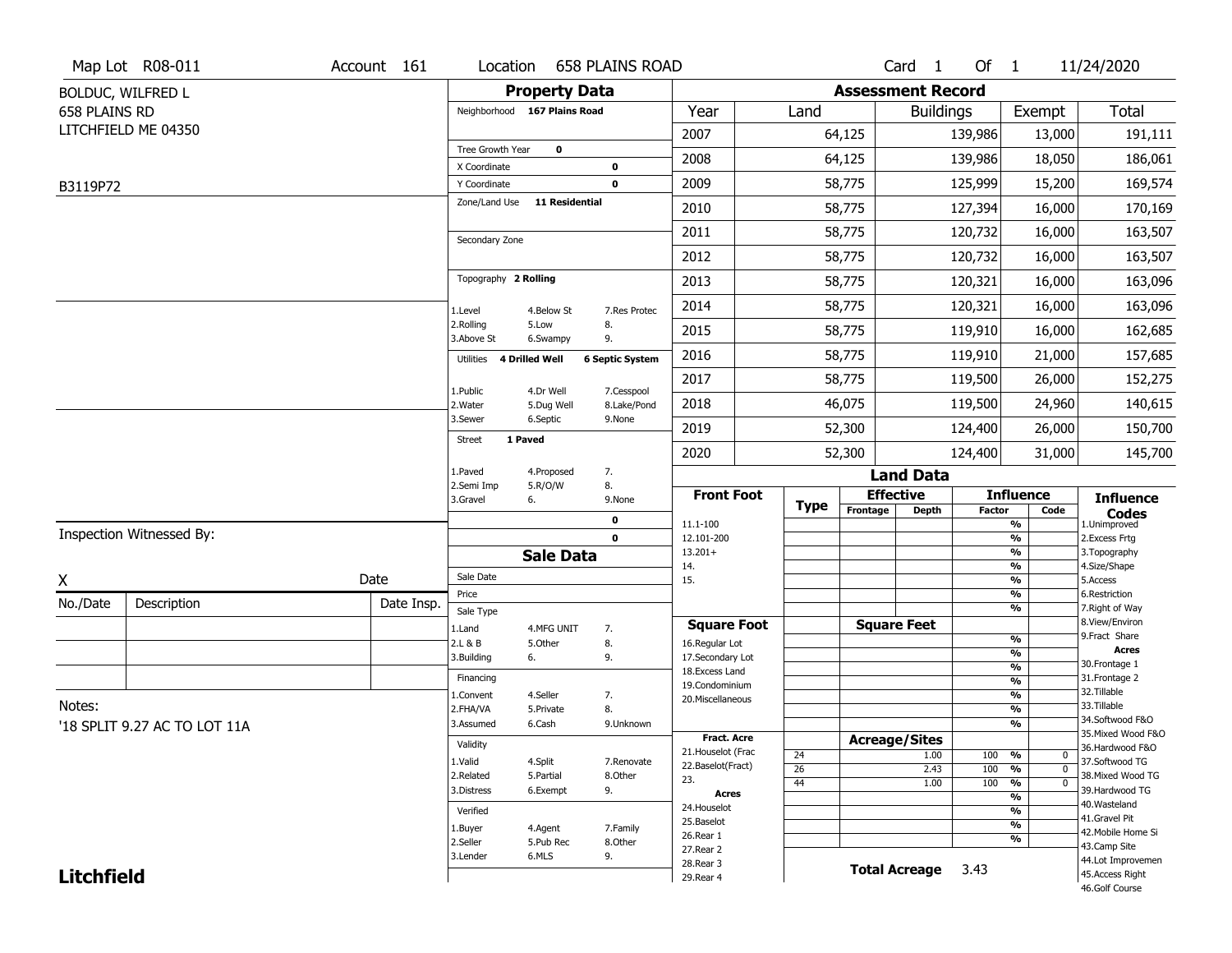|                       |                                      |                                                   |                       |                          |                                       |                |               |            |                          |            |                        | <b>Litchfield</b>                       |       |       |       |                   |       |                |                  |       |
|-----------------------|--------------------------------------|---------------------------------------------------|-----------------------|--------------------------|---------------------------------------|----------------|---------------|------------|--------------------------|------------|------------------------|-----------------------------------------|-------|-------|-------|-------------------|-------|----------------|------------------|-------|
|                       | Map Lot R08-011                      |                                                   |                       |                          |                                       | Account 161    |               |            | Location                 |            |                        | <b>658 PLAINS ROAD</b>                  |       |       |       | Card <sub>1</sub> |       | Of 1           | 11/24/2020       |       |
|                       | <b>Building Style 1 Conventional</b> |                                                   | <b>SF Bsmt Living</b> |                          | $\mathbf 0$                           |                |               |            | Layout                   | 1 Typical  |                        |                                         |       |       |       |                   |       |                |                  |       |
| 0.Uncoded             | 4.Cape                               | 8.Log                                             | Fin Bsmt Grade        |                          | 0 <sub>0</sub>                        |                |               |            | 1. Typical               | 4.         |                        | 7.                                      |       |       |       |                   |       |                |                  |       |
| 1.Conv.               | 5.Garrison                           | 9.0ther                                           |                       | OPEN-5-CUSTOMIZE         | $\mathbf 0$                           |                |               |            | 2.Inadeg                 | 5.         |                        | 8.                                      |       |       |       |                   |       |                |                  |       |
| 2.Ranch               | 6.Split                              | 10.Tri-Lev                                        | Heat Type             | 100%                     |                                       | 1 Hot Water BB |               |            | 3.                       | 6.         |                        | 9.                                      |       |       | 70.0  |                   |       |                |                  |       |
| 3.R Ranch             | 7.Contemp                            | 11.Earth O                                        | 0.Uncoded             |                          | 4.Steam                               |                | 8.Fl/Wall     |            | Attic<br>9 None          |            |                        |                                         |       |       |       |                   |       |                |                  |       |
| Dwelling Units 1      |                                      |                                                   | 1.HWBB                |                          | 5.FWA                                 |                | 9.No Heat     |            | 1.1/4 Fin                | 4.Full Fin |                        | 7.                                      |       |       |       | 17.0'             |       |                |                  |       |
| Other Units           | 0                                    |                                                   | 2.HWCI                |                          | 6.GravWA                              |                | 10.Radiant    |            | 2.1/2 Fin                | 5.Fl/Stair |                        | 8.                                      |       |       |       |                   |       | 28.0'          |                  | 20.0  |
| <b>Stories</b>        | 4 One & 1/2 Story                    |                                                   | 3.H Pump              |                          | 7.Electric                            |                | 11.Radiant    |            | 3.3/4 Fin                | 6.         |                        | 9.None                                  |       | Shed  |       |                   |       | 12.0'          | ЕP               | 12.0' |
| 1.1                   | 4.1.5                                | 7.1.25                                            | Cool Type             | 0%                       |                                       | 9 None         |               |            | Insulation               | 1 Full     |                        |                                         |       |       |       |                   |       | WD             | 4.0 <sup>1</sup> |       |
| 2.2                   | 5.1.75                               | 8.3.5                                             | 1.Refrig              |                          | 4.W&C Air                             |                | 7.RadHW       |            | 1.Full                   | 4.Minimal  |                        | 7.                                      |       |       |       |                   |       |                |                  |       |
| 3.3                   | 6.2.5                                | 9.4                                               | 2.Evapor              |                          | 5.Monitor-                            | 8.             |               |            | 2. Heavy                 | 5.Partial  |                        | 8.                                      | 48.0' |       |       | 11/2sBam          |       | 32.0'          | 1sFr             |       |
| <b>Exterior Walls</b> | 2 Vinyl                              |                                                   | 3.H Pump              |                          | 6.Monitor-                            |                | 9.None        |            | 3.Capped                 | 6.         |                        | 9.None                                  |       |       |       |                   |       |                |                  |       |
| 0.Uncoded             | 4.Asbestos                           | 8.Concrete                                        | Kitchen Style         |                          | 2 Typical                             |                |               |            | Unfinished %             | 0%         |                        |                                         |       |       | 31.0' |                   |       | 20.0"          |                  | 20.0' |
| 1.Wd Clapb            | 5.Stucco                             | 9.0ther                                           | 1.Modern              |                          | 4.Obsolete                            |                | 7.            |            | Grade & Factor           |            | 2 Fair 110%            |                                         |       |       |       |                   |       |                |                  |       |
| 2.Vinyl               | 6.Brick                              | 10.Wd shin                                        | 2. Typical            |                          | 5.                                    | 8.             |               |            | 1.E Grade                |            | 4.B Grade              | 7.AAA Grad                              |       |       |       |                   |       | 24.0           |                  |       |
| 3.Compos.             | 7.Stone                              | $11.71 - 11$                                      | 3.Old Type            |                          | 6.                                    |                | 9.None        |            | 2.D Grade                | 5.A Grade  |                        | 8.M&S                                   |       |       |       |                   |       |                |                  |       |
| Roof Surface          | 3 Sheet Metal                        |                                                   | Bath(s) Style         |                          | 2 Typical Bath(s)                     |                |               |            | 3.C Grade                |            | 6.AA Grade             | 9.Same                                  |       | 42.0' |       | 28.0'             |       | A/1sBFr        | 11/2sFr/B        |       |
| 1.Asphalt             | 4.Composit                           | 7.Rolled R                                        | 1.Modern              |                          | 4.Obsolete                            | 7.             |               |            | SQFT (Footprint) 552     |            |                        |                                         |       |       |       |                   |       | 15.0'          |                  |       |
| 2.Slate               | 5.Wood                               | 8.                                                | 2. Typical            |                          | 5.                                    | 8.             |               |            | Condition                |            | <b>3 Below Average</b> |                                         |       |       |       |                   | \$.Օ' |                |                  |       |
| 3.Metal               | 6.Other                              | 9.                                                | 3.Old Type            |                          | 6.                                    |                | 9.None        |            | 1.Poor                   | 4.Avg      |                        | 7.V G                                   |       |       |       |                   |       | 24.0           |                  | 23.0' |
| SF Masonry Trim 0     |                                      |                                                   | # Rooms               |                          | 5                                     |                |               |            | 2.Fair                   | $5.Avg+$   |                        | 8.Exc                                   |       |       |       |                   |       |                |                  |       |
| OPEN-3-CUSTOM 0       |                                      |                                                   | # Bedrooms            |                          | 3                                     |                |               |            | $3.$ Avg-                | 6.Good     |                        | 9.Same                                  |       |       |       | 24.0'             |       | 1sFr<br>8.0'   |                  | 24.0' |
| OPEN-4-CUSTOM 0       |                                      |                                                   | # Full Baths          |                          | $\mathbf{1}$                          |                |               |            | Phys. % Good             |            | 0%                     |                                         |       |       |       |                   |       |                |                  |       |
| Year Built            | 1861                                 |                                                   | # Half Baths          |                          | $\overline{\mathbf{0}}$               |                |               |            | Funct. % Good            |            | 100%                   |                                         |       |       |       |                   |       | WD 13.0<br>8.0 |                  |       |
| Year Remodeled 1960   |                                      |                                                   | # Addn Fixtures       |                          | 0                                     |                |               |            | Functional Code          |            | 9 None                 |                                         |       |       |       |                   |       |                |                  |       |
| Foundation            | 1 Concrete                           |                                                   | # Fireplaces          |                          | 0                                     |                |               |            | 1.Incomp                 | 4.Delap    |                        | 7.No Power                              |       |       |       |                   |       |                |                  |       |
| 1.Concrete            | 4.Wood                               | 7.                                                |                       |                          |                                       |                |               |            | 2.O-Built                | 5.Bsmt     |                        | 8.LongTerm                              |       |       |       |                   |       | 18.0'          |                  |       |
| 2.C Block             | 5.Slab                               | 8.                                                |                       |                          |                                       |                |               |            | 3.Damage                 |            | 6.Common               | 9.None                                  |       |       |       |                   |       |                |                  |       |
| 3.Br/Stone            | 6.Piers                              | 9.                                                |                       |                          |                                       |                |               |            | Econ. % Good 100%        |            |                        |                                         |       |       |       |                   |       |                |                  |       |
| Basement              | <b>4 Full Basement</b>               |                                                   |                       |                          |                                       |                |               |            | Economic Code None       |            |                        |                                         |       |       |       |                   |       |                |                  |       |
| $1.1/4$ Bmt           | 4.Full Bmt                           | 7.                                                |                       |                          |                                       |                |               |            | 0.None                   |            | 3.No Power             | 9.None                                  |       |       |       |                   |       |                |                  |       |
| 2.1/2 Bmt             | 5.Crawl Sp                           | 8.                                                |                       |                          |                                       |                |               |            | 1.Location               |            | 4.Generate             | 8.                                      |       |       |       |                   |       |                |                  |       |
| 3.3/4 Bmt             | 6.                                   | 9.None                                            |                       |                          |                                       |                | Software      |            | 2.Encroach               | 5.Multi-Fa |                        | 9.                                      |       |       |       |                   |       |                |                  |       |
| Bsmt Gar # Cars 0     |                                      |                                                   |                       |                          | A Division of Harris Computer Systems |                |               |            | Entrance Code            |            |                        | 1 Interior Inspect                      |       |       |       |                   |       |                |                  |       |
| Wet Basement          | 2 Damp Basement                      |                                                   |                       |                          |                                       |                |               |            | 1.Interior<br>2.Refusal  | 4.Vacant   |                        | 7.                                      |       |       |       |                   |       |                |                  |       |
| 1.Dry                 | 4.Dirt Flr<br>5.                     | 7.<br>8.                                          |                       |                          |                                       |                |               |            | 3.Informed               | 6.Existing | 5.Estimate             | 8.<br>9.                                |       |       |       |                   |       |                |                  |       |
| 2.Damp<br>3.Wet       | 6.                                   | 9.                                                |                       |                          |                                       |                |               |            | Information Code 1 Owner |            |                        |                                         |       |       |       |                   |       |                |                  |       |
|                       |                                      |                                                   |                       |                          |                                       |                |               |            | 1.0wner                  | 4.Agent    |                        | 7.Vacant                                |       |       |       |                   |       |                |                  |       |
|                       |                                      |                                                   |                       |                          |                                       |                |               |            | 2.Relative               |            | 5.Estimate             | 8.                                      |       |       |       |                   |       |                |                  |       |
|                       |                                      |                                                   |                       | Date Inspected 9/12/2018 |                                       |                |               |            | 3.Tenant                 | 6.Other    |                        | 9.                                      |       |       |       |                   |       |                |                  |       |
|                       |                                      |                                                   |                       |                          |                                       |                |               |            |                          |            |                        |                                         |       |       |       |                   |       |                |                  |       |
|                       |                                      | <b>Additions, Outbuildings &amp; Improvements</b> |                       |                          |                                       |                |               |            |                          |            |                        | 1.One Story Fram                        |       |       |       |                   |       |                |                  |       |
| Type                  |                                      | Year                                              | Units                 | Grade                    | Cond                                  | Phys.          |               | Funct.     | Sound Value              |            |                        | 2. Two Story Fram                       |       |       |       |                   |       |                |                  |       |
|                       | 1 One Story Frame                    | 0                                                 | 480                   | 0 <sub>0</sub>           | 10                                    | $\mathbf{0}$   | % 0           | $\%$       |                          |            |                        | 3. Three Story Fr                       |       |       |       |                   |       |                |                  |       |
|                       | 1 One Story Frame                    | 0                                                 | 192                   | 0 <sub>0</sub>           | 0                                     | 0              | $\%$ 0        | $\%$       |                          |            |                        | 4.1 & 1/2 Story                         |       |       |       |                   |       |                |                  |       |
|                       |                                      |                                                   |                       |                          |                                       |                |               |            |                          |            |                        | 5.1 & 3/4 Story                         |       |       |       |                   |       |                |                  |       |
| 68 Wood Deck/s        |                                      | 0                                                 | 224                   | 100                      | 10                                    | 10             | % 0           | %          |                          |            |                        | 6.2 & 1/2 Story                         |       |       |       |                   |       |                |                  |       |
| 68 Wood Deck/s        |                                      | $\mathbf 0$                                       | 816                   | 00                       | 0                                     | 10             | $\sqrt{96}$ 0 | $\sqrt{6}$ |                          |            |                        | 21. Open Frame Por<br>22.Encl Frame Por |       |       |       |                   |       |                |                  |       |
| 22 Encl Frame         |                                      | 0                                                 | 240                   | 10 O                     | 0                                     | 0              | $\sqrt[6]{0}$ | $\%$       |                          |            |                        | 23. Frame Garage                        |       |       |       |                   |       |                |                  |       |
| 84 1 1/2s Barn        |                                      | 0                                                 | 868                   | 3 100                    | 3                                     | 10             | % 75          | $\sqrt{6}$ |                          |            |                        | 24.Frame Shed                           |       |       |       |                   |       |                |                  |       |
|                       |                                      |                                                   |                       |                          |                                       |                |               |            |                          |            |                        | 25. Frame Bay Wind                      |       |       |       |                   |       |                |                  |       |
| 24 Frame Shed         |                                      | $\mathbf 0$                                       | 2492                  | 2 100                    | 2                                     | 10             | % 50          | $\%$       |                          |            |                        |                                         |       |       |       |                   |       |                |                  |       |
| 29 Finished Attic     |                                      | 0                                                 | 360                   | 00                       | 10                                    | 10             | $\%$ 0        | $\%$       |                          |            |                        | 26.1SFr Overhang<br>27. Unfin Basement  |       |       |       |                   |       |                |                  |       |
| 38 1 Story Bsmt       |                                      | 0                                                 | 360                   | 10 O                     | 10                                    | 0              | $\%$ 0        | $\%$       |                          |            |                        | 28. Unfinished Att                      |       |       |       |                   |       |                |                  |       |
|                       |                                      |                                                   |                       |                          |                                       |                | $\frac{9}{6}$ | %          |                          |            |                        | 29. Finished Attic                      |       |       |       |                   |       |                |                  |       |
|                       |                                      |                                                   |                       |                          |                                       |                |               |            |                          |            |                        |                                         |       |       |       |                   |       |                |                  |       |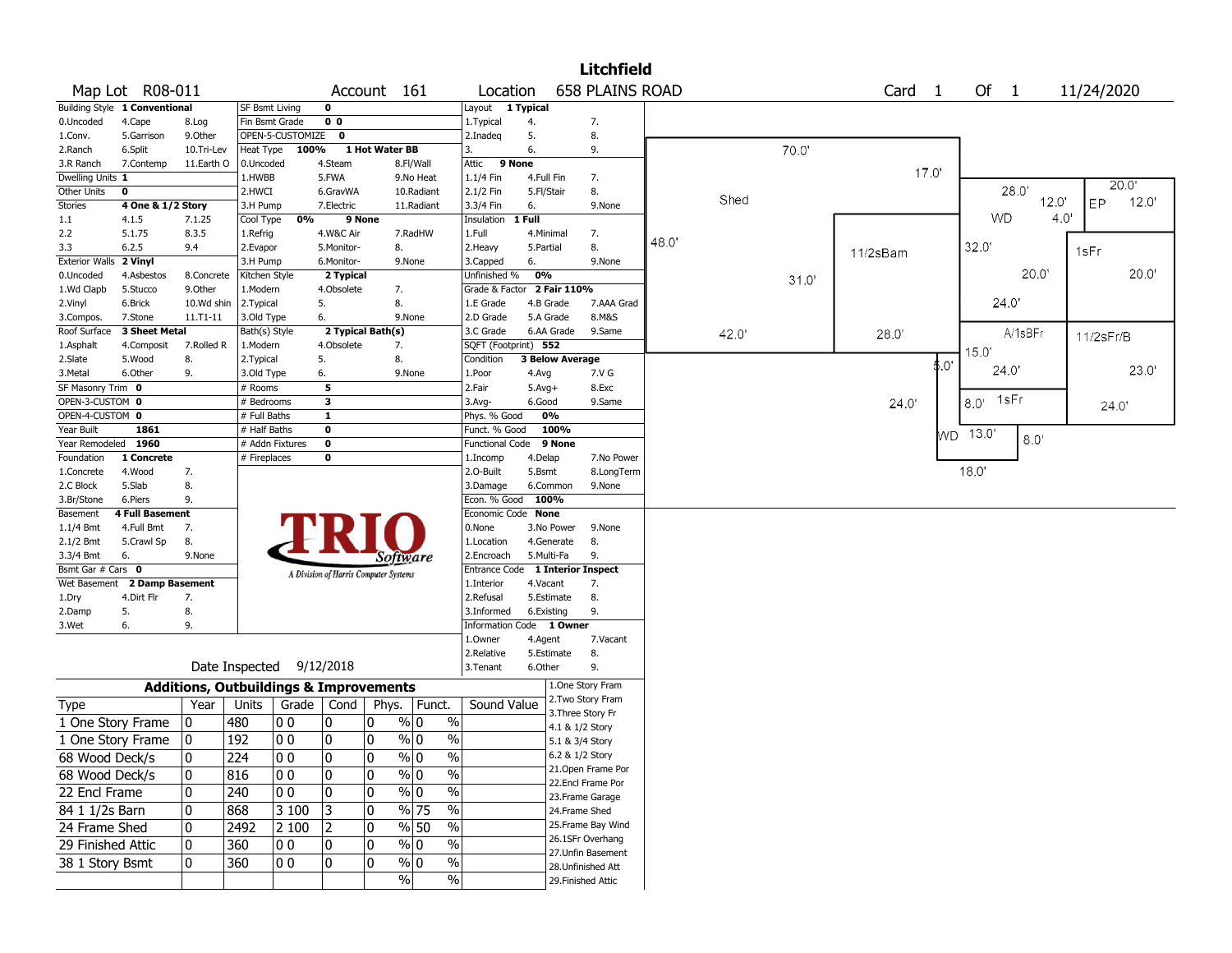|                   | Map Lot R08-011A                                | Account 1022 | Location                |                              | 624 PLAINS ROAD        |                                      |                 |          | Card <sub>1</sub>        | Of $2$        |                                                     | 11/24/2020                            |
|-------------------|-------------------------------------------------|--------------|-------------------------|------------------------------|------------------------|--------------------------------------|-----------------|----------|--------------------------|---------------|-----------------------------------------------------|---------------------------------------|
| LARY, DAVID J     |                                                 |              |                         | <b>Property Data</b>         |                        |                                      |                 |          | <b>Assessment Record</b> |               |                                                     |                                       |
| LARY, DIANNE E    |                                                 |              |                         | Neighborhood 167 Plains Road |                        | Year                                 | Land            |          | <b>Buildings</b>         |               | Exempt                                              | <b>Total</b>                          |
| 624 PLAINS RD     |                                                 |              |                         |                              |                        | 2007                                 |                 | 46,300   |                          | 76,557        | 13,000                                              | 109,857                               |
|                   | LITCHFIELD ME 04350                             |              | Tree Growth Year        | $\mathbf 0$                  |                        |                                      |                 |          |                          |               |                                                     |                                       |
|                   |                                                 |              | X Coordinate            |                              | $\mathbf 0$            | 2008                                 |                 | 46,300   |                          | 76,337        | 12,350                                              | 110,287                               |
| B4270P76          |                                                 |              | Y Coordinate            |                              | $\mathbf 0$            | 2009                                 |                 | 45,100   |                          | 67,203        | 9,500                                               | 102,803                               |
|                   |                                                 |              | Zone/Land Use           | <b>11 Residential</b>        |                        | 2010                                 |                 | 45,100   |                          | 110,251       | 10,000                                              | 145,351                               |
|                   |                                                 |              | Secondary Zone          |                              |                        | 2011                                 |                 | 45,100   |                          | 152,449       | 10,000                                              | 187,549                               |
|                   |                                                 |              |                         |                              |                        | 2012                                 |                 | 45,100   |                          | 152,449       | 10,000                                              | 187,549                               |
|                   |                                                 |              | Topography 2 Rolling    |                              |                        | 2013                                 |                 | 45,100   |                          | 152,354       | 10,000                                              | 187,454                               |
|                   |                                                 |              | 1.Level                 | 4.Below St                   | 7.Res Protec           | 2014                                 |                 | 45,100   |                          | 150,775       | 10,000                                              | 185,875                               |
|                   |                                                 |              | 2.Rolling<br>3.Above St | 5.Low<br>6.Swampy            | 8.<br>9.               | 2015                                 |                 | 45,100   |                          | 150,679       | 10,000                                              | 185,779                               |
|                   |                                                 |              | Utilities               | 4 Drilled Well               | <b>6 Septic System</b> | 2016                                 |                 | 45,100   |                          | 149,037       | 15,000                                              | 179,137                               |
|                   |                                                 |              |                         | 4.Dr Well                    | 7.Cesspool             | 2017                                 |                 | 45,100   |                          | 148,937       | 20,000                                              | 174,037                               |
|                   |                                                 |              | 1.Public<br>2. Water    | 5.Dug Well                   | 8.Lake/Pond            | 2018                                 |                 | 56,803   |                          | 147,292       | 19,200                                              | 184,895                               |
|                   |                                                 |              | 3.Sewer                 | 6.Septic                     | 9.None                 | 2019                                 |                 | 28,800   |                          | 170,800       | 20,000                                              | 179,600                               |
|                   |                                                 |              | <b>Street</b>           | 1 Paved                      |                        | 2020                                 |                 | 28,800   |                          | 170,800       | 25,000                                              | 174,600                               |
|                   |                                                 |              | 1.Paved                 | 4.Proposed                   | 7.                     |                                      |                 |          | <b>Land Data</b>         |               |                                                     |                                       |
|                   |                                                 |              | 2.Semi Imp<br>3.Gravel  | 5.R/O/W<br>6.                | 8.<br>9.None           | <b>Front Foot</b>                    |                 |          | <b>Effective</b>         |               | <b>Influence</b>                                    | <b>Influence</b>                      |
|                   |                                                 |              |                         |                              |                        |                                      | <b>Type</b>     | Frontage | Depth                    | <b>Factor</b> | Code                                                | <b>Codes</b>                          |
|                   |                                                 |              |                         |                              | 0                      |                                      |                 |          |                          |               |                                                     |                                       |
|                   | Inspection Witnessed By:                        |              |                         |                              | $\mathbf 0$            | 11.1-100<br>12.101-200               |                 |          |                          |               | %<br>$\frac{9}{6}$                                  | 1.Unimproved<br>2. Excess Frtg        |
|                   |                                                 |              |                         | <b>Sale Data</b>             |                        | $13.201+$                            |                 |          |                          |               | %                                                   | 3. Topography                         |
|                   |                                                 | Date         | Sale Date               |                              |                        | 14.<br>15.                           |                 |          |                          |               | %<br>%                                              | 4.Size/Shape<br>5.Access              |
| Χ                 |                                                 |              | Price                   |                              |                        |                                      |                 |          |                          |               | %                                                   | 6.Restriction                         |
| No./Date          | Description                                     | Date Insp.   | Sale Type               |                              |                        |                                      |                 |          |                          |               | %                                                   | 7. Right of Way<br>8.View/Environ     |
|                   |                                                 |              | 1.Land<br>2.L & B       | 4.MFG UNIT<br>5.Other        | 7.                     | <b>Square Foot</b><br>16.Regular Lot |                 |          | <b>Square Feet</b>       |               | $\frac{9}{6}$                                       | 9.Fract Share                         |
|                   |                                                 |              | 3.Building              | 6.                           | 8.<br>9.               | 17.Secondary Lot                     |                 |          |                          |               | %                                                   | <b>Acres</b>                          |
|                   |                                                 |              | Financing               |                              |                        | 18.Excess Land                       |                 |          |                          |               | $\frac{9}{6}$                                       | 30. Frontage 1<br>31. Frontage 2      |
|                   |                                                 |              | 1.Convent               | 4.Seller                     | 7.                     | 19.Condominium                       |                 |          |                          |               | $\overline{\frac{9}{6}}$<br>$\frac{9}{6}$           | 32.Tillable                           |
| Notes:            |                                                 |              | 2.FHA/VA                | 5.Private                    | 8.                     | 20.Miscellaneous                     |                 |          |                          |               | $\overline{\frac{9}{6}}$                            | 33.Tillable                           |
|                   | '18 9.27AC FROM ABUTTER LOT 11                  |              | 3.Assumed               | 6.Cash                       | 9.Unknown              |                                      |                 |          |                          |               | %                                                   | 34.Softwood F&O                       |
|                   | 6/8/11-PERMIT #11-039-SOLAR PANEL BRACKETT, CKN |              | Validity                |                              |                        | <b>Fract. Acre</b>                   |                 |          | <b>Acreage/Sites</b>     |               |                                                     | 35. Mixed Wood F&O<br>36.Hardwood F&O |
| COOP, STRG BLDG   |                                                 |              | 1.Valid                 | 4.Split                      | 7.Renovate             | 21. Houselot (Frac                   | 24              |          | 1.00                     | 100           | %<br>0                                              | 37.Softwood TG                        |
|                   |                                                 |              | 2.Related               | 5.Partial                    | 8.Other                | 22.Baselot(Fract)<br>23.             | 48              |          | 0.50                     | 100           | $\overline{0}$<br>$\frac{9}{6}$                     | 38. Mixed Wood TG                     |
|                   |                                                 |              | 3.Distress              | 6.Exempt                     | 9.                     | <b>Acres</b>                         | 52<br>47        |          | 0.25<br>7.00             | 100<br>100    | $\overline{0}$<br>%<br>$\frac{9}{6}$<br>$\mathbf 0$ | 39.Hardwood TG                        |
|                   |                                                 |              | Verified                |                              |                        | 24. Houselot                         | 50              |          | 0.25                     | 100           | %<br>$\mathbf 0$                                    | 40. Wasteland                         |
|                   |                                                 |              | 1.Buyer                 | 4.Agent                      | 7.Family               | 25.Baselot                           | 40              |          | 2.00                     | 100           | $\frac{9}{6}$<br>$\mathbf 0$                        | 41.Gravel Pit<br>42. Mobile Home Si   |
|                   |                                                 |              | 2.Seller                | 5.Pub Rec                    | 8.Other                | 26.Rear 1<br>27.Rear 2               | $\overline{35}$ |          | 2.37                     | 100           | $\frac{9}{6}$<br>$\mathbf 0$                        | 43.Camp Site                          |
| <b>Litchfield</b> |                                                 |              | 3.Lender                | 6.MLS                        | 9.                     | 28. Rear 3<br>29. Rear 4             |                 |          | <b>Total Acreage</b>     | 13.37         |                                                     | 44.Lot Improvemen<br>45.Access Right  |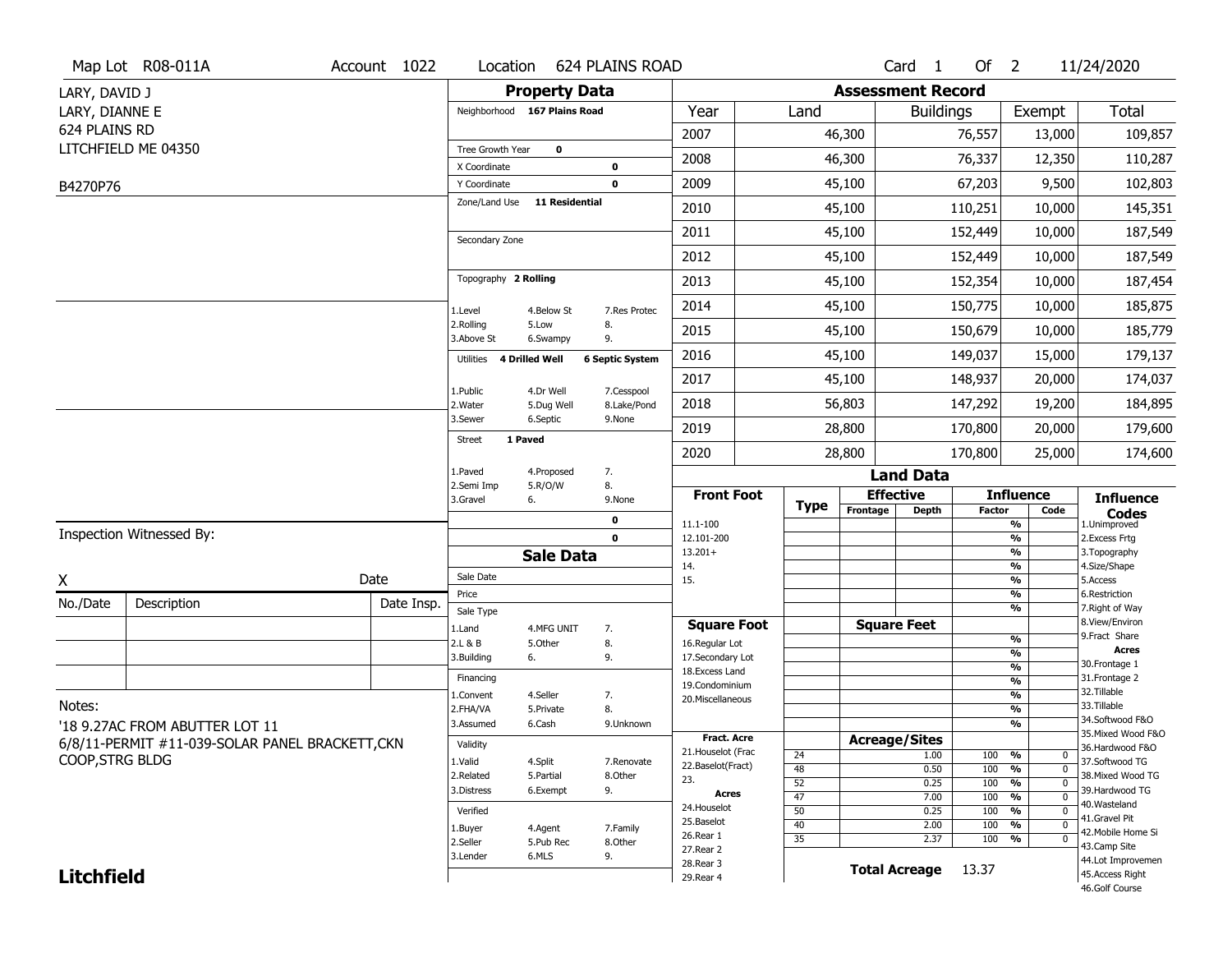|                                      |                             |                                                   |                       |                          |                 |                                       |                                    |                                  |                    |                                    | <b>Litchfield</b>  |                                                                               |
|--------------------------------------|-----------------------------|---------------------------------------------------|-----------------------|--------------------------|-----------------|---------------------------------------|------------------------------------|----------------------------------|--------------------|------------------------------------|--------------------|-------------------------------------------------------------------------------|
|                                      | Map Lot R08-011A            |                                                   |                       |                          |                 | Account 1022                          |                                    | Location                         |                    |                                    | 624 PLAINS ROAD    | Card <sub>1</sub><br>Of $2$<br>11/24/2020                                     |
| Building Style 2 Ranch               |                             |                                                   | <b>SF Bsmt Living</b> |                          | 702             |                                       |                                    | Layout                           | 1 Typical          |                                    |                    | WD.                                                                           |
| 0.Uncoded                            | 4.Cape                      | 8.Log                                             |                       | Fin Bsmt Grade           | 2 100           |                                       |                                    | 1. Typical                       | 4.                 |                                    | 7.                 | 12.C                                                                          |
| 1.Conv.                              | 5.Garrison                  | 9.0ther                                           |                       | OPEN-5-CUSTOMIZE 0       |                 |                                       |                                    | 2.Inadeq                         | 5.                 |                                    | 8.                 | 16 C                                                                          |
| 2.Ranch                              | 6.Split                     | 10.Tri-Lev                                        | Heat Type             | 100%                     |                 | 1 Hot Water BB                        |                                    | 3.                               | 6.                 |                                    | 9.                 | CNPY<br>ชิง<br>ชิง                                                            |
| 3.R Ranch                            | 7.Contemp                   | 11.Earth O                                        | 0.Uncoded             |                          | 4.Steam         |                                       | 8.Fl/Wall                          | Attic<br>9 None                  |                    |                                    |                    |                                                                               |
| Dwelling Units 1                     |                             |                                                   | 1.HWBB                |                          | 5.FWA           |                                       | 9.No Heat                          | 1.1/4 Fin                        | 4.Full Fin         |                                    | 7.                 | 'sBF<br>26.0                                                                  |
| Other Units                          | 0                           |                                                   | 2.HWCI                |                          | 6.GravWA        |                                       | 10.Radiant                         | 2.1/2 Fin                        | 5.Fl/Stair         |                                    | 8.                 |                                                                               |
| Stories                              | 1 One Story                 |                                                   | 3.H Pump              |                          | 7.Electric      |                                       | 11.Radiant                         | 3.3/4 Fin                        | 6.                 |                                    | 9.None             | $54.3$                                                                        |
| 1.1                                  | 4.1.5                       | 7.1.25                                            | Cool Type             | 0%                       |                 | 9 None                                |                                    | Insulation                       | 1 Full             |                                    |                    |                                                                               |
| 2.2                                  | 5.1.75                      | 8.3.5                                             | 1.Refrig              |                          | 4.W&C Air       |                                       | 7.RadHW                            | 1.Full                           | 4.Minimal          |                                    | 7.                 | Caropy<br>13/4sGarage/B                                                       |
| 3.3                                  | 6.2.5                       | 9.4                                               | 2.Evapor              |                          | 5.Monitor-      | 8.                                    |                                    | 2.Heavy                          | 5.Partial          |                                    | 8.                 |                                                                               |
| Exterior Walls 2 Vinyl               |                             |                                                   | 3.H Pump              |                          | 6.Monitor-      | 9.None                                |                                    | 3.Capped                         | 6.                 |                                    | 9.None             | 30.0<br>30.Q°                                                                 |
| 0.Uncoded                            | 4.Asbestos                  | 8.Concrete                                        | Kitchen Style         |                          | 2 Typical       |                                       |                                    | Unfinished %                     | 0%                 |                                    |                    | Carport                                                                       |
| 1.Wd Clapb                           | 5.Stucco                    | 9.0ther                                           | 1.Modern              |                          | 4.Obsolete      | 7.                                    |                                    | Grade & Factor 3 Average 100%    |                    |                                    |                    |                                                                               |
| 2.Vinyl                              | 6.Brick                     | 10.Wd shin                                        | 2.Typical             |                          | 5.              | 8.                                    |                                    | 1.E Grade                        | 4.B Grade          |                                    | 7.AAA Grad         | $12.0^{\circ}$<br>$26.0^\circ$                                                |
| 3.Compos.                            | 7.Stone                     | $11. T1 - 11$                                     | 3.Old Type            |                          | 6.              | 9.None                                |                                    | 2.D Grade                        | 5.A Grade          |                                    | 8.M&S              | 32.0                                                                          |
| Roof Surface                         | 3 Sheet Metal               |                                                   | Bath(s) Style         |                          |                 | 2 Typical Bath(s)                     |                                    | 3.C Grade                        |                    | 6.AA Grade                         | 9.Same             | Canapy                                                                        |
| 1.Asphalt                            | 4.Composit                  | 7.Rolled R                                        | 1.Modern              |                          | 4.Obsolete      | 7.                                    |                                    | SQFT (Footprint) 1404            |                    |                                    |                    | $18.5^\circ$                                                                  |
| 2.Slate                              | 5.Wood                      | 8.                                                | 2.Typical             |                          | 5.              | 8.                                    |                                    | Condition                        | 4 Average          |                                    |                    | $\begin{array}{c} \mathrm{Sred} \\ 10.0 \\ 8.0 \end{array}$<br>$20.0^{\circ}$ |
| 3.Metal                              | 6.Other                     | 9.                                                | 3.Old Type            |                          | 6.<br>6         | 9.None                                |                                    | 1.Poor                           | 4.Avg              |                                    | 7.V G<br>8.Exc     | 30.0                                                                          |
| SF Masonry Trim 0<br>OPEN-3-CUSTOM 0 |                             |                                                   | # Rooms<br># Bedrooms |                          | 2               |                                       |                                    | 2.Fair                           | $5.Avg+$<br>6.Good |                                    | 9.Same             |                                                                               |
| OPEN-4-CUSTOM 0                      |                             |                                                   | # Full Baths          |                          | 1               |                                       |                                    | 3.Avg-<br>Phys. % Good           | 0%                 |                                    |                    |                                                                               |
| Year Built                           | 1996                        |                                                   | # Half Baths          |                          | 1               |                                       |                                    | Funct. % Good                    |                    | 100%                               |                    |                                                                               |
| Year Remodeled 0                     |                             |                                                   |                       | # Addn Fixtures          | 0               |                                       |                                    | Functional Code                  |                    | 9 None                             |                    | P&P Greenhouse                                                                |
| Foundation                           | 1 Concrete                  |                                                   | # Fireplaces          |                          | 0               |                                       |                                    | 1.Incomp                         | 4.Delap            |                                    | 7.No Power         |                                                                               |
| 1.Concrete                           | 4.Wood                      | 7.                                                |                       |                          |                 |                                       |                                    | 2.O-Built                        | 5.Bsmt             |                                    | 8.LongTerm         | $30.0^{\circ}$                                                                |
| 2.C Block                            | 5.Slab                      | 8.                                                |                       |                          |                 |                                       |                                    | 3.Damage                         | 6.Common           |                                    | 9.None             |                                                                               |
| 3.Br/Stone                           | 6.Piers                     | 9.                                                |                       |                          |                 |                                       |                                    | Econ. % Good                     | 100%               |                                    |                    | 72.3                                                                          |
| Basement                             | 3 3/4 Basement              |                                                   |                       |                          |                 |                                       |                                    | Economic Code None               |                    |                                    |                    |                                                                               |
| $1.1/4$ Bmt                          | 4.Full Bmt                  | 7.                                                |                       |                          |                 |                                       |                                    | 0.None                           |                    | 3.No Power                         | 9.None             |                                                                               |
| 2.1/2 Bmt                            | 5.Crawl Sp                  | 8.                                                |                       |                          |                 |                                       |                                    | 1.Location                       | 4.Generate         |                                    | 8.                 |                                                                               |
| 3.3/4 Bmt                            | 6.                          | 9.None                                            |                       |                          |                 | Software                              |                                    | 2.Encroach                       | 5.Multi-Fa         |                                    | 9.                 |                                                                               |
| Bsmt Gar # Cars 0                    |                             |                                                   |                       |                          |                 | A Division of Harris Computer Systems |                                    | Entrance Code 3 Information Only |                    |                                    |                    |                                                                               |
|                                      | Wet Basement 1 Dry Basement |                                                   |                       |                          |                 |                                       |                                    | 1.Interior                       | 4.Vacant           |                                    | 7.                 |                                                                               |
| 1.Dry                                | 4.Dirt Flr                  | 7.                                                |                       |                          |                 |                                       |                                    | 2.Refusal                        | 5.Estimate         |                                    | 8.                 |                                                                               |
| 2.Damp                               | 5.                          | 8.                                                |                       |                          |                 |                                       |                                    | 3.Informed                       | 6.Existing         |                                    | 9.                 |                                                                               |
| 3.Wet                                | 6.                          | 9.                                                |                       |                          |                 |                                       |                                    | Information Code 1 Owner         |                    |                                    |                    |                                                                               |
|                                      |                             |                                                   |                       |                          |                 |                                       |                                    | 1.0wner                          | 4.Agent            |                                    | 7.Vacant           |                                                                               |
|                                      |                             |                                                   |                       |                          |                 |                                       |                                    | 2.Relative                       | 5.Estimate         |                                    | 8.                 |                                                                               |
|                                      |                             |                                                   |                       | Date Inspected 9/12/2018 |                 |                                       |                                    | 3.Tenant                         | 6.Other            |                                    | 9.                 |                                                                               |
|                                      |                             | <b>Additions, Outbuildings &amp; Improvements</b> |                       |                          |                 |                                       |                                    |                                  |                    |                                    | 1.One Story Fram   |                                                                               |
| Type                                 |                             | Year                                              | Units                 | Grade                    | Cond            | Phys.                                 | Funct.                             | Sound Value                      |                    |                                    | 2. Two Story Fram  |                                                                               |
| 21 Open Frame                        |                             | 2001                                              | 48                    | 3 100                    | 4               | 10                                    | % 100 %                            |                                  |                    | 3. Three Story Fr                  |                    |                                                                               |
| 68 Wood Deck/s                       |                             | 2001   192                                        |                       | 3 100                    | 4               | 0                                     | % 100 %                            |                                  |                    | 4.1 & 1/2 Story                    |                    |                                                                               |
|                                      |                             |                                                   |                       |                          |                 |                                       |                                    |                                  |                    | 5.1 & 3/4 Story<br>6.2 & 1/2 Story |                    |                                                                               |
| 61 Canopy/s                          |                             | 1996 360                                          |                       | $1100$ 4                 |                 | 0                                     | $\frac{9}{6}$ 75 %                 |                                  |                    |                                    | 21. Open Frame Por |                                                                               |
| 62 Carport/s                         |                             | 1996 512                                          |                       | 2 100                    |                 | 0                                     | % 50<br>$\frac{9}{6}$              |                                  |                    |                                    | 22.Encl Frame Por  |                                                                               |
| 24 Frame Shed                        |                             | 0                                                 |                       |                          |                 | $\sqrt{6}$                            |                                    | % 800                            |                    | 23. Frame Garage                   |                    |                                                                               |
| 99 Poly&Pipe                         |                             | 2010 2160                                         |                       | 2 100                    | 2               | 0                                     | $\sqrt{6}$<br>% 50                 |                                  |                    | 24.Frame Shed                      |                    |                                                                               |
| 61 Canopy/s                          |                             | 0                                                 |                       |                          |                 | $\%$                                  |                                    | $\frac{9}{6}$ 500                |                    |                                    | 25. Frame Bay Wind |                                                                               |
| 74 1 3/4s Garage                     |                             |                                                   |                       |                          |                 |                                       | % 100 %                            |                                  |                    |                                    | 26.1SFr Overhang   |                                                                               |
|                                      |                             | 1996 780                                          |                       | 3 100                    | 4               | 10                                    |                                    |                                  |                    |                                    | 27.Unfin Basement  |                                                                               |
| 27 Unfin Basement                    |                             | 1996 780                                          |                       | $\sqrt{2100}$            | $\vert 4 \vert$ | 10                                    | $\frac{9}{6}$ 75<br>$\sqrt[6]{\ }$ |                                  |                    | 28.Unfinished Att                  |                    |                                                                               |
|                                      |                             |                                                   |                       |                          |                 | $\frac{1}{2}$                         | $\frac{9}{6}$                      |                                  |                    | 29. Finished Attic                 |                    |                                                                               |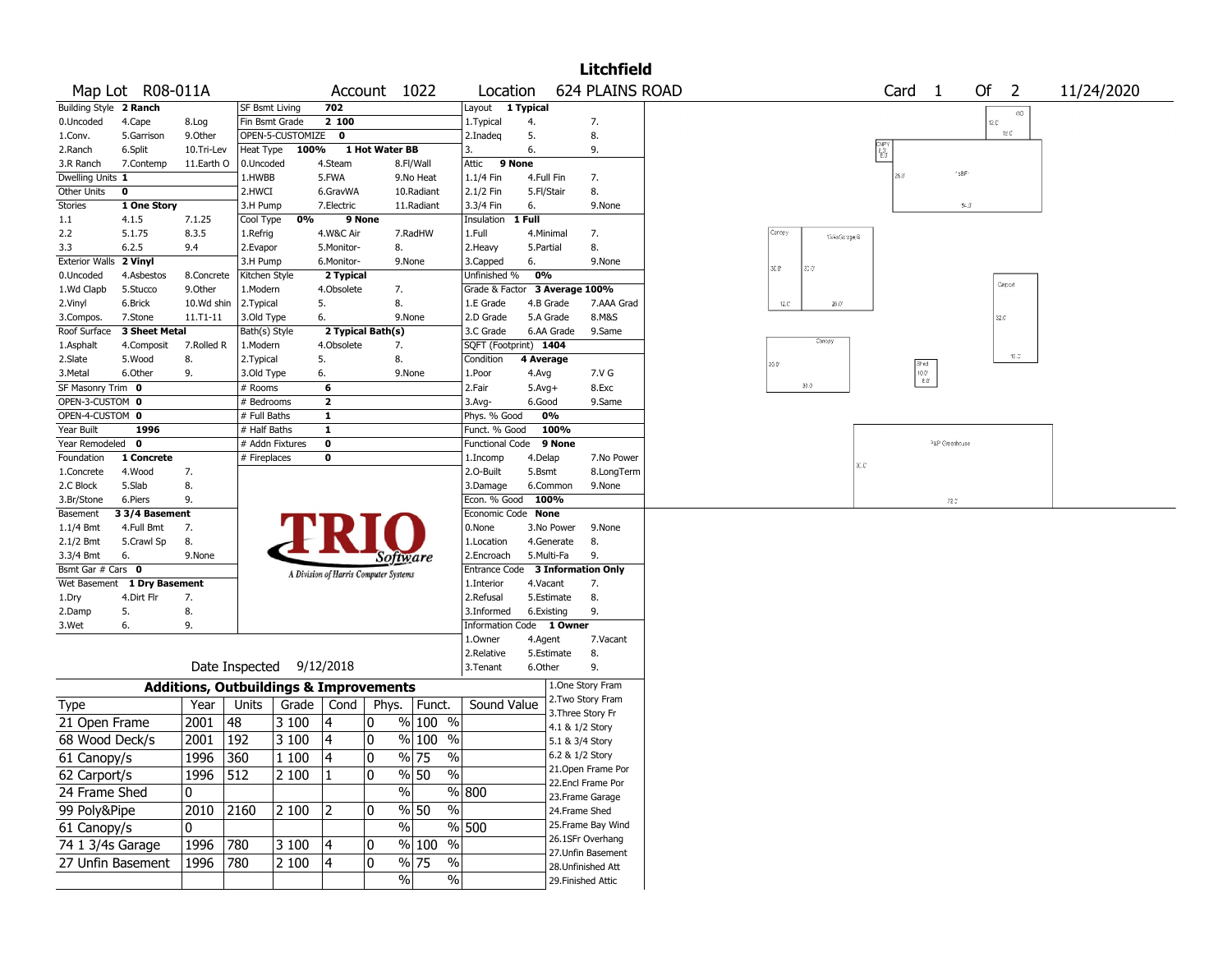|                   | Map Lot R08-011A         | Account 1022 | Location                |                              | <b>624 PLAINS ROAD</b> |                                    |             |                          | Card <sub>2</sub>                | Of $2$        |                                           | 11/24/2020                            |
|-------------------|--------------------------|--------------|-------------------------|------------------------------|------------------------|------------------------------------|-------------|--------------------------|----------------------------------|---------------|-------------------------------------------|---------------------------------------|
| LARY, DAVID J     |                          |              |                         | <b>Property Data</b>         |                        |                                    |             | <b>Assessment Record</b> |                                  |               |                                           |                                       |
| LARY, DIANNE E    |                          |              |                         | Neighborhood 167 Plains Road |                        | Year                               | Land        |                          | <b>Buildings</b>                 |               | Exempt                                    | Total                                 |
| 624 PLAINS RD     |                          |              |                         |                              |                        |                                    |             |                          |                                  |               |                                           |                                       |
|                   | LITCHFIELD ME 04350      |              | Tree Growth Year        | $\mathbf 0$                  |                        | 2019                               |             | 20,000                   |                                  | 0             |                                           | 20,000<br>0                           |
|                   |                          |              | X Coordinate            |                              | $\mathbf 0$            | 2020                               |             | 20,000                   |                                  | 0             |                                           | 20,000<br>0                           |
| B4270P76          |                          |              | Y Coordinate            |                              | $\mathbf 0$            |                                    |             |                          |                                  |               |                                           |                                       |
|                   |                          |              | Zone/Land Use           | <b>11 Residential</b>        |                        |                                    |             |                          |                                  |               |                                           |                                       |
|                   |                          |              |                         |                              |                        |                                    |             |                          |                                  |               |                                           |                                       |
|                   |                          |              | Secondary Zone          |                              |                        |                                    |             |                          |                                  |               |                                           |                                       |
|                   |                          |              |                         |                              |                        |                                    |             |                          |                                  |               |                                           |                                       |
|                   |                          |              | Topography 2 Rolling    |                              |                        |                                    |             |                          |                                  |               |                                           |                                       |
|                   |                          |              |                         |                              |                        |                                    |             |                          |                                  |               |                                           |                                       |
|                   |                          |              | 1.Level                 | 4.Below St                   | 7.Res Protec           |                                    |             |                          |                                  |               |                                           |                                       |
|                   |                          |              | 2.Rolling<br>3.Above St | 5.Low<br>6.Swampy            | 8.<br>9.               |                                    |             |                          |                                  |               |                                           |                                       |
|                   |                          |              | Utilities               | 4 Drilled Well               | <b>6 Septic System</b> |                                    |             |                          |                                  |               |                                           |                                       |
|                   |                          |              |                         |                              |                        |                                    |             |                          |                                  |               |                                           |                                       |
|                   |                          |              | 1.Public                | 4.Dr Well                    | 7.Cesspool             |                                    |             |                          |                                  |               |                                           |                                       |
|                   |                          |              | 2. Water                | 5.Dug Well                   | 8.Lake/Pond            |                                    |             |                          |                                  |               |                                           |                                       |
|                   |                          |              | 3.Sewer                 | 6.Septic                     | 9.None                 |                                    |             |                          |                                  |               |                                           |                                       |
|                   |                          |              | <b>Street</b>           | 1 Paved                      |                        |                                    |             |                          |                                  |               |                                           |                                       |
|                   |                          |              | 1.Paved                 | 4.Proposed                   | 7.                     |                                    |             |                          |                                  |               |                                           |                                       |
|                   |                          |              | 2.Semi Imp              | 5.R/O/W                      | 8.                     |                                    |             |                          | <b>Land Data</b>                 |               |                                           |                                       |
|                   |                          |              | 3.Gravel                | 6.                           | 9.None                 | <b>Front Foot</b>                  | <b>Type</b> | Frontage                 | <b>Effective</b><br><b>Depth</b> | <b>Factor</b> | <b>Influence</b><br>Code                  | <b>Influence</b>                      |
|                   |                          |              |                         |                              | 0                      | 11.1-100                           |             |                          |                                  |               | %                                         | <b>Codes</b><br>1.Unimproved          |
|                   | Inspection Witnessed By: |              |                         |                              | $\mathbf 0$            | 12.101-200                         |             |                          |                                  |               | $\frac{9}{6}$                             | 2.Excess Frtg                         |
|                   |                          |              |                         | <b>Sale Data</b>             |                        | $13.201+$<br>14.                   |             |                          |                                  |               | %<br>%                                    | 3.Topography<br>4.Size/Shape          |
| X                 |                          | Date         | Sale Date               |                              |                        | 15.                                |             |                          |                                  |               | %                                         | 5.Access                              |
| No./Date          | Description              | Date Insp.   | Price                   |                              |                        |                                    |             |                          |                                  |               | %                                         | 6.Restriction                         |
|                   |                          |              | Sale Type               |                              |                        |                                    |             |                          |                                  |               | %                                         | 7. Right of Way<br>8.View/Environ     |
|                   |                          |              | 1.Land                  | 4.MFG UNIT                   | 7.                     | <b>Square Foot</b>                 |             |                          | <b>Square Feet</b>               |               | $\frac{9}{6}$                             | 9.Fract Share                         |
|                   |                          |              | 2.L & B<br>3.Building   | 5.Other<br>6.                | 8.<br>9.               | 16.Regular Lot<br>17.Secondary Lot |             |                          |                                  |               | %                                         | <b>Acres</b>                          |
|                   |                          |              | Financing               |                              |                        | 18.Excess Land                     |             |                          |                                  |               | $\overline{\frac{9}{6}}$                  | 30.Frontage 1<br>31. Frontage 2       |
|                   |                          |              | 1.Convent               | 4.Seller                     | 7.                     | 19.Condominium                     |             |                          |                                  |               | $\frac{9}{6}$<br>$\overline{\frac{9}{6}}$ | 32.Tillable                           |
| Notes:            |                          |              | 2.FHA/VA                | 5.Private                    | 8.                     | 20.Miscellaneous                   |             |                          |                                  |               | $\overline{\frac{9}{6}}$                  | 33.Tillable                           |
|                   |                          |              | 3.Assumed               | 6.Cash                       | 9.Unknown              |                                    |             |                          |                                  |               | $\overline{\frac{9}{6}}$                  | 34.Softwood F&O<br>35. Mixed Wood F&O |
|                   |                          |              | Validity                |                              |                        | Fract. Acre<br>21. Houselot (Frac  |             |                          | <b>Acreage/Sites</b>             |               |                                           | 36.Hardwood F&O                       |
|                   |                          |              | 1.Valid                 | 4.Split                      | 7.Renovate             | 22.Baselot(Fract)                  | 44          |                          | 1.00                             | 100           | %<br>$\bf{0}$<br>%                        | 37.Softwood TG                        |
|                   |                          |              | 2.Related               | 5.Partial                    | 8.Other                | 23.                                |             |                          |                                  |               | $\frac{9}{6}$                             | 38. Mixed Wood TG                     |
|                   |                          |              | 3.Distress              | 6.Exempt                     | 9.                     | <b>Acres</b>                       |             |                          |                                  |               | $\frac{9}{6}$                             | 39.Hardwood TG<br>40. Wasteland       |
|                   |                          |              | Verified                |                              |                        | 24. Houselot<br>25.Baselot         |             |                          |                                  |               | $\frac{9}{6}$<br>$\frac{9}{6}$            | 41.Gravel Pit                         |
|                   |                          |              | 1.Buyer<br>2.Seller     | 4.Agent                      | 7.Family               | 26.Rear 1                          |             |                          |                                  |               | %                                         | 42. Mobile Home Si                    |
|                   |                          |              | 3.Lender                | 5.Pub Rec<br>6.MLS           | 8.Other<br>9.          | 27.Rear 2                          |             |                          |                                  |               |                                           | 43.Camp Site<br>44.Lot Improvemen     |
| <b>Litchfield</b> |                          |              |                         |                              |                        | 28. Rear 3<br>29. Rear 4           |             |                          | <b>Total Acreage</b>             | 0.00          |                                           | 45.Access Right                       |
|                   |                          |              |                         |                              |                        |                                    |             |                          |                                  |               |                                           | 46.Golf Course                        |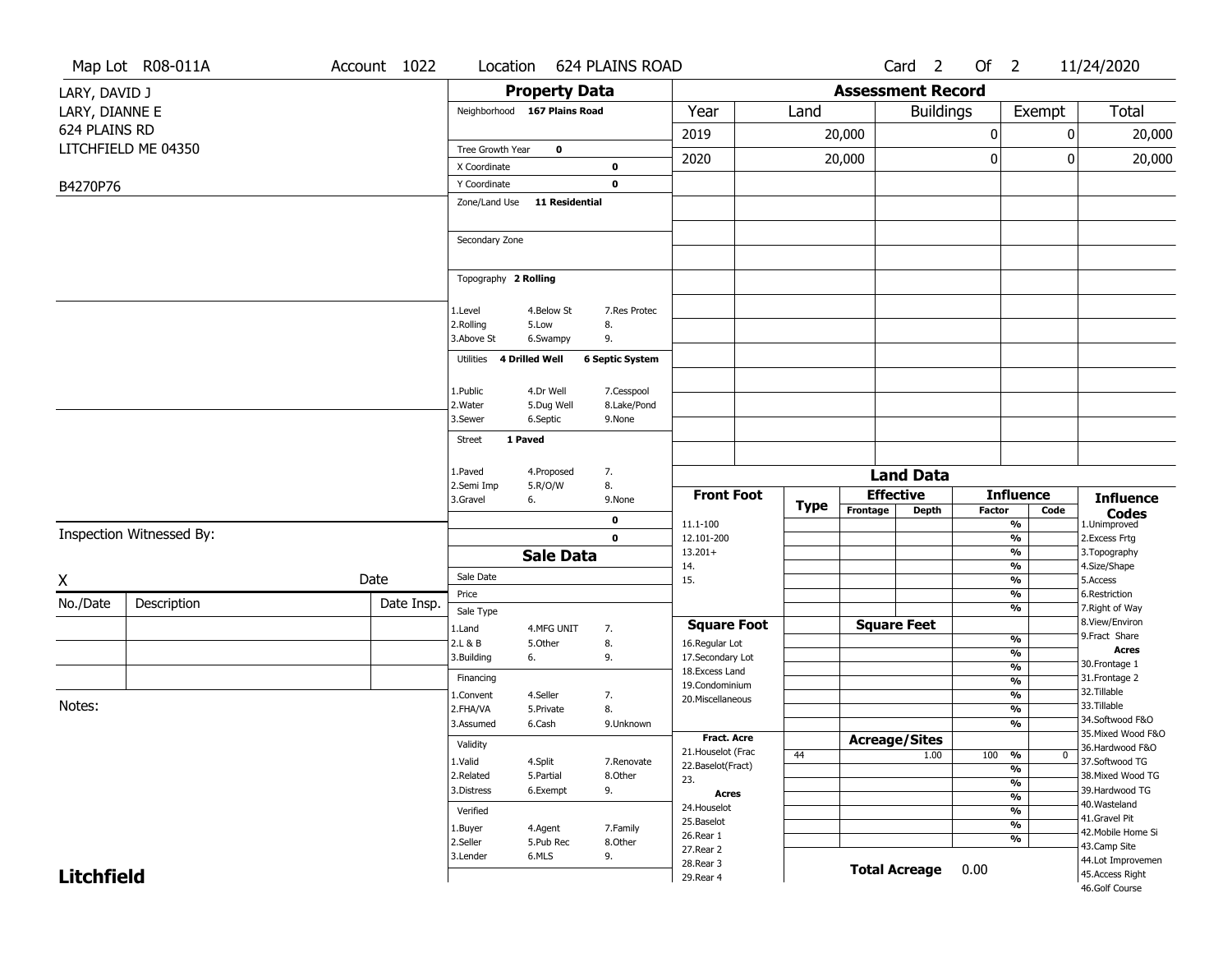|                       |                  |                                                   |                       |                          |            |                                       |                          |                        |              |                 | <b>Litchfield</b>  |                   |      |            |
|-----------------------|------------------|---------------------------------------------------|-----------------------|--------------------------|------------|---------------------------------------|--------------------------|------------------------|--------------|-----------------|--------------------|-------------------|------|------------|
|                       | Map Lot R08-011A |                                                   |                       |                          |            | Account 1022                          |                          | Location               |              |                 | 624 PLAINS ROAD    | Card <sub>2</sub> | Of 2 | 11/24/2020 |
| <b>Building Style</b> |                  |                                                   | <b>SF Bsmt Living</b> |                          |            |                                       |                          | Layout                 |              |                 |                    |                   |      |            |
| 0.Uncoded             | 4.Cape           | 8.Log                                             | Fin Bsmt Grade        |                          |            |                                       |                          | 1.Typical              | 4.           |                 | 7.                 |                   |      |            |
| 1.Conv.               | 5.Garrison       | 9.0ther                                           |                       | OPEN-5-CUSTOMIZE         |            |                                       |                          | 2.Inadeq               | 5.           |                 | 8.                 |                   |      |            |
| 2.Ranch               | 6.Split          | 10.Tri-Lev                                        | Heat Type             | 100%                     |            |                                       |                          | 3.                     | 6.           |                 | 9.                 |                   |      |            |
| 3.R Ranch             | 7.Contemp        | 11.Earth O                                        | 0.Uncoded             |                          | 4.Steam    | 8.Fl/Wall                             |                          | <b>Attic</b>           |              |                 |                    |                   |      |            |
| <b>Dwelling Units</b> |                  |                                                   | 1.HWBB                |                          | 5.FWA      |                                       | 9.No Heat                | 1.1/4 Fin              | 4.Full Fin   |                 | 7.                 |                   |      |            |
| Other Units           |                  |                                                   | 2.HWCI                |                          | 6.GravWA   |                                       | 10.Radiant               | 2.1/2 Fin              | 5.Fl/Stair   |                 | 8.                 |                   |      |            |
| Stories               |                  |                                                   | 3.H Pump              |                          | 7.Electric |                                       | 11.Radiant               | 3.3/4 Fin              | 6.           |                 | 9.None             |                   |      |            |
| 1.1                   | 4.1.5            | 7.1.25                                            | Cool Type             | 0%                       |            |                                       |                          | Insulation             |              |                 |                    |                   |      |            |
| 2.2                   | 5.1.75           | 8.3.5                                             | 1.Refrig              |                          | 4.W&C Air  |                                       | 7.RadHW                  | 1.Full                 |              | 4.Minimal       | 7.                 |                   |      |            |
| 3.3                   | 6.2.5            | 9.4                                               | 2.Evapor              |                          | 5.Monitor- | 8.                                    |                          | 2. Heavy               | 5.Partial    |                 | 8.                 |                   |      |            |
| <b>Exterior Walls</b> |                  |                                                   | 3.H Pump              |                          | 6.Monitor- | 9.None                                |                          | 3.Capped               | 6.           |                 | 9.None             |                   |      |            |
| 0.Uncoded             | 4.Asbestos       | 8.Concrete                                        | Kitchen Style         |                          |            |                                       |                          | Unfinished %           |              |                 |                    |                   |      |            |
| 1.Wd Clapb            | 5.Stucco         | 9.0ther                                           | 1.Modern              |                          | 4.Obsolete | 7.                                    |                          | Grade & Factor         |              |                 |                    |                   |      |            |
| 2.Vinyl               | 6.Brick          | 10.Wd shin                                        | 2.Typical             |                          | 5.         | 8.                                    |                          | 1.E Grade              |              | 4.B Grade       | 7.AAA Grad         |                   |      |            |
| 3.Compos.             | 7.Stone          | 11.T1-11                                          | 3.Old Type            |                          | 6.         | 9.None                                |                          | 2.D Grade              |              | 5.A Grade       | 8.M&S              |                   |      |            |
| Roof Surface          |                  |                                                   | Bath(s) Style         |                          |            |                                       |                          | 3.C Grade              |              | 6.AA Grade      | 9.Same             |                   |      |            |
| 1.Asphalt             | 4.Composit       | 7.Rolled R                                        | 1.Modern              |                          | 4.Obsolete | 7.                                    |                          | SQFT (Footprint)       |              |                 |                    |                   |      |            |
| 2.Slate               | 5.Wood           | 8.                                                | 2. Typical            |                          | 5.         | 8.                                    |                          | Condition              |              |                 |                    |                   |      |            |
| 3.Metal               | 6.Other          | 9.                                                | 3.Old Type            | 6.                       |            | 9.None                                |                          | 1.Poor                 | 4.Avg        |                 | 7.V G              |                   |      |            |
| SF Masonry Trim       |                  |                                                   | # Rooms               |                          |            |                                       |                          | 2.Fair                 | $5.Avg+$     |                 | 8.Exc              |                   |      |            |
| OPEN-3-CUSTOM         |                  |                                                   | # Bedrooms            |                          |            |                                       |                          | $3.$ Avg-              | 6.Good       |                 | 9.Same             |                   |      |            |
| OPEN-4-CUSTOM         |                  |                                                   | # Full Baths          |                          |            |                                       |                          |                        |              |                 |                    |                   |      |            |
|                       |                  |                                                   |                       |                          |            |                                       |                          | Phys. % Good           |              |                 |                    |                   |      |            |
| Year Built            |                  |                                                   | # Half Baths          |                          |            |                                       |                          | Funct. % Good          |              |                 |                    |                   |      |            |
| Year Remodeled        |                  |                                                   | # Addn Fixtures       |                          |            |                                       |                          | <b>Functional Code</b> |              |                 |                    |                   |      |            |
| Foundation            |                  |                                                   | # Fireplaces          |                          |            |                                       |                          | 1.Incomp               | 4.Delap      |                 | 7.No Power         |                   |      |            |
| 1.Concrete            | 4.Wood           | 7.                                                |                       |                          |            |                                       |                          | 2.0-Built              | 5.Bsmt       |                 | 8.LongTerm         |                   |      |            |
| 2.C Block             | 5.Slab           | 8.                                                |                       |                          |            |                                       |                          | 3.Damage               |              | 6.Common        | 9.None             |                   |      |            |
| 3.Br/Stone            | 6.Piers          | 9.                                                |                       |                          |            |                                       |                          | Econ. % Good           |              |                 |                    |                   |      |            |
| Basement              |                  |                                                   |                       |                          |            |                                       |                          | Economic Code          |              |                 |                    |                   |      |            |
| 1.1/4 Bmt             | 4.Full Bmt       | 7.                                                |                       |                          |            |                                       |                          | 0.None                 |              | 3.No Power      | 9.None             |                   |      |            |
| 2.1/2 Bmt             | 5.Crawl Sp       | 8.                                                |                       |                          |            |                                       |                          | 1.Location             |              | 4.Generate      | 8.                 |                   |      |            |
| 3.3/4 Bmt             | 6.               | 9.None                                            |                       |                          |            | <i>Software</i>                       |                          | 2.Encroach             |              | 5.Multi-Fa      | 9.                 |                   |      |            |
| Bsmt Gar # Cars       |                  |                                                   |                       |                          |            | A Division of Harris Computer Systems |                          | Entrance Code          | $\mathbf{o}$ |                 |                    |                   |      |            |
| Wet Basement          |                  |                                                   |                       |                          |            |                                       |                          | 1.Interior             | 4.Vacant     |                 | 7.                 |                   |      |            |
| 1.Dry                 | 4.Dirt Flr       | 7.                                                |                       |                          |            |                                       |                          | 2.Refusal              |              | 5.Estimate      | 8.                 |                   |      |            |
| 2.Damp                | 5.               | 8.                                                |                       |                          |            |                                       |                          | 3.Informed             |              | 6.Existing      | 9.                 |                   |      |            |
| 3.Wet                 | 6.               | 9.                                                |                       |                          |            |                                       |                          | Information Code 0     |              |                 |                    |                   |      |            |
|                       |                  |                                                   |                       |                          |            |                                       |                          | 1.Owner                | 4.Agent      |                 | 7.Vacant           |                   |      |            |
|                       |                  |                                                   |                       |                          |            |                                       |                          | 2.Relative             |              | 5.Estimate      | 8.                 |                   |      |            |
|                       |                  |                                                   |                       | Date Inspected 9/12/2018 |            |                                       |                          | 3. Tenant              | 6.Other      |                 | 9.                 |                   |      |            |
|                       |                  |                                                   |                       |                          |            |                                       |                          |                        |              |                 |                    |                   |      |            |
|                       |                  | <b>Additions, Outbuildings &amp; Improvements</b> |                       |                          |            |                                       |                          |                        |              |                 | 1.One Story Fram   |                   |      |            |
| Type                  |                  | Year                                              | Units                 | Grade                    | Cond       | Phys.                                 | Funct.                   | Sound Value            |              |                 | 2. Two Story Fram  |                   |      |            |
|                       |                  |                                                   |                       |                          |            | %                                     | $\%$                     |                        |              |                 | 3. Three Story Fr  |                   |      |            |
|                       |                  |                                                   |                       |                          |            |                                       |                          |                        |              |                 | 4.1 & 1/2 Story    |                   |      |            |
|                       |                  |                                                   |                       |                          |            | $\sqrt{6}$                            | $\%$                     |                        |              | 5.1 & 3/4 Story |                    |                   |      |            |
|                       |                  |                                                   |                       |                          |            | %                                     | %                        |                        |              |                 | 6.2 & 1/2 Story    |                   |      |            |
|                       |                  |                                                   |                       |                          |            | $\frac{1}{2}$                         | $\overline{\frac{0}{0}}$ |                        |              |                 | 21. Open Frame Por |                   |      |            |
|                       |                  |                                                   |                       |                          |            |                                       |                          |                        |              |                 | 22.Encl Frame Por  |                   |      |            |
|                       |                  |                                                   |                       |                          |            | $\%$                                  | $\overline{\frac{0}{6}}$ |                        |              |                 | 23. Frame Garage   |                   |      |            |
|                       |                  |                                                   |                       |                          |            | $\sqrt{6}$                            | $\overline{\frac{0}{0}}$ |                        |              |                 | 24.Frame Shed      |                   |      |            |
|                       |                  |                                                   |                       |                          |            | $\sqrt{6}$                            | $\overline{\frac{0}{0}}$ |                        |              |                 | 25. Frame Bay Wind |                   |      |            |
|                       |                  |                                                   |                       |                          |            |                                       |                          |                        |              |                 | 26.1SFr Overhang   |                   |      |            |
|                       |                  |                                                   |                       |                          |            | $\frac{0}{0}$                         | $\overline{\frac{0}{0}}$ |                        |              |                 | 27. Unfin Basement |                   |      |            |
|                       |                  |                                                   |                       |                          |            | $\%$                                  | $\%$                     |                        |              |                 | 28. Unfinished Att |                   |      |            |
|                       |                  |                                                   |                       |                          |            | $\frac{1}{2}$                         | $\sqrt{6}$               |                        |              |                 | 29. Finished Attic |                   |      |            |
|                       |                  |                                                   |                       |                          |            |                                       |                          |                        |              |                 |                    |                   |      |            |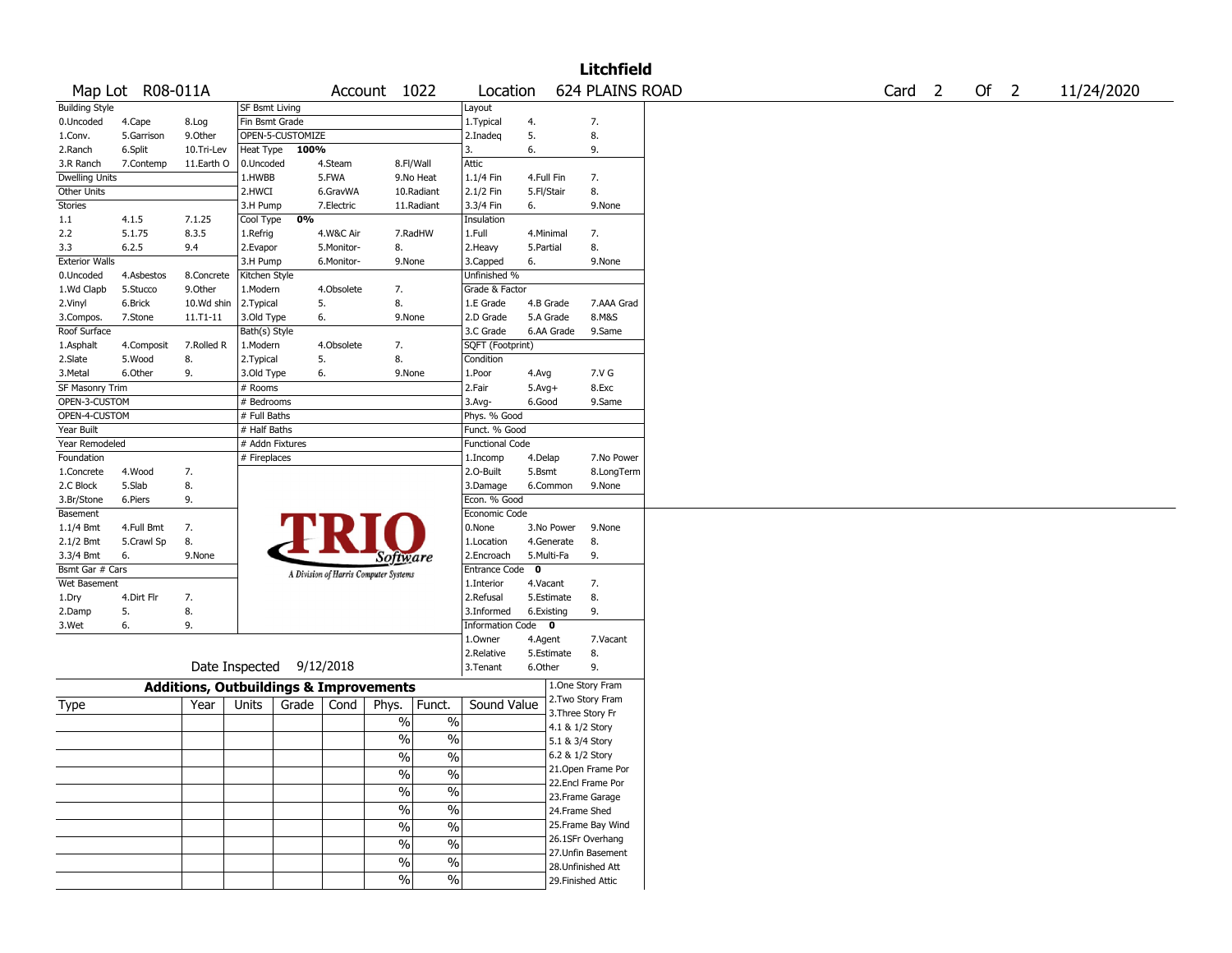|                                          | Map Lot R08-011B           | Account 160 | Location                      | 644 PLAINS ROAD                        |                           |                                    |                 |             |                          | Card <sub>1</sub> | Of $1$        |                                | 11/24/2020                            |
|------------------------------------------|----------------------------|-------------|-------------------------------|----------------------------------------|---------------------------|------------------------------------|-----------------|-------------|--------------------------|-------------------|---------------|--------------------------------|---------------------------------------|
|                                          | JOHNSON JR., ROBERT S      |             |                               | <b>Property Data</b>                   |                           |                                    |                 |             | <b>Assessment Record</b> |                   |               |                                |                                       |
|                                          | JOHNSON, VICTORIA MARGARET |             | Neighborhood 167 Plains Road  |                                        |                           | Year                               |                 | Land        |                          | <b>Buildings</b>  |               | Exempt                         | Total                                 |
| 644 PLAINS ROAD                          |                            |             |                               |                                        |                           | 2007                               |                 |             | 52,470                   |                   | 111,568       | 13,000                         | 151,038                               |
|                                          | LITCHFIELD ME 04350        |             | Tree Growth Year              | $\mathbf 0$                            |                           | 2008                               |                 |             | 52,470                   |                   | 110,525       | 12,350                         | 150,645                               |
|                                          |                            |             | X Coordinate                  | $\pmb{0}$                              |                           |                                    |                 |             |                          |                   |               |                                |                                       |
|                                          | B6820P93 B12556P315        |             | Y Coordinate<br>Zone/Land Use | $\mathbf 0$<br><b>11 Residential</b>   |                           | 2009                               |                 |             | 50,750                   |                   | 154,058       | 9,500                          | 195,308                               |
| <b>Previous Owner</b><br>BOLDUC, DAVID M |                            |             |                               |                                        |                           | 2010                               |                 |             | 50,750                   |                   | 108,249       | 10,000                         | 148,999                               |
| 644 PLAINS ROAD                          |                            |             | Secondary Zone                |                                        |                           | 2011                               |                 |             | 50,750                   |                   | 117,667       | 10,000                         | 158,417                               |
|                                          |                            |             |                               |                                        |                           | 2012                               |                 |             | 50,750                   |                   | 117,667       | 10,000                         | 158,417                               |
|                                          | LITCHFIELD ME 04350        |             | Topography 2 Rolling          |                                        |                           | 2013                               |                 |             | 50,750                   |                   | 117,606       | 10,000                         | 158,356                               |
|                                          | Sale Date: 3/17/2017       |             | 1.Level                       | 4.Below St                             | 7.Res Protec              | 2014                               |                 |             | 50,750                   |                   | 116,212       | 10,000                         | 156,962                               |
|                                          |                            |             | 2.Rolling<br>3.Above St       | 5.Low<br>8.<br>9.<br>6.Swampy          |                           | 2015                               |                 |             | 50,750                   |                   | 115,987       | 10,000                         | 156,737                               |
|                                          |                            |             | Utilities 4 Drilled Well      |                                        | <b>6 Septic System</b>    | 2016                               |                 |             | 50,750                   |                   | 114,816       | 15,000                         | 150,566                               |
|                                          |                            |             | 1.Public                      |                                        |                           | 2017                               |                 |             | 50,750                   |                   | 114,561       | 0                              | 165,311                               |
|                                          |                            |             | 2. Water                      | 4.Dr Well<br>5.Dug Well                | 7.Cesspool<br>8.Lake/Pond | 2018                               |                 |             | 50,750                   |                   | 113,164       | 19,200                         | 144,714                               |
|                                          |                            |             | 3.Sewer                       | 6.Septic<br>9.None                     |                           | 2019                               |                 |             | 57,900                   |                   | 132,300       | 20,000                         | 170,200                               |
|                                          |                            |             | 1 Paved<br><b>Street</b>      |                                        |                           | 2020                               |                 |             | 57,900                   |                   | 132,300       | 25,000                         | 165,200                               |
|                                          |                            |             | 1.Paved                       | 7.<br>4.Proposed                       |                           |                                    |                 |             |                          | <b>Land Data</b>  |               |                                |                                       |
|                                          |                            |             | 2.Semi Imp<br>3.Gravel<br>6.  | 5.R/O/W<br>8.<br>9.None                |                           | <b>Front Foot</b>                  |                 | <b>Type</b> | <b>Effective</b>         |                   |               | <b>Influence</b>               | <b>Influence</b>                      |
|                                          |                            |             |                               | $\mathbf 0$                            |                           | 11.1-100                           |                 |             | Frontage                 | <b>Depth</b>      | <b>Factor</b> | Code<br>$\frac{9}{6}$          | <b>Codes</b><br>1.Unimproved          |
|                                          | Inspection Witnessed By:   |             |                               | $\mathbf 0$                            |                           | 12.101-200                         |                 |             |                          |                   |               | $\frac{9}{6}$                  | 2.Excess Frtg                         |
|                                          |                            |             |                               | <b>Sale Data</b>                       |                           | $13.201+$<br>14.                   |                 |             |                          |                   |               | $\frac{9}{6}$<br>$\frac{9}{6}$ | 3. Topography<br>4.Size/Shape         |
| X                                        |                            | Date        | Sale Date                     |                                        | 3/17/2017                 | 15.                                |                 |             |                          |                   |               | $\frac{9}{6}$                  | 5.Access                              |
| No./Date                                 | Description                | Date Insp.  | Price                         |                                        | 150,000                   |                                    |                 |             |                          |                   |               | %<br>$\frac{9}{6}$             | 6.Restriction<br>7. Right of Way      |
|                                          |                            |             | Sale Type<br>1.Land           | 2 Land & Buildings<br>4.MFG UNIT<br>7. |                           | <b>Square Foot</b>                 |                 |             | <b>Square Feet</b>       |                   |               |                                | 8.View/Environ                        |
|                                          |                            |             | 2.L & B                       | 8.<br>5.Other                          |                           | 16.Regular Lot                     |                 |             |                          |                   |               | %                              | 9. Fract Share                        |
|                                          |                            |             | 3.Building<br>6.              | 9.                                     |                           | 17.Secondary Lot                   |                 |             |                          |                   |               | %                              | <b>Acres</b><br>30. Frontage 1        |
|                                          |                            |             | Financing                     | 9 Unknown                              |                           | 18.Excess Land                     |                 |             |                          |                   |               | %<br>%                         | 31. Frontage 2                        |
|                                          |                            |             | 1.Convent                     | 4.Seller<br>7.                         |                           | 19.Condominium<br>20.Miscellaneous |                 |             |                          |                   |               | %                              | 32. Tillable                          |
| Notes:                                   |                            |             | 2.FHA/VA                      | 8.<br>5.Private                        |                           |                                    |                 |             |                          |                   |               | %                              | 33.Tillable                           |
|                                          |                            |             | 3.Assumed                     | 6.Cash                                 | 9.Unknown                 |                                    |                 |             |                          |                   |               | %                              | 34.Softwood F&O                       |
|                                          |                            |             | Validity                      | 1 Arms Length Sale                     |                           | <b>Fract. Acre</b>                 |                 |             | <b>Acreage/Sites</b>     |                   |               |                                | 35. Mixed Wood F&O<br>36.Hardwood F&O |
|                                          |                            |             | 1.Valid                       | 4.Split                                | 7.Renovate                | 21. Houselot (Frac                 | 24              |             |                          | 1.00              | 100 %         | 0                              | 37.Softwood TG                        |
|                                          |                            |             | 2.Related                     | 5.Partial                              | 8.Other                   | 22.Baselot(Fract)<br>23.           | $\overline{26}$ |             |                          | 4.30              | 100           | %<br>$\mathbf{0}$              | 38. Mixed Wood TG                     |
|                                          |                            |             | 3.Distress                    | 9.<br>6.Exempt                         |                           | Acres                              | 44              |             |                          | 1.00              | 100           | %<br>$\Omega$<br>$\frac{9}{6}$ | 39.Hardwood TG                        |
|                                          |                            |             | Verified                      | <b>5 Public Record</b>                 |                           | 24. Houselot                       |                 |             |                          |                   |               | $\frac{9}{6}$                  | 40. Wasteland                         |
|                                          |                            |             |                               |                                        |                           | 25.Baselot                         |                 |             |                          |                   |               | $\frac{9}{6}$                  | 41.Gravel Pit                         |
|                                          |                            |             | 1.Buyer<br>2.Seller           | 4.Agent<br>5.Pub Rec                   | 7.Family<br>8.Other       | 26.Rear 1                          |                 |             |                          |                   |               | $\frac{9}{6}$                  | 42. Mobile Home Si                    |
|                                          |                            |             |                               |                                        |                           |                                    |                 |             |                          |                   |               |                                |                                       |
|                                          |                            |             |                               |                                        |                           | 27. Rear 2                         |                 |             |                          |                   |               |                                | 43.Camp Site                          |
| <b>Litchfield</b>                        |                            |             | 3.Lender                      | 6.MLS<br>9.                            |                           | 28. Rear 3<br>29. Rear 4           |                 |             | <b>Total Acreage</b>     |                   | 5.30          |                                | 44.Lot Improvemen<br>45.Access Right  |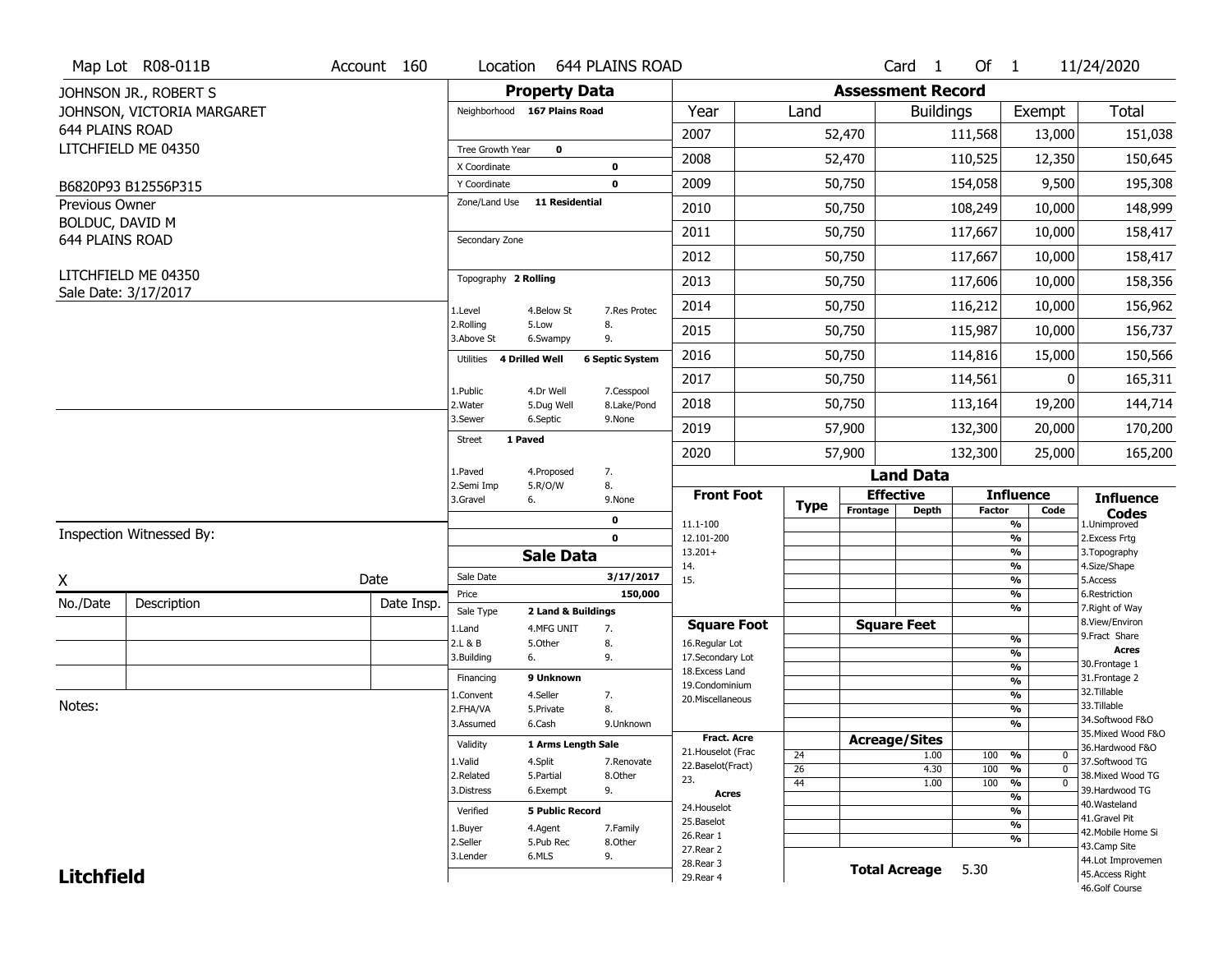|                              |                          |                                                   |                           |                          |                         |                                       |                                |                                  |            |                 | <b>Litchfield</b>      |       |             |                   |                                                                                                                                                                                                                                                                                                                                                  |                |              |  |            |  |
|------------------------------|--------------------------|---------------------------------------------------|---------------------------|--------------------------|-------------------------|---------------------------------------|--------------------------------|----------------------------------|------------|-----------------|------------------------|-------|-------------|-------------------|--------------------------------------------------------------------------------------------------------------------------------------------------------------------------------------------------------------------------------------------------------------------------------------------------------------------------------------------------|----------------|--------------|--|------------|--|
|                              | Map Lot R08-011B         |                                                   |                           |                          |                         | Account 160                           |                                | Location                         |            |                 | <b>644 PLAINS ROAD</b> |       |             | Card <sub>1</sub> |                                                                                                                                                                                                                                                                                                                                                  |                | Of $1$       |  | 11/24/2020 |  |
| Building Style 4 Cape        |                          |                                                   | <b>SF Bsmt Living</b>     |                          | 0                       |                                       |                                | Layout 1 Typical                 |            |                 |                        | Shed  |             |                   |                                                                                                                                                                                                                                                                                                                                                  |                |              |  |            |  |
| 0.Uncoded                    | 4.Cape                   | 8.Log                                             | Fin Bsmt Grade            |                          | 0 <sub>0</sub>          |                                       |                                | 1. Typical                       | 4.         |                 | 7.                     |       |             |                   |                                                                                                                                                                                                                                                                                                                                                  |                |              |  |            |  |
| 1.Conv.                      | 5.Garrison               | 9.0ther                                           |                           | OPEN-5-CUSTOMIZE 0       |                         |                                       |                                | 2.Inadeq                         | 5.         |                 | 8.                     |       |             |                   |                                                                                                                                                                                                                                                                                                                                                  |                |              |  |            |  |
| 2.Ranch                      | 6.Split                  | 10.Tri-Lev                                        | Heat Type                 | 100%                     |                         | 1 Hot Water BB                        |                                | 13.                              | 6.         |                 | 9.                     | 30.01 |             |                   |                                                                                                                                                                                                                                                                                                                                                  |                |              |  |            |  |
| 3.R Ranch                    | 7.Contemp                | 11.Earth O                                        | 0.Uncoded                 |                          | 4.Steam                 |                                       | 8.Fl/Wall                      | 9 None<br>Attic                  |            |                 |                        |       |             |                   |                                                                                                                                                                                                                                                                                                                                                  |                |              |  |            |  |
| Dwelling Units 1             |                          |                                                   | 1.HWBB                    |                          | 5.FWA                   |                                       | 9.No Heat                      | $1.1/4$ Fin                      | 4.Full Fin |                 | 7.                     |       |             |                   |                                                                                                                                                                                                                                                                                                                                                  |                |              |  |            |  |
| Other Units                  | 0                        |                                                   | 2.HWCI                    |                          | 6.GravWA                |                                       | 10.Radiant                     | 2.1/2 Fin                        | 5.Fl/Stair |                 | 8.                     |       | 16.0        |                   |                                                                                                                                                                                                                                                                                                                                                  |                |              |  |            |  |
| <b>Stories</b>               | 4 One & 1/2 Story        |                                                   | 3.H Pump                  |                          | 7.Electric              |                                       | 11.Radiant                     | 3.3/4 Fin                        | 6.         |                 | 9.None                 |       |             |                   |                                                                                                                                                                                                                                                                                                                                                  |                |              |  |            |  |
| 1.1                          | 4.1.5                    | 7.1.25                                            | Cool Type                 | 0%                       | 9 None                  |                                       |                                | Insulation                       | 1 Full     |                 |                        |       |             |                   |                                                                                                                                                                                                                                                                                                                                                  |                |              |  |            |  |
| 2.2                          | 5.1.75                   | 8.3.5                                             | 1.Refrig                  |                          | 4.W&C Air               |                                       | 7.RadHW                        | 1.Full                           | 4.Minimal  |                 | 7.                     |       |             |                   |                                                                                                                                                                                                                                                                                                                                                  |                | WD           |  |            |  |
| 3.3<br><b>Exterior Walls</b> | 6.2.5                    | 9.4                                               | 2.Evapor                  |                          | 5.Monitor-              | 8.                                    |                                | 2. Heavy                         | 5.Partial  |                 | 8.<br>9.None           |       |             |                   | $\begin{picture}(180,170)(-4,0) \put(0,0){\line(1,0){10}} \put(10,0){\line(1,0){10}} \put(10,0){\line(1,0){10}} \put(10,0){\line(1,0){10}} \put(10,0){\line(1,0){10}} \put(10,0){\line(1,0){10}} \put(10,0){\line(1,0){10}} \put(10,0){\line(1,0){10}} \put(10,0){\line(1,0){10}} \put(10,0){\line(1,0){10}} \put(10,0){\line(1,0){10}} \put(10$ | 16.0           |              |  |            |  |
|                              | 2 Vinyl                  |                                                   | 3.H Pump                  |                          | 6.Monitor-              | 9.None                                |                                | 3.Capped<br>Unfinished %         | 6.<br>0%   |                 |                        |       |             |                   |                                                                                                                                                                                                                                                                                                                                                  | $18.0^{\circ}$ |              |  |            |  |
| 0.Uncoded<br>1.Wd Clapb      | 4.Asbestos<br>5.Stucco   | 8.Concrete<br>9.0ther                             | Kitchen Style<br>1.Modern |                          | 2 Typical<br>4.Obsolete | 7.                                    |                                | Grade & Factor                   |            |                 | 3 Average 100%         |       |             |                   |                                                                                                                                                                                                                                                                                                                                                  |                |              |  |            |  |
| 2.Vinyl                      | 6.Brick                  | 10.Wd shin                                        | 2.Typical                 |                          | 5.                      | 8.                                    |                                | 1.E Grade                        | 4.B Grade  |                 | 7.AAA Grad             |       |             |                   |                                                                                                                                                                                                                                                                                                                                                  |                |              |  |            |  |
| 3.Compos.                    | 7.Stone                  | 11.T1-11                                          | 3.Old Type                |                          | 6.                      | 9.None                                |                                | 2.D Grade                        | 5.A Grade  |                 | 8.M&S                  |       |             |                   |                                                                                                                                                                                                                                                                                                                                                  |                |              |  |            |  |
| Roof Surface                 | 3 Sheet Metal            |                                                   | Bath(s) Style             |                          | 2 Typical Bath(s)       |                                       |                                | 3.C Grade                        |            | 6.AA Grade      | 9.Same                 |       |             | $26.0^\circ$      | 11/2sBF                                                                                                                                                                                                                                                                                                                                          |                |              |  |            |  |
| 1.Asphalt                    | 4.Composit               | 7.Rolled R                                        | 1.Modern                  |                          | 4.Obsolete              | 7.                                    |                                | SQFT (Footprint) 936             |            |                 |                        |       |             |                   |                                                                                                                                                                                                                                                                                                                                                  |                |              |  |            |  |
| 2.Slate                      | 5.Wood                   | 8.                                                | 2. Typical                |                          | 5.                      | 8.                                    |                                | Condition                        | 4 Average  |                 |                        |       |             |                   |                                                                                                                                                                                                                                                                                                                                                  |                |              |  |            |  |
| 3.Metal                      | 6.Other                  | 9.                                                | 3.Old Type                |                          | 6.                      | 9.None                                |                                | 1.Poor                           | 4.Avg      |                 | 7.V G                  |       |             |                   | $36.0\,$                                                                                                                                                                                                                                                                                                                                         |                |              |  |            |  |
| SF Masonry Trim 0            |                          |                                                   | # Rooms                   |                          | 6                       |                                       |                                | 2.Fair                           | $5.Avg+$   |                 | 8.Exc                  |       |             |                   | $=$ P<br>9.01                                                                                                                                                                                                                                                                                                                                    | $9.0^\circ$    | WD           |  |            |  |
| OPEN-3-CUSTOM 0              |                          |                                                   | # Bedrooms                |                          | 3                       |                                       |                                | $3.$ Avg-                        | 6.Good     |                 | 9.Same                 |       |             |                   | $8.3^{\circ}$                                                                                                                                                                                                                                                                                                                                    |                | $14.0^\circ$ |  |            |  |
| OPEN-4-CUSTOM 0              |                          |                                                   | # Full Baths              |                          | $\overline{2}$          |                                       |                                | Phys. % Good                     | 0%         |                 |                        |       |             |                   |                                                                                                                                                                                                                                                                                                                                                  |                |              |  |            |  |
| Year Built                   | 1990                     |                                                   | # Half Baths              |                          | $\mathbf 0$             |                                       |                                | Funct. % Good                    |            | 100%            |                        |       |             |                   |                                                                                                                                                                                                                                                                                                                                                  |                |              |  |            |  |
| Year Remodeled 0             |                          |                                                   | # Addn Fixtures           |                          | $\pmb{0}$               |                                       |                                | <b>Functional Code</b>           |            | 9 None          |                        |       | 11/4sGarage |                   |                                                                                                                                                                                                                                                                                                                                                  |                |              |  |            |  |
| Foundation                   | 1 Concrete               |                                                   | # Fireplaces              |                          | $\bf{0}$                |                                       |                                | 1.Incomp                         | 4.Delap    |                 | 7.No Power             | 24.0  |             |                   |                                                                                                                                                                                                                                                                                                                                                  |                |              |  |            |  |
| 1.Concrete                   | 4.Wood                   | 7.                                                |                           |                          |                         |                                       |                                | 2.O-Built                        | 5.Bsmt     |                 | 8.LongTerm             |       |             |                   |                                                                                                                                                                                                                                                                                                                                                  |                |              |  |            |  |
| 2.C Block                    | 5.Slab                   | 8.                                                |                           |                          |                         |                                       |                                | 3.Damage                         | 6.Common   |                 | 9.None                 |       |             |                   |                                                                                                                                                                                                                                                                                                                                                  |                |              |  |            |  |
| 3.Br/Stone                   | 6.Piers                  | 9.                                                |                           |                          |                         |                                       |                                | Econ. % Good                     | 100%       |                 |                        |       | 24.0        |                   |                                                                                                                                                                                                                                                                                                                                                  |                |              |  |            |  |
| Basement                     | <b>4 Full Basement</b>   |                                                   |                           |                          |                         |                                       |                                | Economic Code None               |            |                 |                        |       |             |                   |                                                                                                                                                                                                                                                                                                                                                  |                |              |  |            |  |
| $1.1/4$ Bmt<br>2.1/2 Bmt     | 4.Full Bmt<br>5.Crawl Sp | 7.<br>8.                                          |                           |                          |                         |                                       |                                | 0.None<br>1.Location             | 4.Generate | 3.No Power      | 9.None<br>8.           |       |             |                   |                                                                                                                                                                                                                                                                                                                                                  |                |              |  |            |  |
| 3.3/4 Bmt                    | 6.                       | 9.None                                            |                           |                          |                         |                                       |                                | 2.Encroach                       | 5.Multi-Fa |                 | 9.                     |       |             |                   |                                                                                                                                                                                                                                                                                                                                                  |                |              |  |            |  |
| Bsmt Gar # Cars 0            |                          |                                                   |                           |                          |                         | Software                              |                                | Entrance Code 3 Information Only |            |                 |                        |       |             |                   |                                                                                                                                                                                                                                                                                                                                                  |                |              |  |            |  |
| Wet Basement                 | 1 Dry Basement           |                                                   |                           |                          |                         | A Division of Harris Computer Systems |                                | 1.Interior                       | 4.Vacant   |                 | 7.                     |       |             |                   |                                                                                                                                                                                                                                                                                                                                                  |                |              |  |            |  |
| 1.Dry                        | 4.Dirt Flr               | 7.                                                |                           |                          |                         |                                       |                                | 2.Refusal                        | 5.Estimate |                 | 8.                     |       |             |                   |                                                                                                                                                                                                                                                                                                                                                  |                |              |  |            |  |
| 2.Damp                       | 5.                       | 8.                                                |                           |                          |                         |                                       |                                | 3.Informed                       | 6.Existing |                 | 9.                     |       |             |                   |                                                                                                                                                                                                                                                                                                                                                  |                |              |  |            |  |
| 3.Wet                        | 6.                       | 9.                                                |                           |                          |                         |                                       |                                | <b>Information Code</b>          |            | 1 Owner         |                        |       |             |                   |                                                                                                                                                                                                                                                                                                                                                  |                |              |  |            |  |
|                              |                          |                                                   |                           |                          |                         |                                       |                                | 1.Owner                          | 4.Agent    |                 | 7.Vacant               |       |             |                   |                                                                                                                                                                                                                                                                                                                                                  |                |              |  |            |  |
|                              |                          |                                                   |                           |                          |                         |                                       |                                | 2.Relative                       | 5.Estimate |                 | 8.                     |       |             |                   |                                                                                                                                                                                                                                                                                                                                                  |                |              |  |            |  |
|                              |                          |                                                   |                           | Date Inspected 9/27/2018 |                         |                                       |                                | 3.Tenant                         | 6.Other    |                 | 9.                     |       |             |                   |                                                                                                                                                                                                                                                                                                                                                  |                |              |  |            |  |
|                              |                          | <b>Additions, Outbuildings &amp; Improvements</b> |                           |                          |                         |                                       |                                |                                  |            |                 | 1.One Story Fram       |       |             |                   |                                                                                                                                                                                                                                                                                                                                                  |                |              |  |            |  |
| Type                         |                          | Year                                              | Units                     | Grade                    | Cond                    | Phys.                                 | Funct.                         | Sound Value                      |            |                 | 2. Two Story Fram      |       |             |                   |                                                                                                                                                                                                                                                                                                                                                  |                |              |  |            |  |
| 22 Encl Frame                |                          | 0                                                 | 72                        | O O                      | 0                       | 0                                     | % 0<br>$\%$                    |                                  |            | 4.1 & 1/2 Story | 3. Three Story Fr      |       |             |                   |                                                                                                                                                                                                                                                                                                                                                  |                |              |  |            |  |
| 68 Wood Deck/s               |                          | 0                                                 | 126                       | l 0 0                    | 10                      | 0                                     | % 0<br>$\frac{0}{0}$           |                                  |            | 5.1 & 3/4 Story |                        |       |             |                   |                                                                                                                                                                                                                                                                                                                                                  |                |              |  |            |  |
|                              |                          |                                                   | 288                       | $3100$ 4                 |                         | 0                                     | $\frac{9}{6}$ 100 %            |                                  |            | 6.2 & 1/2 Story |                        |       |             |                   |                                                                                                                                                                                                                                                                                                                                                  |                |              |  |            |  |
| 68 Wood Deck/s               |                          | 0                                                 |                           |                          |                         |                                       |                                |                                  |            |                 | 21.Open Frame Por      |       |             |                   |                                                                                                                                                                                                                                                                                                                                                  |                |              |  |            |  |
| 68 Wood Deck/s               |                          | 10.                                               | 70                        | 00                       | 10                      | 10                                    | $\sqrt[9]{0}$<br>$\frac{1}{2}$ |                                  |            |                 | 22.Encl Frame Por      |       |             |                   |                                                                                                                                                                                                                                                                                                                                                  |                |              |  |            |  |
| 72 1 1/4s Garage             |                          | 1990 576                                          |                           | 3 100                    | 4                       | 0                                     | $\sqrt[6]{\frac{100}{5}}$ %    |                                  |            |                 | 23. Frame Garage       |       |             |                   |                                                                                                                                                                                                                                                                                                                                                  |                |              |  |            |  |
| 24 Frame Shed                |                          | $\mathbf{0}$                                      |                           |                          |                         | $\%$                                  |                                | % 800                            |            | 24.Frame Shed   |                        |       |             |                   |                                                                                                                                                                                                                                                                                                                                                  |                |              |  |            |  |
|                              |                          |                                                   |                           |                          |                         | $\%$                                  | $\%$                           |                                  |            |                 | 25. Frame Bay Wind     |       |             |                   |                                                                                                                                                                                                                                                                                                                                                  |                |              |  |            |  |
|                              |                          |                                                   |                           |                          |                         | $\frac{9}{6}$                         | $\%$                           |                                  |            |                 | 26.1SFr Overhang       |       |             |                   |                                                                                                                                                                                                                                                                                                                                                  |                |              |  |            |  |
|                              |                          |                                                   |                           |                          |                         | $\%$                                  | $\%$                           |                                  |            |                 | 27. Unfin Basement     |       |             |                   |                                                                                                                                                                                                                                                                                                                                                  |                |              |  |            |  |
|                              |                          |                                                   |                           |                          |                         |                                       |                                |                                  |            |                 | 28. Unfinished Att     |       |             |                   |                                                                                                                                                                                                                                                                                                                                                  |                |              |  |            |  |
|                              |                          |                                                   |                           |                          |                         | $\frac{9}{6}$                         | $\frac{1}{2}$                  |                                  |            |                 | 29. Finished Attic     |       |             |                   |                                                                                                                                                                                                                                                                                                                                                  |                |              |  |            |  |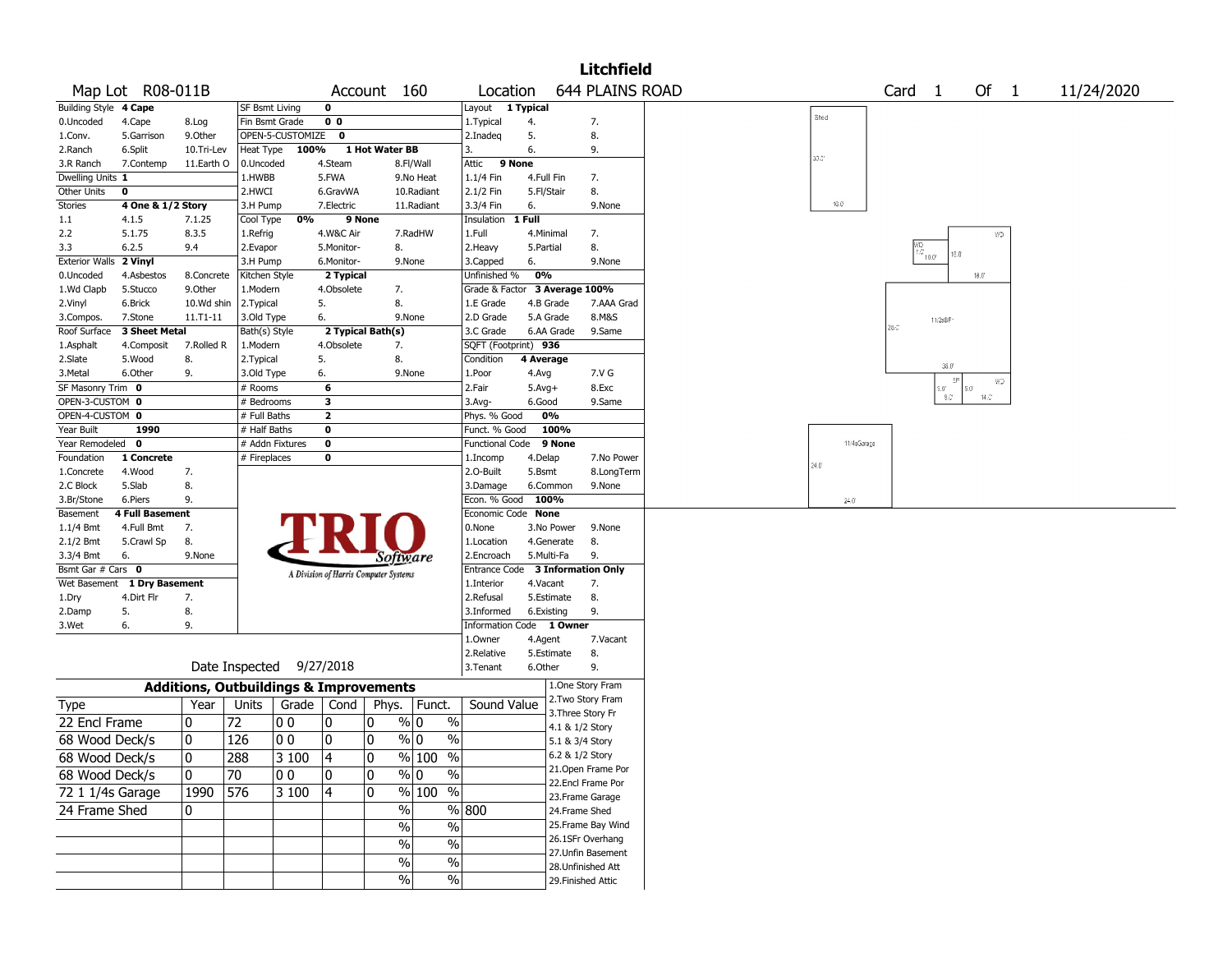|                        | Map Lot R08-012                                  | Account 485 | Location                 |                              | <b>PLAINS ROAD</b>  |                          |             |                          | Card 1               | Of $1$           |                                           | 11/24/2020                            |
|------------------------|--------------------------------------------------|-------------|--------------------------|------------------------------|---------------------|--------------------------|-------------|--------------------------|----------------------|------------------|-------------------------------------------|---------------------------------------|
|                        | <b>GATCOMB, LANCE E II</b>                       |             |                          | <b>Property Data</b>         |                     |                          |             | <b>Assessment Record</b> |                      |                  |                                           |                                       |
| GATCOMB, LILLY K       |                                                  |             |                          | Neighborhood 167 Plains Road |                     | Year                     | Land        |                          | <b>Buildings</b>     |                  | Exempt                                    | <b>Total</b>                          |
| <b>688 PLAINS ROAD</b> |                                                  |             |                          |                              |                     | 2007                     |             | 46,033                   |                      | 0                | 0                                         | 46,033                                |
|                        | LITCHFIELD ME 04350                              |             | Tree Growth Year         | $\mathbf 0$                  |                     | 2008                     |             | 45,934                   |                      | 0                | 0                                         | 45,934                                |
|                        |                                                  |             | X Coordinate             |                              | 0                   |                          |             |                          |                      |                  |                                           |                                       |
|                        | B4328P262 B13147P148                             |             | Y Coordinate             |                              | $\mathbf 0$         | 2009                     |             | 44,604                   |                      | $\mathbf 0$      | 0                                         | 44,604                                |
| Previous Owner         |                                                  |             | Zone/Land Use            | <b>11 Residential</b>        |                     | 2010                     |             | 44,949                   |                      | 0                | 0                                         | 44,949                                |
| 3631 N RIVER RD        | DIPRIMA, ELIZABETH R                             |             | Secondary Zone           |                              |                     | 2011                     |             | 44,949                   |                      | $\mathbf 0$      | 0                                         | 44,949                                |
|                        |                                                  |             |                          |                              |                     | 2012                     |             | 44,937                   |                      | $\mathbf 0$      | 0                                         | 44,937                                |
|                        | GAINESVILLE GA 30506                             |             | Topography 2 Rolling     |                              |                     | 2013                     |             | 45,246                   |                      | $\boldsymbol{0}$ | 0                                         | 45,246                                |
|                        | Sale Date: 2/09/2019                             |             | 1.Level                  | 4.Below St                   | 7.Res Protec        | 2014                     |             | 45,274                   |                      | $\mathbf 0$      | 0                                         | 45,274                                |
|                        |                                                  |             | 2.Rolling<br>3.Above St  | 5.Low<br>6.Swampy            | 8.<br>9.            | 2015                     |             | 45,330                   |                      | $\mathbf 0$      | 0                                         | 45,330                                |
|                        |                                                  |             | Utilities 9 None         |                              | 9 None              | 2016                     |             | 46,912                   |                      | $\mathbf 0$      | 0                                         | 46,912                                |
|                        |                                                  |             | 1.Public                 | 4.Dr Well                    | 7.Cesspool          | 2017                     |             | 47,206                   |                      | $\mathbf 0$      | 0                                         | 47,206                                |
|                        |                                                  |             | 2. Water                 | 5.Dug Well                   | 8.Lake/Pond         | 2018                     |             | 47,038                   |                      | 0                | 0                                         | 47,038                                |
|                        |                                                  |             | 3.Sewer<br><b>Street</b> | 6.Septic<br>1 Paved          | 9.None              | 2019                     |             | 46,400                   |                      | $\mathbf 0$      | 0                                         | 46,400                                |
|                        |                                                  |             |                          |                              |                     | 2020                     |             | 7,500                    |                      | $\mathbf 0$      | 0                                         | 7,500                                 |
|                        |                                                  |             | 1.Paved                  | 4.Proposed                   | 7.                  |                          |             |                          | <b>Land Data</b>     |                  |                                           |                                       |
|                        |                                                  |             | 2.Semi Imp<br>3.Gravel   | 5.R/O/W<br>6.                | 8.<br>9.None        | <b>Front Foot</b>        |             |                          | <b>Effective</b>     |                  | <b>Influence</b>                          | <b>Influence</b>                      |
|                        |                                                  |             |                          |                              | 0                   | 11.1-100                 | <b>Type</b> | Frontage                 | <b>Depth</b>         | <b>Factor</b>    | Code<br>%                                 | <b>Codes</b><br>1.Unimproved          |
|                        | Inspection Witnessed By:                         |             |                          |                              | $\mathbf 0$         | 12.101-200               |             |                          |                      |                  | $\frac{9}{6}$                             | 2.Excess Frtg                         |
|                        |                                                  |             |                          | <b>Sale Data</b>             |                     | $13.201+$<br>14.         |             |                          |                      |                  | %<br>$\frac{9}{6}$                        | 3. Topography<br>4.Size/Shape         |
| X                      |                                                  | Date        | Sale Date                |                              | 2/09/2019           | 15.                      |             |                          |                      |                  | %                                         | 5.Access                              |
| No./Date               | Description                                      | Date Insp.  | Price                    |                              | 55,000              |                          |             |                          |                      |                  | $\frac{9}{6}$                             | 6.Restriction                         |
|                        |                                                  |             | Sale Type                | 1 Land Only                  |                     | <b>Square Foot</b>       |             |                          | <b>Square Feet</b>   |                  | %                                         | 7. Right of Way<br>8.View/Environ     |
|                        |                                                  |             | 1.Land<br>2.L & B        | 4.MFG UNIT<br>5.Other        | 7.<br>8.            | 16.Regular Lot           |             |                          |                      |                  | $\frac{9}{6}$                             | 9. Fract Share                        |
|                        |                                                  |             | 3.Building               | 6.                           | 9.                  | 17.Secondary Lot         |             |                          |                      |                  | %                                         | <b>Acres</b>                          |
|                        |                                                  |             | Financing                | 9 Unknown                    |                     | 18. Excess Land          |             |                          |                      |                  | $\frac{9}{6}$<br>$\overline{\frac{9}{6}}$ | 30. Frontage 1<br>31. Frontage 2      |
|                        |                                                  |             | 1.Convent                | 4.Seller                     | 7.                  | 19.Condominium           |             |                          |                      |                  | $\frac{9}{6}$                             | 32. Tillable                          |
| Notes:                 |                                                  |             | 2.FHA/VA                 | 5.Private                    | 8.                  | 20.Miscellaneous         |             |                          |                      |                  | $\frac{9}{6}$                             | 33.Tillable                           |
|                        | '20 New owner transfered to provisional farmland |             | 3.Assumed                | 6.Cash                       | 9.Unknown           |                          |             |                          |                      |                  | %                                         | 34.Softwood F&O                       |
|                        | '13 Tree growth Refile.                          |             | Validity                 | <b>8 Other Non Valid</b>     |                     | Fract. Acre              |             |                          | <b>Acreage/Sites</b> |                  |                                           | 35. Mixed Wood F&O<br>36.Hardwood F&O |
|                        |                                                  |             | 1.Valid                  | 4.Split                      | 7.Renovate          | 21. Houselot (Frac       | 48          |                          | 8.00                 | 100              | %<br>0                                    | 37.Softwood TG                        |
|                        |                                                  |             | 2.Related                | 5.Partial                    | 8.Other             | 22.Baselot(Fract)<br>23. | 47          |                          | 13.00                | 100              | $\overline{0}$<br>%                       | 38. Mixed Wood TG                     |
|                        |                                                  |             | 3.Distress               | 6.Exempt                     | 9.                  | <b>Acres</b>             | 40          |                          | 1.00                 | 100              | $\overline{0}$<br>%                       | 39.Hardwood TG                        |
|                        |                                                  |             | Verified                 | <b>5 Public Record</b>       |                     | 24. Houselot             |             |                          |                      |                  | %<br>%                                    | 40. Wasteland                         |
|                        |                                                  |             |                          |                              |                     | 25.Baselot               |             |                          |                      |                  | $\frac{9}{6}$                             | 41.Gravel Pit                         |
|                        |                                                  |             | 1.Buyer<br>2.Seller      | 4.Agent<br>5.Pub Rec         | 7.Family<br>8.Other | 26.Rear 1                |             |                          |                      |                  | %                                         | 42. Mobile Home Si                    |
|                        |                                                  |             | 3.Lender                 | 6.MLS                        | 9.                  | 27.Rear 2                |             |                          |                      |                  |                                           | 43.Camp Site<br>44.Lot Improvemen     |
| <b>Litchfield</b>      |                                                  |             |                          |                              |                     | 28.Rear 3                |             |                          | <b>Total Acreage</b> | 22.00            |                                           | 45.Access Right                       |
|                        |                                                  |             |                          |                              |                     | 29. Rear 4               |             |                          |                      |                  |                                           | 46.Golf Course                        |